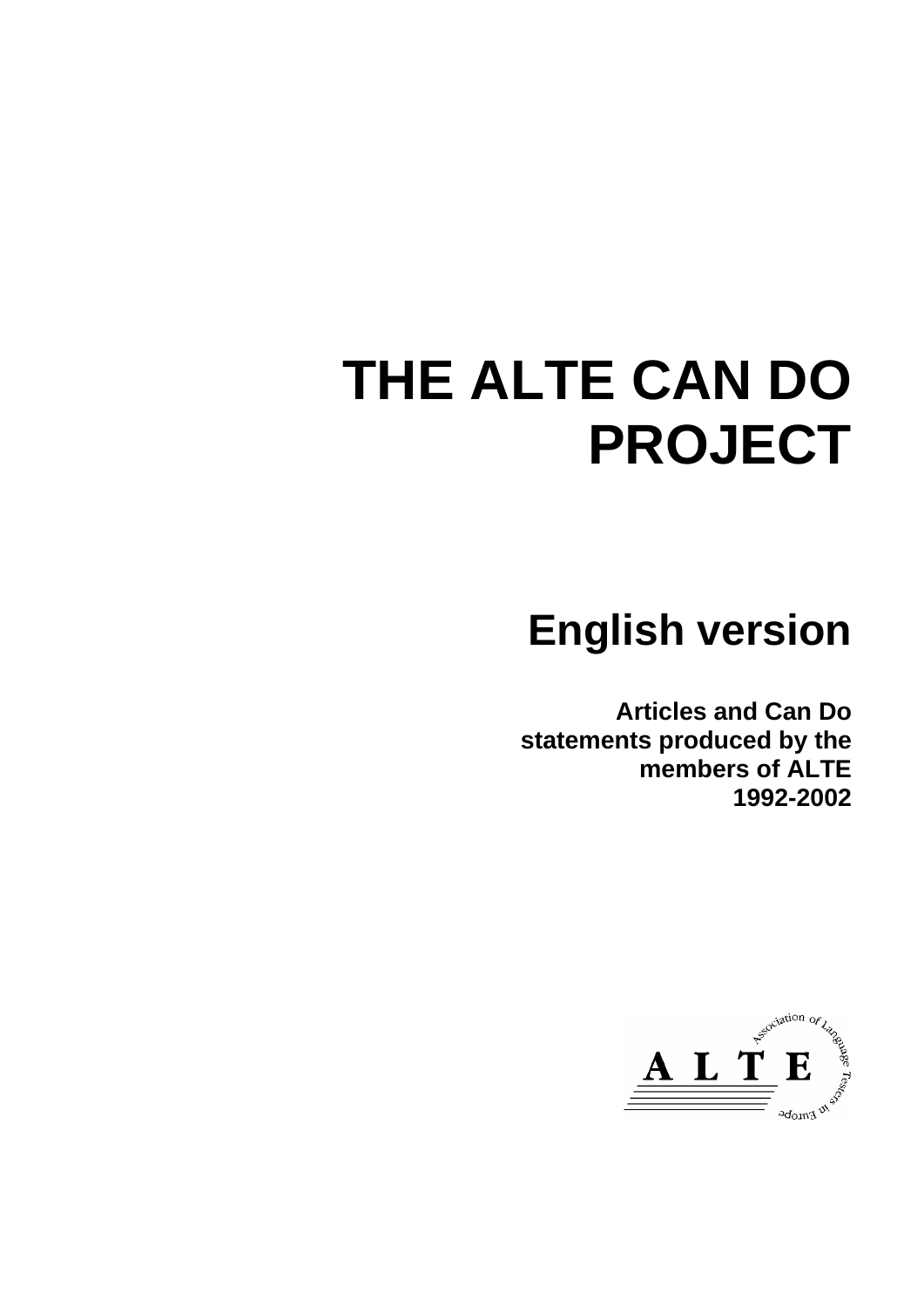## **Contents**

| Part 1                                                                                                |     |
|-------------------------------------------------------------------------------------------------------|-----|
| Appendix D to Council of Europe Common European                                                       |     |
| Framework of Reference for Languages: learning, teaching,                                             |     |
| assessment describing the ALTE Can Do project                                                         | 3   |
| Part 2<br>Relating the ALTE Framework to the Common European<br><b>Framework of Reference</b>         |     |
| Article for volume on case studies of the use of the Common<br><b>European Framework of reference</b> | 17  |
| Part 3<br>Full set of ALTE Can Do statements                                                          | 39  |
| Part 4<br>CB Can Do                                                                                   | 10O |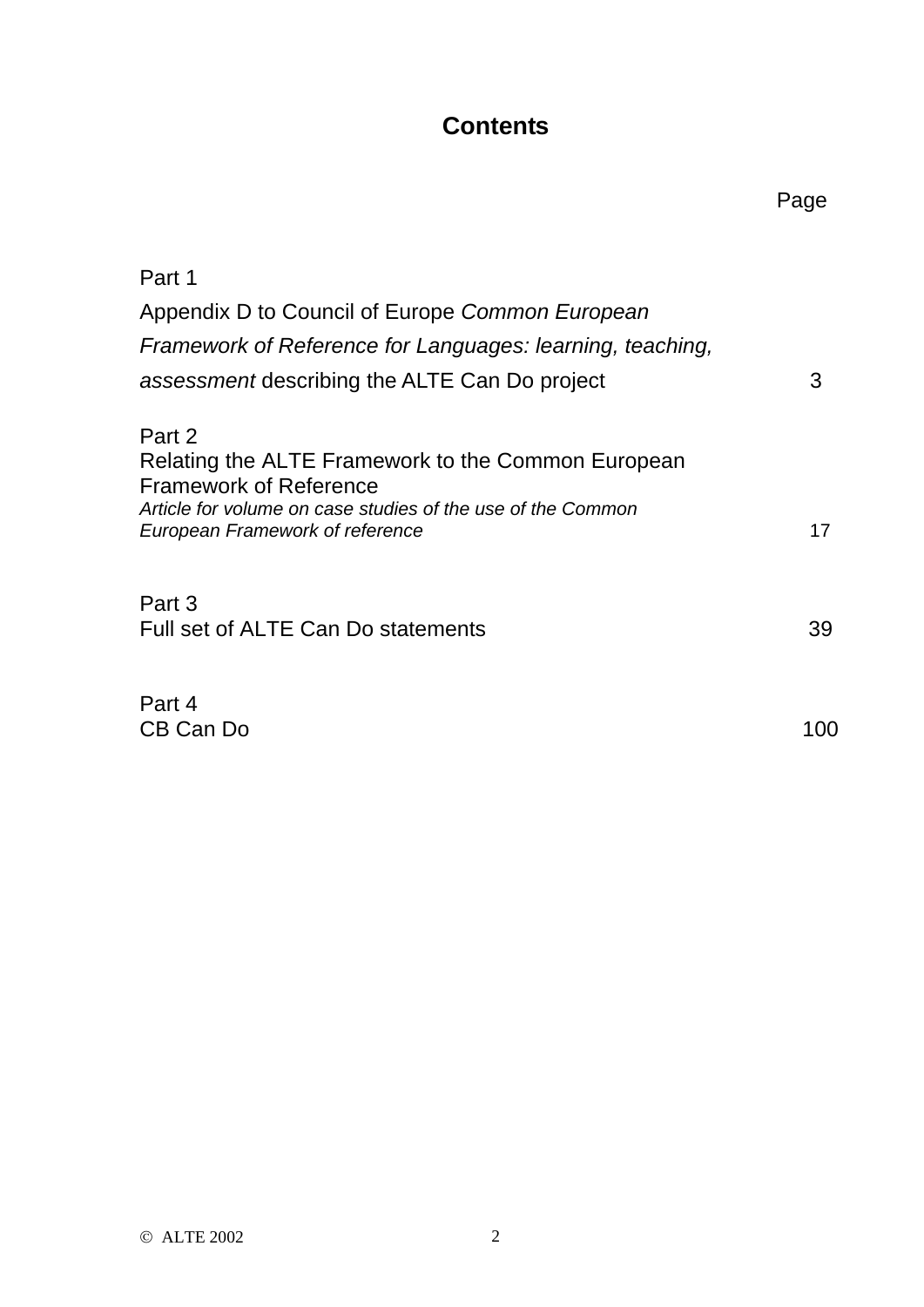#### **Part 1**

#### **THE ALTE FRAMEWORK AND THE 'CAN DO' PROJECT**

#### (**This appears as Appendix D to Council of Europe** *Common European Framework of Reference for Languages: learning, teaching, assessment***)**

#### **The ALTE Framework**

The ALTE 'Can Do' statements constitute a central part of a long-term research programme set by ALTE, the aim of which is to establish a framework of 'key levels' of language performance, within which exams can be objectively described.

Much work has already been done to place the exam systems of ALTE members within this framework, based on an analysis of exam content and task types, and candidate profiles. A comprehensive introduction to these exam systems is available in the *ALTE Handbook of European Language Examinations and Examination Systems.* 

#### **The ALTE 'Can Dos' are user-orientated scales**

The aim of the 'Can Do' project is to develop and validate a set of performance-related scales, describing what learners can actually do in the foreign language.

In terms of Alderson's (1991) distinction between **constructor, assessor** and **user** orientated scales, the ALTE 'Can Do' statements in their original conception are user-orientated. They assist communication between stakeholders in the testing process, and in particular the interpretation of test results by non-specialists. As such they provide:

- a) a useful tool for those involved in teaching and testing language students. They can be used as a checklist of what language users can do and thus define the stage they are at;
- b) a basis for developing diagnostic test tasks, activity-based curricula and teaching materials;
- c) a means of carrying out an activity-based linguistic audit, of use to people concerned with language training and recruitment in companies;
- d) a means of comparing the objectives of courses and materials in different languages but existing in the same context.

They will be of use to people in training and personnel management, as they provide easily understandable descriptions of performance, which can be used in specifying requirements to language trainers, formulating job descriptions, specifying language requirements for new posts.

#### **The ALTE 'Can Do' statements are multilingual**

An important aspect of the 'Can Do' statements is that they are multilingual, having been translated so far into twelve of the languages represented in ALTE. These languages are: Catalan, Danish, Dutch, English, Finnish, French, German, Italian, Norwegian, Portuguese, Spanish, Swedish. As language-neutral descriptions of levels of language proficiency they constitute a frame of reference to which different language exams at different levels can potentially be related. They offer the chance to demonstrate equivalences between the examination systems of ALTE members, in meaningful terms relating to the real-world language skills likely to be available to people achieving a pass in these exams.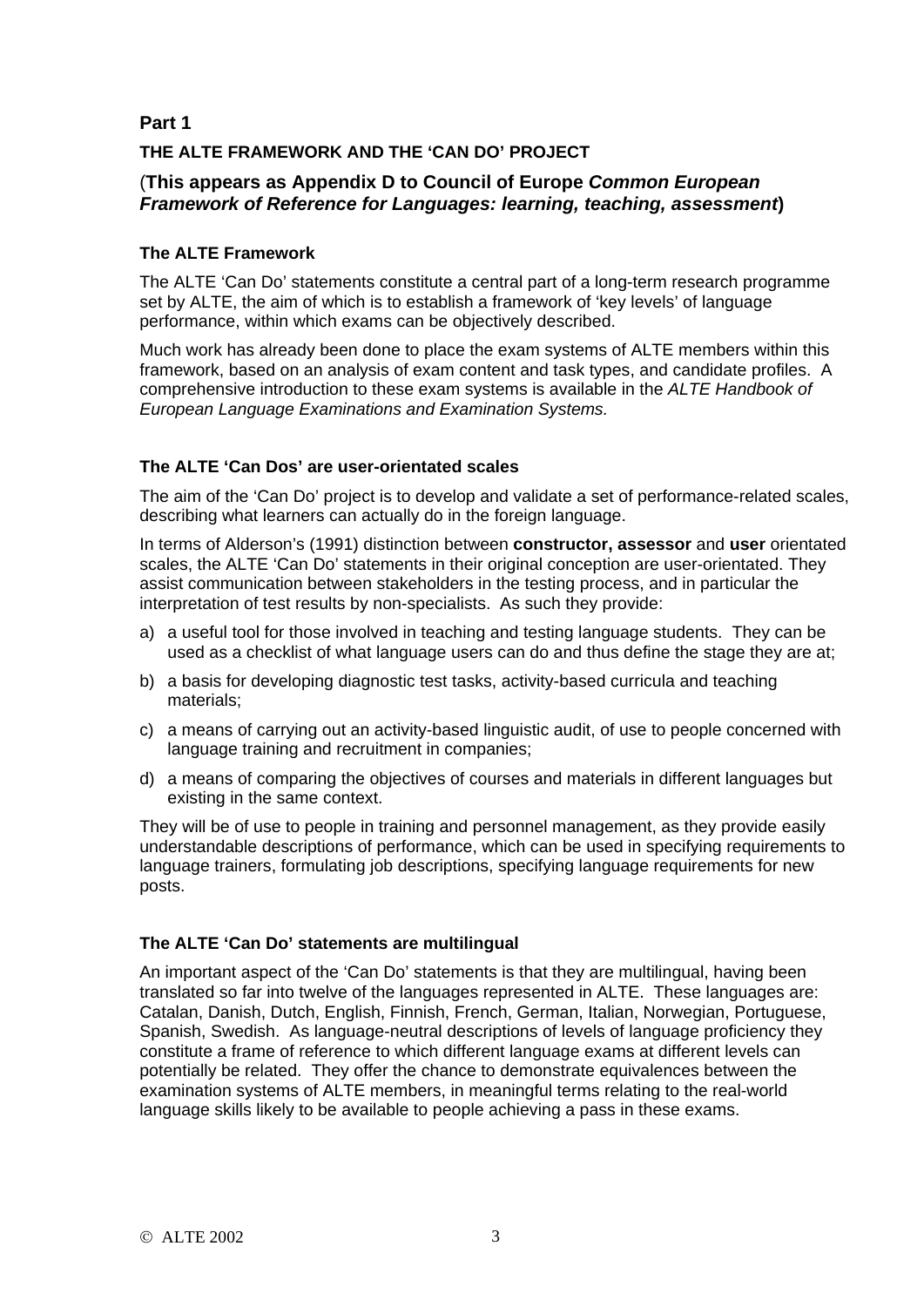#### **Organisation of the 'Can Do' statements**

The 'Can Do' scales consist currently of about 400 statements, organised into three general areas: *Social and Tourist, Work*, and *Study*. These are the three main areas of interest of most language learners. Each includes a number of more particular areas, e.g. the Social and Tourist area has sections on Shopping, *Eating out*, *Accommodation,* etc. Each of these includes up to three scales, for the skills of Listening*/Speaking, Reading* and *Writing*. *Listening/Speaking* combines the scales relating to interaction.

Each scale includes statements covering a range of levels. Some scales cover only a part of the proficiency range, as there are many situations in which only basic proficiency is required to achieve successful communication.

#### **The development process**

The original development process went through these stages:

- a) describing users of ALTE language tests through questionnaires, reports from schools, etc.;
- b) using this information to specify range of candidate needs and identify major concerns;
- c) using test specifications and internationally recognised levels such as Waystage and Threshold to draw up initial statements;
- d) moderating statements and assessing their relevance to test takers;
- e) trialling statements with teachers and students with a view to evaluating relevance and transparency;
- f) correcting, revising and simplifying the language of the statements in the light of the above.

#### **Empirical validation of the ALTE 'Can Do' statements**

The scales as developed above have been subjected to an extended process of empirical validation. The validation process is aimed at transforming the 'Can Do' statements from an essentially subjective set of level descriptions into a calibrated measuring instrument. This is a long-term, ongoing process, which will continue as more data become available across the range of languages represented by ALTE.

So far data collection has been based chiefly on self-report, the 'Can Do' scales being presented to respondents as a set of linked questionnaires. Nearly ten thousand respondents have completed questionnaires. For many of these respondents, additional data are available in the form of language exam results. This is believed to be by far the biggest collection of data ever undertaken to validate a descriptive language proficiency scale.

Empirical work has started by looking at the internal coherence of the 'Can Do' scales themselves, the aims being:

- 1. To check the function of individual statements within each 'Can Do' scale;
- 2. To equate the different 'Can Do' scales, i.e. to establish the relative difficulty of the scales;
- 3. To investigate the neutrality of the 'Can Do' scales with respect to language.

Questionnaires have been administered in the subjects' own first language, except at very advanced levels, and mainly in European countries. Respondents have been matched to appropriate questionnaires – the Work scales given to people using a foreign language professionally, the Study scales to respondents engaged in a course of study through the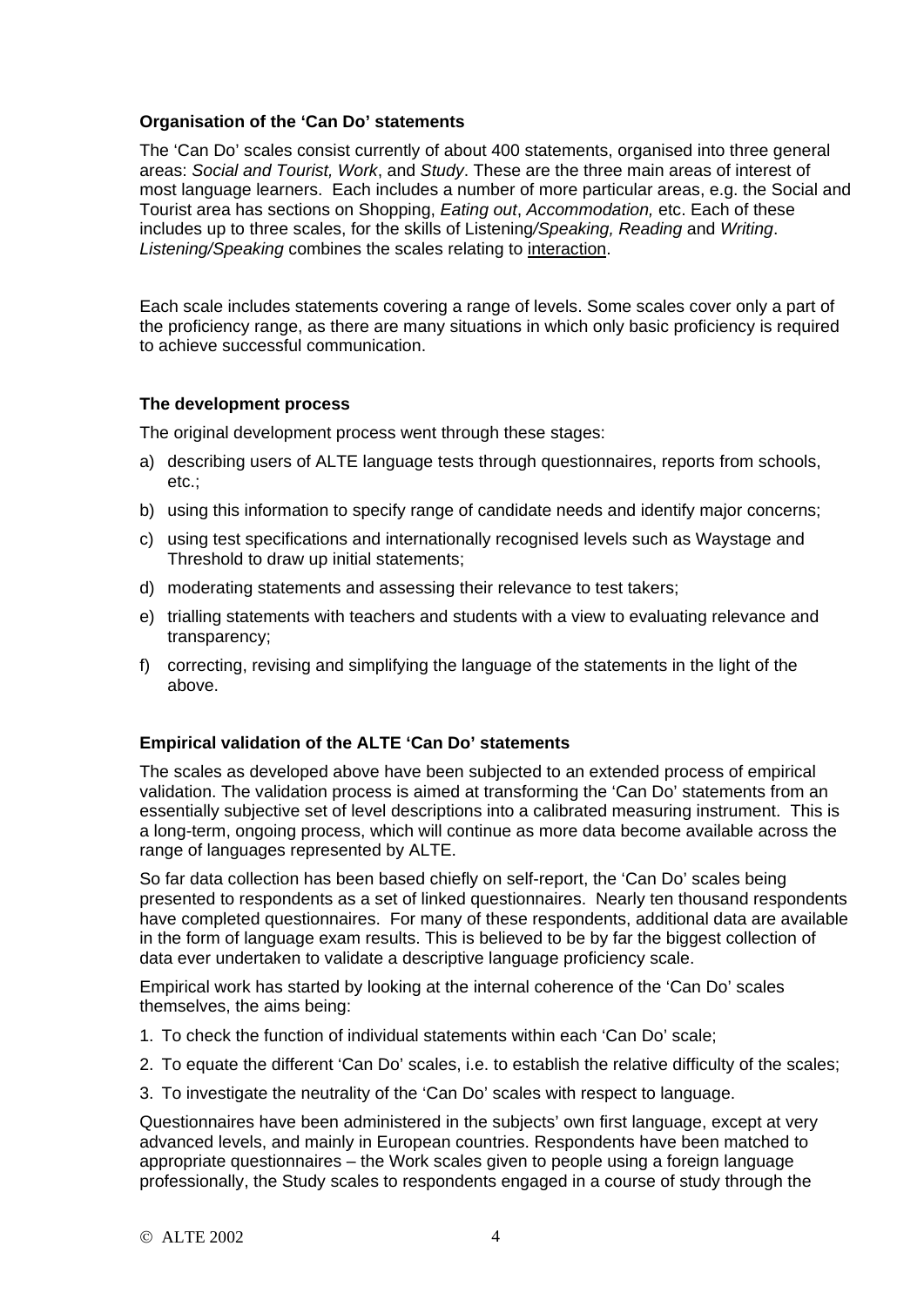medium of a foreign language, or preparing to do so. The Social and Tourist scales are given to other respondents, while selected scales from this area have also been included in the Work and Study questionnaires as an 'anchor'.

Anchor items are used in data collection for a Rasch analysis in order to link different tests or questionnaires together. As explained in Appendix A, a Rasch analysis creates one single measurement framework by using a matrix data collection design, or a series of overlapping test forms linked together by items which are common to adjacent forms, which are called anchor items. Such systematic use of anchor statements is necessary in order to enable the relative difficulty of the areas of use, and particular scales, to be established. The use of Social and Tourist scales as an anchor was based on the assumption that these areas call upon a common core of language proficiency and can be expected to provide the best point of reference for equating the Work and Study scales.

#### *Textual revision*

One outcome of the first phase has been a textual revision of the 'Can Do' scales. In particular, statements with negative orientation have been removed, as they proved problematic from a statistical point of view, and did not seem wholly appropriate to descriptions of levels of attainment. Here are two examples of the kind of changes made:

- 1. Negative statements were rephrased positively, preserving original meaning:
	- Was: *CANNOT answer more than simple, predictable questions.*
	- Changed to: *CAN answer simple, predictable questions.*
- 2. Statements used as negative qualifications to a lower level statement were changed to positive statements intended to describe a higher level:
- Was: *CANNOT describe non-visible symptoms such as different kinds of pain, for example 'dull', 'stabbing', 'throbbing' etc*.
- Changed to: *CAN describe non-visible symptoms such as different kinds of pain, for example 'dull', 'stabbing', 'throbbing' etc.*

#### *Relating the 'Can Do' statements to ALTE examinations*

Following the initial calibration of the 'Can Do' statements, and the textual revision described above, attention has turned to establishing the link between the 'Can Do' scales and other indicators of language level. In particular we have started looking at performance in ALTE examinations, and at the relation between the 'Can Do' scales and the Council of Europe Framework levels.

Beginning in December 1998, data were collected to link 'Can Do' self-ratings to grades achieved in UCLES (University of Cambridge Local Examinations Syndicate) EFL exams at different levels. A very clear relationship was found, making it possible to begin to describe the meaning of an exam grade in terms of typical profiles of 'Can Do' ability.

However, when 'Can Do' ratings are based on self-report, and come from a wide range of countries and respondent groups, we find some variability in respondents' overall perception of their own abilities. That is, people tend to understand 'can do' somewhat differently, for reasons which may relate in part to factors such as age or cultural background. For some groups of respondents this weakens the correlation with their exam grades. Analytical approaches have been chosen to establish as clearly as possible the relationship between 'Can Do' self-ratings and criterion levels of proficiency as measured by exam grades. Further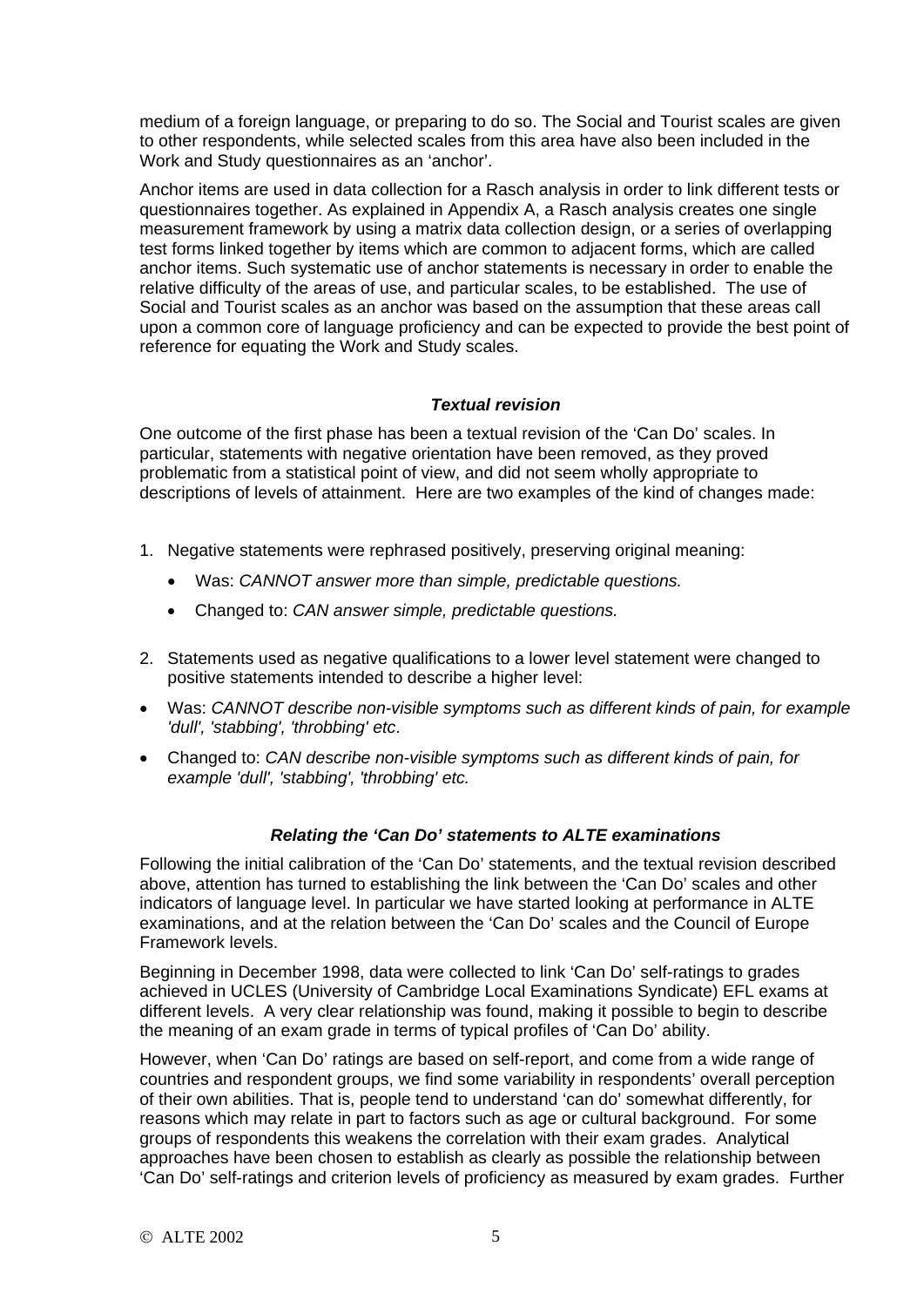research based on 'Can Do' ratings by experienced raters will probably be necessary to fully characterise the relationship between exam grades and typical 'Can Do' profiles of ability.

A conceptual problem to be addressed in this context concerns the notion of mastery – that is, what exactly do we mean by 'can do'? A definition is required in terms of *how likely* we expect it to be that a person at a certain level can succeed at certain tasks. Should it be certain that the person will always succeed perfectly on the task? This would be too stringent a requirement. On the other hand, a 50 per cent chance of succeeding would be too low to count as mastery.

The figure of 80 per cent has been chosen, as an 80 per cent score is frequently used in domain- or criterion-referenced testing as an indication of mastery in a given domain. Thus, candidates achieving an ordinary pass in an ALTE exam at a given level should have an 80 per cent chance of succeeding on tasks identified as describing that level. Data so far collected on Cambridge exam candidates indicate that this figure accords well with their average probability of endorsing 'Can Do' statements at the relevant level. This relationship has been found to be fairly constant across exam levels.

By defining 'can do' explicitly in this way we have a basis for interpreting particular ALTE levels in terms of 'Can Do' skills.

While the relation to exam performance has so far been based on Cambridge exams, data linking 'Can Do' statements to performance in other ALTE examinations will continue to be collected, allowing us to verify that these different examination systems relate in essentially the same way to the ALTE 5-level Framework.

#### *Anchoring to the Council of Europe Framework*

In 1999 responses were collected in which anchors were provided by statements taken from the 1996 Council of Europe Framework document. Anchors included:

- 1. the descriptors in the self-assessment grid of major categories of language use by level (Table 7);
- 2. 16 descriptors relating to communicative aspects of Fluency, from illustrative scales.

Table 7 was chosen because in practice it is achieving wide use as a summary description of levels. ALTE's ability to collect response data in a large number of languages and countries provided an opportunity to contribute to the validation of the scales in Table 7.

The 'Fluency' statements had been recommended because they had been found to have the most stable difficulty estimates when measured in different contexts in the Swiss project (North 1996/2000). It was expected that they should thus enable a good equating of the ALTE Can-do statements to the Council of Europe Framework. The estimated difficulties of the 'Fluency' statements were found to agree very closely with those given (North 1996/2000), showing a correlation of  $r = 0.97$ . This constitutes an excellent anchor between the 'Can Do' statements and the scales used to illustrate the Council of Europe Framework.

However, using Rasch analysis to equate sets of statements (scales) to each other is not straightforward. Data never fit the model exactly: there are issues of *dimensionality*, *discrimination* and *differential item function* (systematic variation of interpretation by different groups), which must be identified and dealt with so as to allow the truest possible relation of the scales to emerge.

*Dimensionality* relates to the fact that the skills of Listening/Speaking, Reading and Writing, though highly correlated, are still distinct: analyses in which they are separated produce more coherent, discriminating distinctions of level.

*Variable discrimination* is evident when we compare Table 7 and the 'Can Do' statements. Table 7 is found to produce a longer scale (to distinguish finer levels) than the 'Can Do'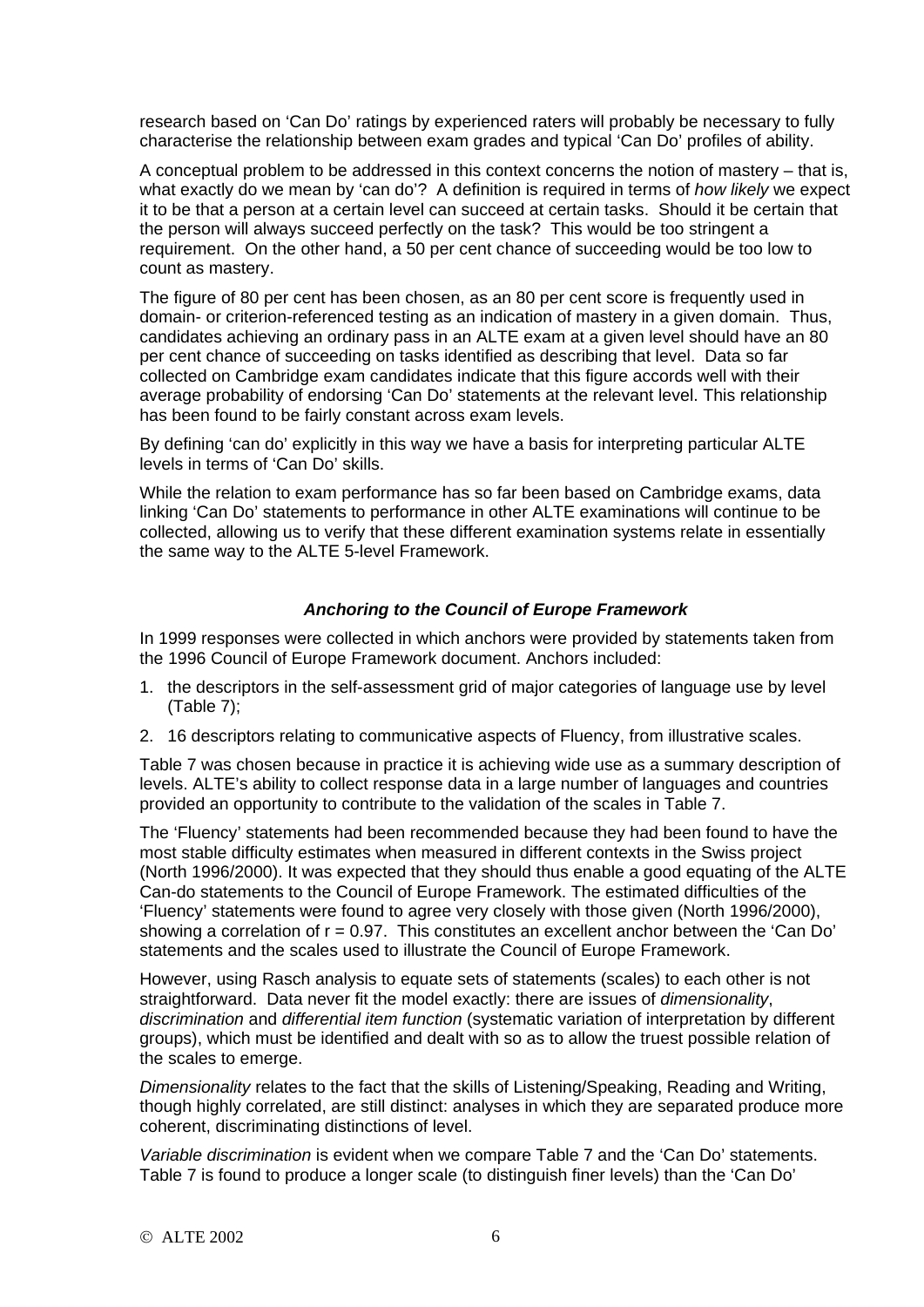statements. It seems likely that the reason for this is that Table 7 represents the end product of an extended process of selection, analysis and refinement. The result of this process is that each level description is a composite of carefully selected typical elements, making it easier for respondents at a given level to recognise the level which best describes them. This produces a more coherent pattern of responses, which in turn produces a longer scale. This is in contrast to the present form of the 'Can Dos', which are still short, atomic, statements which have not yet been grouped into such rounded, holistic descriptions of levels.

*Group effects* (differential item function) are evident in the fact that certain respondent groups (i.e. respondents to the Social and Tourist, Work or Study forms of the questionnaire) are found to discriminate levels considerably more finely on certain of the scales used as anchors, for reasons which have been difficult to identify.

None of these effects are unexpected when using a Rasch modelling approach to scale equating. They indicate that a systematic, qualitative review of the texts of the individual statements themselves remains a necessary and important stage in arriving at a 'final' equating of the scales.

#### **Levels of proficiency in the ALTE Framework**

At the time of writing the ALTE Framework is a five-level system. The validation described above confirms that these correspond broadly to levels A2 to C2 of the CE Framework. Work on defining a further initial level (Breakthrough) is in progress, and the 'Can Do' project is contributing to the characterisation of this level. Thus the relation of the two Frameworks can be seen as follows:

| <b>Council</b><br>οf           | A1           | A2          | B <sub>1</sub> | <b>B2</b>   | C <sub>1</sub> | C <sub>2</sub> |
|--------------------------------|--------------|-------------|----------------|-------------|----------------|----------------|
| <b>Europe</b><br><b>Levels</b> |              |             |                |             |                |                |
| <b>ALTE</b>                    | <b>ALTE</b>  | <b>ALTE</b> | <b>ALTE</b>    | <b>ALTE</b> | <b>ALTE</b>    | <b>ALTE</b>    |
| <b>Levels</b>                  | Breakthrough | Level 1     | Level 2        | Level 3     | Level 4        | Level 5        |
|                                | Level        |             |                |             |                |                |

The salient features of each ALTE level are as follows:

**ALTE Level 5 (Good User):** the capacity to deal with material which is academic or cognitively demanding, and to use language to good effect, at a level of performance which may in certain respects be more advanced than that of an average native speaker.

*Example: CAN scan texts for relevant information, and grasp main topic of text, reading almost as quickly as a native speaker.* 

**ALTE Level 4 (Competent User):** an ability to communicate with the emphasis on how well it is done, in terms of appropriacy, sensitivity and the capacity to deal with unfamiliar topics.

*Example: CAN deal with hostile questioning confidently. CAN get and hold on to his/her turn to speak* 

**ALTE Level 3 (Independent User):** the capacity to achieve most goals and express oneself on a range of topics.

*Example: CAN show visitors round and give a detailed description of a place.*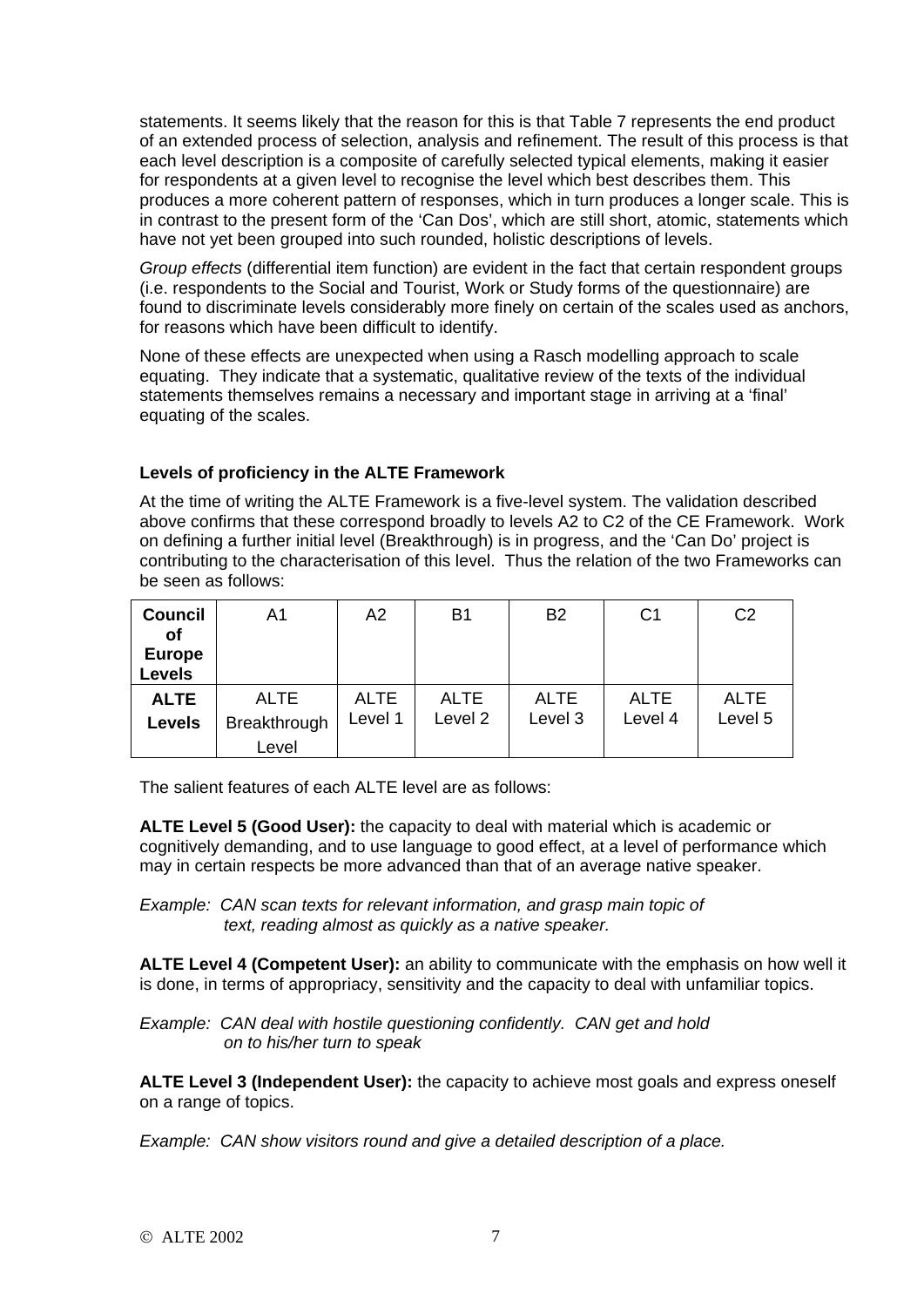**ALTE Level 2 (Threshold User):** an ability to express oneself in a limited way in familiar situations and to deal in a general way with non-routine information.

*Example: CAN ask to open an account at a bank, provided that the procedure is straightforward.* 

**ALTE Level 1 (Waystage User):** an ability to deal with simple, straightforward information and begin to express oneself in familiar contexts.

*Example: CAN take part in a routine conversation on simple predictable topics.* 

**ALTE Breakthrough Level:** a basic ability to communicate and exchange information in a simple way.

*Example: CAN ask simple questions about a menu and understand simple answers.* 

#### **References**

Alderson, J. C. 1991: Bands and scores. In: Alderson, J.C and North, B. (eds.): *Language testing in the 1990s* London: British Council / Macmillan, Developments in ELT, 71–86.

North, B. 1996/2000: *The development of a common framework scale of language proficiency*. PhD thesis, Thames Valley University. Reprinted 2000, New York, Peter Lang.

ALTE Handbook of Language Examinations and Examination Systems 1998

ALTE web site: www.alte.org

*Neil Jones, Marianne Hirtzel, University of Cambridge Local Examinations Syndicate, March 2000*

For further information about the ALTE project, please contact stevens.b@ucles.org.uk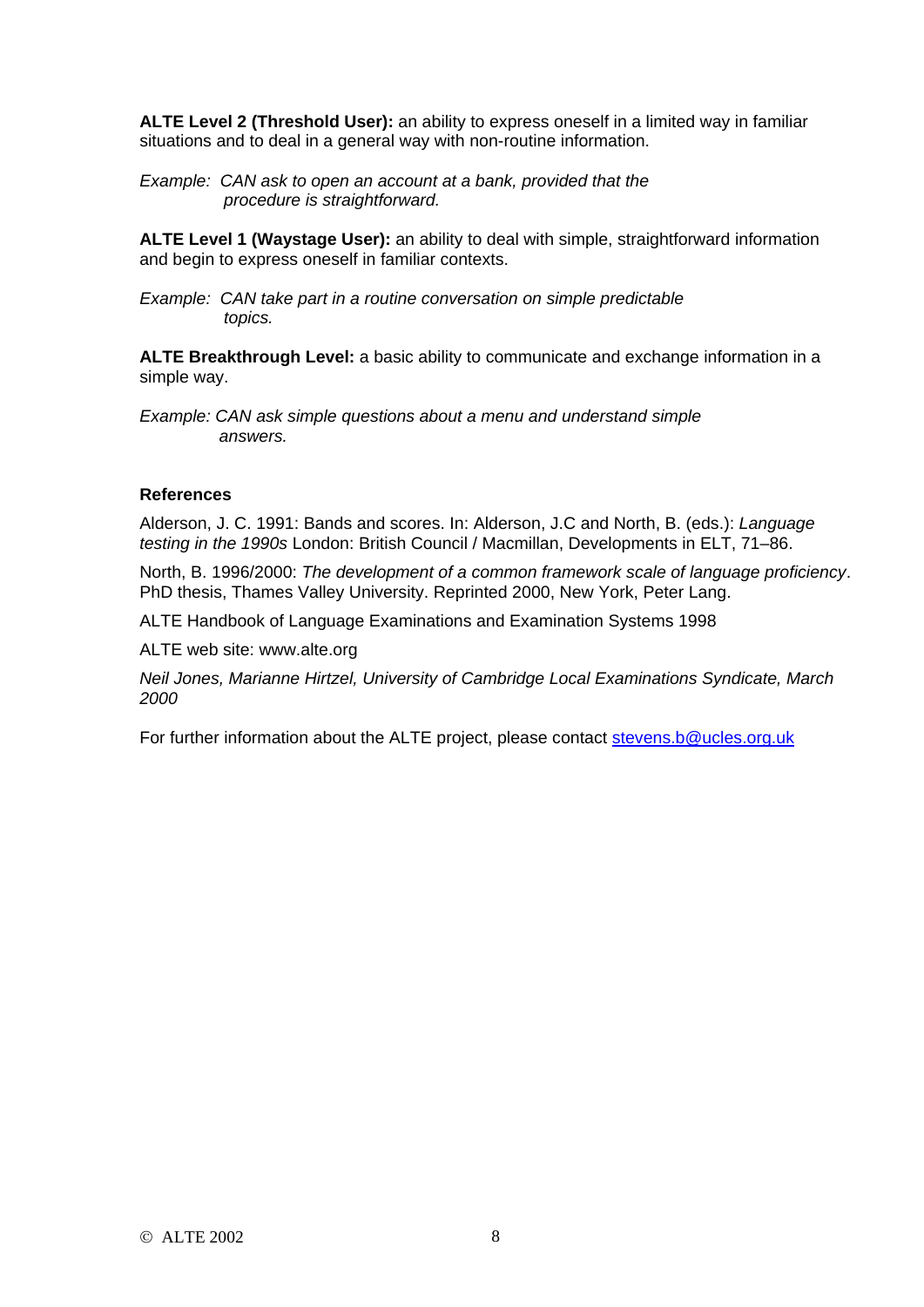#### **ALTE Skill Level Summaries**

| <b>ALTE</b>                                      | <b>Listening/Speaking</b>                                                                                                                                                                 | <b>Reading</b>                                                                                                                                              | Writing                                                                                                                                                     |
|--------------------------------------------------|-------------------------------------------------------------------------------------------------------------------------------------------------------------------------------------------|-------------------------------------------------------------------------------------------------------------------------------------------------------------|-------------------------------------------------------------------------------------------------------------------------------------------------------------|
| Level<br><b>ALTE</b><br>Level 5                  | CAN advise on or talk about complex or<br>sensitive issues, understanding colloquial<br>references and dealing confidently with<br>hostile questions.                                     | CAN understand documents,<br>correspondence and reports, including the<br>finer points of complex texts.                                                    | CAN write letters on any subject and full notes of<br>meetings or seminars with good expression and<br>accuracy.                                            |
| <b>ALTE</b><br>Level 4                           | CAN contribute effectively to meetings and<br>seminars within own area of work or keep<br>up a casual conversation with a good<br>degree of fluency, coping with abstract<br>expressions. | CAN read quickly enough to cope with an<br>academic course, to read the media for<br>information or to understand non-standard<br>correspondence.           | CAN prepare/draft professional correspondence,<br>take reasonably accurate notes in meetings or<br>write an essay which shows an ability to<br>communicate. |
| <b>ALTE</b><br>Level 3                           | CAN follow or give a talk on a familiar<br>topic or keep up a conversation on a fairly<br>wide range of topics.                                                                           | CAN scan texts for relevant information,<br>and understand detailed instructions or<br>advice.                                                              | CAN make notes while someone is talking or<br>write a letter including non-standard requests.                                                               |
| <b>ALTE</b><br>Level 2                           | CAN express opinions on abstract/cultural<br>matters in a limited way or offer advice<br>within a known area, and understand<br>instructions or public announcements.                     | CAN understand routine information and<br>articles, and the general meaning of non-<br>routine information within a familiar area.                          | CAN write letters or make notes on familiar or<br>predictable matters.                                                                                      |
| <b>ALTE</b><br>Level 1                           | CAN express simple opinions or<br>requirements in a familiar context.                                                                                                                     | CAN understand straightforward<br>information within a known area, such as<br>on products and signs and simple<br>textbooks or reports on familiar matters. | CAN complete forms and write short simple<br>letters or postcards related to personal<br>information.                                                       |
| <b>ALTE</b><br><b>Break-</b><br>through<br>Level | CAN understand basic instructions or take<br>part in a basic factual conversation on a<br>predictable topic.                                                                              | CAN understand basic notices,<br>instructions or information.                                                                                               | CAN complete basic forms, and write notes<br>including times, dates and places.                                                                             |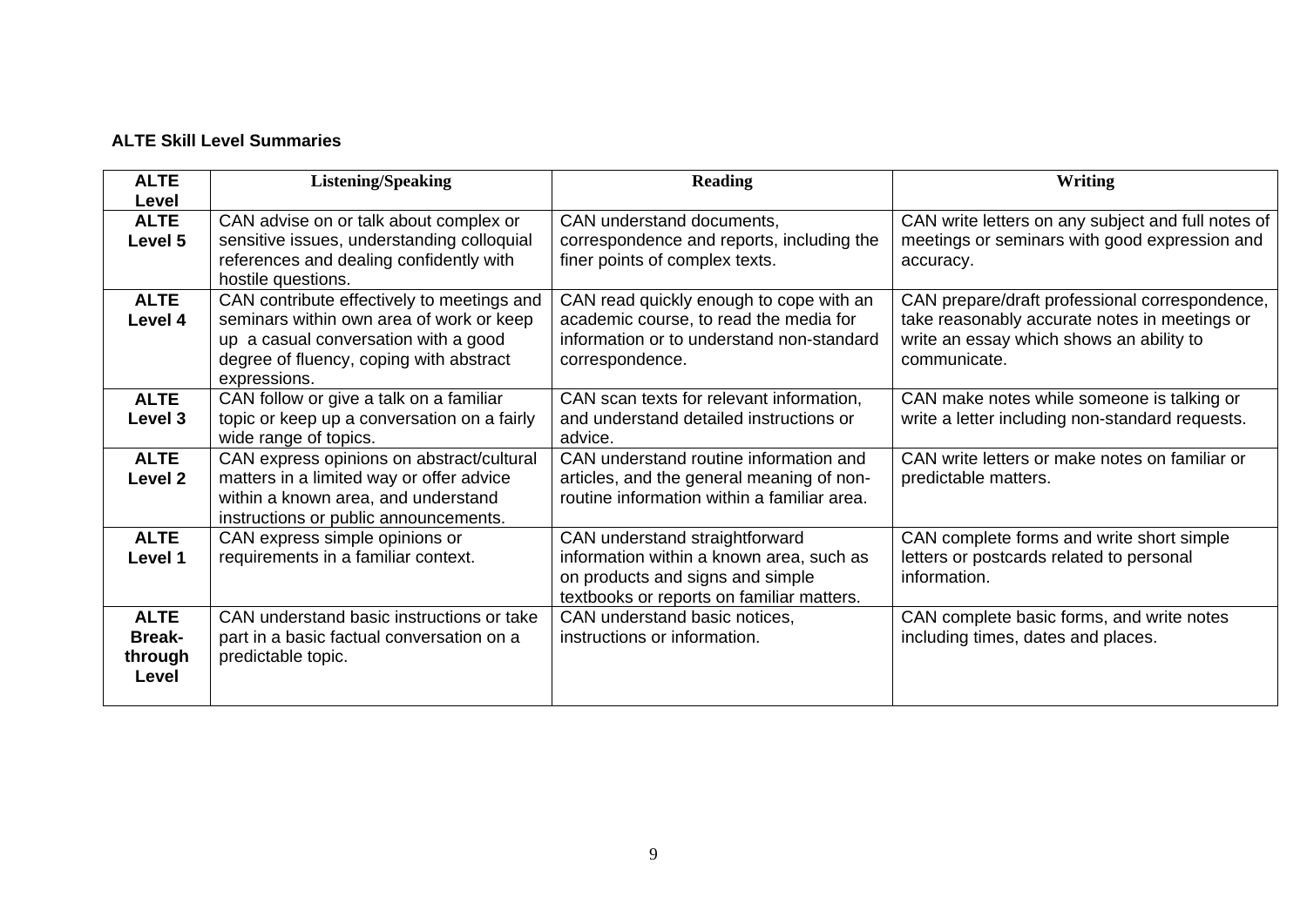## ALTE Social & Tourist statements summary

| <b>ALTE</b>                                      | <b>Listening/Speaking</b>                                                                                                                                                              | <b>Reading</b>                                                                                                                                                                                     | Writing                                                                                                                                              |
|--------------------------------------------------|----------------------------------------------------------------------------------------------------------------------------------------------------------------------------------------|----------------------------------------------------------------------------------------------------------------------------------------------------------------------------------------------------|------------------------------------------------------------------------------------------------------------------------------------------------------|
| Level                                            |                                                                                                                                                                                        |                                                                                                                                                                                                    |                                                                                                                                                      |
| <b>ALTE</b><br>Level 5                           | CAN talk about complex or<br>sensitive issues without<br>awkwardness.                                                                                                                  | CAN (when looking for accommodation)<br>understand a tenancy agreement in detail,<br>for example technical details and the main<br>legal implications.                                             | CAN write letters on any subject with good<br>expression and accuracy.                                                                               |
| <b>ALTE</b><br>Level 4                           | CAN keep up conversations of a<br>casual nature for an extended<br>period of time and discuss<br>abstract/cultural topics with a good<br>degree of fluency and range of<br>expression. | CAN understand complex<br>opinions/arguments as expressed in<br>serious newspapers.                                                                                                                | CAN write letters on most subjects. Such<br>difficulties as the reader may experience are<br>likely to be at the level of vocabulary.                |
| <b>ALTE</b><br>Level 3                           | CAN keep up a conversation on a<br>fairly wide range of topics, such as<br>personal and professional<br>experiences, events currently in the<br>news.                                  | CAN understand detailed information, for<br>example a wide range of culinary terms on<br>a restaurant menu, and terms and<br>abbreviations in accommodation<br>advertisements.                     | CAN write to a hotel to ask about the<br>availability of services, for example facilities<br>for the disabled or the provision of a special<br>diet. |
| <b>ALTE</b><br>Level <sub>2</sub>                | CAN express opinions on<br>abstract/cultural matters in a limited<br>way and pick up nuances of<br>meaning/opinion.                                                                    | CAN understand factual articles in<br>newspapers, routine letters from hotels<br>and letters expressing personal opinions.                                                                         | CAN write letters on a limited range of<br>predictable topics related to personal<br>experience and express opinions in<br>predictable language.     |
| <b>ALTE</b><br>Level 1                           | CAN express likes and dislikes in<br>familiar contexts using simple<br>language such as 'I (don't) like'.                                                                              | CAN understand straightforward<br>information, for example labels on food,<br>standard menus, road signs and<br>messages on automatic cash machines.                                               | Can complete most forms related to<br>personal information.                                                                                          |
| <b>ALTE</b><br><b>Break-</b><br>through<br>Level | CAN ask simple questions of a<br>factual nature and understand<br>answers expressed in simple<br>language.                                                                             | CAN understand simple notices and<br>information, for example in airports, on<br>store guides and on menus.<br>CAN understand simple instructions on<br>medicines and simple directions to places. | CAN leave a very simple message for a<br>host family or write short simple 'thank you'<br>notes.                                                     |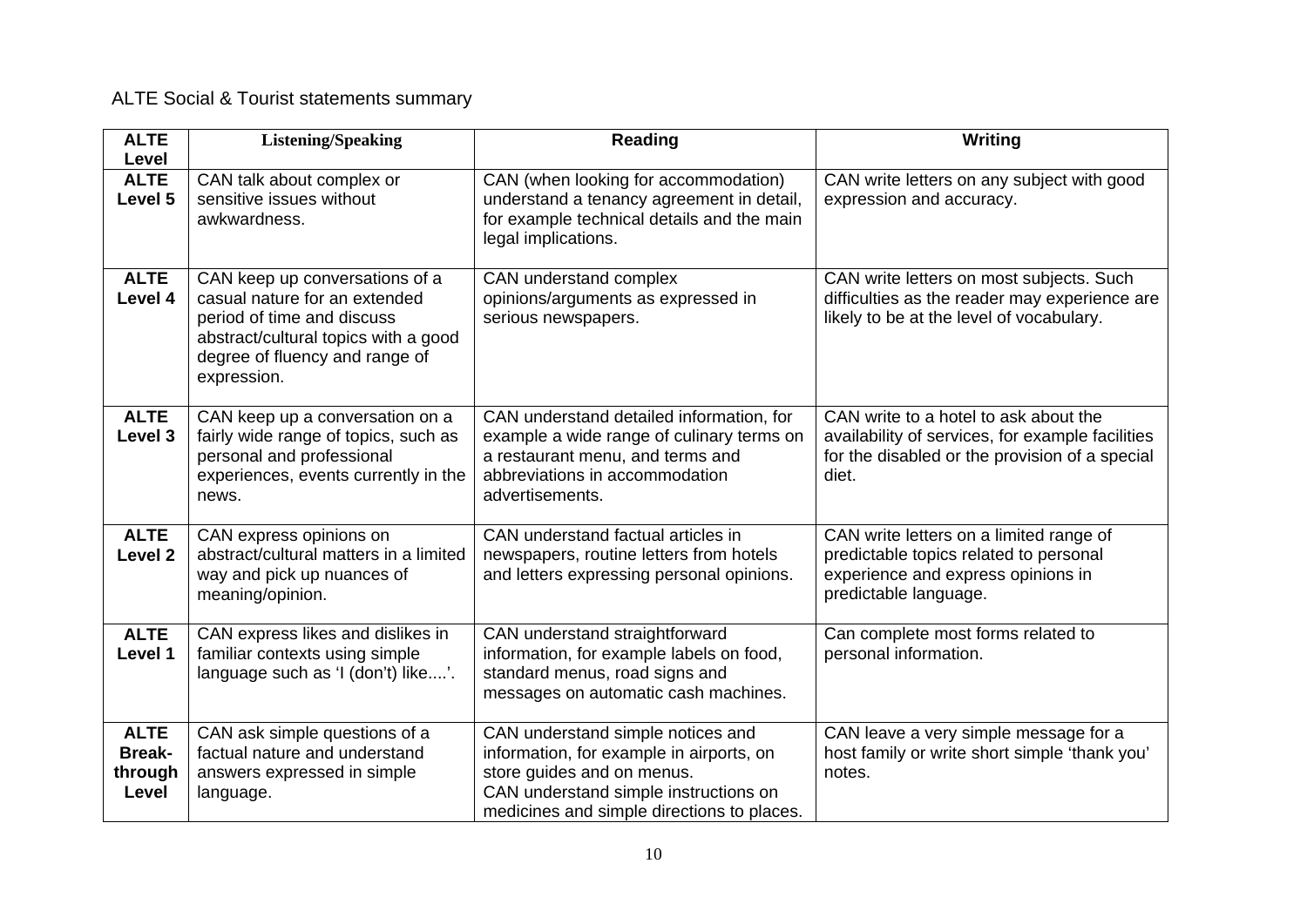#### **ALTE SOCIAL and TOURIST statements Overview of concerns and activities covered**

| <b>CONCERN</b>         | <b>ACTIVITY</b>                                                                                  | <b>ENVIRONMENT</b>                                                                                                                 | <b>LANGUAGE</b><br><b>SKILL REQUIRED</b>                 |
|------------------------|--------------------------------------------------------------------------------------------------|------------------------------------------------------------------------------------------------------------------------------------|----------------------------------------------------------|
| Day-to-Day<br>Survival | 1.<br>Shopping                                                                                   | Self-service shops<br>Counter service<br>shops                                                                                     | Listening/Speaking<br>Reading                            |
|                        | 2.<br>Eating out                                                                                 | Market place<br><b>Restaurants</b><br>Self-service (fast                                                                           | Listening/Speaking<br>Reading                            |
|                        | 3.<br>Hotel-type<br>accommodation                                                                | food)<br>Hotels, B & B, etc.                                                                                                       | Listening/Speaking<br>Reading, Writing<br>(form filling) |
|                        | 4.<br>Renting<br>temporary<br>accommodation<br>(flat, room, house)                               | Agency, private<br>landlord                                                                                                        | Listening/Speaking<br>Reading, Writing<br>(form filling) |
|                        | 5.<br>Settling into<br>accommodation                                                             | <b>Host families</b>                                                                                                               | Listening/Speaking<br>Reading, Writing<br>(letters)      |
|                        | 6.<br>Using financial<br>and postal<br>services                                                  | Banks, bureaux de<br>change, post<br>offices                                                                                       | Listening/Speaking<br>Reading, Writing                   |
| Health                 | Getting/staying well                                                                             | Chemist's<br>Doctor's<br>Hospital<br>Dentist's                                                                                     | Listening/Speaking<br>Reading                            |
| Travel                 | Arriving in a<br>country<br>Touring<br>Getting/giving<br>directions<br>Hiring                    | Airport/port<br>Railway/bus station<br>Street, garage, etc.<br>Travel agency<br>Rental firms (car,<br>boat, etc.)                  | Listening/Speaking<br>Reading, Writing<br>(form filling) |
| Emergencies            | Dealing with<br>emergency<br>situations<br>(accident, illness,<br>crime, car<br>breakdown, etc.) | Public places<br>Private places, e.g.<br>hotel room<br>Hospital<br>Police station                                                  | Listening/Speaking<br>Reading                            |
| Sightseeing            | Getting information<br>Going on tours<br>Showing people<br>around                                | <b>Tourist office</b><br>Travel agency<br>Tourist sights<br>(monuments, etc.)<br>Towns/cities<br>Schools/colleges/u<br>niversities | Listening/Speaking<br>Reading                            |
| Socialising            | Casual<br>meeting/getting on                                                                     | Discos, parties,<br>schools, hotels,                                                                                               | Listening/Speaking                                       |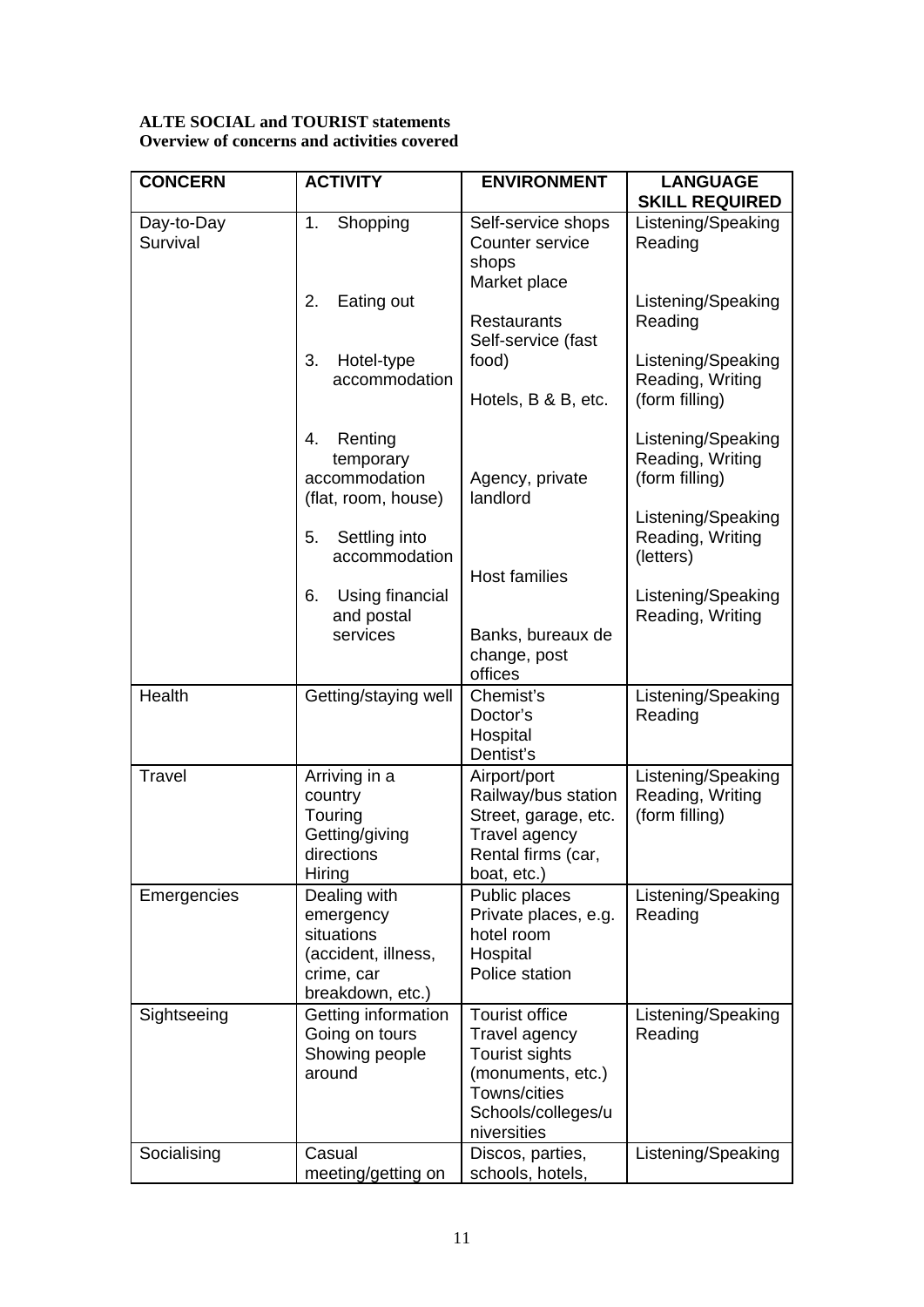|                                      | with people<br>Entertaining                                                                             | campsites,<br>restaurants, etc.<br>Home, away from<br>home  |                                                       |
|--------------------------------------|---------------------------------------------------------------------------------------------------------|-------------------------------------------------------------|-------------------------------------------------------|
| The Media/Cultural<br>events         | Watching TV, films,<br>plays, etc.<br>Listening to the<br>radio<br>Reading<br>newspapers /<br>magazines | Home, car, cinema,<br>theatre,<br>'Son et Lumière',<br>etc. | Listening/Reading                                     |
| Personal contacts<br>(at a distance) | Writing letters,<br>postcards, etc.                                                                     | Home, away from<br>home                                     | Listening/Speaking<br>(telephone)<br>Reading, Writing |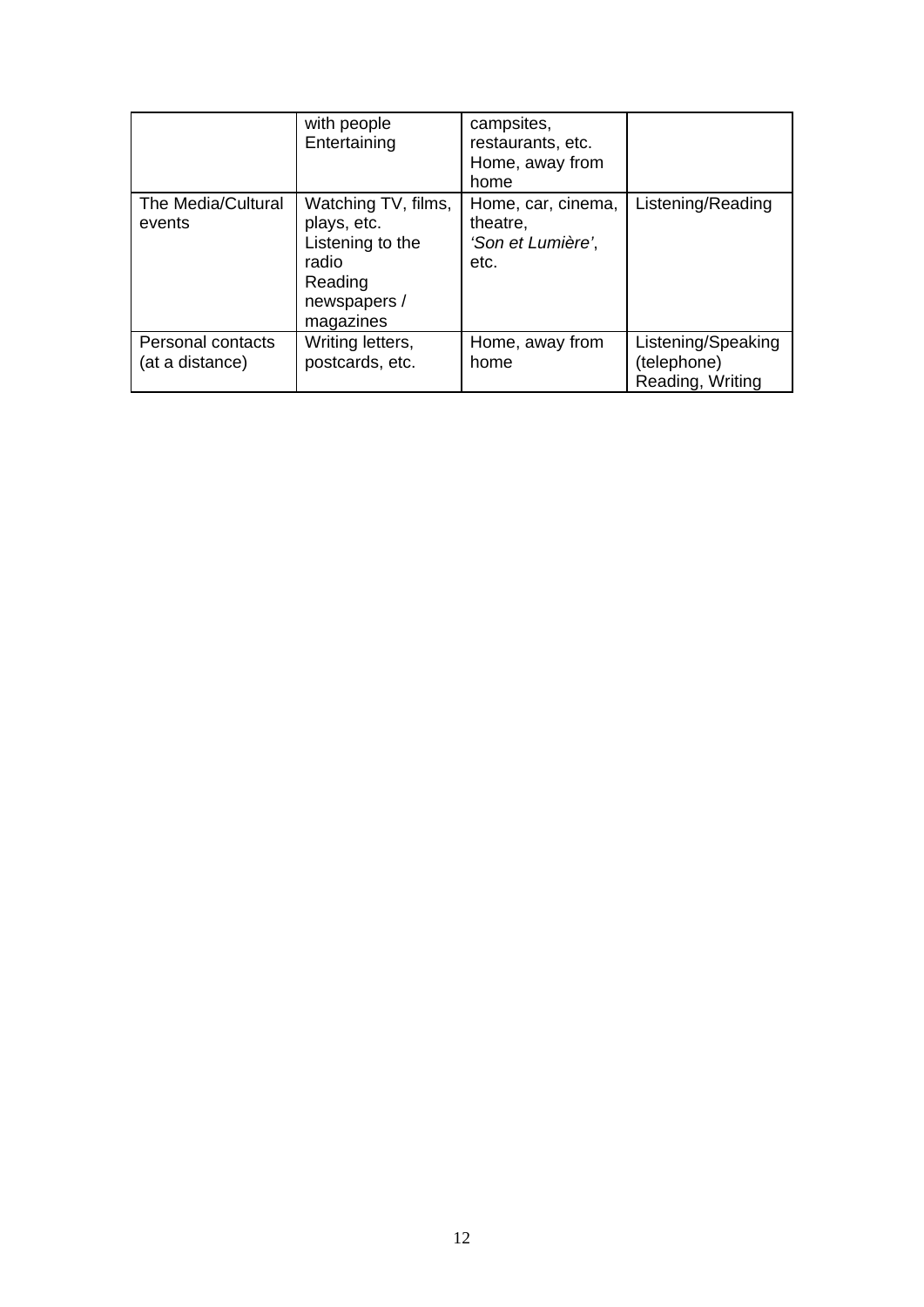## **ALTE Work statements summary**

| <b>ALTE</b><br>Level                             | <b>Listening/Speaking</b>                                                                                                                                                      | <b>Reading</b>                                                                                                                                                 | <b>Writing</b>                                                                                                                                             |
|--------------------------------------------------|--------------------------------------------------------------------------------------------------------------------------------------------------------------------------------|----------------------------------------------------------------------------------------------------------------------------------------------------------------|------------------------------------------------------------------------------------------------------------------------------------------------------------|
| <b>ALTE</b><br>Level 5                           | CAN advise on/handle complex<br>delicate or contentious issues.<br>such as legal or financial matters,<br>to the extent that he/she has the<br>necessary specialist knowledge. | CAN understand reports and articles likely<br>to be encountered during his/her work,<br>including complex ideas expressed in<br>complex language.              | CAN make full and accurate notes and continue<br>to participate in a meeting or seminar.                                                                   |
| <b>ALTE</b><br>Level 4                           | CAN contribute effectively to<br>meetings and seminars within own<br>area of work and argue for or<br>against a case.                                                          | CAN understand correspondence<br>expressed in non-standard language.                                                                                           | CAN handle a wide range of routine and non-<br>routine situations in which professional services<br>are requested from colleagues or external<br>contacts. |
| <b>ALTE</b><br>Level 3                           | CAN take and pass on most<br>messages that are likely to require<br>attention during a normal working<br>day.                                                                  | CAN understand most correspondence,<br>reports and factual product literature<br>he/she is likely to come across.                                              | CAN deal with all routine requests for goods or<br>services.                                                                                               |
| <b>ALTE</b><br>Level 2                           | CAN offer advice to clients within<br>own job area on simple matters.                                                                                                          | CAN understand the general meaning of<br>non-routine letters and theoretical articles<br>within own work area.                                                 | CAN make reasonably accurate notes at a<br>meeting or seminar where the subject matter is<br>familiar and predictable.                                     |
| <b>ALTE</b><br>Level 1                           | CAN state simple requirements<br>within own job area, such as 'I want<br>to order 25 of'.                                                                                      | CAN understand most short reports or<br>manuals of a predictable nature within<br>his/her own area of expertise, provided<br>enough time is given.             | CAN write a short, comprehensible note of<br>request to a colleague or a known contact in<br>another company.                                              |
| <b>ALTE</b><br><b>Break-</b><br>through<br>Level | CAN take and pass on simple<br>messages of a routine kind, such<br>as 'Friday meeting 10 a.m.'.                                                                                | CAN understand short reports or product<br>descriptions on familiar matters, if these<br>are expressed in simple language and the<br>contents are predictable. | CAN write a simple routine request to a<br>colleague, such as 'Can I have 20X please?'                                                                     |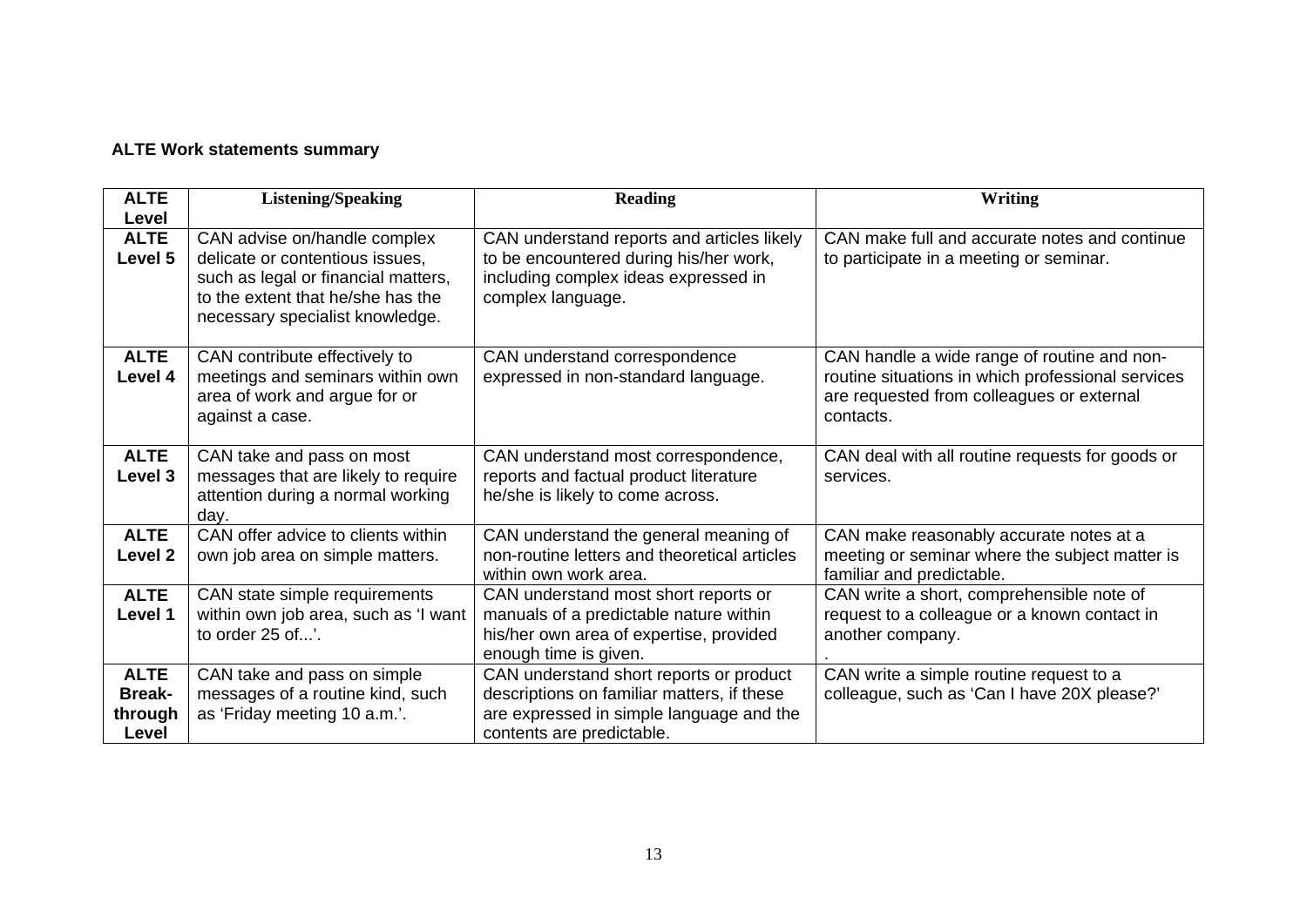## **ALTE WORK statements**

## **Overview of concerns and activities covered**

| <b>CONCERN</b>                                | <b>ACTIVITY</b>                                                                                                                                                       | <b>ENVIRONMENT</b>                                                       | <b>LANGUAGE</b>                                        |
|-----------------------------------------------|-----------------------------------------------------------------------------------------------------------------------------------------------------------------------|--------------------------------------------------------------------------|--------------------------------------------------------|
| Work-related<br>services                      | Requesting<br>1.<br>work-related                                                                                                                                      | Workplace (office,<br>factory, etc,).                                    | <b>SKILL REQUIRED</b><br>Listening/Speaking<br>Writing |
|                                               | services<br>2. Providing work-<br>related services                                                                                                                    | Workplace (office,<br>factory, etc,).<br>customer's home                 | Listening/Speaking<br>Writing                          |
| Meetings and<br>seminars                      | Participating in<br>meetings and<br>seminars                                                                                                                          | Workplace (office,<br>factory, etc.),<br>conference centre               | Listening/Speaking<br>Writing (notes)                  |
| Formal<br>presentations and<br>demonstrations | Following and<br>giving a<br>presentation or<br>demonstration                                                                                                         | Conference centre,<br>exhibition centre,<br>factory, laboratory,<br>etc. | Listening/Speaking<br>Writing (notes)                  |
| Correspondence                                | Understanding and<br>writing faxes,<br>letters, memos, e-<br>mail, etc.                                                                                               | Workplace (office,<br>factory, etc.)                                     | Reading<br>Writing<br>Reading                          |
| Reports                                       | Understanding and<br>writing reports (of<br>substantial length<br>and formality)                                                                                      | Workplace (office,<br>factory, etc.)                                     | Reading<br>Writing                                     |
| Publicly available<br>information             | Getting relevant<br>information (from<br>e.g. product<br>literature,<br>professional/trade<br>journals,<br>advertisements,<br>web sites, etc.                         | Workplace (office,<br>factory, etc.), home                               | Reading                                                |
| Instructions and<br>guidelines                | Understanding<br>notices (e.g. safety.<br>Understanding and<br>writing instructions<br>(in, for example,<br>installation,<br>operation and<br>maintenance<br>manuals) | Workplace (office,<br>factory, etc.)                                     | Reading<br>Writing                                     |
| Telephone                                     | Making outgoing<br>calls<br>Receiving incoming<br>calls (inc. taking<br>messages/writing<br>notes)                                                                    | Office, home, hotel<br>room, etc.                                        | Listening /<br>Speaking / Writing<br>(notes)           |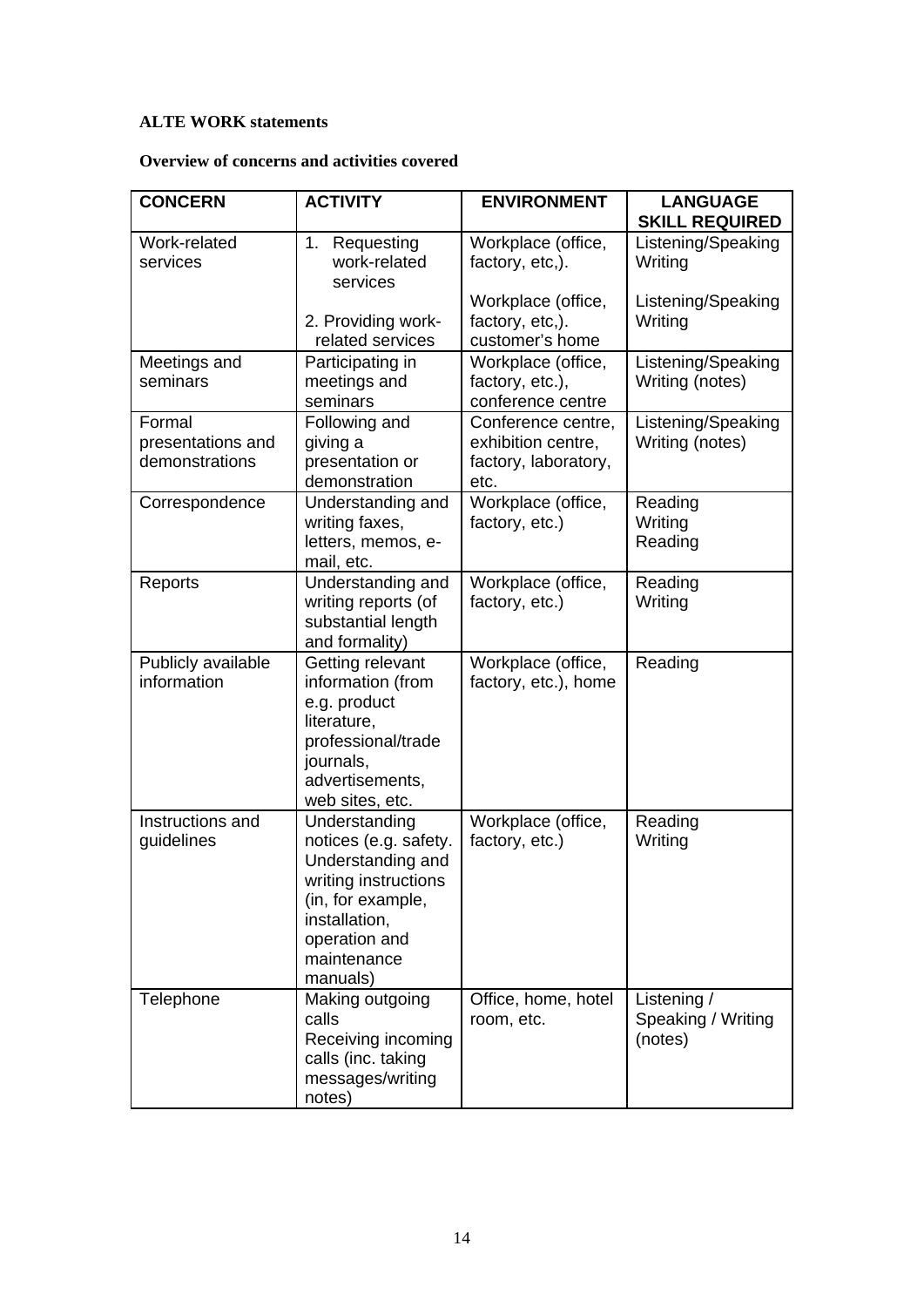## **ALTE Study statements summary**

| <b>ALTE</b><br>Level                             | <b>Listening/Speaking</b>                                                                                                | <b>Reading</b>                                                                                                 | Writing                                                                                              |
|--------------------------------------------------|--------------------------------------------------------------------------------------------------------------------------|----------------------------------------------------------------------------------------------------------------|------------------------------------------------------------------------------------------------------|
| <b>ALTE</b><br>Level 5                           | CAN understand jokes, colloquial<br>asides and cultural allusions.                                                       | CAN access all sources of information<br>quickly and reliably.                                                 | CAN make accurate and complete notes during<br>the course of a lecture, seminar or tutorial.         |
| <b>ALTE</b><br>Level 4                           | CAN follow abstract argumentation,<br>for example the balancing of<br>alternatives and the drawing of a<br>conclusion.   | CAN read quickly enough to cope with the<br>demands of an academic course.                                     | CAN write an essay which shows ability to<br>communicate, giving few difficulties for the<br>reader. |
| <b>ALTE</b><br>Level 3                           | CAN give a clear presentation on a<br>familiar topic, and answer<br>predictable or factual questions.                    | CAN scan tests for relevant information<br>and grasp main point of text.                                       | CAN make simple notes that will be of<br>reasonable use for essay or revision purposes.              |
| <b>ALTE</b><br>Level 2                           | CAN understand instructions on<br>classes and assignments given by<br>a teacher or lecturer.                             | CAN understand basic instructions and<br>messages, for example computer library<br>catalogues, with some help. | CAN write down some information at a lecture, if<br>this is more or less dictated.                   |
| <b>ALTE</b><br>Level 1                           | CAN express simple opinions using<br>expressions such as 'I don't agree'.                                                | CAN understand the general meaning of a<br>simplified text book or article, reading very<br>slowly.            | CAN write a very short simple narrative or<br>description, such as 'My last holiday'.                |
| <b>ALTE</b><br><b>Break-</b><br>through<br>Level | CAN understand basic instructions<br>on class times, dates and room<br>numbers, and on assignments to<br>be carried out. | CAN read basic notices and instructions.                                                                       | CAN copy times, dates and places from notices<br>on classroom board or notice board.                 |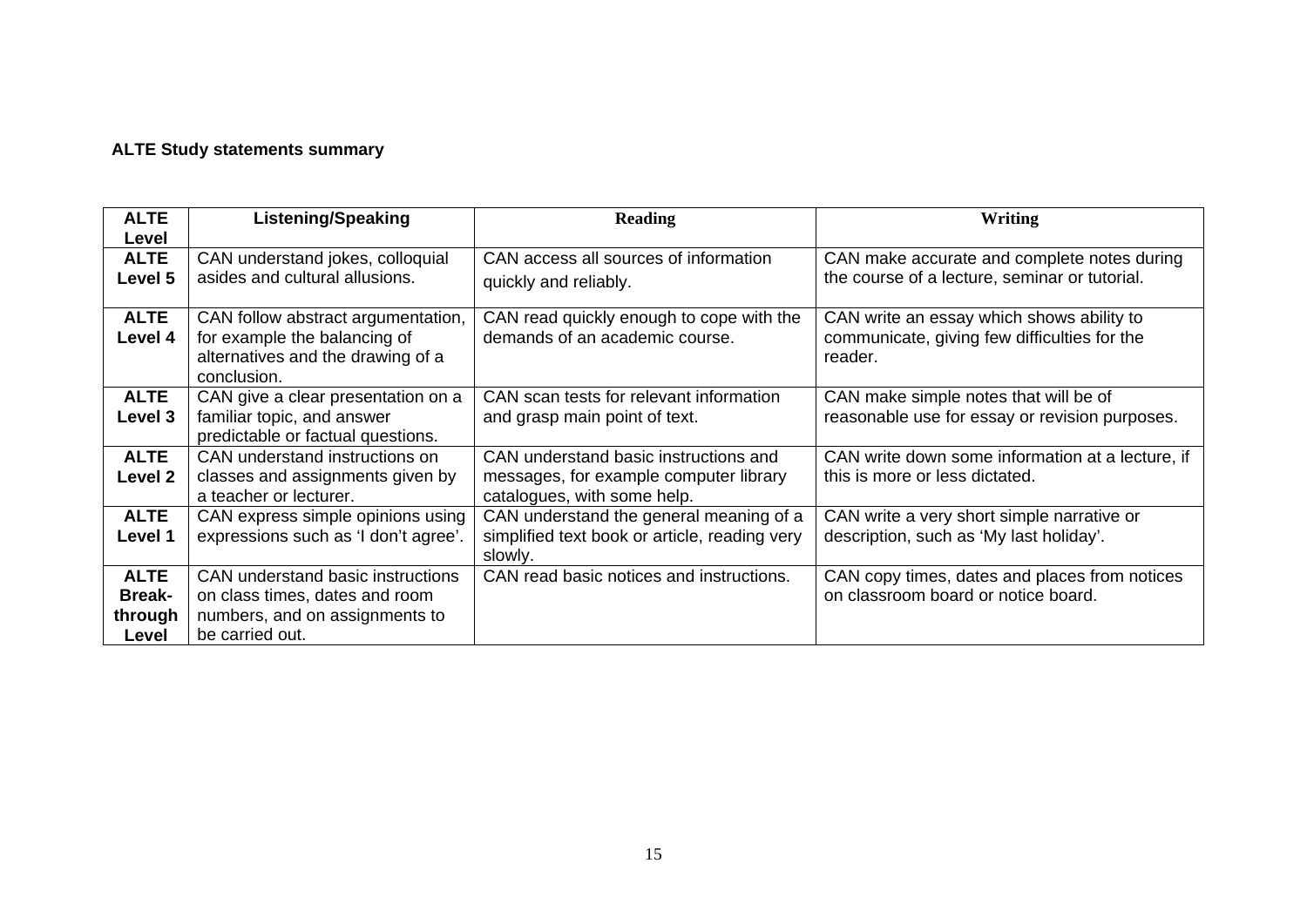#### **ALTE STUDY statements**

#### **Overview of concerns and activities**

| <b>CONCERN</b>                                          | <b>ACTIVITY</b>                                                                                | <b>ENVIRONMENT</b>                              | <b>LANGUAGE</b><br><b>SKILL REQUIRED</b> |
|---------------------------------------------------------|------------------------------------------------------------------------------------------------|-------------------------------------------------|------------------------------------------|
| Lectures, talks,<br>presentations and<br>demonstrations | Following a<br>1.<br>lecture, talk,<br>presentation or<br>demonstration                        | Lecture hall,<br>classroom,<br>laboratory, etc. | Listening/Speaking<br>Writing (notes)    |
|                                                         | 2.<br>Giving a lecture<br>talk,<br>presentation or<br>demonstration                            |                                                 |                                          |
| Seminars and<br>tutorials                               | Participating in<br>seminars and<br>tutorials                                                  | Classroom, study                                | Listening/Speaking<br>Writing (notes)    |
| Textbooks,<br>articles, etc.                            | Gathering<br>information                                                                       | Study, library, etc.                            | Reading<br>Writing (notes)               |
| Essays                                                  | Writing essays                                                                                 | Study, library,<br>examination room,<br>etc.    | Writing                                  |
| Accounts                                                | Writing up accounts<br>(e.g. of an<br>experiment)                                              | Study, laboratory                               | Writing                                  |
| Reference skills                                        | Accessing<br>information (e.g.<br>from a computer<br>base, library,<br>dictionary, etc.)       | Library, resource<br>centre, etc.               | Reading<br>Writing (notes)               |
| Management of<br>Study                                  | Making<br>arrangements, e.g.<br>with college staff on<br>deadlines for work<br>to be handed in | Lecture hall,<br>classroom study,<br>etc.       | Listening/Speaking<br>Reading<br>Writing |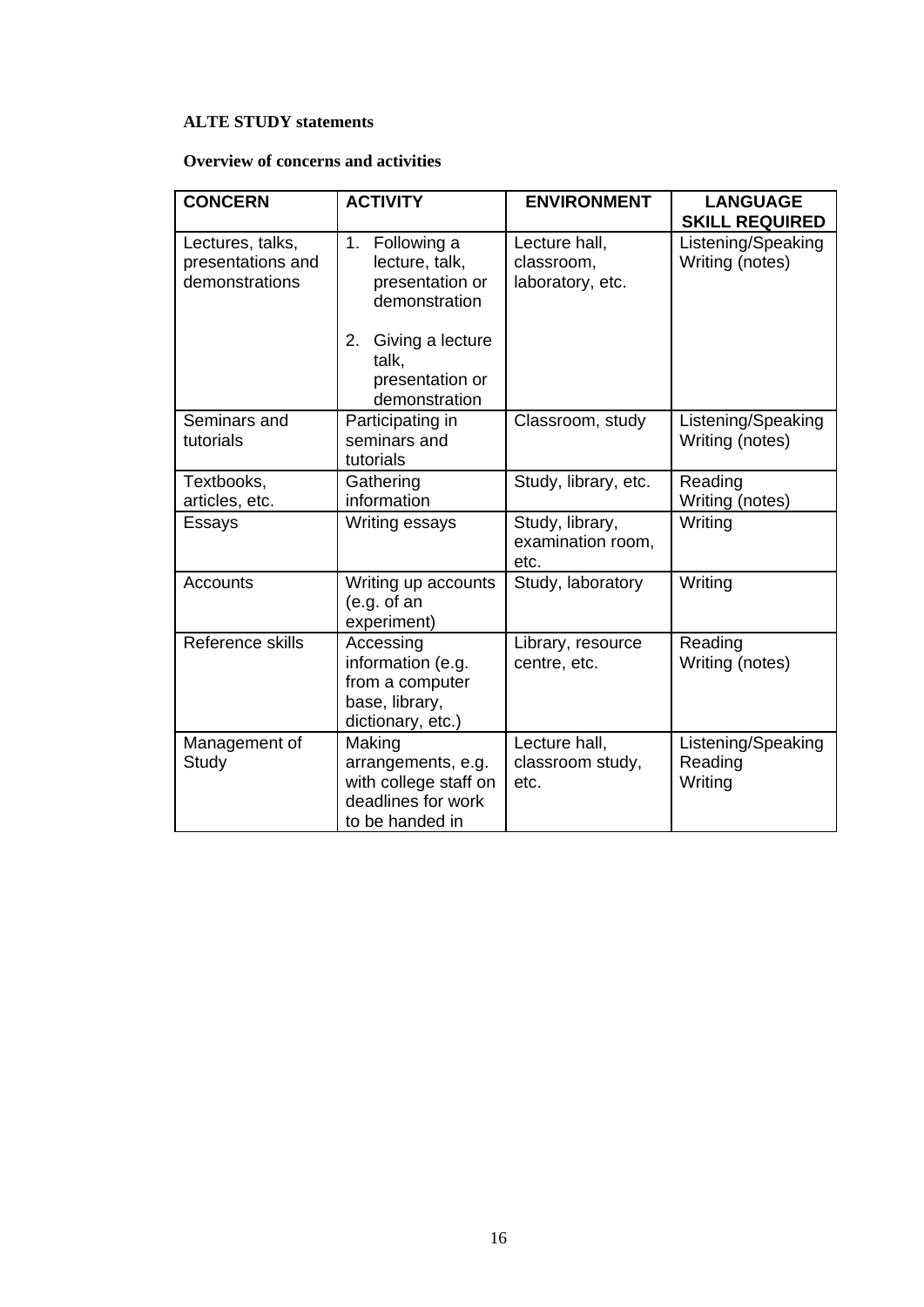## **Part 2**

## **Relating the ALTE Framework to the Common European Framework of Reference**

#### **Published as**

Jones, N. (2002). Relating the ALTE Framework to the Common European Framework of Reference, in: Council of Europe (Eds).Case Studies on the use of the Common European Framework of Reference. Cambridge, Cambridge University Press**:** 167-183.

> Neil Jones UCLES-EFL 11 July 2000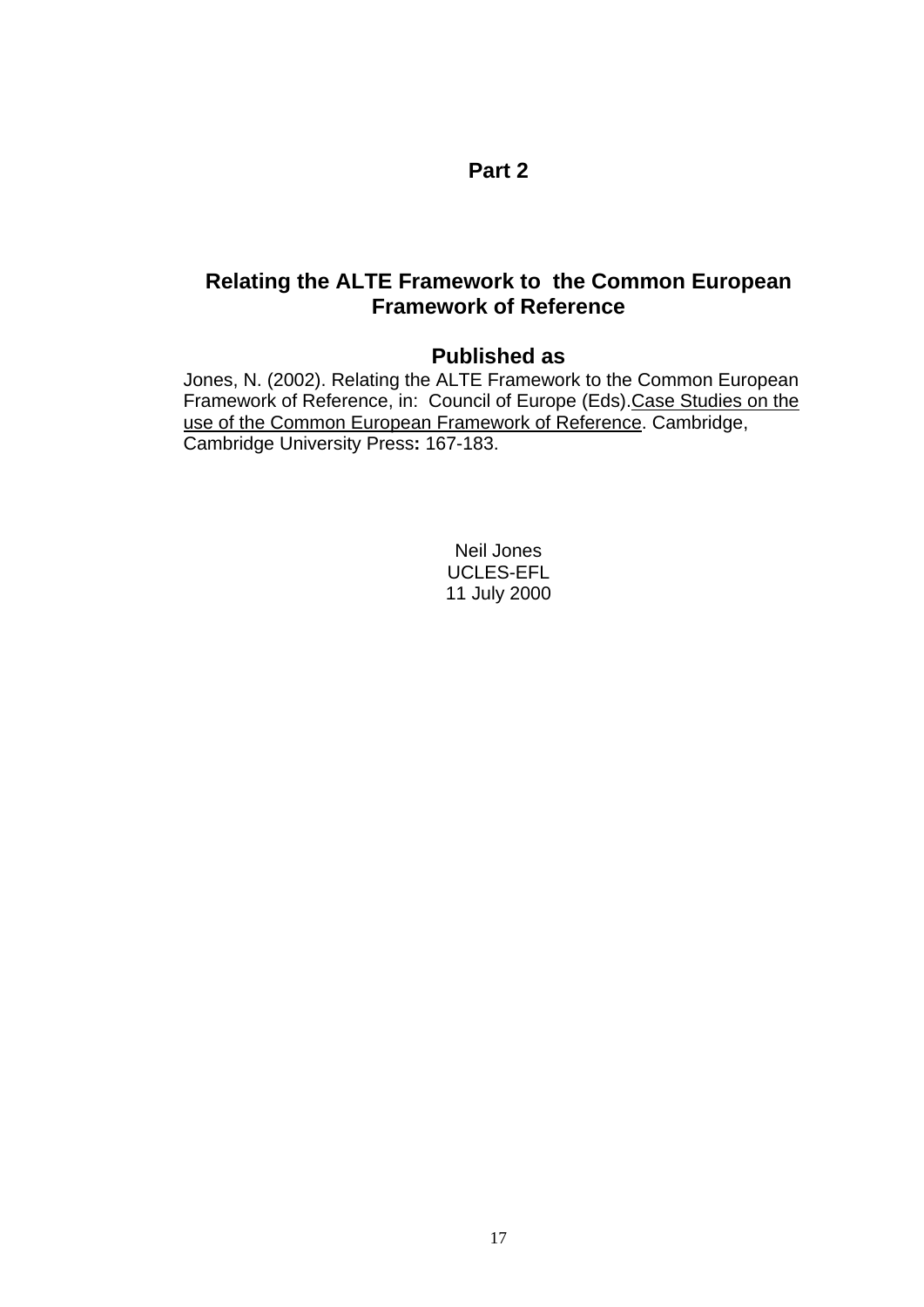| 1.                                                                       |  |
|--------------------------------------------------------------------------|--|
| 1.1.<br>The ALTE Framework and the Council of Europe Framework 19        |  |
| 1.2.                                                                     |  |
| 1.2.1.                                                                   |  |
| 1.2.2.                                                                   |  |
| 1.2.3.                                                                   |  |
| 1.2.4.                                                                   |  |
| 2.                                                                       |  |
|                                                                          |  |
| 2.1.1.                                                                   |  |
| 2.1.2.                                                                   |  |
| Relating the 'Can Do' statements to the CE Framework  26<br>2.2.         |  |
| 2.2.1.                                                                   |  |
| 2.2.2.                                                                   |  |
| 2.2.3.                                                                   |  |
| 2.2.4.                                                                   |  |
| 2.2.5.                                                                   |  |
| Relating the Can Do statements and CE Framework to ALTE exams 29<br>2.3. |  |
| 2.3.1.                                                                   |  |
| Using a mastery criterion to define the meaning of 'Can Do' 30<br>2.3.2. |  |
|                                                                          |  |
| 3.                                                                       |  |
| 3.1.                                                                     |  |
| 3.2.                                                                     |  |
|                                                                          |  |
| 3.3.                                                                     |  |
| 4.                                                                       |  |
| APPENDIX: AN INTRODUCTION TO RASCH MODELLING  34<br>5.                   |  |
| 5.1.                                                                     |  |
| 5.2.                                                                     |  |
| 5.3.                                                                     |  |
| 5.4.                                                                     |  |
| 5.5.                                                                     |  |
| 6.                                                                       |  |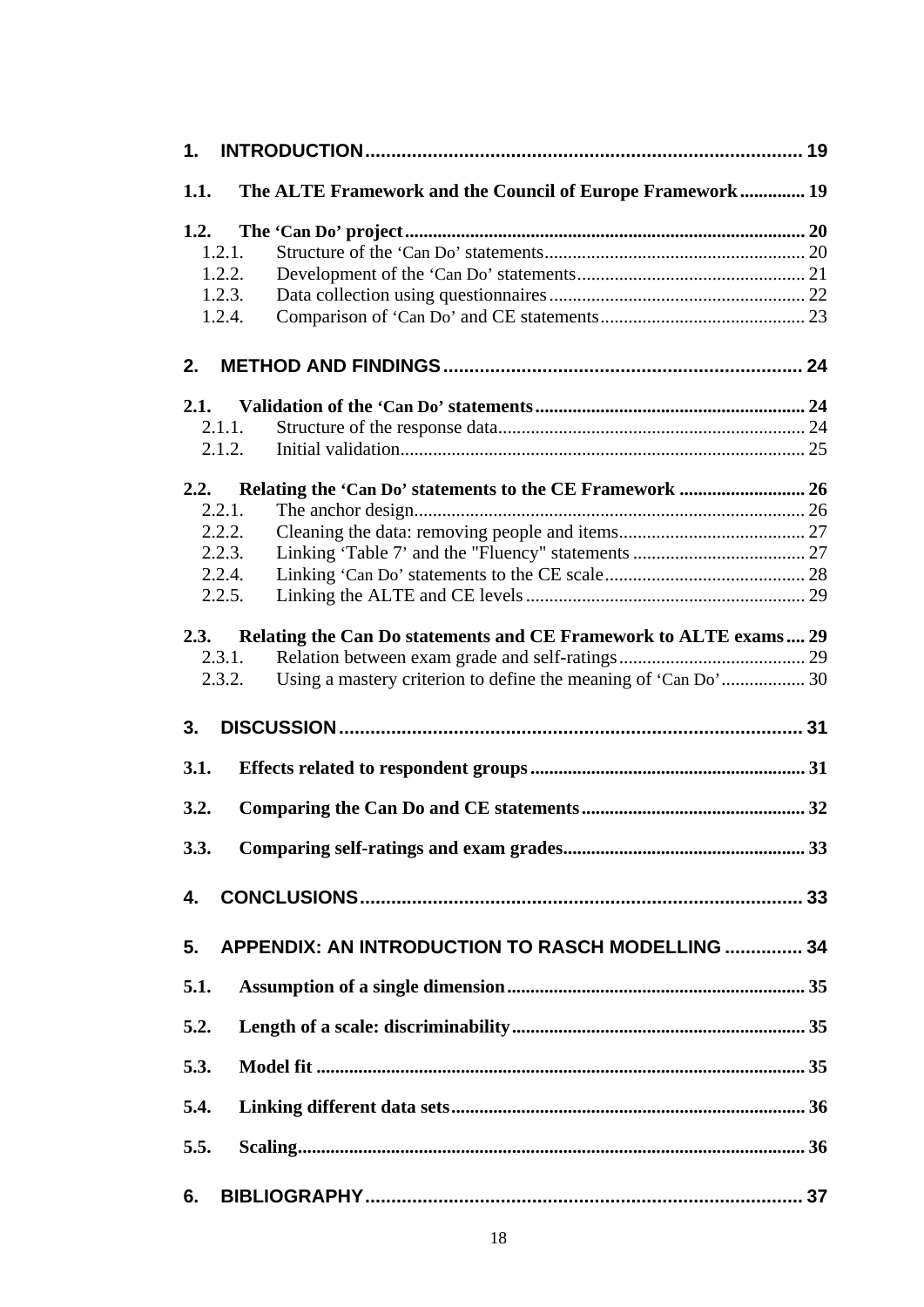## **1. Introduction**

## **1.1 The ALTE Framework and the Council of Europe Framework**

ALTE – The Association of Language Testers in Europe – is an association of providers of European foreign language examinations. Registered in 1992 as a European Economic Interest Group (EEIG), it provides a context for transnational collaboration between some of the major international providers in the field of language testing.

From the outset, one of ALTE's main aims has been to establish common levels of proficiency in order to promote the transnational recognition of certification in Europe. Work done in the furtherance of this aim is referred to as the ALTE Framework Project.

Through the Framework Project ALTE members have classified their examinations within a common system of levels. (An up-to-date list of exams can be found on the ALTE website: *www.alte.org.*) Beginning with general language proficiency exams, the Framework is being extended to cover exams for specific purposes, such as business. The Framework is currently a five-level system, but work is proceeding to define a lower level (Breakthrough in Council of Europe terms).

Members' exams have been classified within the Framework through an extended process of comparison, content and task analysis, including reference to external specifications such as the Council of Europe Waystage and Threshold levels (*Milanovic 1993, Milanovic and Saville 1995, Milanovic et al. 1997*). In the new area of computer-based testing a group of ALTE members are collaborating on projects which have already produced tests in several languages that report results in ALTE levels. From this work a statistically derived measurement scale is thus being developed to complement the existing analytical definition of the Framework.

The Framework aids interpretation. Relating examinations to a single common framework makes it easier to explain to end users of exam certificates, such as employers, exactly how to interpret that certificate. This makes qualifications more usable and thus increases people's potential mobility.

The ALTE 'Can Do' Project, which is introduced in greater detail below, is an important part of the work on the Framework. The 'Can Do' statements provide a comprehensive description of what language users can typically do with the language at different levels, in the various language skills and in a range of contexts (Social and Tourist, Work, Study). The 'Can Do' Project has a dual purpose: to help end users to understand the meaning of exam certificates at particular levels, and to contribute to the development of the Framework itself by providing a cross-language frame of reference.

The ALTE Framework and the Council of Europe Framework have much in common, and there are obvious benefits in relating them to each other in as simple and transparent a way as possible. This paper presents an account of work that has been done to relate the ALTE and the Council of Europe Frameworks to each other, which involves the alignment of three scales:

1. The ALTE 'Can Do scale', that is, a language proficiency scale defined through descriptions of typical abilities at each ALTE level;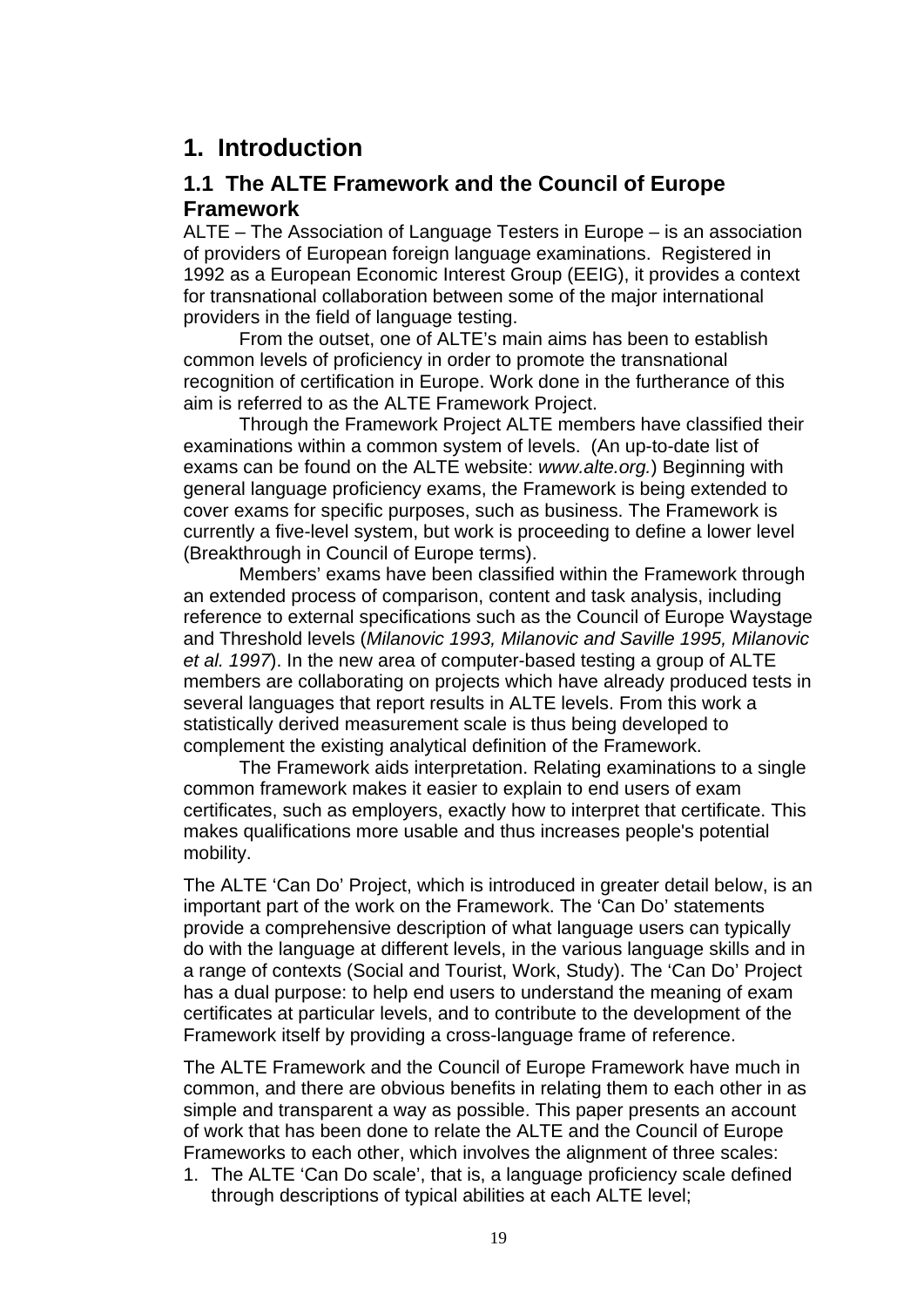- 2. The ALTE exam scale, that is, a language proficiency scale defined by performance in exams at each ALTE level. Relating the 'Can Do' and exam scales allows us to say: 'If you pass an ALTE exam at Level 3 you will typically be able to do *x*, *y* and *z.*'
- 3. The Council of Europe Framework.

Frameworks by their nature aim to summarise and simplify, identifying those features which are common to all language users and all situations of use, in order to provide a point of reference for particular users and particular situations of use. There is a balance to be sought here: a framework which is too high-level, abstract or general will be difficult to relate to any real-world situations, and will thus tend to be interpreted differently by anybody who seeks to make use of it. On the other hand, a framework which is too low-level, concrete and particular will run the risk of simply not corresponding to any real-world situation, because of the many ways in which these may vary.

Thus the approach taken in this paper, of taking a heterogeneous range of data and attempting to construct a single interpretative framework for it by fitting it to a particular statistical model, can be expected to throw some light on the limits of generalisability in building a descriptive framework for language proficiency.

## **1.2 The 'Can Do' project**

The 'Can Do' Project is a long-term ALTE development which has received European Union Lingua funding for several stages since its inception in 1992.

The aim of the 'Can Do' Project is to develop and validate a set of performance-related scales, describing what learners can actually do in the foreign language. In terms of Alderson's (1991) distinction between constructor, assessor and user-oriented scales, the ALTE 'Can Do' statements in their original conception are user-oriented.

The 'Can Do' statements are multilingual, having been translated so far into thirteen of the languages represented in ALTE. These languages are: Catalan, Danish, Dutch, English, Finnish, French, German, Greek, Italian, Norwegian, Portuguese, Spanish, and Swedish. They constitute a frame of reference to which different language exams at different levels can potentially be related. They offer the chance to demonstrate equivalences between the exam systems of ALTE members, in meaningful terms relating to the real-world language skills of people achieving a pass in these exams.

#### **1.2.1 Structure of the 'Can Do' statements**

The 'Can Do' scales consist currently of about 400 statements, organised into three general areas: *Social and Tourist*, *Work*, and *Study*. These were judged to be the three main areas of interest for most language learners. Each includes a number of more particular areas, e.g. the Social and Tourist area has sections on *Shopping*, *Eating out*, *Accommodation,* etc. Each of these includes up to three scales, for the skills of *Listening/Speaking*, *Reading* and *Writing*.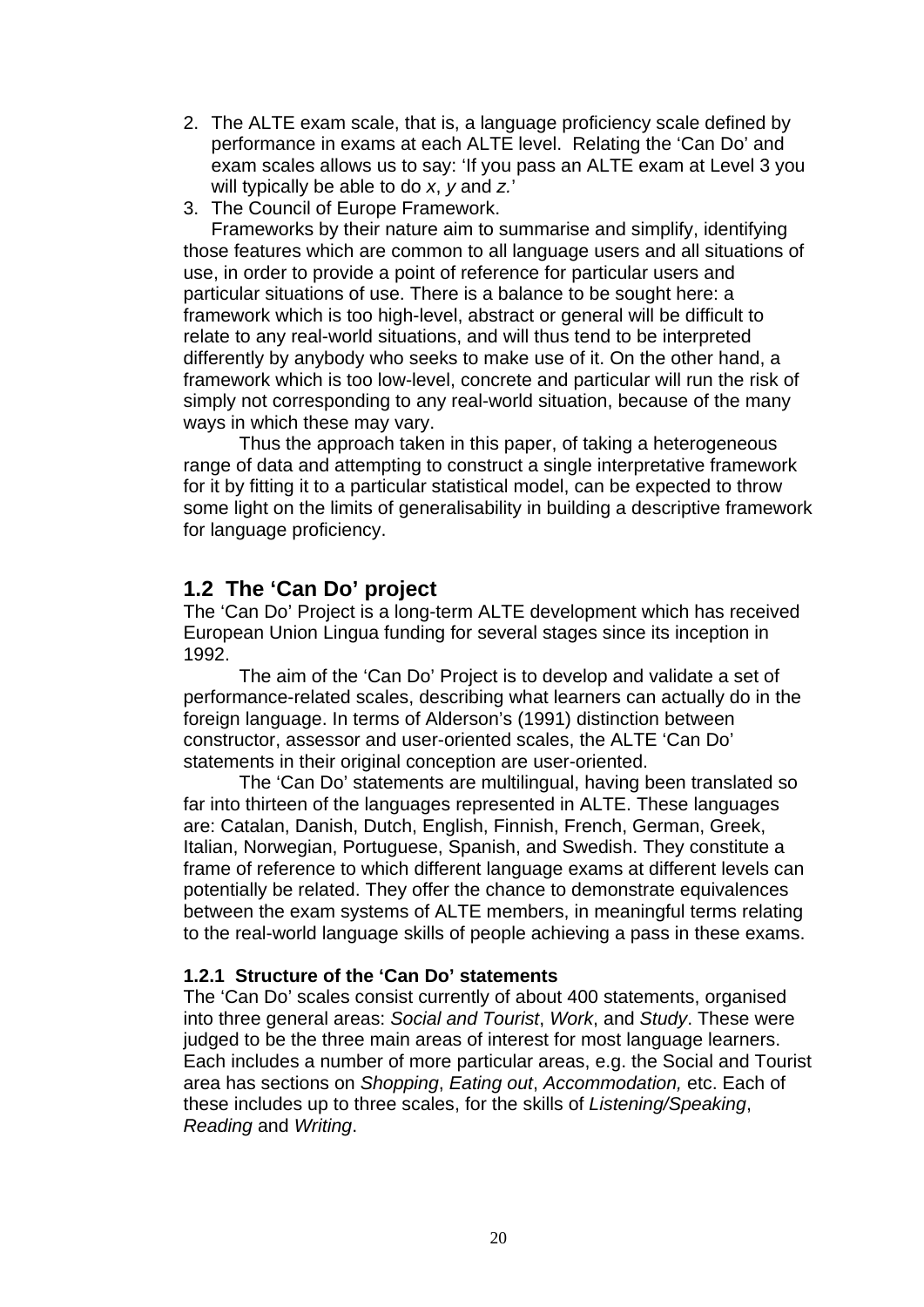Each such scale includes statements covering a range of levels. Some scales cover only a part of the proficiency range, as of course there are many situations of use which require only basic proficiency to be dealt with successfully.



#### **Figure 1: Structure of the 'Can Do' statements**

The Social and Tourist area in particular draws on the Threshold level (1990). Table 1 gives an example of a 'Can Do' scale from the Work area.

| Area:    | Work                                                                                 |                             |  |
|----------|--------------------------------------------------------------------------------------|-----------------------------|--|
| Activity | Requesting work-related services                                                     |                             |  |
|          | Workplace (Office, factory etc)<br>Environment                                       |                             |  |
|          | Language skill                                                                       | Listening/Speaking          |  |
|          | CAN state simple requirements within own job area, for example 'I want to order      |                             |  |
|          | $25$ of $$ .                                                                         |                             |  |
| 2        | CAN ask questions of a fact-finding nature, for example establishing what is wrong   |                             |  |
|          | with a machine, and understand simple replies.                                       |                             |  |
| 3        | CAN put her/his point across persuasively when talking, for example about a          |                             |  |
|          | familiar product.                                                                    |                             |  |
| 4        | CAN give detailed information and state detailed requirements within familiar area   |                             |  |
|          | of work.                                                                             |                             |  |
| 5        | CAN argue his/her case effectively, justifying, if necessary, a need for service and |                             |  |
|          |                                                                                      | specifying needs precisely. |  |

#### **Table 1: Selected statements at Levels 1 – 5 from an example 'Can Do' scale**

#### **1.2.2 Development of the 'Can Do' statements**

The original development process went through a number of stages (*Milanovic and Saville 1995*). Studies of ALTE users led to the specification of a range of candidate needs and major concerns. Draft statements were then trialled with teachers and students to evaluate relevance and transparency, and moderated in an iterative process.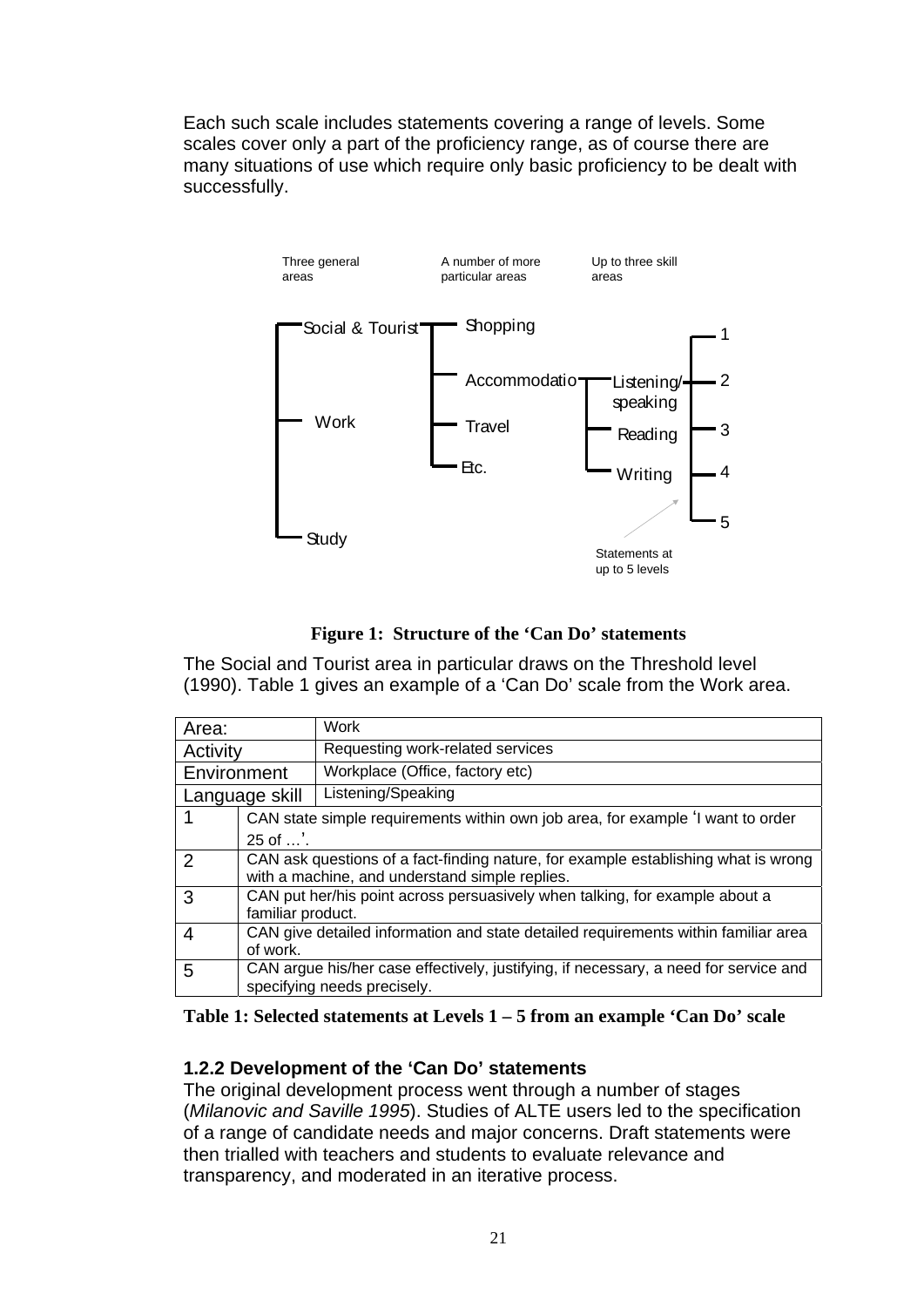The scales as developed above have then been empirically validated, in order to transform the 'Can Do' statements into a calibrated measuring instrument.

It is worth stressing that this is a major, long-term research undertaking. The construction and validation of such a large multilingual set of task descriptors requires a great deal of work, firstly of a qualitative nature, at the writing and translating stage. Empirical validation then requires the collection of a large amount of data. The aim is, after all, to construct a detailed, language-neutral description of functional levels of proficiency, which should apply equally well to the learning and use of foreign languages in all European countries, irrespective of which language the statements are expressed in, and which target language they are used to describe. This implies a two-dimensional matrix of first language by target language, with data available for each of the cells in the matrix. Evidently, some cells will be easier to fill than others, and it is not practical to collect equal amounts of data for each language; however, it is necessary to collect as wide a range of language data as possible. The project will also incorporate a growing number of languages, as new members and associate members translate and make use of the 'Can Do' statements.

A subsequent stage is to link the language exams of each ALTE member to the scale described by the 'Can Do' statements. Again, this process is expected to take a number of years, depending on the resources available to each ALTE member and the size, in terms of candidature, of their exams.

The 'Can Do' Project is believed to be the largest project of its type ever attempted, and the most ambitious in scope.

#### **1.2.3 Data collection using questionnaires**

So far, data collection has been based chiefly on self-report, the 'Can Do' scales being presented to respondents as a set of linked questionnaires. Nearly ten thousand respondents have completed questionnaires. For many of these respondents, additional data are available in the form of language exam results.

The decision to use questionnaires to collect data on the 'Can Do' statements had several important consequences. Firstly, the text of the 'Can Do' statements had to be organised appropriately. This meant deconstructing the original paragraph-length level descriptions into a larger number of shorter statements, of generally no more than one sentence. Then different forms of response were trialled. The form finally chosen elicited a Yes/No response to each statement, using the instruction:

*Put ONE cross next to each statement. Tick YES if the statement describes your level, or if you can do BETTER than this. Tick NO if you CAN'T do what is described because it is TOO DIFFICULT for you.* 

In other words, respondents were asked to respond negatively to those statements which described a task beyond their capacity, and respond positively to everything else.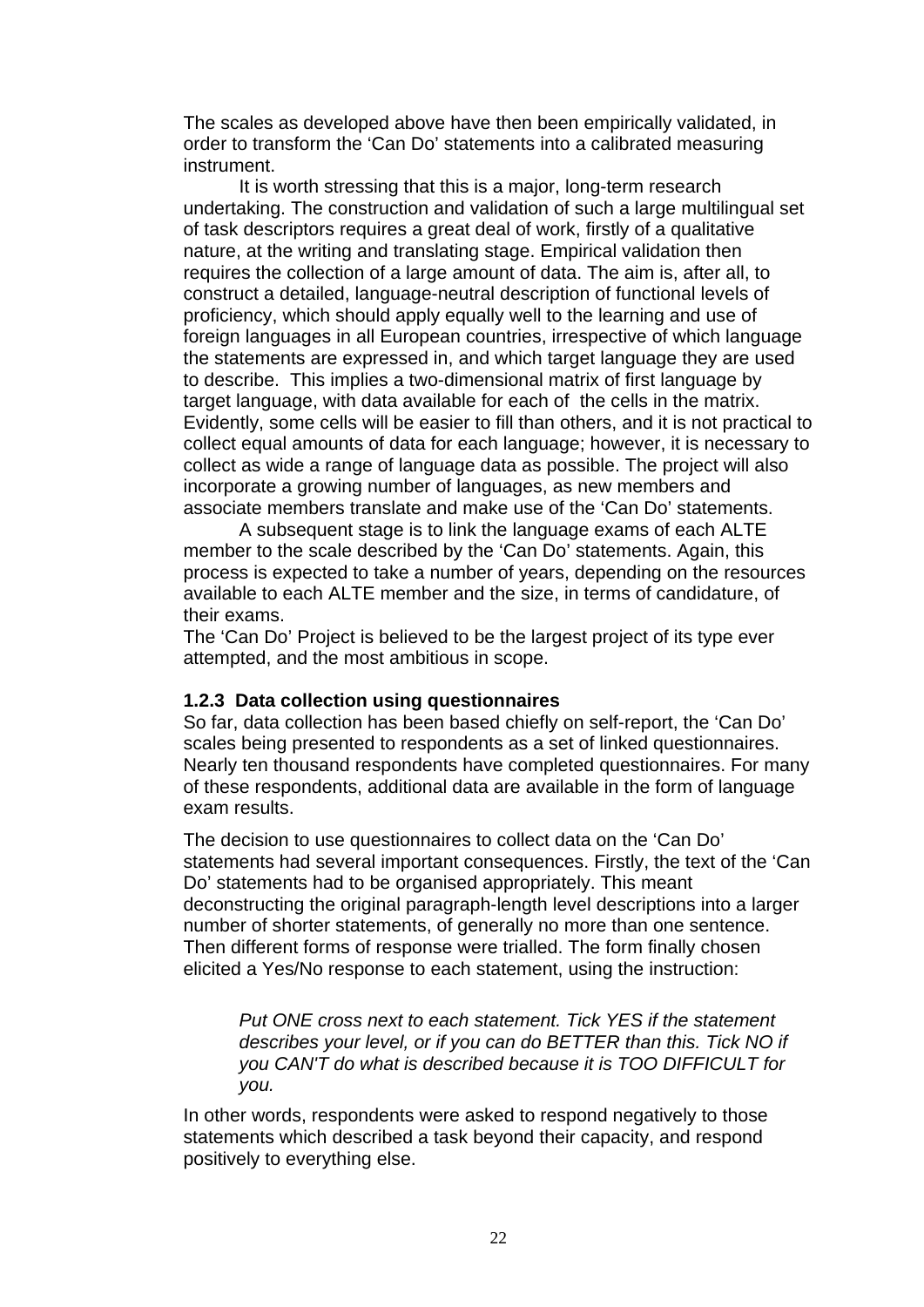By choosing a Yes/No form of response, we placed the onus squarely on the respondents to decide whether or not they could do the task in question. We might have used a scalar form of response, allowing respondents to express degrees of confidence in their ability to do something, but we were not convinced that this would provide more information, or indeed solve the problem of deciding what 'can do' actually means.

In the end the meaning of 'can do' is something we will need to define explicitly, in terms of the probability of someone having a certain proficiency level being able to succeed on certain tasks. This topic is discussed in Part 2.3.2 below.

The use of self-report has implications for the relative difficulty of the 'Can Do' statements that make up the description of a level. This reflects entirely the perception of the respondents themselves – how they view their ability to manage in different situations. This goes, for example, for the relative difficulty of the language skills – speaking, reading, writing – or the relative difficulty of operating in a professional or a social setting.

The description of a level which emerges from combining all the statements that fall within that level will reflect this perception. If respondents find reading relatively easy, for example, it may be that the highest level description contains very few statements describing reading. The descriptions of proficiency which result from this approach must thus be seen as normative and descriptive of the typical pattern of abilities of a particular group of respondents. They are not intended to be absolute, prescriptive statements of what a level 'should' mean in terms of some set of criteria developed elsewhere. This has advantages if one considers how the ALTE Framework is intended to be used. A common use is to describe proficiency globally. An employer will advertise a post requiring, say, ALTE Level 3, because he expects that a person at that level will typically have the range of skills he needs. In designing general-purpose language proficiency exams, too, it makes sense to target typical profiles of ability – that is, ensure that the papers testing different language skills are experienced as being at a similar level of difficulty by the 'typical' candidate.

#### **1.2.4 Comparison of ALTE 'Can Do' and Council of Europe statements**

It is possible to attempt empirically to link the ALTE and Common European Frameworks, because the Common European Framework is itself originally based on empirical work (North 1996/2000, North and Schneider 1998, Council of Europe 1996).

The analysis reported here includes data from versions of questionnaires which contained statements taken from the Council of Europe Framework document (Council of Europe 1996). Statements were taken from:

- The self-assessment grid prepared for the European Language Portfolio, identified as 'Table 7' in Council of Europe 1996,133;
- 16 statements from scales relating to spoken interaction ("Fluency"), identified as "excellent items" in North 1996/2000, 405-9.

'Table 7' consists of five scales for Listening, Reading, Spoken Interaction, Spoken Production and Writing. It was chosen because of its wide use in the context of the European Language Portfolio. The 'Fluency' statements had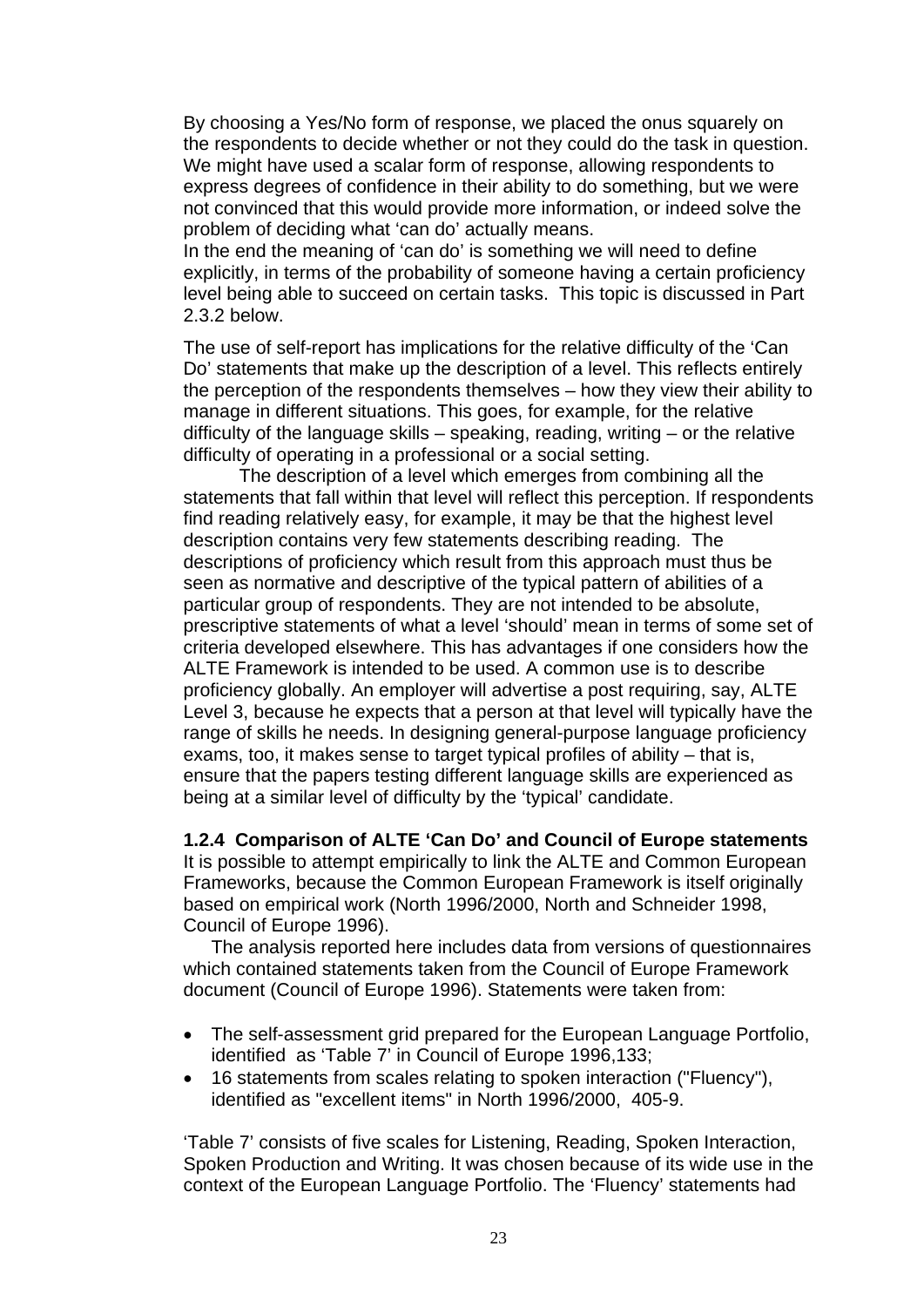been found to have stable difficulty estimates when measured in different contexts in the Swiss project. It was expected that they would provide a good link between the ALTE 'Can Do' statements and the Council of Europe Framework.

These Common European Framework statements represent the end product of an extended process of development, with each level description being a composite of carefully selected typical elements. Here is an example statement from 'Table 7':

*I can write clear, smoothly flowing text in an appropriate style. I can write complex letters, reports or articles which present a case with an effective logical structure which helps the recipient to notice and remember significant points. I can write summaries and reviews of professional or literary works. (Writing, Level C2)* 

Here is an example 'Fluency' statement:

*I can express myself fluently and spontaneously, almost effortlessly. Only a conceptually difficult subject can hinder a natural, smooth flow of language. (Fluency & Flexibility, Level C1)* 

As noted above, the 'Can Do' statements in their present form are relatively short, atomic statements. This is an important difference, which can be expected to complicate comparison.

## **2. Method and findings**

## **2.1 Validation of the 'Can Do' statements**

#### **2.1.1 Structure of the response data**

Questionnaires have generally been administered in the subjects' own first language, and so far mainly in European countries. Respondents have as far as possible been matched to appropriate questionnaires – the Work scales given to people using a foreign language professionally, the Study scales to respondents engaged in a course of study through the medium of a foreign language, or preparing to do so. The Social and Tourist scales are given to other respondents, while selected scales from this area have also been included in the Work and Study questionnaires as an anchor.

The use of anchor statements is necessary to enable the relative difficulty of the areas of use, and particular scales, to be established (for more on this see 0 below). The use of Social and Tourist scales as an anchor was based on the assumption that these areas call upon a common core of language proficiency and can be expected to provide a valid point of reference for equating the Work and Study scales. In the later data collection discussed in this paper the role of the anchor was taken over by statements from the Council of Europe illustrative scales.

The basic analysis approach is thus to bring all the data together into a single dataset, irrespective of the language in which the questionnaire was completed, and the target language which the respondent was describing. Analysis finds the line of best fit through all the responses, so that the difficulty of any statement reflects an averaging across all L1 and L2s in the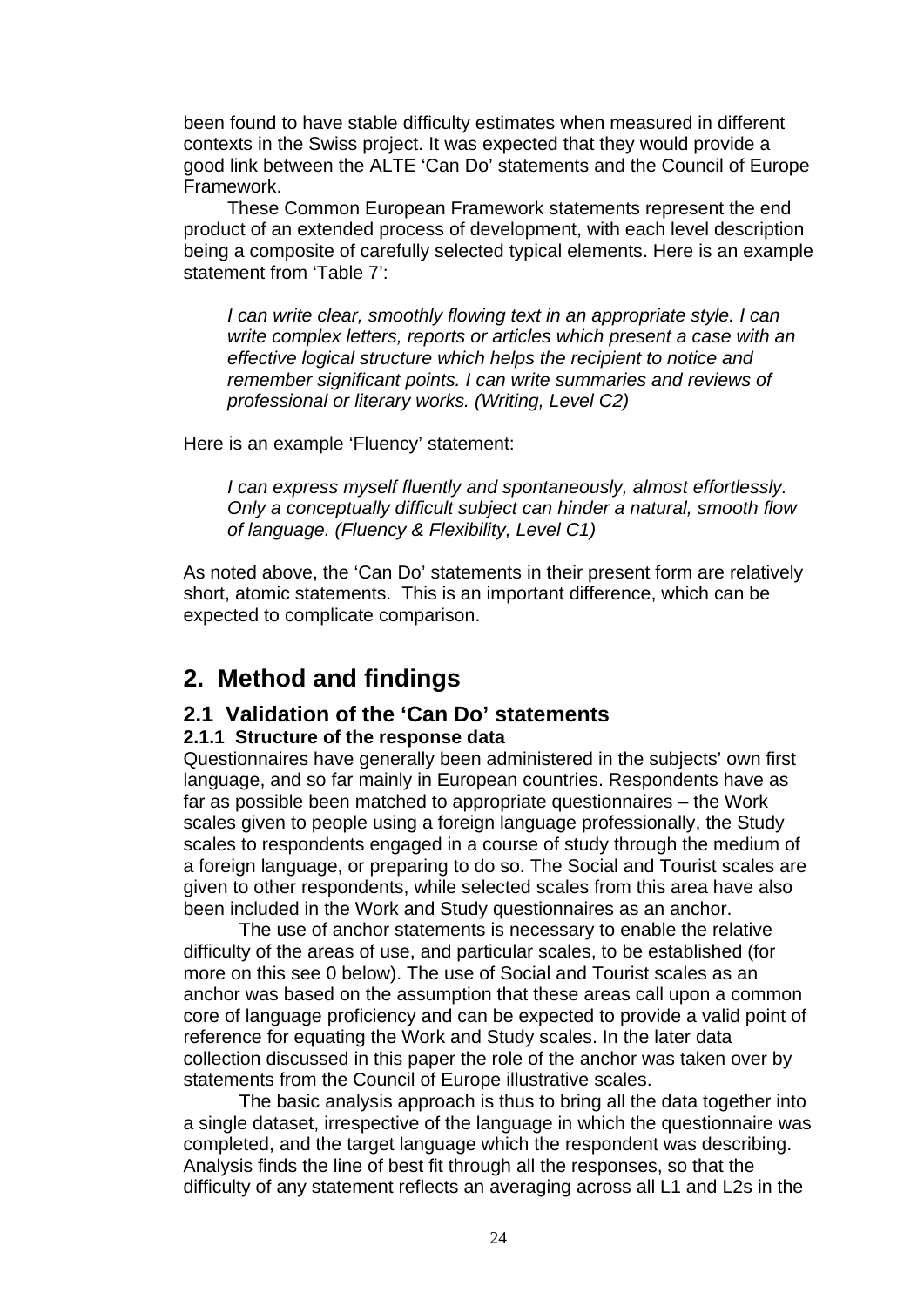data. Having found this, then analysis of fit can be used to identify those statements that show differential item function – i.e. that particular groups respond to in a significantly different way.

#### **2.1.2 Initial validation**

Empirical work looked initially at the internal consistency of the 'Can Do' scales themselves, the aims being to verify how individual statements function within each 'Can Do' scale, to equate the different 'Can Do' scales to each other, i.e. establish the relative difficulty of the scales, and to investigate the neutrality of the 'Can Do' scales with respect to language. Main findings of this part of the work are summarized below.

The difficulty of individual statements was found to agree quite well with the original assignment to levels  $(r = .78)$ . Where statements moved in difficulty this could often be explained by certain features of the statement. Features which generally made statements more difficult included the use of very specific exemplification, reference to a situation involving stress or heightened responsibility, and reference to a difficult channel of communication (e.g. the telephone). Features which generally made statements easier included generality or brevity.

Statements with explicit negative qualification ('CANNOT do …') were found to perform badly, in that higher-level respondents reacted in the opposite way to that intended. The CANNOT qualification describes a lower level of proficiency – that is, an easier task – but higher-level respondents were reluctant to endorse such statements, with the result that they were found to be relatively more difficult than intended for these respondents. This was not unexpected, and reflected a problem specifically with using negatively oriented statements in a self-report questionnaire format.

Effects connected with first or target language, or other group effects, have been investigated as far as the present range of data permits. It appears that a number of statements vary in difficulty according to the respondent's first language (or the language of the questionnaire). Some of these effects have been linked to problems of translation, but others are less readily explained.

There also appear to be significant differences between certain target language groups, where learners of certain target languages may be relatively more or less confident of their communicative as opposed to receptive skills.

Work in this area will continue as more data become available. An outcome of the first phase was a textual revision of the 'Can Do' statements, removing, in particular, statements with negative orientation, and adding new statements where a need was identified.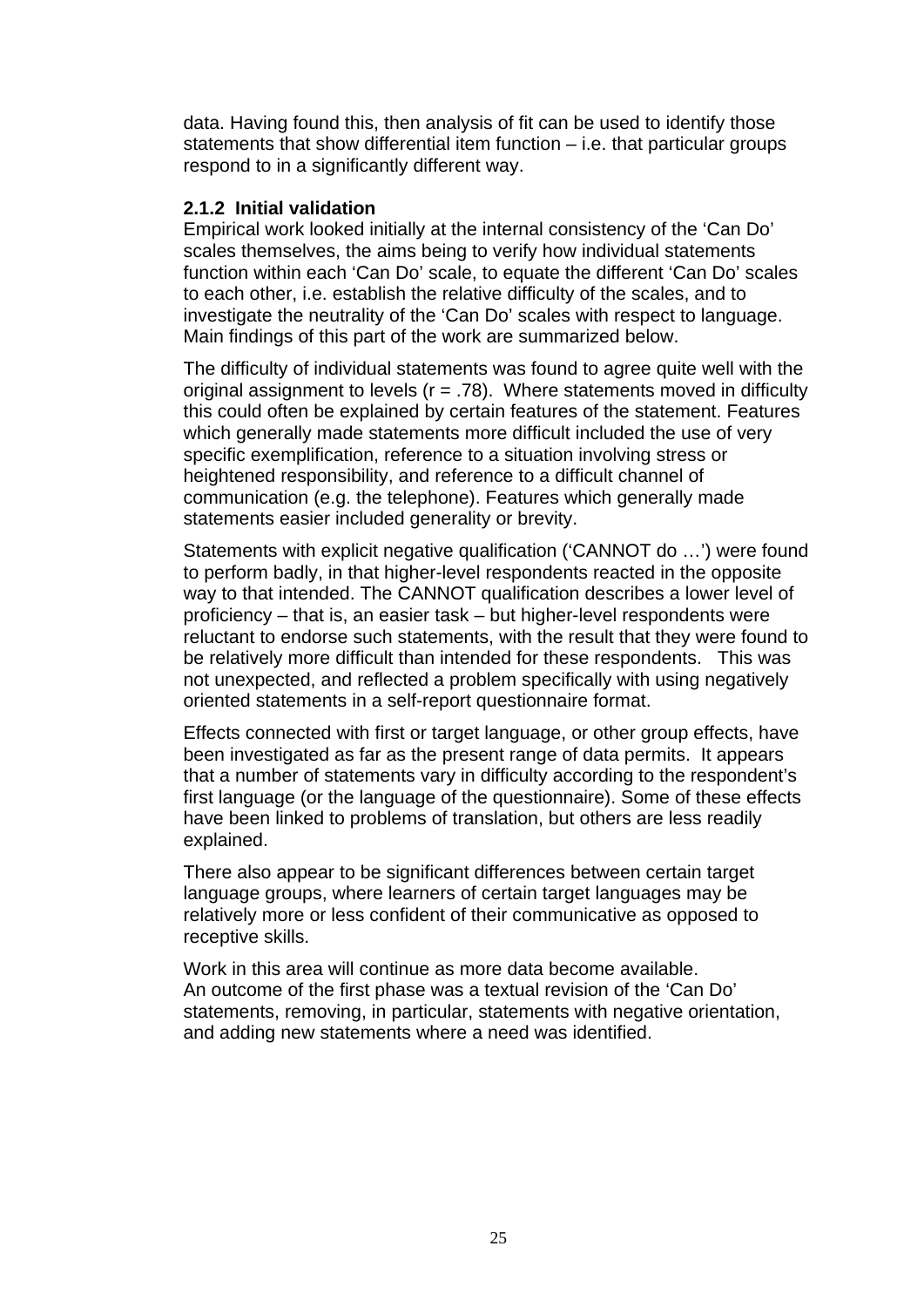## **2.2 Relating the 'Can Do' statements to the Common European Framework**

In 1999 responses were collected in which the original anchor statements taken from the Social and Tourist area were replaced by statements taken from the Council of Europe Framework document (1996 edition). Two sets of anchor items were used:

- 1. the grid of major categories of language use by level identified as 'Table 7';
- 2. 16 statements from scales relating to spoken interaction ('Fluency').

#### **2.2.1 The anchor design**

The anchor design is shown in Figure 2. For an explanation of anchoring see Part 5.4.

The diagonal sets of boxes in Figure 2 are the seven 'Can Do' questionnaire forms. They appear twice, once for the June and once for the December data collection. In June they each contained anchor statements taken from 'Table 7'; in December these were replaced by the Common European Framework 'Fluency' statements.

In both June and December, some of the respondents were also candidates for Cambridge English as a Foreign Language exams, and their exam grades could thus be compared with their responses.



#### **Figure 2: Anchor design for linking 'Can Do' questionnaires, Common European Framework statements and English as a Foreign Language exams**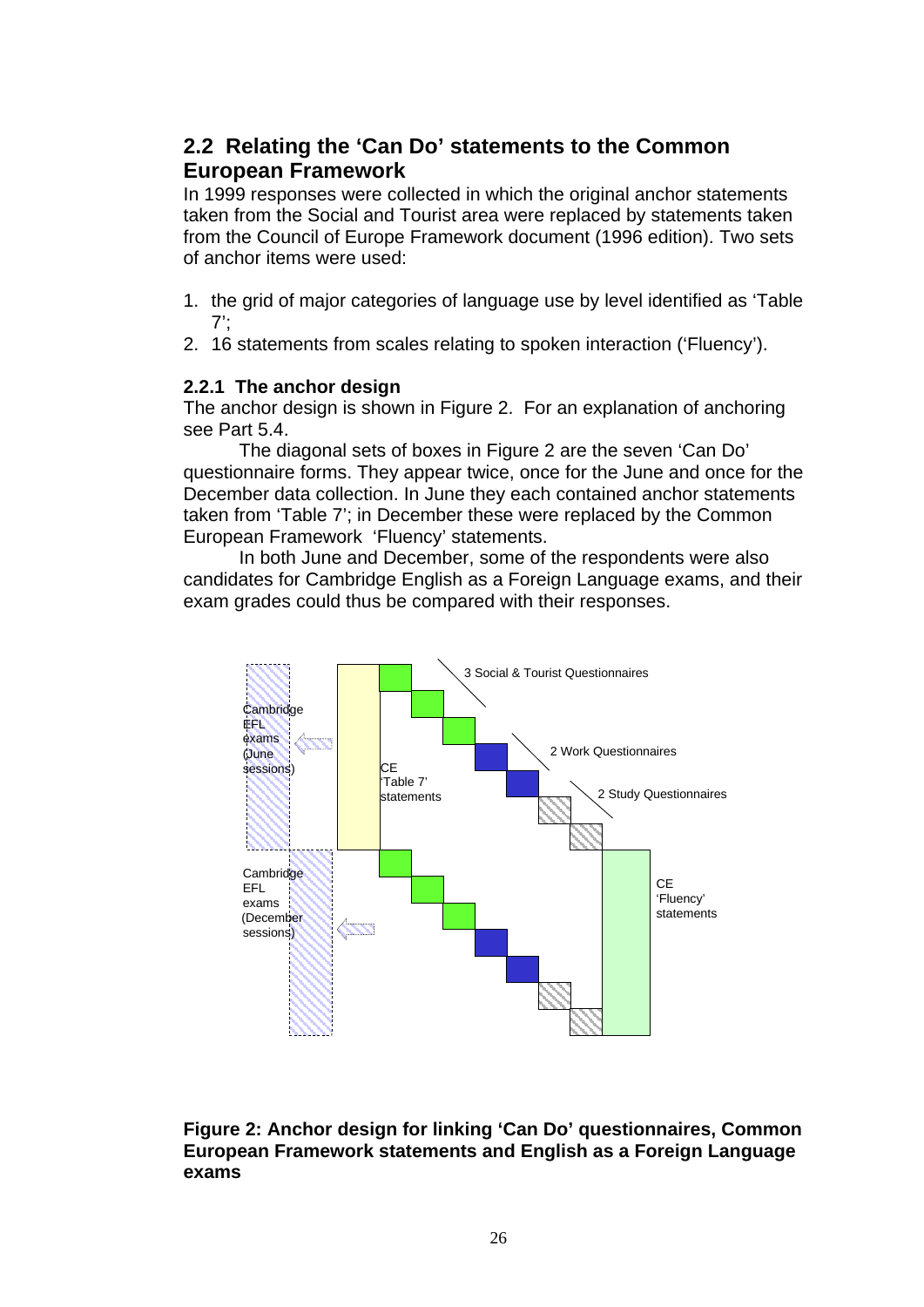Figure 2 shows that the links in the data run vertically and horizontally. Thus the 'Can Do' questionnaires are linked to each other only indirectly, by the horizontal links to the accompanying Common European Framework statements. The Common European Framework 'Table 7' and 'Fluency' statements are linked to each other indirectly, via the 'Can Do' questionnaires, which are the same in both December and June.

The anchor design illustrated here includes only a subset of the available data, as the earlier questionnaires with their Social and Tourist anchors are left out of the picture. Although all of these data are relevant to working out a final equating of the 'Can Do' scales, this paper focuses on the more recent data and the link to exam grades and Common European Framework statements.

#### **2.2.2 Cleaning the data: removing people and items**

In Rasch analysis it is usual to try and improve the coherence of the data, and consequently the definition of the measurement scale, by removing misfitting responses. From separate analyses of the Fluency, Can Do and 'Table 7' sets about 350 misfitting respondents from the total 3,000 were identified and removed.

An investigation into the reason for misfit found that the only systematic effect related to age. As Figure 3 shows, it is respondents below the age of 18 that are most likely to misfit.



**Figure 3: Age of deleted respondents (5-year moving average)** 

#### **2.2.3 Linking 'Table 7' and the 'Fluency' statements**

A separate analysis of the 'Fluency' statements was run to check the correlation of the difficulties found with those given by North (North 1996/2000). The correlation was high ( $r = 0.97$ ). Difficulties were also found to be fairly stable across respondent groups. Thus these statements should constitute a good anchor between the 'Can Do' statements and the scales used to illustrate the Council of Europe Framework. One problem is that in the current analysis the highest level (C2) statements are not well distinguished from the level below (C1). This may be a general effect in these data, based on self-ratings.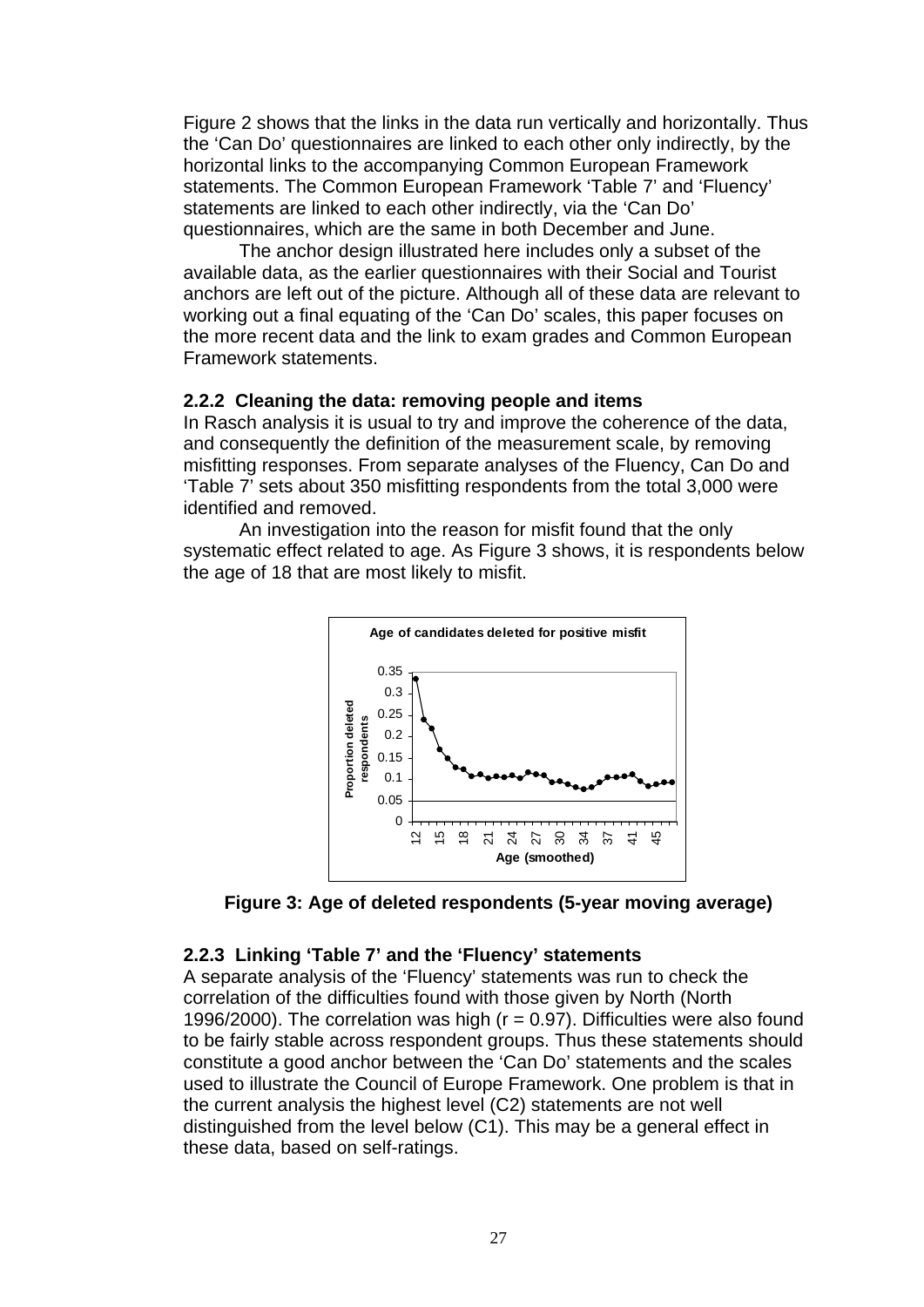An analysis of the whole data set was then run, to estimate difficulties of the 'Table 7' and 'Fluency' statements on the same scale. The difficulty estimated for the fluency statements was compared with the difficulty given by North in order to derive parameters for equating to the Common European Framework scale. The 'Table 7' statements were then plotted against the Common European Framework band cutoffs, as thus estimated, to compare the levels found with those intended.



#### **Figure 4: 'Table 7' statements equated to Common European Framework via 'Fluency' statements**

Figure 4 shows the 'Table 7' statements against the Common European Framework level thresholds A1 to C2, as derived from the equating via the 'Fluency' statements. The logit values on the Y axis are shown as scaled to the metric of the present analysis.

'Table 7' contains five scales, each with one statement describing each CE level. It can be seen that there is generally very good correspondence between the intended level of these statements and that found in the analysis. Between A2 and C1, nearly all the statements fall in the intended level. At the highest level, respondents do not distinguish C2 so clearly from C1. At the lower end, two of the scales (Spoken Interaction and Spoken Production) do not have a clearly distinguished level A1.

#### **2.2.4 Linking 'Can Do' statements to the Common European Framework scale**

Having verified that the two sets of Council of Europe statements agreed quite well with each other, the difficulties estimated for the 'Can Do' statements were then used to group them by Council of Europe level. This tended to bunch them into the middle bands, indicating that the 'Can Do' statements in their present form operate on a shorter scale than the Council of Europe statements. The 'Can Do' difficulties were therefore scaled, using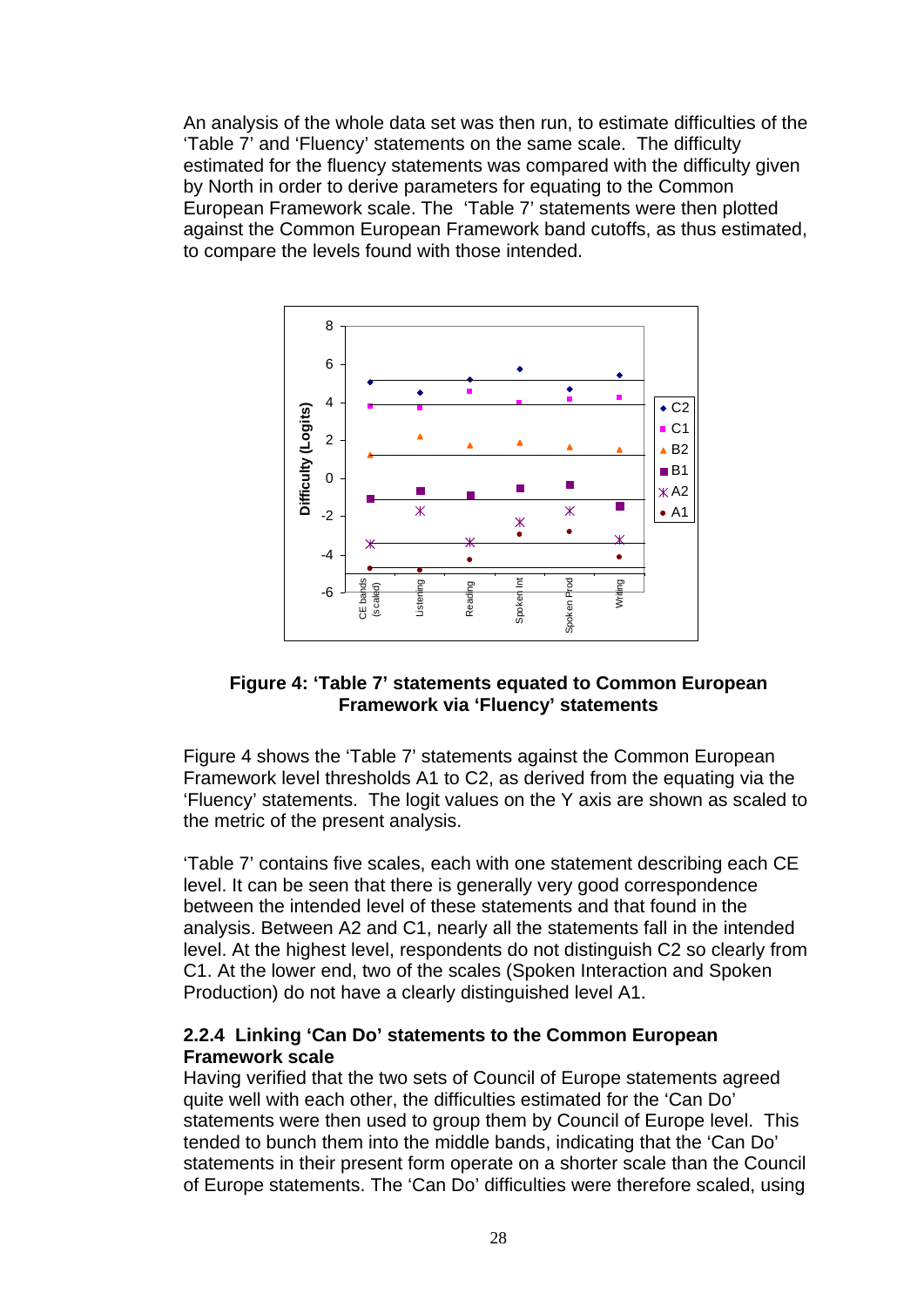the ratio of the spread of person abilities as estimated separately from 'Can Do' and Common European Framework statements. This spread out the 'Can Do' statements, approximating more closely the original assignation of 'Can Do' statements to ALTE levels. However, there remained fewer statements at the highest levels than in the original, analytical assignation of 'Can Do' statements to levels.

#### **2.2.5 Linking the ALTE and Common European Framework levels**

An assumption was made that Levels A2 and B2 (Waystage and Vantage) could be taken to correspond to ALTE Levels 1 and 3. These points were chosen because the ALTE Level 2 exams are explicitly modelled on the Council of Europe Waystage specification, and Vantage represents that rather well-understood intermediate level tested in English by the FCE exam.

The scale and the band cutoffs used in ALTE computer-adaptive testing projects were used as a working definition of the ALTE levels. The origins of this scale lie in work done over several years at Cambridge to establish the relative difficulty of UCLES EFL exams. The difficulty threshold of the passing grade on each exam (KET, PET, FCE, CAE, CPE) is taken as a provisional definition of the ALTE five-level system.

The ALTE and CE levels were equated by scaling to the two reference points ( $A2 = ALTE$  1,  $B2 = ALTE$  3) identified above. This allowed the relative position of the other bands to be compared, and allowed the Can Do statements to be grouped by ALTE level.

The two groupings of 'Can Do' statements (by ALTE level and by CE level) were found to be very similar.

## **2.3 Relating the 'Can Do' statements and Common European Framework to ALTE exams**

#### **2.3.1 Relation between exam grade and self-ratings**

The data contain a link between 'Can Do' self-ratings and grades achieved in UCLES EFL exams at different levels. This analysis focused on the data collected in December 1999, which is linked to the versions of the 'Can Do' questionnaires which contained the CE 'Fluency' statements. 478 candidates completed questionnaires, almost half (213) being candidates for FCE.

Figure 5 shows the mean self-rating of candidates grouped by the exam grade which they achieved. The exams are ordered by level ( $KET = ALTE$ ) Level 1, CPE = ALTE Level 5). The grades shown for KET and PET are:  $P =$ Pass, and M = Pass with Merit. For the other exams the grades run from A down to C, with C being a pass.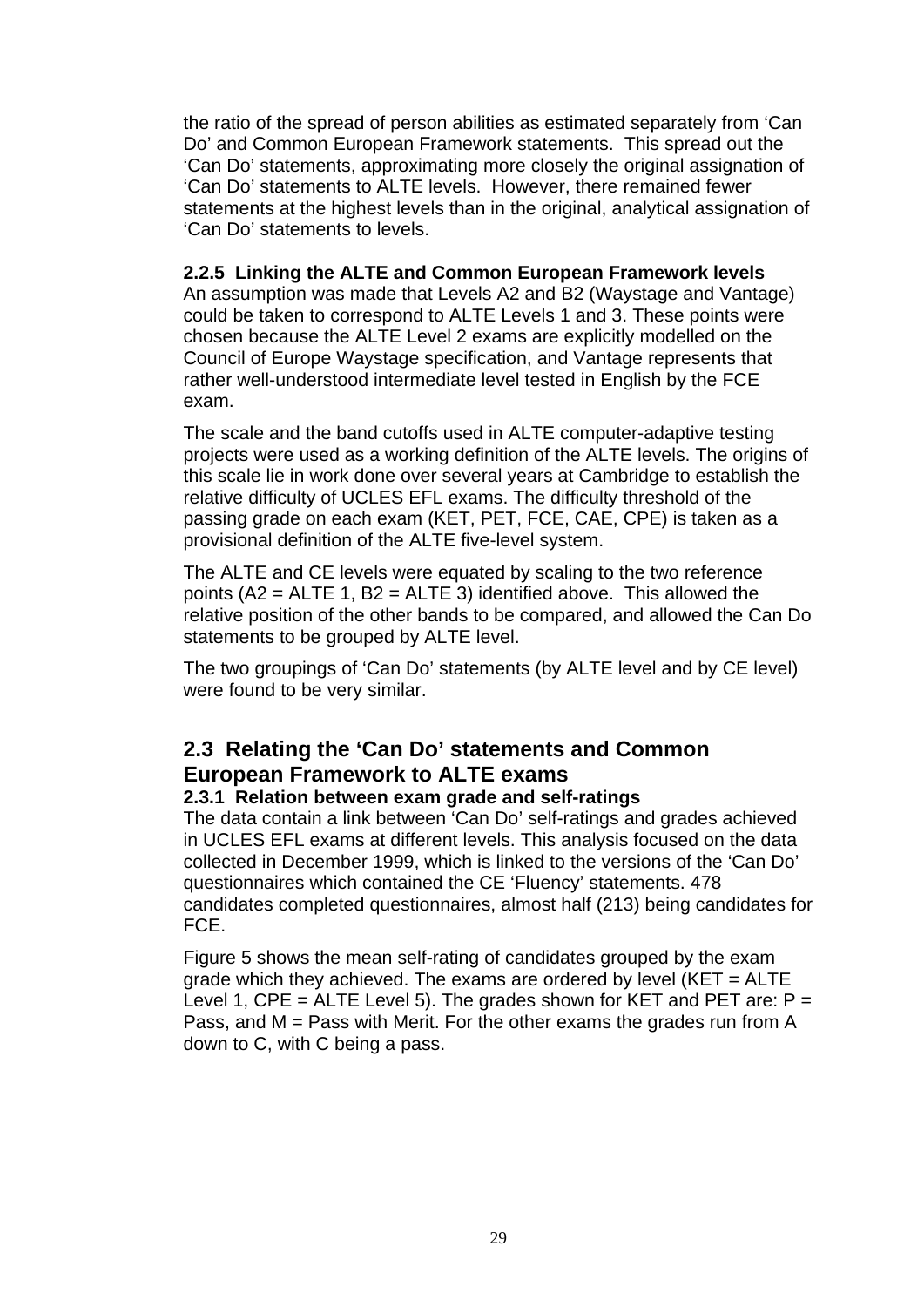

#### **Figure 5: Mean self-ratings ('Can Do' statements, 'Fluency') by exam grade (December 1999 data)**

Figure 5 shows self-ratings on the 'Can Do' statements and on the 'Fluency' statements separately estimated. A clear relationship is evident between self-rating and exam grade achieved (the odder values are due to very small numbers of candidates in particular groups).

Grouping on exam grade, a high correlation was found between mean selfratings and exam grade achieved. Table 2 shows that the 'Can Do' ratings bear a slightly closer relation to exam grade achieved than do the 'Fluency' statements.

|            | 'Cando' | 'Fluency' |
|------------|---------|-----------|
| Fluency    | 0.86    |           |
| exam level | 0.91    | 0.79      |

#### **Table 2: Correlations between exam level, 'Can Do' and 'Fluency' selfratings, grouping by exam level achieved**

Summarised by exam group, the strength of the relationship between exam grade and self-rating of ability is clear. None the less, there is considerable variability in self-rating at the level of the individual respondent, and this weakens the individual correlation with exam grade. A simple prediction of one from the other is not supported by the present data.

#### **2.3.2 Using a mastery criterion to define the meaning of 'Can Do'**

The variability between self-rating and exam grade suggests that individuals understand 'can do' in different ways. To relate 'Can Do' statements to levels of proficiency it is necessary to define mastery of a level in terms of a specific probability of being able to perform particular tasks which describe that level. If self-ratings accurately reflect the true difficulty of tasks, then the probability of respondents at a given level endorsing statements which describe that level should be constant across all levels.

This idea was tested against the present data, grouping respondents by exam level (Pass grade candidates only), and grouping the 'Can Do' statements by ALTE level, as found in the equating described above.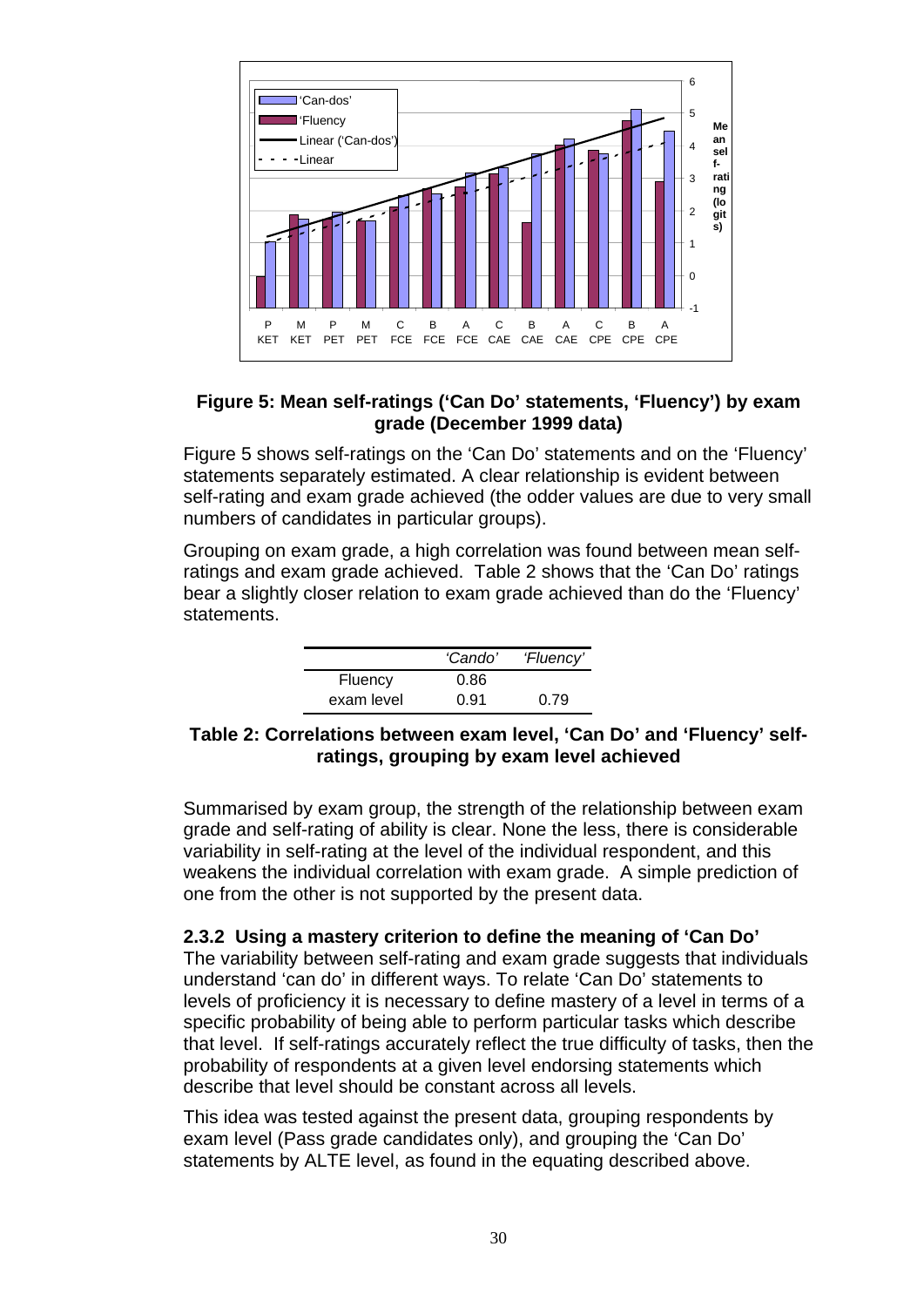Figure 6 shows that rather than remaining constant across levels, the probability of endorsing statements at the level of the exam drops steadily from 90% at Level 1 to less than 60% at Level 5. In this data, there is a mismatch between the notion of a criterion mastery level and the bandings of the Can Do statements.



**Figure 6: Probability of candidates endorsing 'Can Do' statements as assigned to ALTE levels by the equating process** 

## **3. Discussion**

## **3.1 Effects related to respondent groups**

The analysis reported here found that responses to both the ALTE and Common European Framework statements can vary across groups of respondents.

As noted above, it was found that age was a factor: the responses of young people were more likely to misfit. The 'Can Do' statements chiefly concern ability to operate in an adult world, and refer to tasks which children of school age would probably have had no experience of. Thus we can expect that their responses might be inconsistent, or differ from the pattern observed in the adult majority. We had not actually intended to elicit responses from this age group; these respondents were mostly candidates for Level 1 (KET) exams. This effect is therefore explicable, but it does indicate that a set of language proficiency level descriptors designed for adults may not be applicable without modification for use in schools. Group effects were also found when respondents were grouped by area: Social and Tourist, Work, and Study. Respondents to the Social and Tourist questionnaires tended to discriminate levels more finely than respondents to the Study questionnaires. This was true of responses to CE statements as well as ALTE Can Do statements. No demographic features of these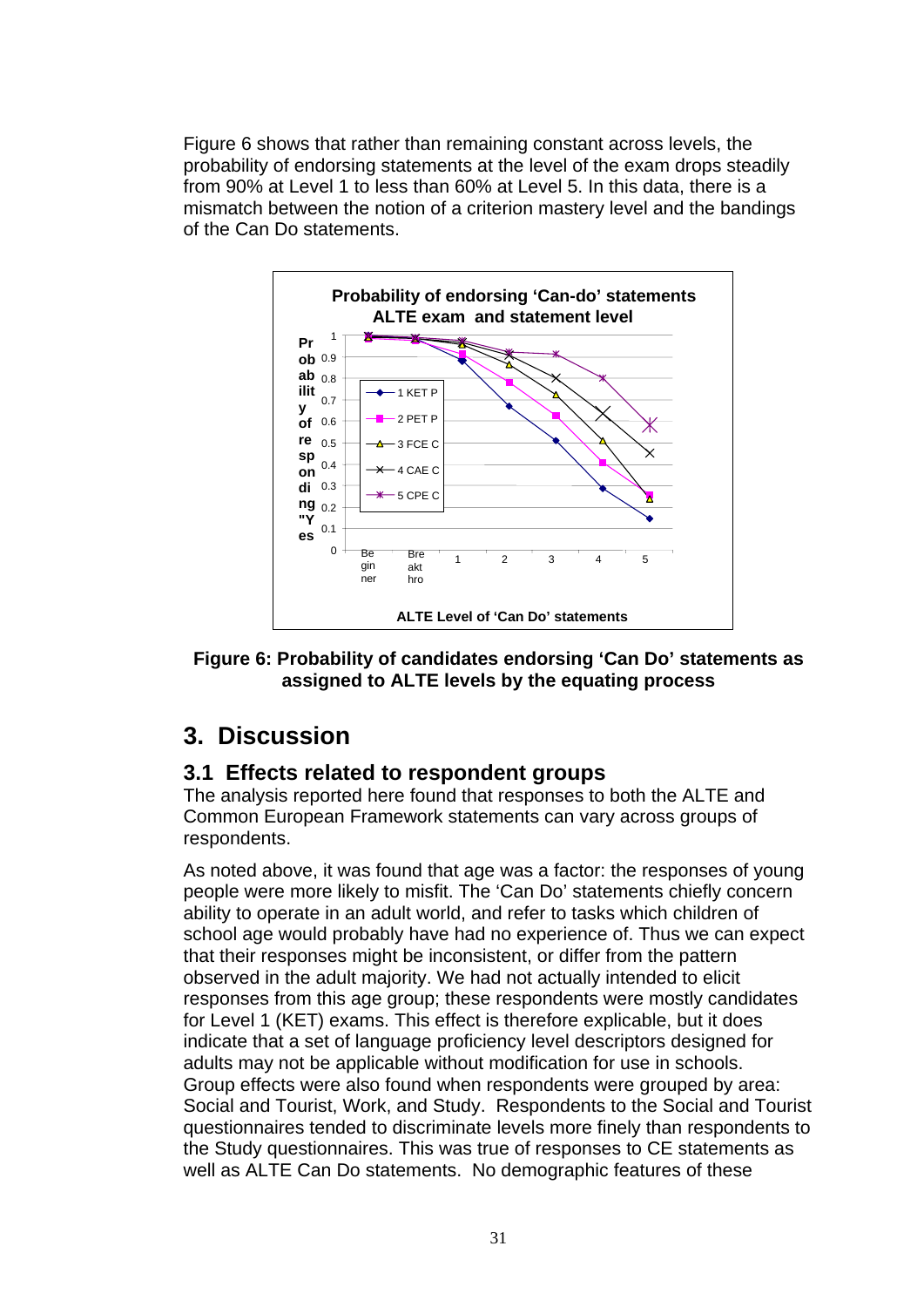groups, or features related to their level or spread of language proficiency, as measured by exam grades, could be found to explain this.

As noted above, considerable variability was observed in self-ratings when compared to exam grade achieved. Some, though not a large part, of this variability appeared to be related to first language background, in that particular L1 groups tended to rate themselves relatively higher or lower. Evidence was found that respondents with a lower language proficiency level, as measured by exam grades, tend to rate themselves too generously. Candidates at higher levels, perhaps from the vantage point of a better understanding of the range of the foreign language and the difficulty of achieving perfection, seem prone to rate themselves more modestly. This would account for the pattern of responses found in 2.3.2 above and illustrated in Figure 6, where exam candidates achieving a pass at Level 1 have a 90% probability of endorsing Level 1 statements, while Level 5 candidates have a less than 60% probability of endorsing Level 5 statements.

## **3.2 Comparing the 'Can Do' and Common European Framework statements**

In 2.2.4 above it was noted that the 'Can Do' statements in their present form operate on a shorter scale; that is, are less discriminating than the Common European Framework statements. This is not surprising, because the Common European Framework statements tend to be longer, and composed of pre-calibrated selected and grouped elements. This produces a very coherent pattern of responses, with a consequently longer scale. The 'Can Do' statements in the form used in the questionnaires are by contrast relatively short, atomic, statements, deconstructed from the original paragraph-length level descriptions. They do not 'epitomise' levels in the same way. A subsequent stage of development will group them again into more rounded, holistic descriptions of levels.

This difference means that to equate the 'Can Do' and Common European Framework scales a linear transformation is needed, to compensate for this difference in discrimination. The scaling adopted distributes the 'Can Do' statements more as expected, so that they cover every level. They range from the very easy, pre-Breakthrough level, e.g.:

*CAN ask very simple questions for information, such as 'What is this?'* 

*CAN understand 1 or 2 word answers.* 

to Level 5 (Council of Europe level C2), e.g.:

*CAN scan texts for relevant information, and grasp main topic of text, reading almost as quickly as a native speaker.* 

It is still the case that there are more 'Can Do' statements at the middle levels. This generally reflects the range of tasks and situations included in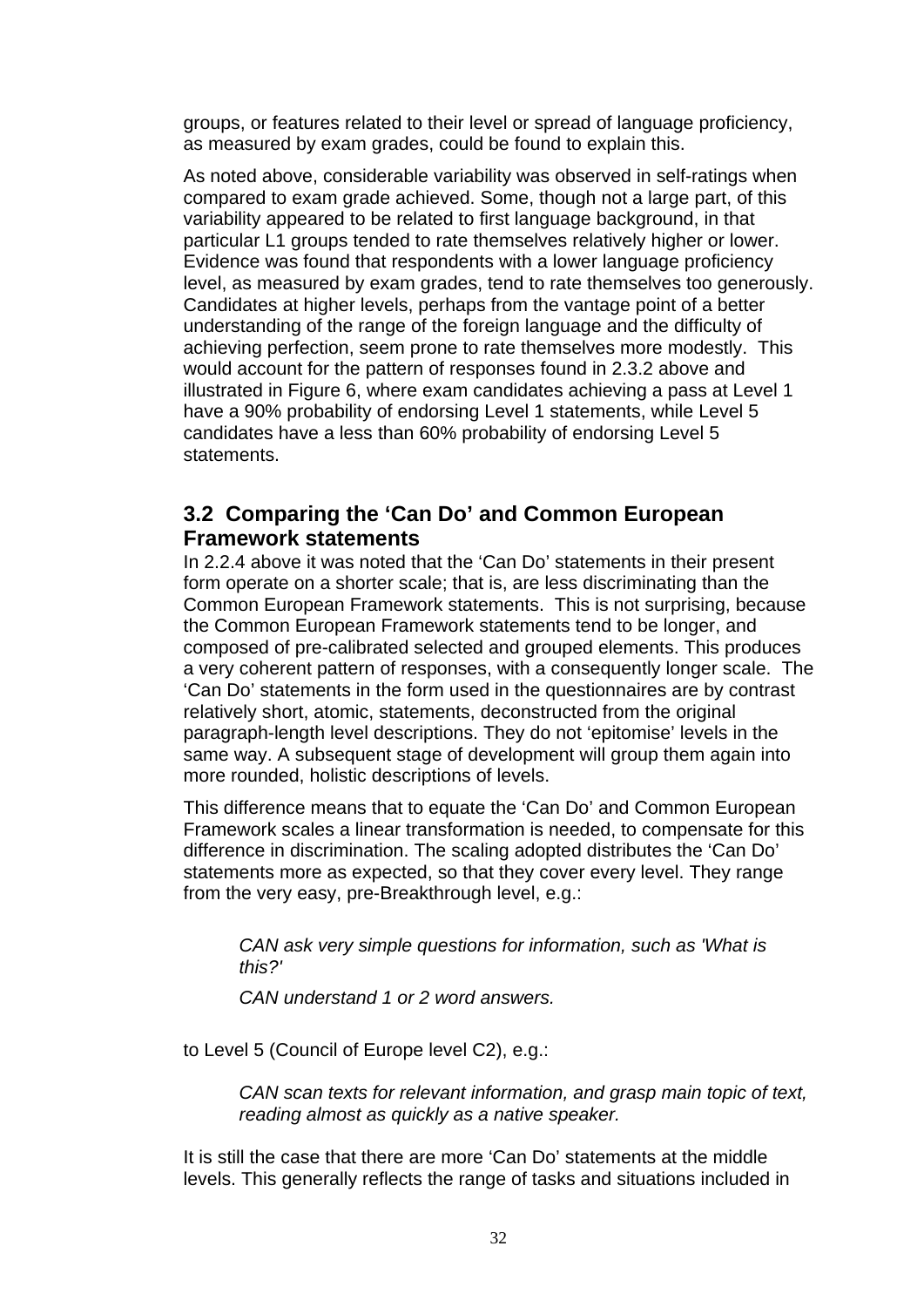the 'Can Do' statements. However, the relatively low number of tasks at ALTE levels 4 and 5 is not wholly consistent with the intention of the writers of the 'Can Do' statements.

As noted in 2.2.3 above, the highest-level "Fluency" statements were also not well distinguished in the analysis reported here. The problem of identifying 'Can Do' statements to describe high levels of proficiency may be specific to these response data, which are based on self-ratings.

## **3.3 Comparing self-ratings and exam grades**

There is a close relationship between exam grade achieved and self-rating, both on the 'Can Do' and the Common European Framework 'Fluency' statements. Despite the fact that the 'Fluency' statements are more highly discriminating than the 'Can Dos', the 'Can Do' statements actually correlated more highly with exam grade. This effect is possibly due to the fact that the 'Can Do' statements, like the exams, embrace a broad range of language skills. 'Fluency' has a narrower focus.

At the level of the individual candidate the relationship between exam grade and self-rating is weaker, due to the considerable variability in respondents' overall perception of their own abilities. That is, people tend to understand 'can do' somewhat differently.

It is worth stressing that this is not a problem with the coherence of the 'Can Do' scales themselves (or the Common European Framework 'Fluency' scales, which behave in a generally similar way): people agree well about the relative difficulty of statements, and in consequence the measurement scales are clearly defined. The problem is probably a particular feature of the present data, based on self-report. Where ratings are supplied by experienced raters, using standardised procedures, then we can expect much higher correlations with exam grades. Further research using experienced raters will probably be necessary to fully characterise the relationship between exam grades and typical 'Can Do' profiles of ability.

## **4. Conclusions**

The Council of Europe and ALTE have invested much effort in the development of Framework systems for describing language proficiency because they see that such systems meet the needs of language learners, language teachers, and end users of language qualifications. This paper has discussed issues that arise in developing a framework, and more particularly, in relating different frameworks to each other. How concrete can a description of language levels be, while still being generalisable?

Implicit in this is the idea of context, of a target population of language users for whom the framework is intended to be relevant. The context of the work discussed in this paper is clearly European. This does not necessarily make it irrelevant to other contexts.

The work described here has adopted a measurement viewpoint: we have used Latent Trait methods to attempt to construct measurement scales, on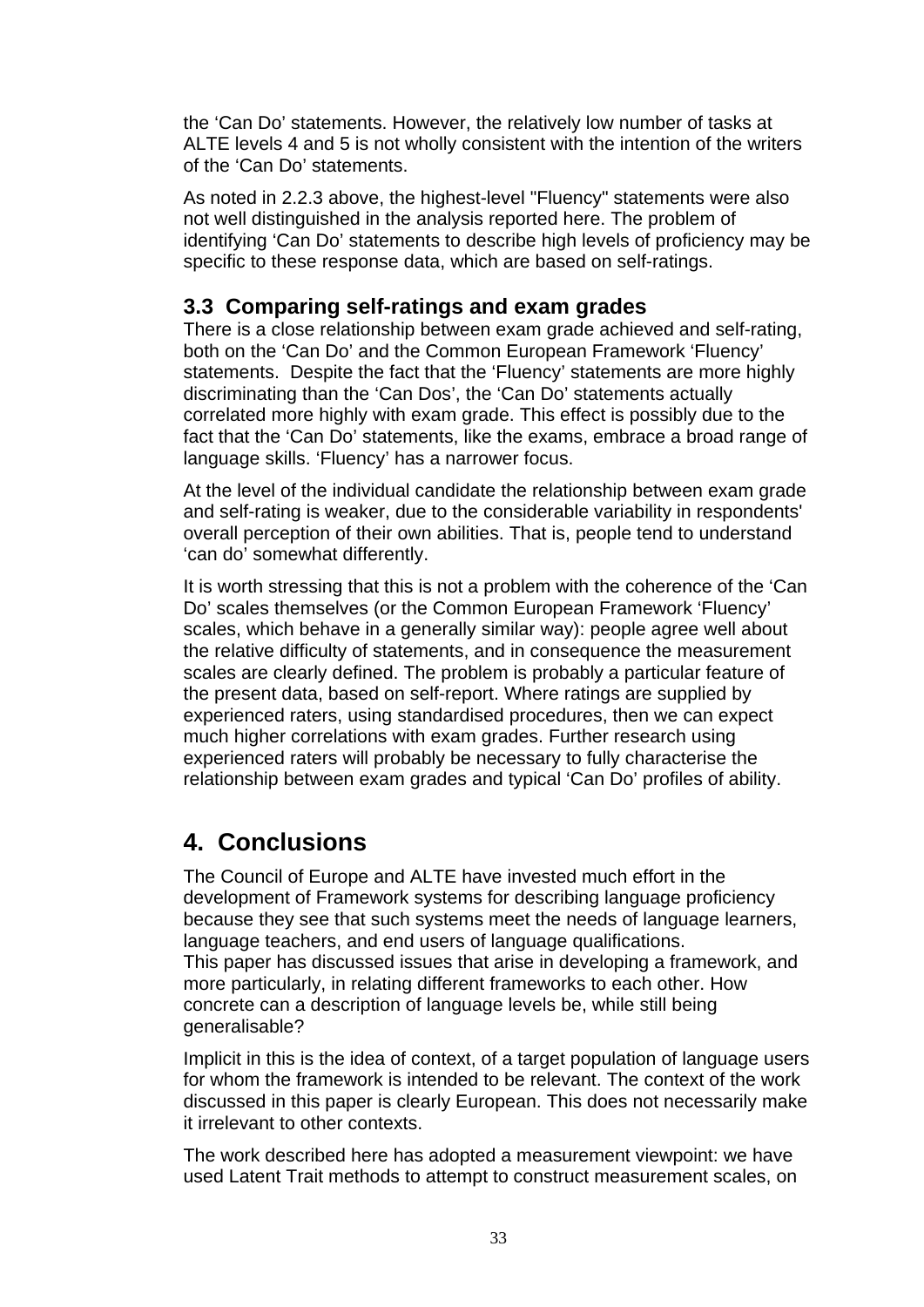the understanding that features of interest to us can be adequately characterised as relating to unidimensional scales. By attempting to fit into this useful simplifying framework data from different instruments (CE statements, 'Can Do' statements, language exams) relating to different target areas of use, and collected from respondents from a variety of backgrounds, we are able to explore the limits of generalisability.

In this paper we have focused on a statistical approach to equating different assessment scales. This approach is useful. It enables us to verify and improve the internal consistency of each scale, and to see how the scales relate to each other, and whether they appear to measure the same general aspect of proficiency.

But the statistical approach is also useful precisely because it identifies problems with how people understand and use assessment scales. In this paper we have found evidence that a range of effects relating to groups of respondents – their age, first language, proficiency level, area of language use – may affect their understanding of a scale and of the meaning of level descriptors expressed in 'Can Do' terms. This complicates the task of relating scales to each other, but also has implications for the use of such descriptive frameworks.

The statistical approach must be complemented by a qualitative, analytical one. In the present case, an equating of the ALTE 'Can Do' scale to the ALTE Framework as defined by language exams, or to the Common European Framework, will be successful to the extent that the scaled statements accord with the judgement of qualified assessors, and the picture of language proficiency which well-constructed, communicatively oriented language exams provide.

The work described in this paper thus suggests that in order to construct and work with frameworks of language proficiency, the descriptive approach – even where based on empirical evidence – needs to be complemented by an approach based on assessment through formal systems of language examinations.

## **5. Appendix: An introduction to Rasch modelling**

The approach followed in constructing the Can Do scale draws on *Latent Trait Theory* (Wright and Stone 1979, Hambleton et al. 1991, Henning 1987). It aims to construct a measurement scale for psychological traits such as language proficiency, in the same way that is possible for physical properties such as length, weight or temperature. We hypothesise that *ability* and *difficulty* are mutually defining properties which people and test tasks respectively possess in certain *quantities*. The probability of a person succeeding on a task is held to be a function of the difference between the ability of the person and the difficulty of the task (i.e. the greater the ability, the higher the probability of success). Figure 7 illustrates this with a test item and three people located on a scale. The person who is higher than the item is likely to succeed; the person who is lower is likely to fail. We have no expectation about the person at the same level as the item: he has a 50 per cent chance of success.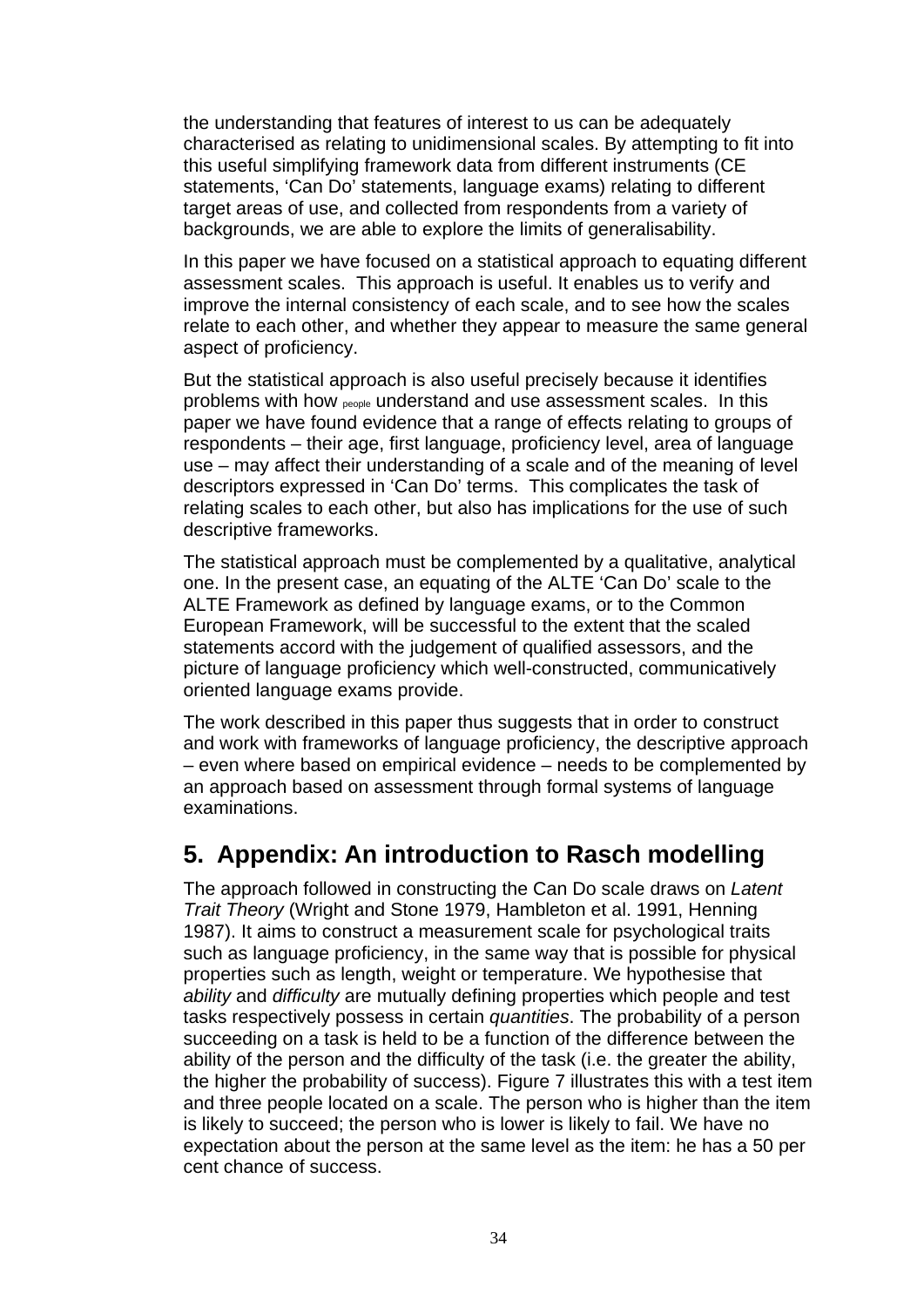

**Figure 7: A logit scale with an item and three persons on it.** 

This function can take various mathematical forms, but the model used in the work reported here, as in the empirical work on the development of the CE scale, is a particularly robust and tractable one called the Rasch model. Given a set of responses by people to test items, we can estimate abilities and difficulties, and represent these as values on a measurement scale. The units of the measurement scale are called logits. The distance in logits between a person and an item implies a specific probability that the person would succeed on the item.

## **5.1 Assumption of a single dimension**

As with all measurement in the strict sense, the model assumes that you are only attempting to measure one thing at a time (e.g. you can measure length, *or* weight, *or* temperature). However, psychological traits are always complex and to some extent multidimensional. We can treat language proficiency as a single dimension, or if ncessary break it down, for example into separate dimensions by skill (reading, writing etc).

## **5.2 Length of a scale: discriminability**

The more logits in a scale, the more shades of ability it discriminates. The length of a scale reflects two things:

- 1. The substantive range of ability of the population it relates to;
- 2. The discriminability of the trait being measured.

## **5.3 Model fit**

As noted above, an assumption made is that responses depict a single dimension. This assumption is tested by an analysis of *model fit*, which identifies items or persons whose response patterns do not conform to what the model predicts. To the extent that responses reflect more than one dimension (for example, where different skills such as listening, reading or grammatical knowledge are assessed in a single test) then there will be less coherence in the pattern of responses, and consequently the scale will tend to be shorter.

A particular analysis of model fit is used to identify *groups* of persons who respond in a systematically different manner to particular items. For example, a group of French L1 respondents may find a particular test item significantly harder or easier (this is referred to as *Differential Item Function*, or DIF). This may indicate some feature of the item which makes French native speakers react differently to it.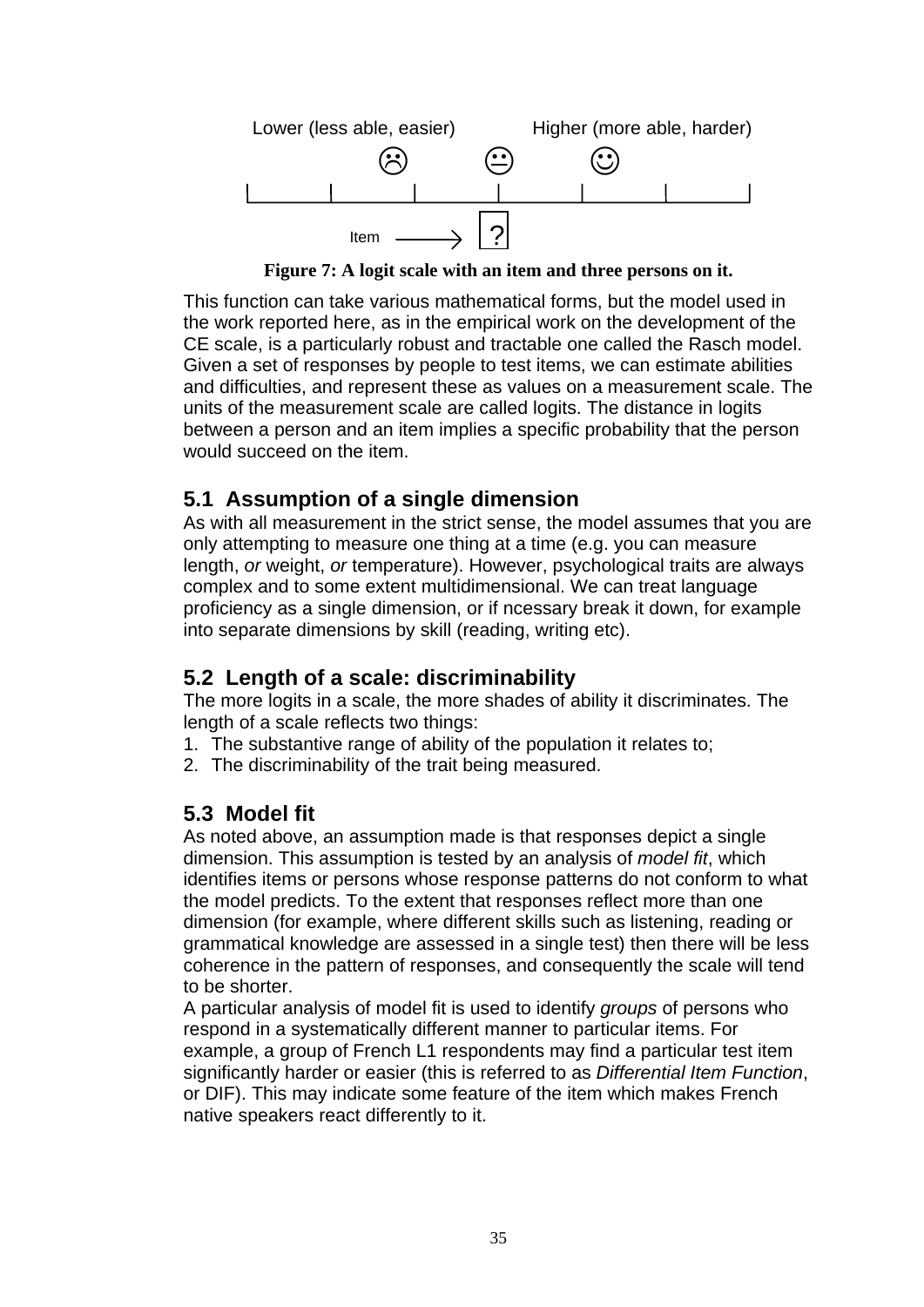## **5.4 Linking different data sets**

The great advantage of using a latent trait approach is that it provides techniques for comparing different sets of data and linking them to a common scale. This process is known as *anchoring*. Anchoring depends on having a link, usually of common items, in the responses to be anchored. Figure 8 illustrates anchoring through the example of three tests linked by an anchor test. It represents a data matrix in which the responses to items are in the columns, and the responses of persons are in the rows. All the respondents completed the anchor test. The first third of them also completed Test A, the second third did Test B and the rest did Test C. We can directly link Tests A B and C to the Anchor, and indirectly, (via the Anchor) to each other.



**Figure 8: Responses to three tests linked by an anchor test** 

## **5.5 Scaling**

Latent trait scales are linear, and so equating one scale to another involves a linear transformation of the values on one of the scales. The formula for a linear transformation is:

#### *y* = A*x* + B

which means: to change each *x* value to a *y* value on the new scale, multiply it by A and add B. That is, the transformation may make the scale longer or shorter, as well as shift the values on it up or down by a constant amount. When anchoring using Rasch analysis, it is often sufficient to assume that the scale does not change in length – that is, that A has a value of 1. This should be the case where two tests measure the same skill using the same methods and are given to candidates from the same general population. However, where one test is more discriminating than another, it is possible that linear transformation will be necessary to put them both on the same scale.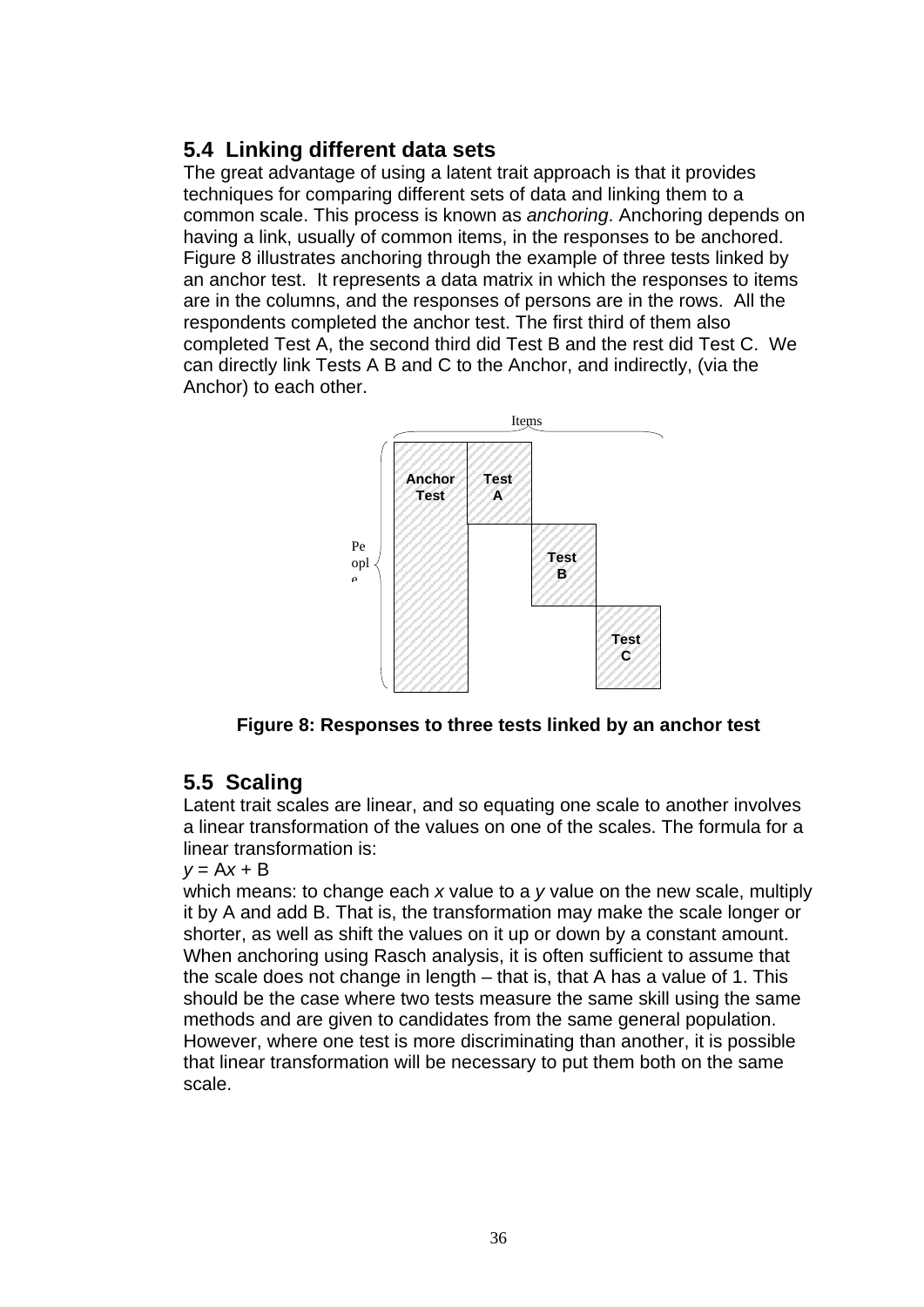## **Bibliography**

Alderson, J. C. 1991: Bands and scores. In: Alderson, J.C and North, B. (eds.): Language testing in the 1990s London: British Council / Macmillan, Developments in ELT, 71–86.

Council of Europe 1996: *Modern Languages: Learning, teaching, Assessment. A Common European Framework of Reference*. CC-LANG (95) 5 rev IV, Strasbourg, Council of Europe.

Hambleton, R.K., Swaminathan, H. and Jane Rogers H. 1991.

Fundamentals of Item Response Theory - Newbury Park: Sage Publications Henning, G. 1987. A Guide to Language Testing Development Evaluation Research. Cambridge, Mass.: Newbury House

Jones, N. 2000: The Association of Language Testers in Euope (ALTE) Framework is a standard for European language exams. TESOL conference paper

Jones, N. 2001: The ALTE "Can Do" Statements. In (CE Framework, CUP Appendix D)

Milanovic, M. 1993: The development of European language certificates. Paper delivered at conference: New needs in international communication and foreign language teaching, Tokyo 1993

Milanovic, M. 1995: Comparing language qualifications in different languages: A framework and code of practice. System 23: 467-479

Milanovic, M. and Saville, N. 1995: Anything you can do, I can do better! The ALTE Can Do Project. TESOL conference paper

Milanovic, M., Saville, N. and Taylor, L. B. 1997: The ALTE User's Guide for Examiners. In Huhta, A. et al (eds.)1997: Current developments and alternatives in language assessment. Proceedings of Language Testing Research Colloquium 96. University of Jyväskylä: 465-481

North, B. 1996/2000: The development of a common framework scale of language proficiency. PhD thesis, Thames Valley University. Reprinted 2000, New York, Peter Lang.

North, B. and Schneider, G. 1998: Scaling descriptors for language proficiency scales. Language Testing 15/2: 217-262.

Wright, B.D. and Stone M.H. 1979. Best Test Design. Chicago: MESA Press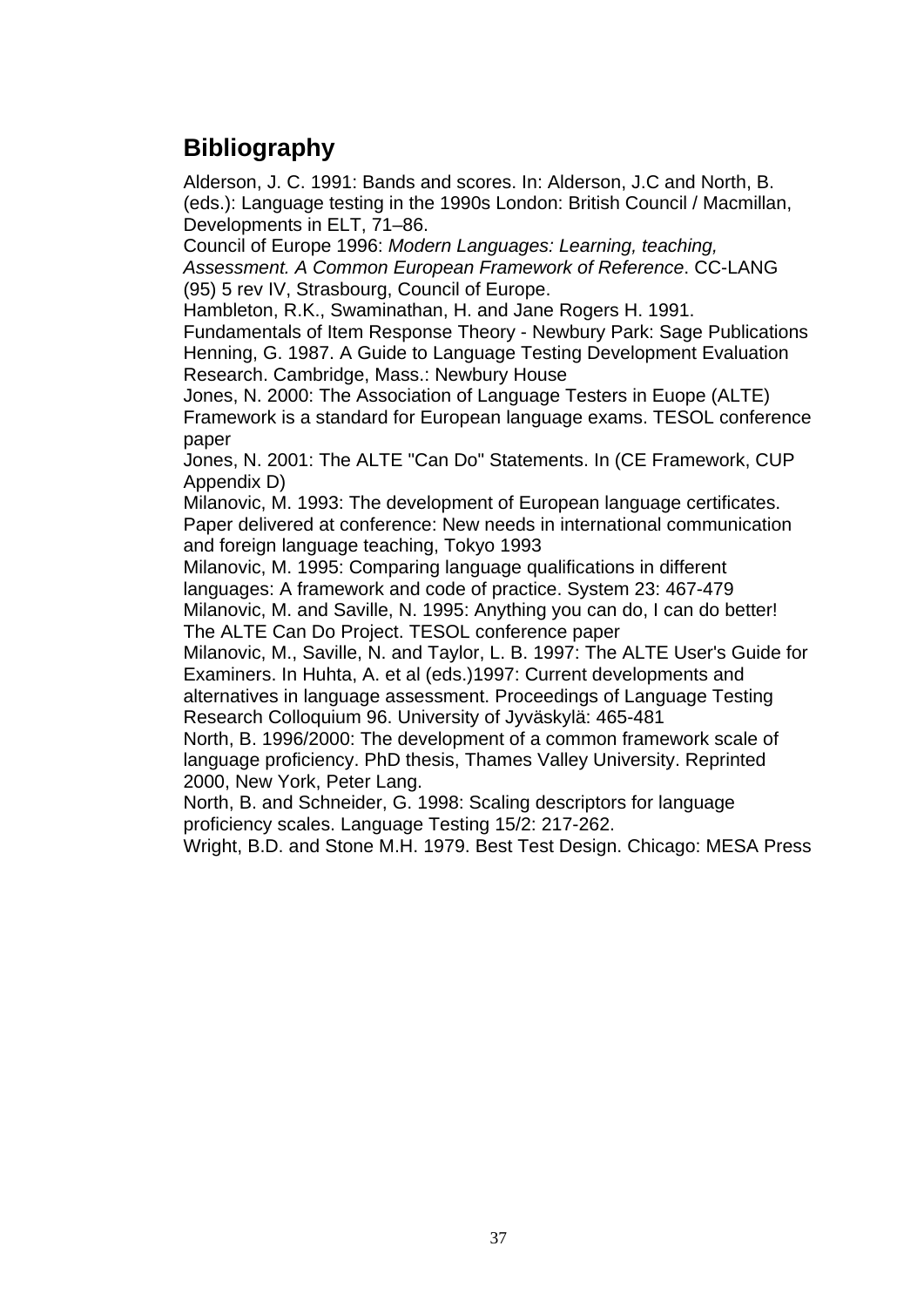## **Part 3 Full set of ALTE Can Do statements**

This is a provisional listing of the calibrated Can Do statements in English only.

Statements are grouped under three headings:

A: Social and Tourist

B: Work

C: Study

Each of these general areas comprises a number of particular concerns. Statements within each concern are first ordered by skill:

LS = Listening/Speaking  $R =$  Reading  $W = W$ riting

and within these are ordered by Council of Europe and ALTE level (ascending).

ALTE Levels relate to the Council of Europe Framework as follows:

| <b>ALTE Level</b> | Common         |  |
|-------------------|----------------|--|
|                   | European       |  |
|                   | Framework      |  |
|                   | Level          |  |
| $\mathbf 0$       | A <sub>1</sub> |  |
| (Breakthrough)    |                |  |
|                   | A2             |  |
| $\overline{2}$    | <b>B1</b>      |  |
| 3                 | B <sub>2</sub> |  |
| 4                 | C <sub>1</sub> |  |
| 5                 | C2             |  |

This listing is made available pending completion and publication of the ALTE Can Do statements. Please do not quote in publication without seeking permission from UCLES.

The calibration of statements and their equating to ALTE/CEF levels represents the outcome of extensive empirical research, but minor revisions may yet be made as further data become available.

Further Can Do statements may also be added to these to improve description of particular areas or levels.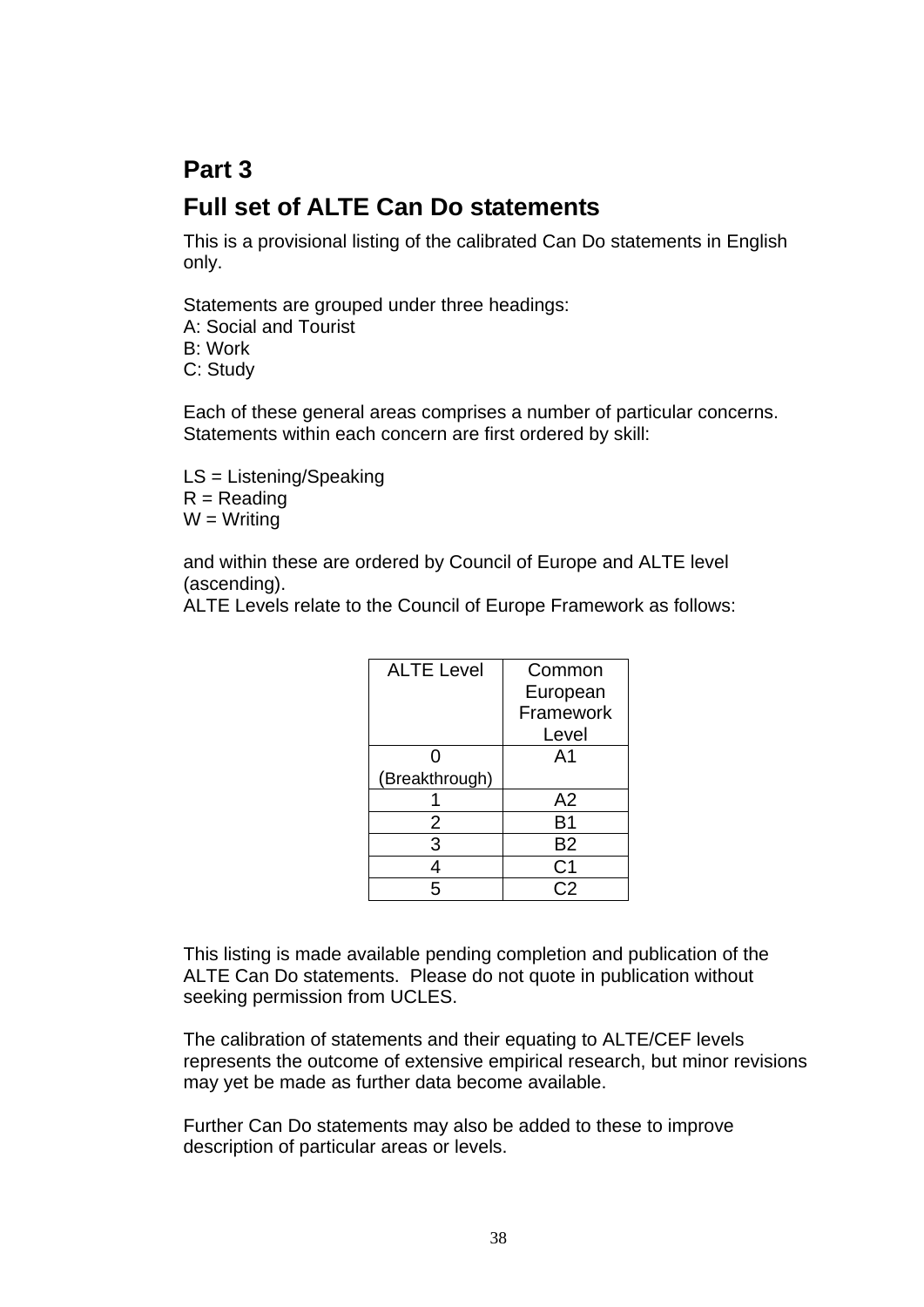| <b>Concern:</b>     | Day-to-day survival 1                                   |
|---------------------|---------------------------------------------------------|
| <b>Activity:</b>    | <b>Shopping</b>                                         |
| <b>Environment:</b> | Self-service shops, counter service shops, market place |

**Language Skill: Listening/Speaking** 

**CEF A1**  (ALTE Breakthrough) CAN go to a department store or other shop where goods are on display and ask for what (s)he wants.

- **CEF A2**  (ALTE 1) CAN ask for what is required, if it is something which the shopkeeper can readily understand. CAN exchange basic information, related to place in the queue, etc., with other customers. CAN, where appropriate, bargain in the market place to a minimal extent, with the help of body language (fingers, nod/shake of head, etc.).
- **CEF B1**  (ALTE 2) CAN go to a counter service shop and ask for most of what (s)he wants. CAN understand where the shopkeeper explains the difference between two or more products all serving the same basic purpose. CAN bargain in the market place where what is purchased is a relatively straightforward item and where the transaction is restricted to the exchange of the item for cash.
- **CEF B2**  (ALTE 3) CAN ask effectively for refund or exchange of faulty or unwanted goods. CAN bargain for what (s)he wants and reach an agreement.
- **CEF C1**  (ALTE 4) CAN deal with complex or sensitive transactions, for example the export of an antique.
- **CEF C2**  N/A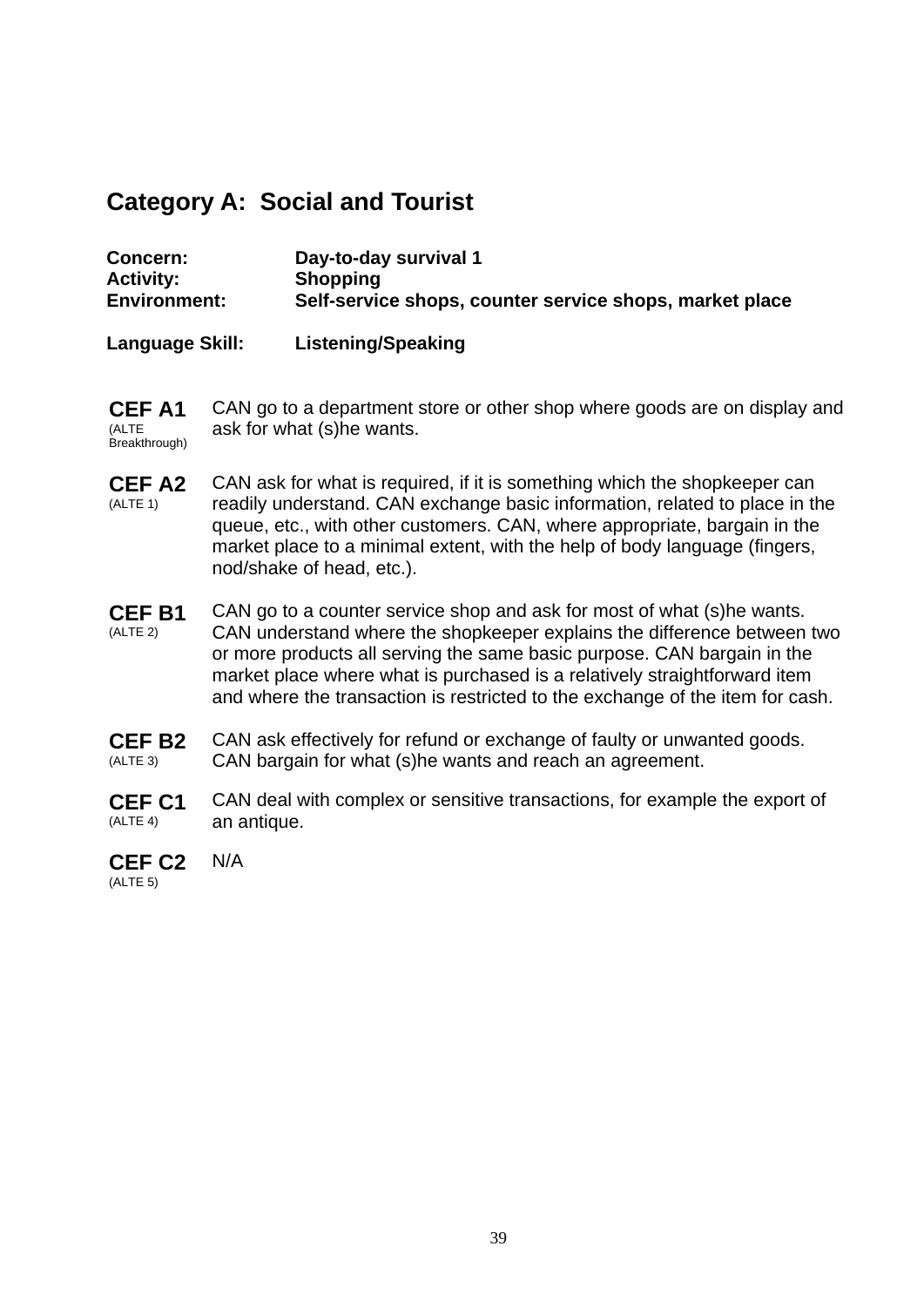| Concern:<br><b>Activity:</b><br><b>Environment:</b> | Day-to-day survival 1<br><b>Shopping</b><br>Self-service shops, counter service shops, market place                                                                                                                |  |  |
|-----------------------------------------------------|--------------------------------------------------------------------------------------------------------------------------------------------------------------------------------------------------------------------|--|--|
| Language Skill:                                     | <b>Reading</b>                                                                                                                                                                                                     |  |  |
| <b>CEFA1</b><br>(ALTE<br>Breakthrough)              | CAN understand store guides (information on which floors departments are<br>on) and directions (e.g. to where to find lifts).                                                                                      |  |  |
| <b>CEFA2</b><br>(ALTE 1)                            | CAN understand price labels and a range of advertisements such as<br>'Special Offer' in a department store or counter service shop. CAN<br>understand product labels at the level of 'Tissues', 'Toothpaste', etc. |  |  |
| <b>CEFB1</b><br>(ALTE 2)                            | CAN follow simple instructions given on packaging (e.g. cooking instructions<br>on a packet of pasta).                                                                                                             |  |  |
| CEF B <sub>2</sub><br>(ALTE 3)                      | CAN understand operating instructions on appliances, e.g. an electric razor.                                                                                                                                       |  |  |
| CEF <sub>C1</sub><br>(ALTE 4)                       | N/A                                                                                                                                                                                                                |  |  |
| CEF <sub>C2</sub><br>(ALTE 5)                       | N/A                                                                                                                                                                                                                |  |  |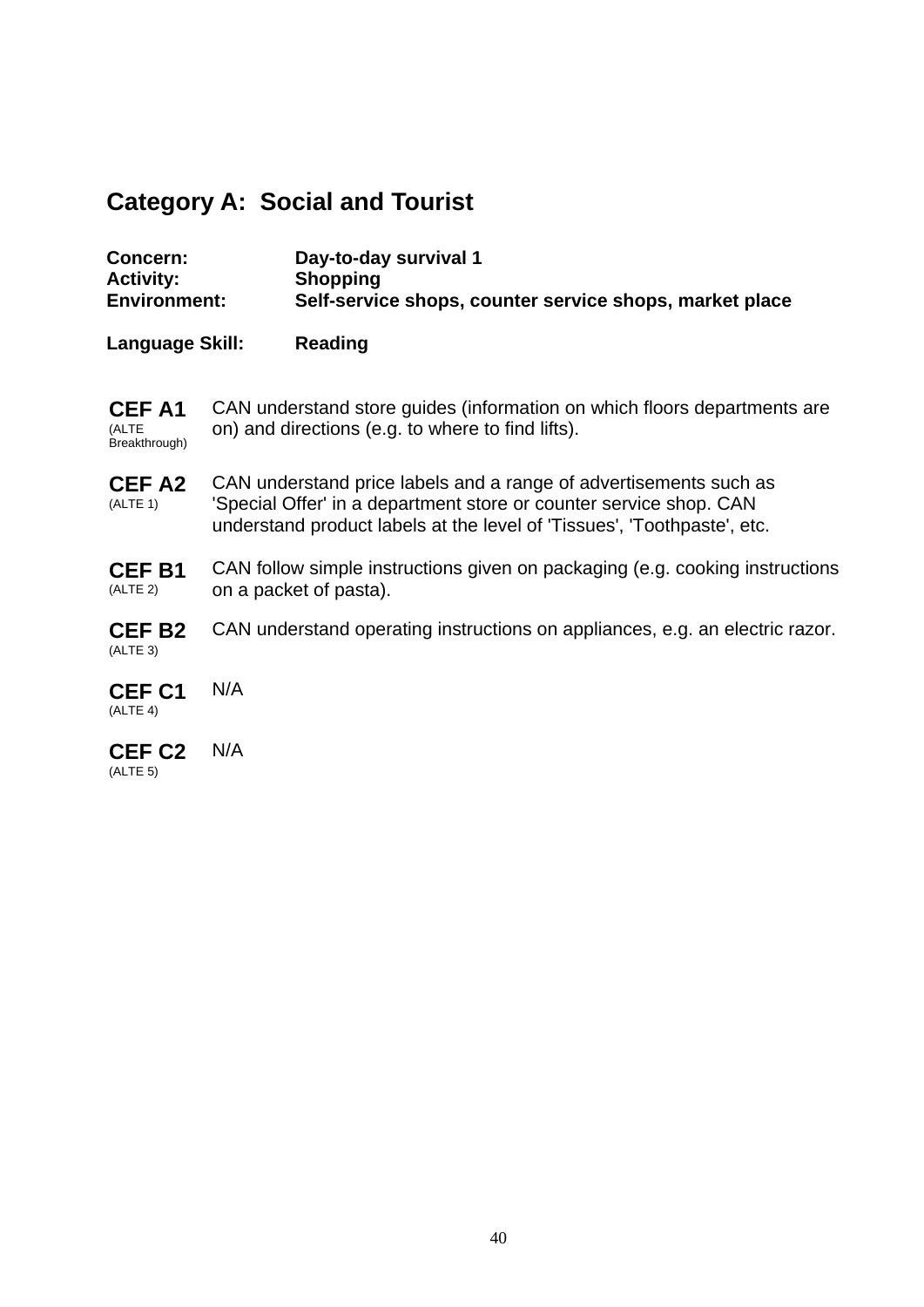| Concern:            | Day-to-day survival 2                                                  |
|---------------------|------------------------------------------------------------------------|
| <b>Activity:</b>    | <b>Eating out</b>                                                      |
| <b>Environment:</b> | Restaurants, self-service establishments (Canteens, fast<br>food etc.) |

**Language Skill: Listening /Speaking** 

- **CEF A1**  (ALTE Breakthrough) CAN go to a self-service or fast food establishment and order a meal, especially where the food on offer is either visually illustrated or can be pointed to.
- **CEF A2**  (ALTE 1) CAN get the attention of staff in an appropriate way and order a meal in a restaurant. CAN ask simple questions about the menu and understand simple answers. CAN express an opinion about food. CAN make simple complaints, for example, 'The food is cold'.
- **CEF B1**  (ALTE 2) CAN order a meal in a restaurant. CAN ask basic questions about the food in relation to the menu, and about the services available (e.g. use of credit cards, availability of high-chairs or half-portions for children). CAN ask basic questions about the food and understand most explanations that are likely to be given in such establishments (e.g. when a vegetarian or someone keeping dietary laws or forbidden certain foods for medical reasons has to check the contents of a dish). CAN make a complaint about straightforward matters, for example, the service or the bill.
- **CEF B2**  (ALTE 3) CAN order a meal and ask for clarification about dishes on the menu. CAN maintain an interaction related to the nature and quality of the food. CAN understand most explanations of what is on the menu, but will require a dictionary for culinary terms. CAN complain effectively about most situations that are likely to arise in a restaurant.

| CEF <sub>C1</sub> | N/A |
|-------------------|-----|
| (ALTE 4)          |     |

#### **CEF C2**  (ALTE 5) N/A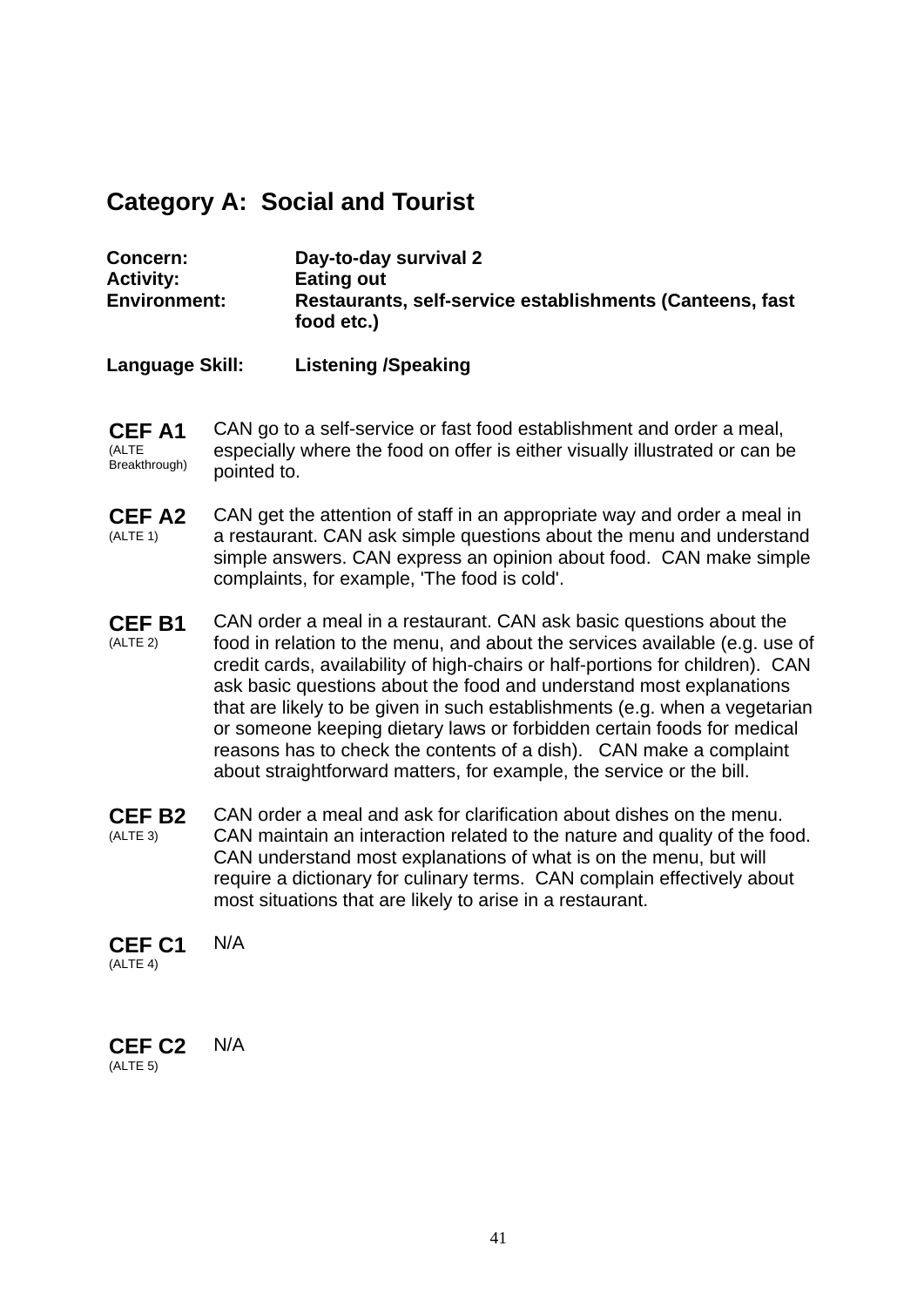| Concern:<br><b>Activity:</b><br><b>Environment:</b> |                                                                                                                                                                                                                           | Day-to-day survival 2<br><b>Eating out</b><br>Restaurants, self-service establishments (Canteens, fast<br>food etc.) |  |
|-----------------------------------------------------|---------------------------------------------------------------------------------------------------------------------------------------------------------------------------------------------------------------------------|----------------------------------------------------------------------------------------------------------------------|--|
| <b>Language Skill:</b>                              |                                                                                                                                                                                                                           | <b>Reading</b>                                                                                                       |  |
| <b>CEFA1</b><br>(ALTE<br>Breakthrough)              | CAN understand most descriptions of common dishes that are<br>predictably available in self-service and fast food establishments,<br>especially where such establishments are internationally known (e.g.<br>MacDonalds). |                                                                                                                      |  |
| <b>CEFA2</b><br>(ALTE 1)                            | CAN understand most of what is on a standard menu, especially in<br>restaurants where, by their nature, the menu is to a large extent<br>predictable. CAN understand bills, e.g. whether service is included.             |                                                                                                                      |  |
| CEF <sub>B1</sub><br>(ALTE 2)                       | CAN understand a fairly wide range of items on a standard restaurant<br>menu.                                                                                                                                             |                                                                                                                      |  |
| CEF <sub>B2</sub><br>(ALTE 3)                       | N/A                                                                                                                                                                                                                       |                                                                                                                      |  |
| CEF <sub>C1</sub><br>(ALTE 4)                       | N/A                                                                                                                                                                                                                       |                                                                                                                      |  |
| CEF C <sub>2</sub><br>(ALTE 5)                      | terms.                                                                                                                                                                                                                    | CAN understand a restaurant menu including a wide range of culinary                                                  |  |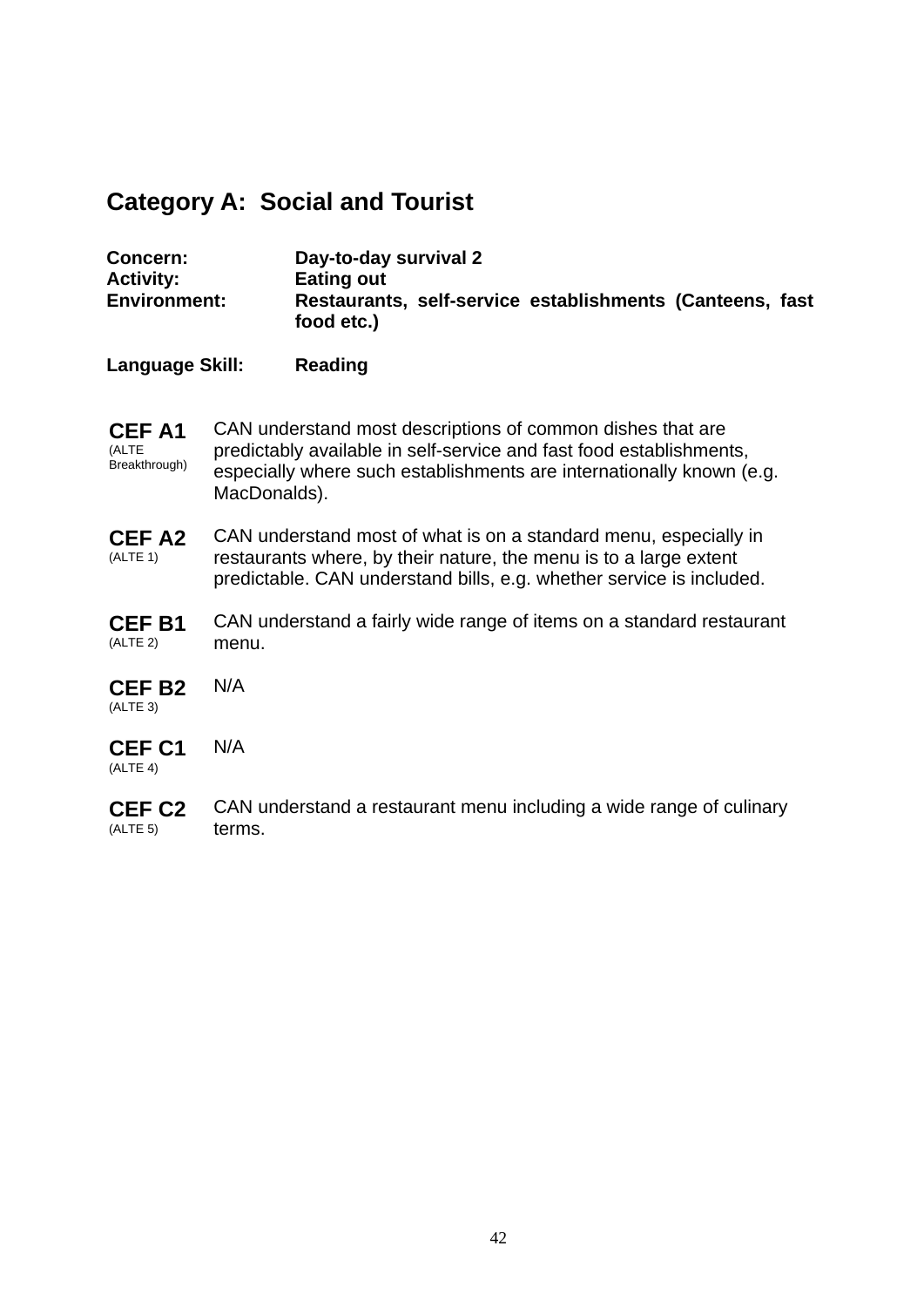| Concern:            | Day-to-day survival 3         |
|---------------------|-------------------------------|
| <b>Activity:</b>    | Hotel-type accommodation      |
| <b>Environment:</b> | Hotels, Bed & Breakfast, etc. |

**Language Skill: Listening/Speaking** 

**CEF A1**  (ALTE Breakthrough) CAN ask simple questions of a factual nature and understand the answers provided these are expressed in simple language (for example, 'Where is the dining-room?' 'It's on the first floor', etc.). CAN make simple complaints, for example 'The water is cold'.

#### **CEF A2**  (ALTE 1) CAN book a room (face-to-face) in a hotel, bed and breakfast, etc. CAN make a complaint about simple matters, for example 'The light in my room doesn't work.'

- **CEF B1**  (ALTE 2) CAN book a room in a hotel over the phone. CAN establish to his/her own satisfaction that the accommodation on offer fulfils all his/her needs. CAN deal with most situations likely to arise in a hotel, such as messages, ordering, etc.
- **CEF B2**  (ALTE 3) CAN argue/complain effectively about most problem areas that are likely to occur.

**CEF C1**  (ALTE 4) N/A

**CEF C2**  N/A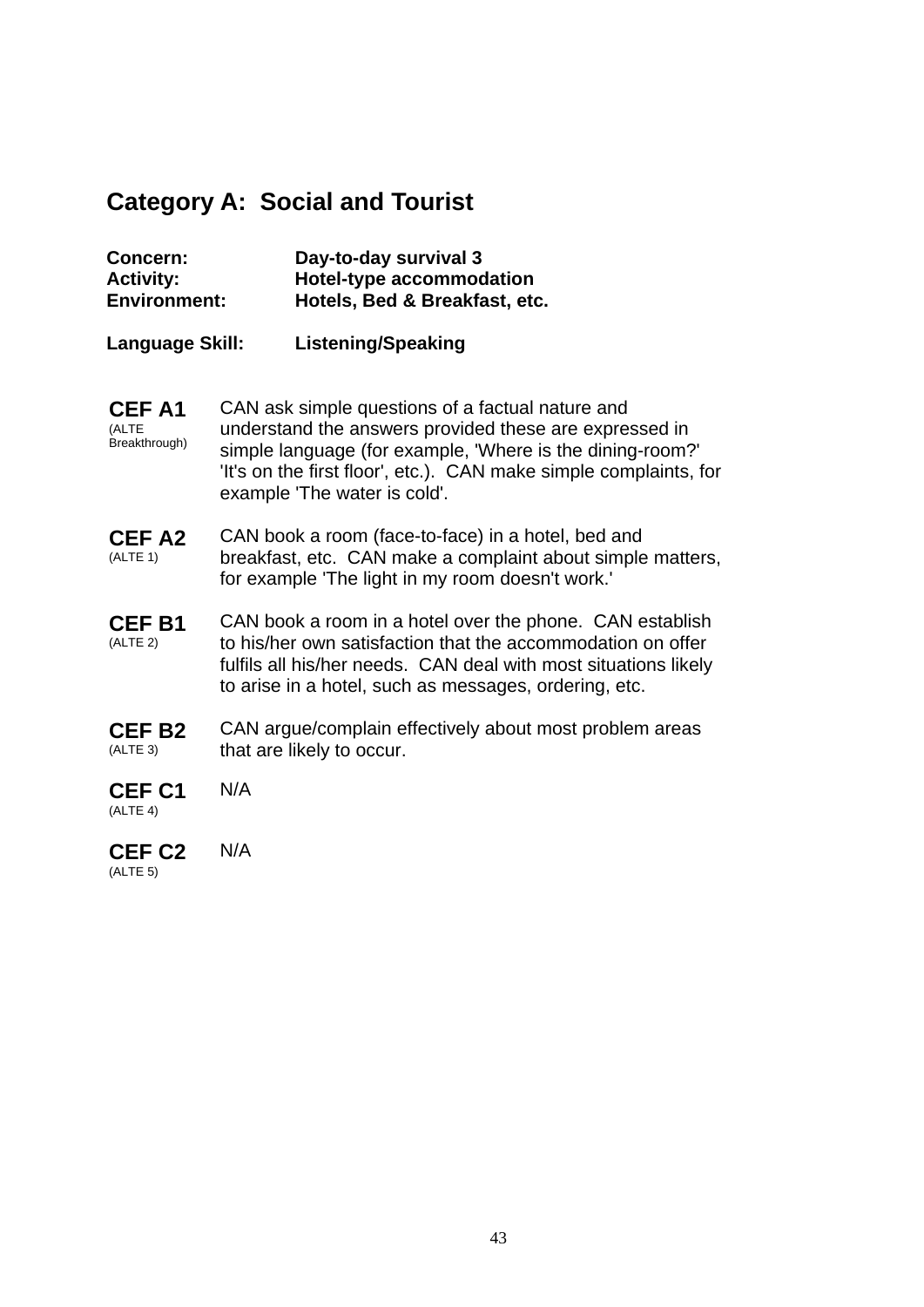| Concern:<br><b>Activity:</b><br><b>Environment:</b> | Day-to-day survival 3<br>Hotel-type accommodation<br>Hotels, Bed & Breakfast, etc.                                                                             |  |
|-----------------------------------------------------|----------------------------------------------------------------------------------------------------------------------------------------------------------------|--|
| Language Skill:                                     | Reading                                                                                                                                                        |  |
| <b>CEFA1</b><br>(ALTE<br>Breakthrough)              | CAN understand basic hotel rules and signs, for example<br>'Dining-room'. CAN understand basic hotel information, for<br>example, times when meals are served. |  |
| <b>CEFA2</b><br>(ALTE 1)                            | CAN understand a simple letter as to the (non-)availability of<br>a hotel room. CAN understand advertisements and<br>brochures for hotels.                     |  |
| <b>CEFB1</b><br>(ALTE 2)                            | CAN understand simple literature found in hotels on tours,<br>etc. CAN understand routine letters from a hotel.                                                |  |
| <b>CEFB2</b><br>(ALTE 3)                            | N/A                                                                                                                                                            |  |
| <b>CEF C1</b><br>(ALTE 4)                           | N/A                                                                                                                                                            |  |
| <b>CEF C2</b>                                       | N/A                                                                                                                                                            |  |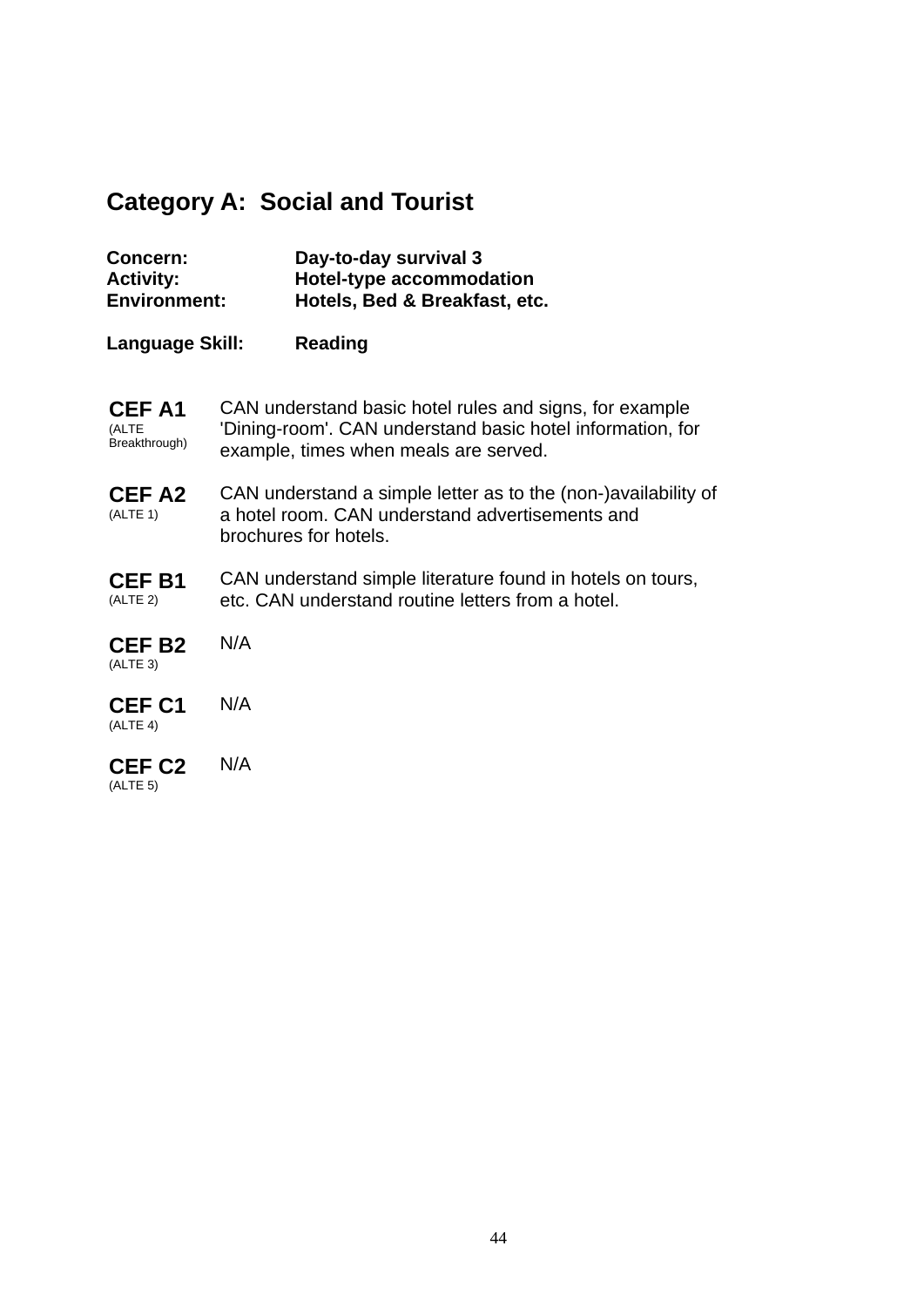| Concern:            | Day-to-day survival 3         |
|---------------------|-------------------------------|
| <b>Activity:</b>    | Hotel-type accommodation      |
| <b>Environment:</b> | Hotels, Bed & Breakfast, etc. |

### **Language Skill: Writing**

**CEF A1**  (ALTE N/A

Breakthrough)

- **CEF A2**  CAN complete most forms related to personal information.
- (ALTE 1)
- **CEF B1**  (ALTE 2) CAN write a simple fax or letter enquiring as to the availability of accommodation, provided this is restricted to the booking of a room and similar matters. CAN write to a hotel in order to confirm accommodation, etc.
- **CEF B2**  (ALTE 3) CAN write most letters that (s)he will need in order to find satisfactory hotel or B & B accommodation.

#### **CEF C1**  (ALTE 4) CAN enquire about the availability of services, for example facilities for the disabled, or the provision of a special diet.

#### **CEF C2**  N/A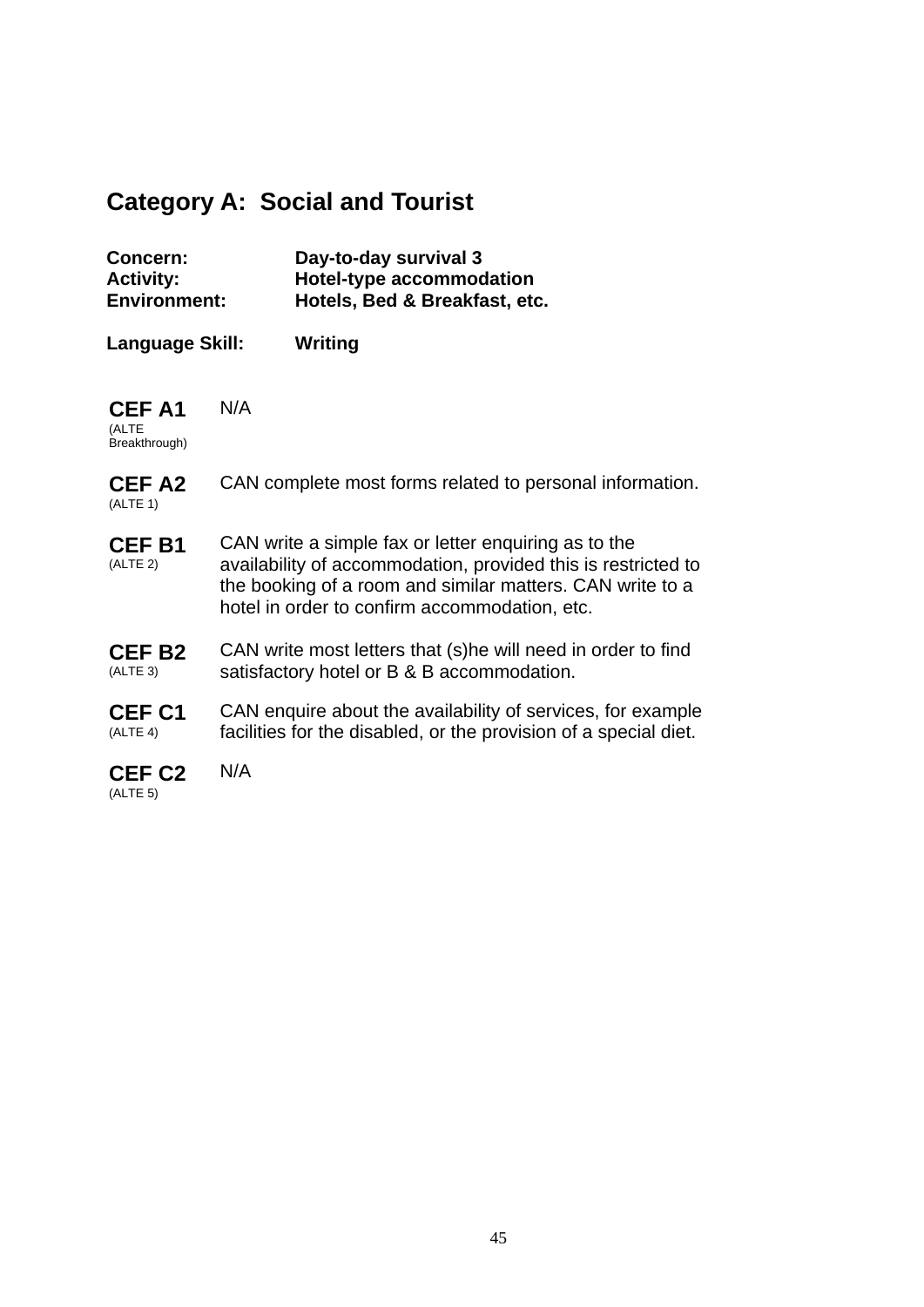| Concern:<br><b>Activity:</b><br><b>Environment:</b><br>Language Skill: |  | Day-to-day survival 4<br>Renting temporary accommodation<br>Agency, private landlord<br><b>Listening/Speaking</b> |  |
|------------------------------------------------------------------------|--|-------------------------------------------------------------------------------------------------------------------|--|
|                                                                        |  |                                                                                                                   |  |

(ALTE Breakthrough)

#### **CEF A2**  (ALTE 1) N/A

- **CEF B1**  (ALTE 2) CAN understand the basics of renting a room/flat/house, for example the cost per week, simple rules for the use of a shared kitchen etc. CAN make a simple complaint, for example 'The cooker is broken. Can you replace it?' CAN establish to his/her own satisfaction that the accommodation on offer fulfils all his/her needs.
- **CEF B2**  (ALTE 3) CAN understand the main points of a tenancy agreement, for example deposits, payment of bills etc., and ask straightforward questions about such matters. Can state requirements, e.g. installing a telephone. CAN argue/complain effectively about most problem areas that are likely to occur.

#### **CEF C1**  N/A

(ALTE 4)

**CEF C2**  (ALTE 5) CAN understand a tenancy agreement in detail, e.g. technical details and their legal implications.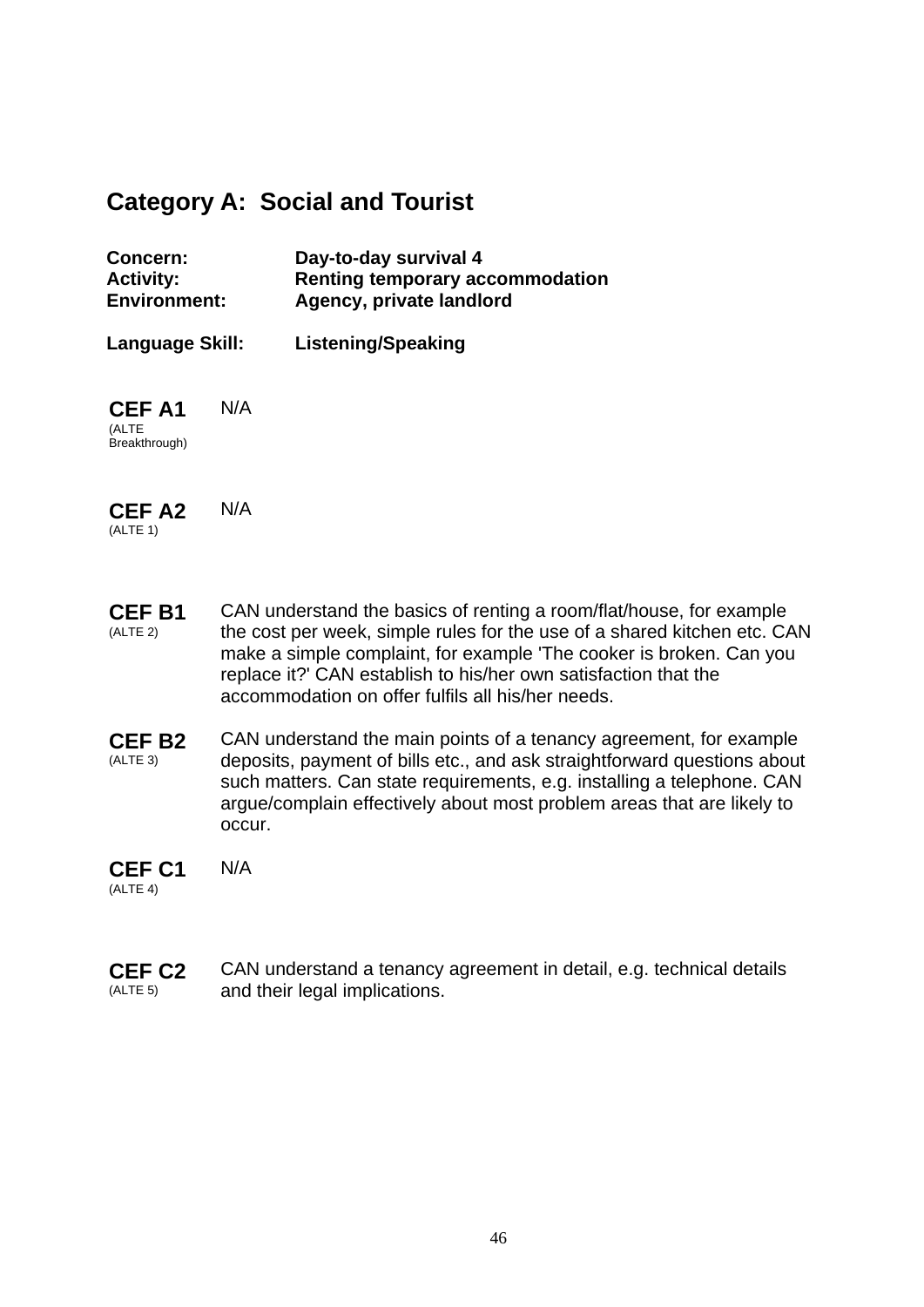| Concern:            | Day-to-day survival 4           |
|---------------------|---------------------------------|
| <b>Activity:</b>    | Renting temporary accommodation |
| <b>Environment:</b> | <b>Agency, private landlord</b> |

### **Language Skill: Reading**

| <b>CEFA1</b> | N/A |
|--------------|-----|
| (ALTE        |     |

Breakthrough)

**CEF A2**  (ALTE 1) CAN locate accommodation advertisements in newspapers and on notice boards and understand prices, contact names and numbers and locations. CAN extract basic information from a tenancy agreement, for example cost per week.

#### **CEF B1**  (ALTE 2) CAN understand the main points of a tenancy agreement, provided that this is written in everyday language.

**CEF B2**  N/A

(ALTE 3)

- **CEF C1**   $(ALTE 4)$ CAN deal with accommodation advertisements and understand most of the abbreviations and terms used.
- **CEF C2**   $(ALTE 5)$ CAN understand a tenancy agreement in detail, e.g. technical details and their legal implications.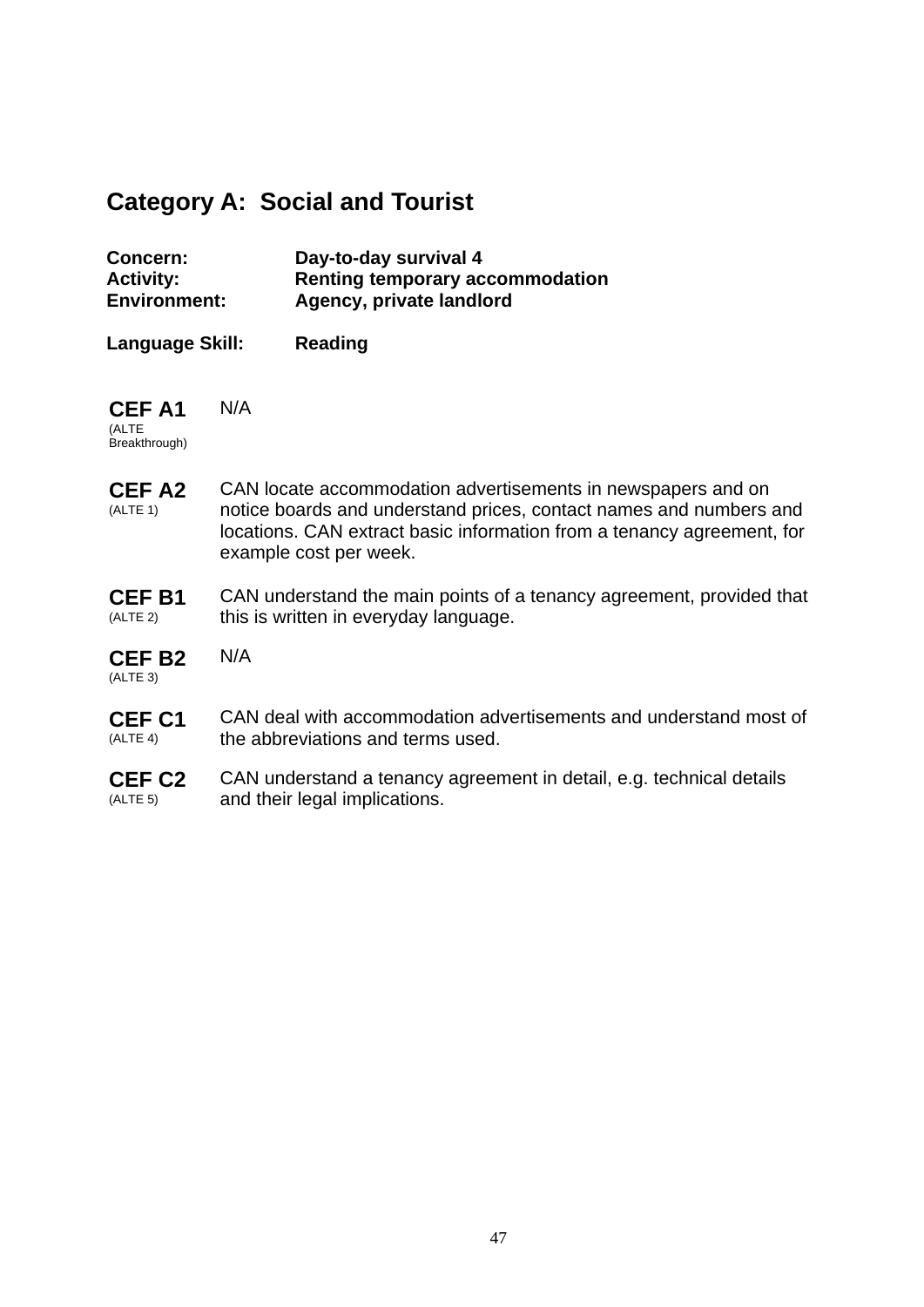| Concern:<br><b>Activity:</b><br><b>Environment:</b> | Day-to-day survival 4<br>Renting temporary accommodation<br>Agency, private landlord         |  |
|-----------------------------------------------------|----------------------------------------------------------------------------------------------|--|
| <b>Language Skill:</b>                              | <b>Writing</b>                                                                               |  |
| <b>CEFA1</b><br>(ALTE<br>Breakthrough)              | N/A                                                                                          |  |
| <b>CEFA2</b><br>(ALTE 1)                            | CAN complete most forms related to personal information.                                     |  |
| <b>CEFB1</b><br>(ALTE 2)                            | N/A                                                                                          |  |
| CEF <sub>B2</sub><br>(ALTE 3)                       | CAN write most letters that (s) he will need in order to find satisfactory<br>accommodation. |  |
| CEF C1<br>(ALTE 4)                                  | N/A                                                                                          |  |
| <b>CEF C2</b><br>(ALTE 5)                           | N/A                                                                                          |  |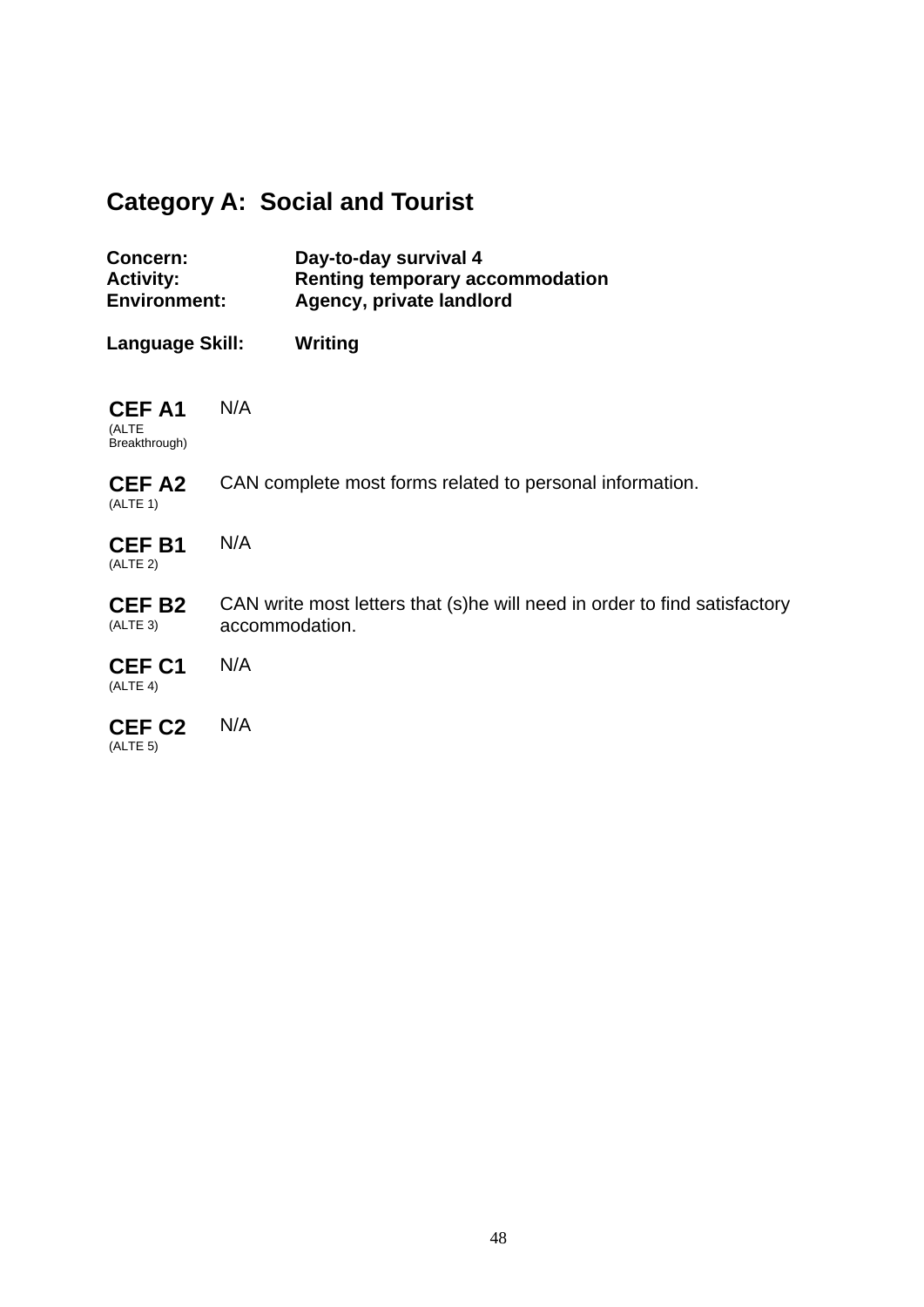| Concern:            | Day-to-day survival 5       |
|---------------------|-----------------------------|
| <b>Activity:</b>    | Settling into accommodation |
| <b>Environment:</b> | <b>Host families</b>        |

**Language Skill: Listening/Speaking** 

- **CEF A1**  (ALTE Breakthrough) CAN understand straightforward explanations of, for example, the members of the host family and the layout of the house. CAN take part in a conversation of a basic factual nature on a predictable topic, i.e. her/his home country, family, school, etc.
- **CEF A2**  (ALTE 1) CAN understand, and ask questions about, house rules/conventions, such as the time of meals. IS LIKELY to need explanation with demonstration and/or access to a dictionary for matters such as, for example, how to turn the hot water boiler on. CAN express opinions in a limited way. CAN take part in 'small talk' with peers.
- **CEF B1**  (ALTE 2) CAN keep up a casual conversation for a reasonable period of time, provided that this is of a mainly familiar, predictable nature. CAN express opinions on abstract/cultural matters in a limited way.
- **CEF B2**  (ALTE 3) CAN keep up a conversation on a fairly wide range of topics, e.g. personal and professional experiences, events currently in the news. CAN handle most of the requirements of entertaining or being entertained. IS LIKELY to appear awkward when talking about complex or sensitive issues.
- **CEF C1**  (ALTE 4) CAN keep up conversations of a casual nature for an extended period of time and discuss abstract/ cultural topics with a good degree of fluency and range of expression.
- **CEF C2**  N/A

 $(A)$  TF 5)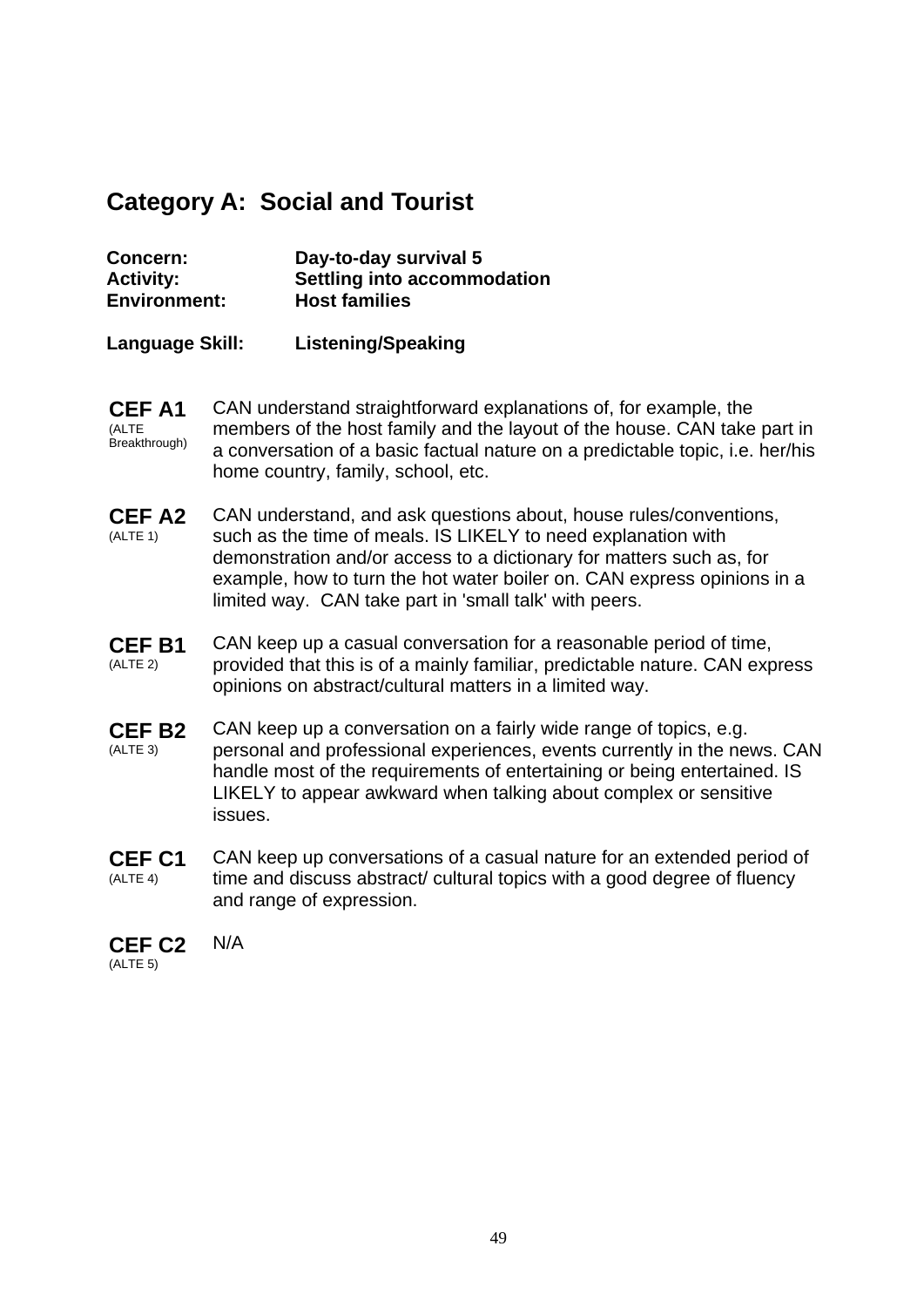| Concern:            | Day-to-day survival 5              |
|---------------------|------------------------------------|
| <b>Activity:</b>    | <b>Settling into accommodation</b> |
| <b>Environment:</b> | <b>Host families</b>               |

### **Language Skill: Writing**

- **CEF A1**  (ALTE Breakthrough) CAN leave a simple message for host family saying, for example, where (s)he has gone, what time (s)he will be back (e.g. 'Gone to school: back at 5 p.m.).
- **CEF A2**  (ALTE 1) CAN write a short, simple letter introducing her/himself to a host/exchange family containing basic, factual information such as name, age etc. CAN write a note of thanks or congratulations.
- **CEF B1**  (ALTE 2) CAN write letters on a limited range of predictable topics related to personal experience.
- **CEF B2**  (ALTE 3) N/A
- **CEF C1**  (ALTE 4) N/A
- **CEF C2**  N/A
- (ALTE 5)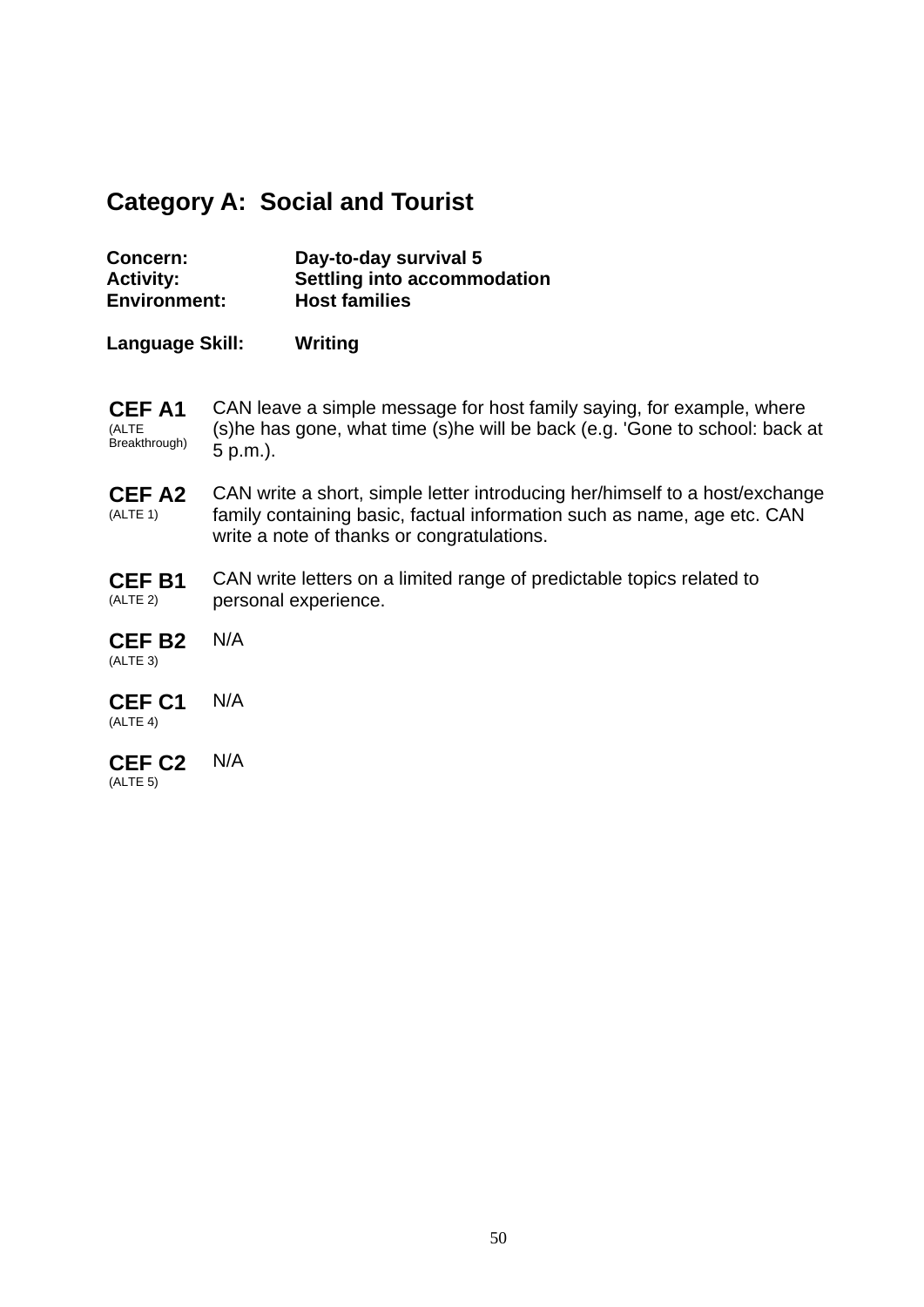| Concern:            | Day-to-day survival 6                  |
|---------------------|----------------------------------------|
| <b>Activity:</b>    | Using financial and postal services    |
| <b>Environment:</b> | Banks, post offices, bureaux de change |

**Language Skill: Listening/Speaking** 

| <b>CEFA1</b> | N/A |
|--------------|-----|
| (ALTE        |     |

Breakthrough)

**CEF A2**  (ALTE 1) CAN ask for simple post office services (e.g. 'I want to send this to Oman', 'One first class stamp, please'). CAN ask to change money at a bank (e.g.'Can I change these here?').

#### **CEF B1**  (ALTE 2) CAN ask to open an account at a bank provided that the procedure is straightforward.

- **CEF B2**  (ALTE 3) CAN ask questions related to different types of post office services and understand answers if sympathetically expressed. CAN understand (for example) routine explanations such as when statements will be issued, notice of withdrawal required on certain kinds of account etc. provided that the explanation is given simply.
- **CEF C1**  (ALTE 4) CAN deal effectively with most routine transactions in a bank or post office.
- **CEF C2**  N/A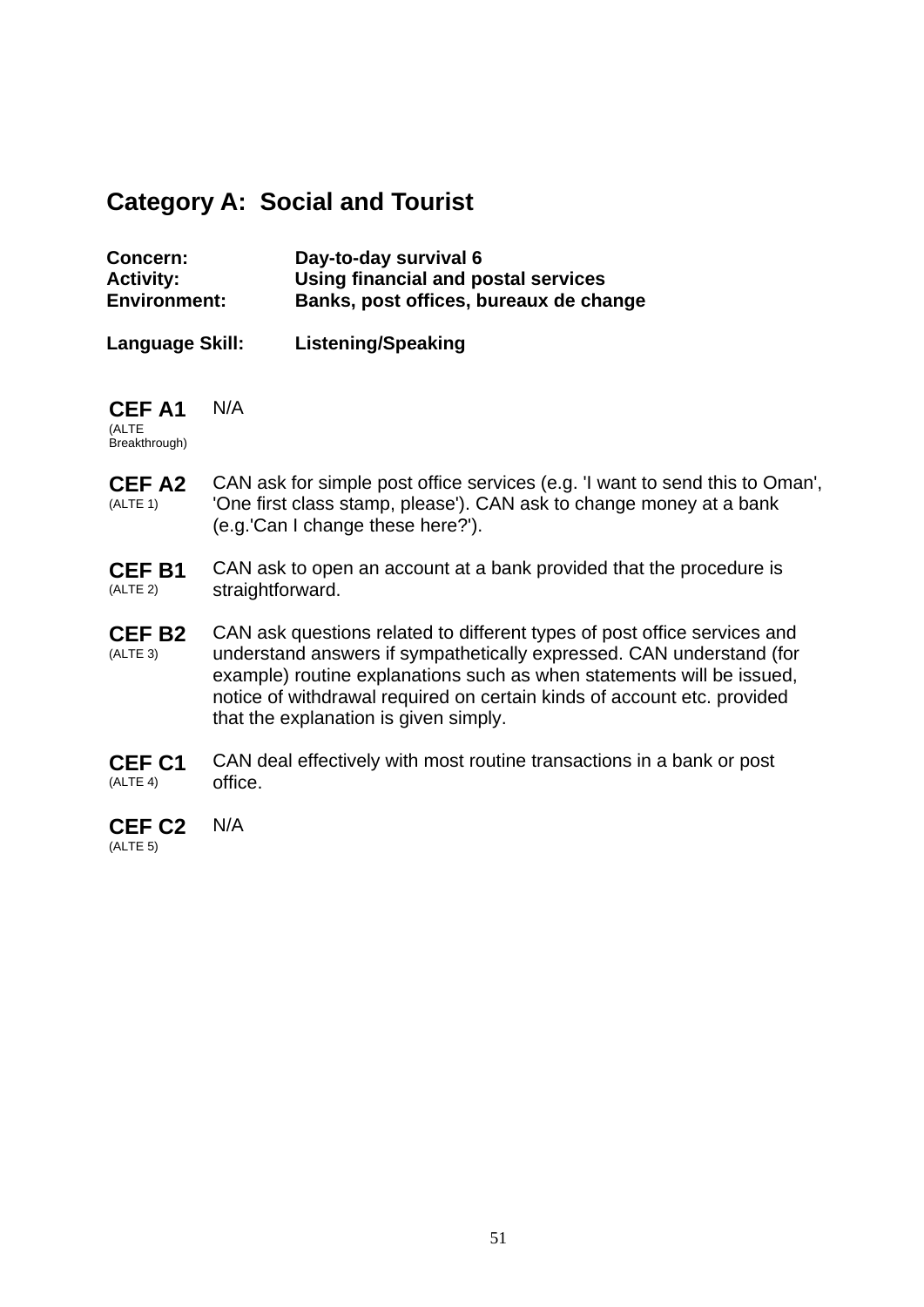| Concern:            | Day-to-day survival 6                  |
|---------------------|----------------------------------------|
| <b>Activity:</b>    | Using financial and postal services    |
| <b>Environment:</b> | Banks, post offices, bureaux de change |

### **Language Skill: Reading**

| <b>CEFA1</b> | N/A |
|--------------|-----|
| (ALTE        |     |

Breakthrough)

- **CEF A2**  (ALTE 1) CAN understand where to go in a bank or post office by reading the signs e.g. 'Queue here', 'Foreign Exchange'. CAN, with the help of bank personnel, complete a form, e.g. for the purpose of opening an account.
- **CEF B1**  (ALTE 2) CAN understand messages on automatic cash machines. CAN distinguish between personal and promotional mail from banks.
- **CEF B2**  (ALTE 3) CAN understand most routine bank literature and written communications received from a bank.
- **CEF C1**  N/A

(ALTE 4)

**CEF C2**  N/A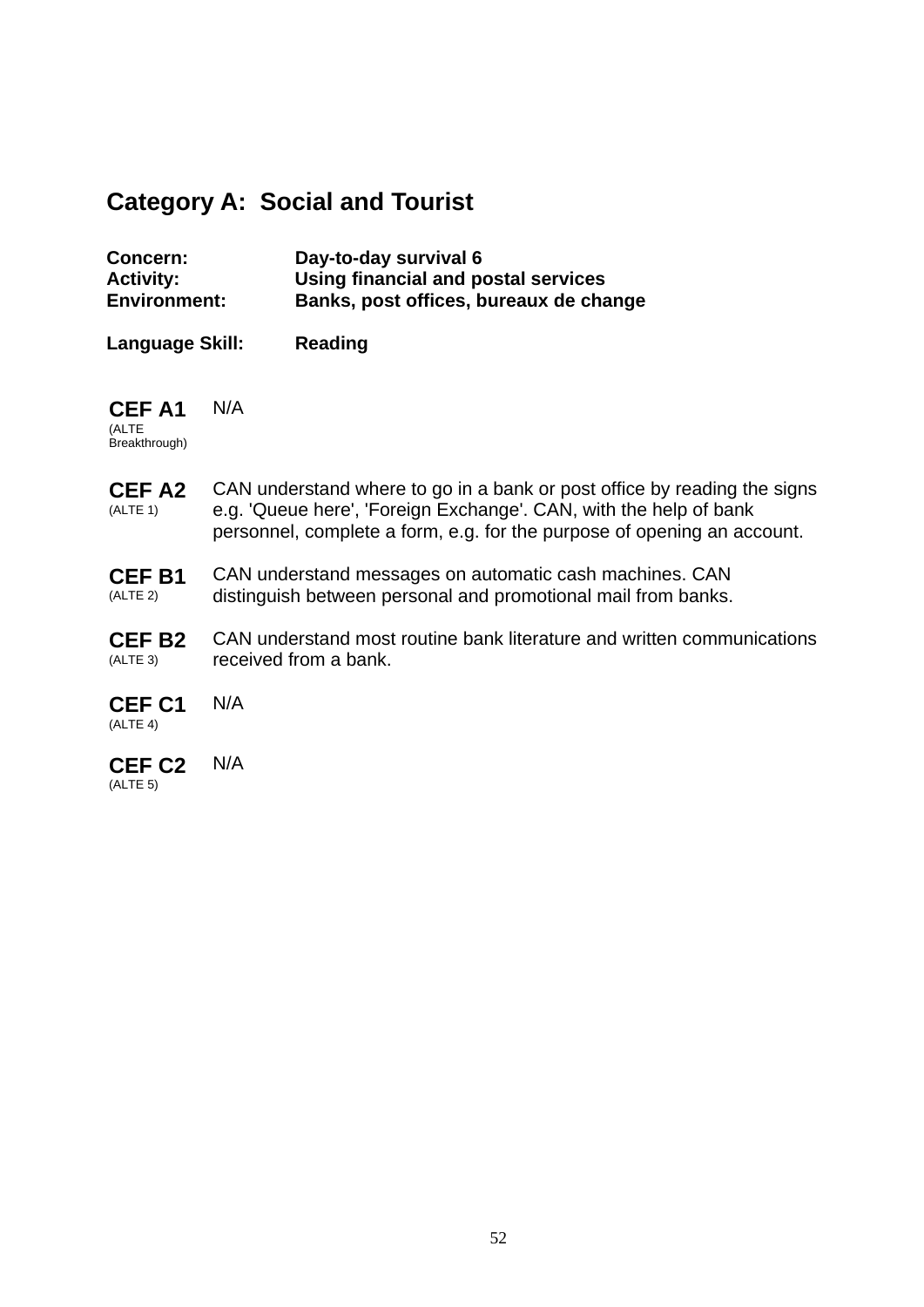| Concern:<br><b>Activity:</b><br><b>Environment:</b> |     | Day-to-day survival 6<br><b>Using financial and postal services</b><br>Banks, post offices, bureaux de change                                |
|-----------------------------------------------------|-----|----------------------------------------------------------------------------------------------------------------------------------------------|
| Language Skill:                                     |     | Writing                                                                                                                                      |
| <b>CEFA1</b><br>(ALTE<br>Breakthrough)              | N/A |                                                                                                                                              |
| <b>CEF A2</b><br>(ALTE 1)                           |     | CAN fill in personal details on forms, e.g. to join a bank. CAN fill in a post<br>office form (e.g. for sending a letter recorded delivery). |
| <b>CEFB1</b><br>(ALTE 2)                            | N/A |                                                                                                                                              |
| CEF B <sub>2</sub><br>(ALTE 3)                      | N/A |                                                                                                                                              |
| CEF <sub>C1</sub><br>(ALTE 4)                       | N/A |                                                                                                                                              |
| CEF <sub>C2</sub><br>(ALTE 5)                       | N/A |                                                                                                                                              |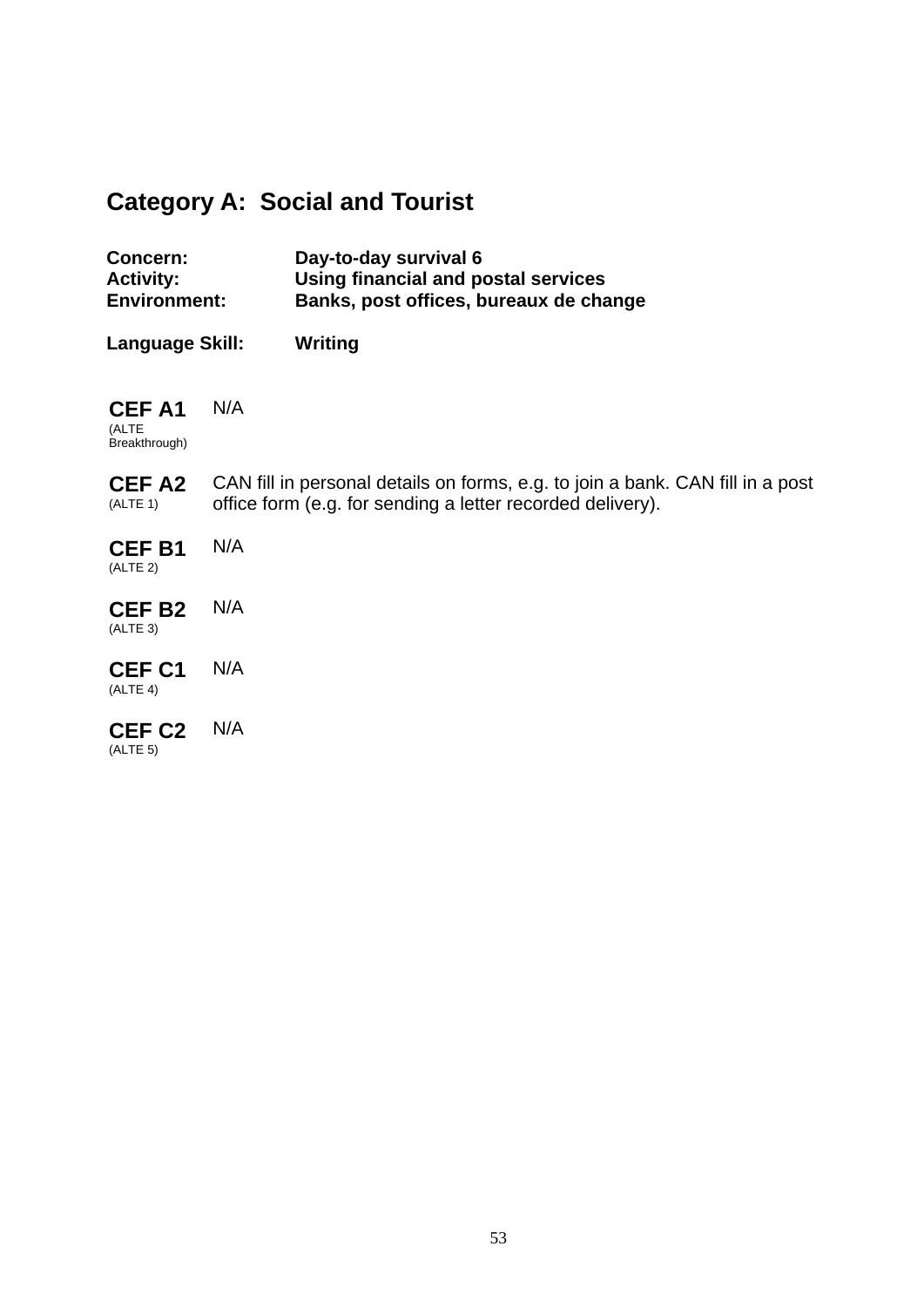| Concern:<br><b>Activity:</b><br><b>Environment:</b><br>Language Skill: |  | <b>Health</b><br>Getting / staying well<br>Chemist's, doctor's, hospital, dentist's<br>Listening/Speaking |  |
|------------------------------------------------------------------------|--|-----------------------------------------------------------------------------------------------------------|--|
|                                                                        |  |                                                                                                           |  |
|                                                                        |  |                                                                                                           |  |

- **CEF A2**  (ALTE 1) CAN ask (face-to-face) for a medical appointment and understand the reply. CAN indicate the nature of a problem to a health professional, perhaps using gestures and body language. CAN understand simple questions and instructions, e.g. 'take this to a pharmacy', 'stay in bed'.
- **CEF B1**  (ALTE 2) CAN ask over the phone for a medical appointment and understand the reply. CAN explain what is wrong in straightforward terms at a chemist's, doctor's, hospital or dentist's, especially if symptoms are visible. WILL require a dictionary to describe less obvious symptoms. CAN ask for advice and understand the answer, provided this is given in everyday language.

#### **CEF B2**  N/A

(ALTE 3)

**CEF C1**  (ALTE 4) CAN enquire effectively about health services provided, entitlements and procedures involved.

#### **CEF C2**  (ALTE 5) CAN describe non-visible symptoms such as different kinds of pain, for example 'dull', 'stabbing', 'throbbing' etc.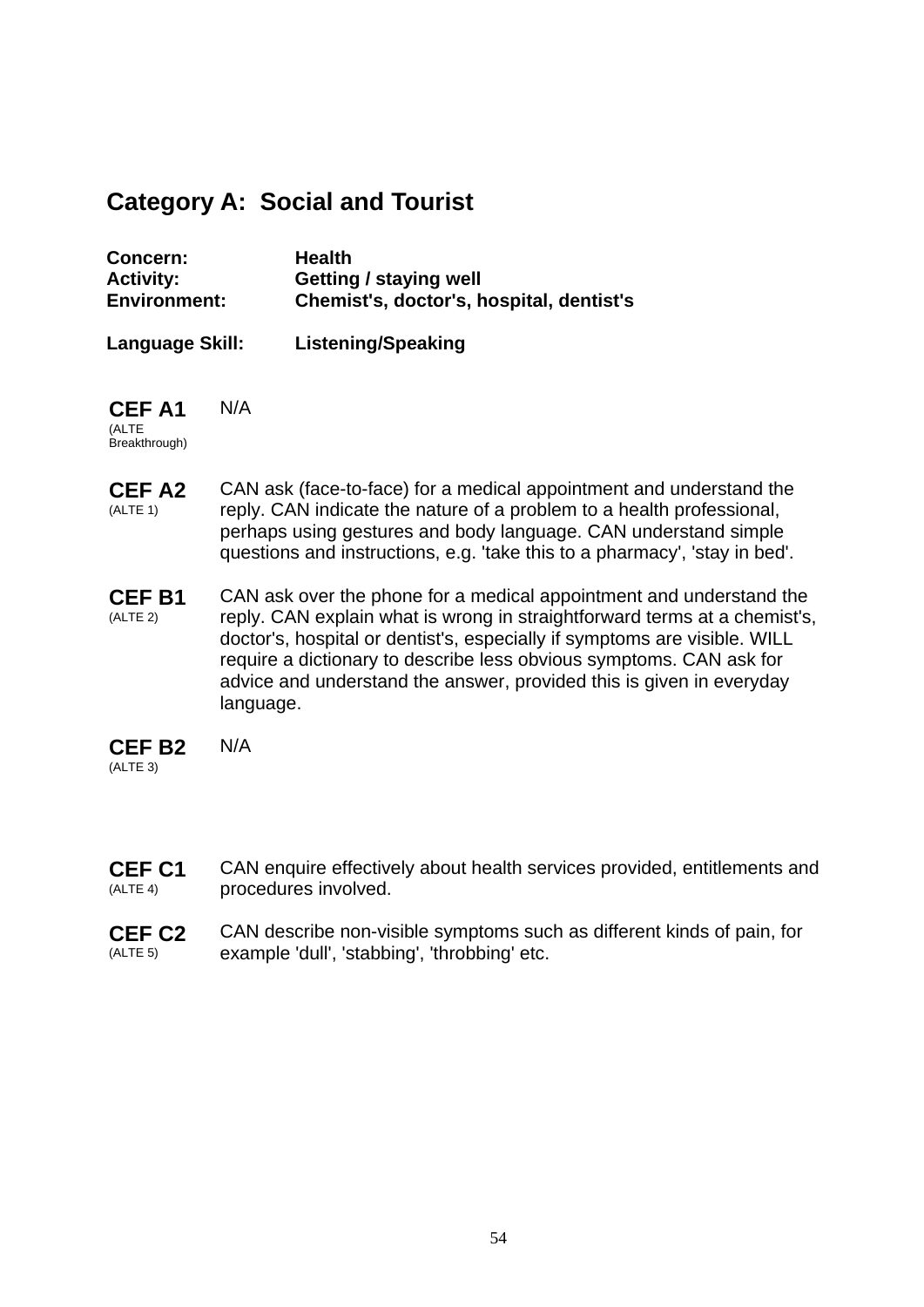| Concern:<br><b>Activity:</b><br><b>Environment:</b> |                                                                                                                             | <b>Health</b><br>Getting / staying well<br>Chemist's, doctor's, hospital, dentist's                                                         |
|-----------------------------------------------------|-----------------------------------------------------------------------------------------------------------------------------|---------------------------------------------------------------------------------------------------------------------------------------------|
| Language Skill:                                     |                                                                                                                             | <b>Reading</b>                                                                                                                              |
| <b>CEFA1</b><br>(ALTE<br>Breakthrough)              | N/A                                                                                                                         |                                                                                                                                             |
| <b>CEFA2</b><br>(ALTE 1)                            | CAN extract basic information from the labels of off-the-shelf medicines,<br>for example 'Not to be taken if driving', etc. |                                                                                                                                             |
| <b>CEF B1</b><br>(ALTE 2)                           |                                                                                                                             | CAN identify an off-the-shelf medicine suitable for common complaints<br>(for example a sore throat, a headache etc.) as sold by a chemist. |
| CEF B <sub>2</sub><br>(ALTE 3)                      | N/A                                                                                                                         |                                                                                                                                             |
| <b>CEF C1</b><br>(ALTE 4)                           | N/A                                                                                                                         |                                                                                                                                             |
| CEF <sub>C2</sub><br>(ALTE 5)                       | N/A                                                                                                                         |                                                                                                                                             |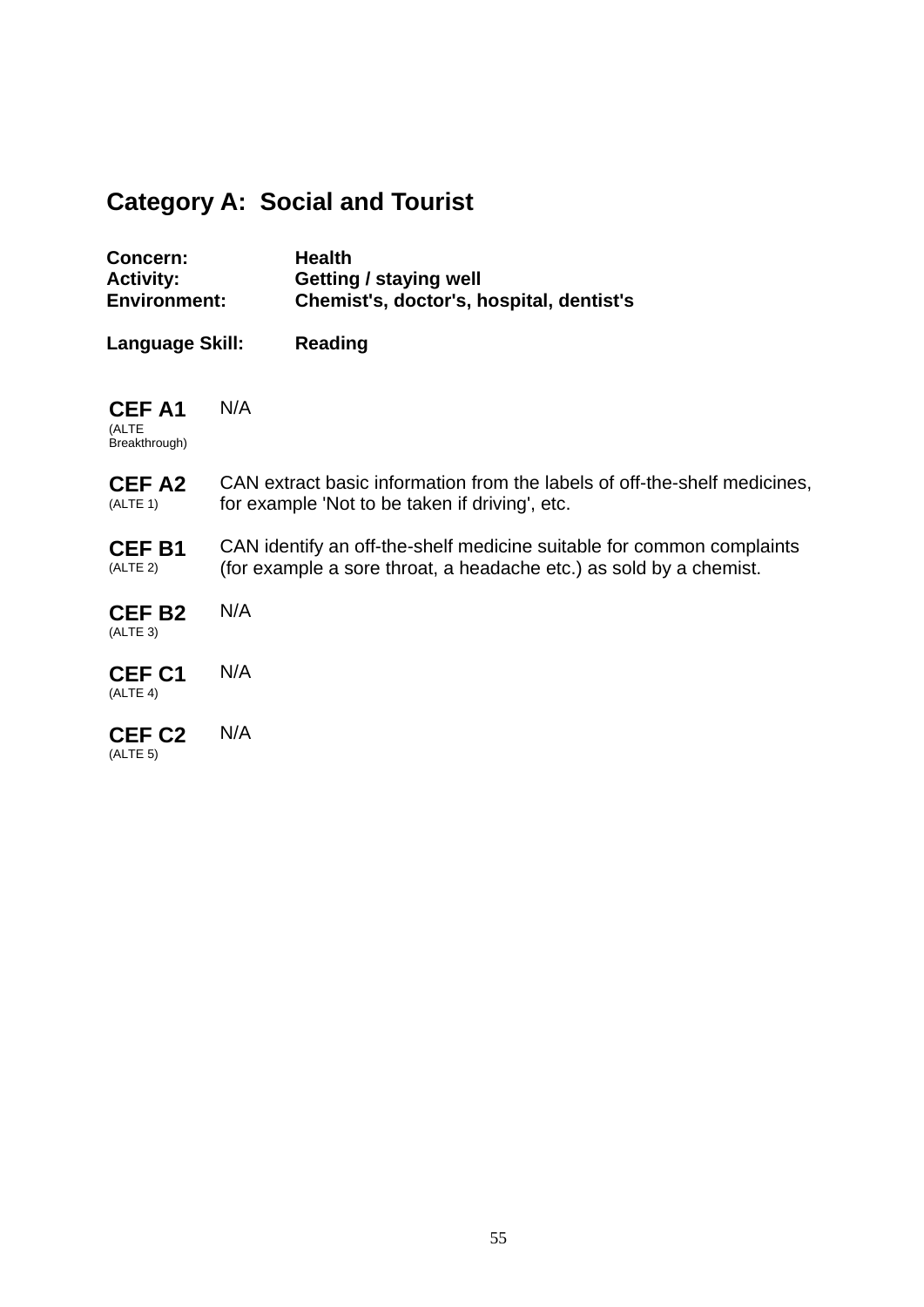| Concern:            | Travel                                                                                    |
|---------------------|-------------------------------------------------------------------------------------------|
| <b>Activity:</b>    | Arriving in a country, touring, getting / giving directions,<br>hiring a car              |
| <b>Environment:</b> | Airport, port, railways / bus station, street, garage etc.,<br>travel agency, rental firm |
| Language Skill:     | Listening/Speaking                                                                        |

**CEF A1**  (ALTE CAN understand simple directions, e.g. 'turn left at the end of the road'.

Breakthrough)

- **CEF A2**  (ALTE 1) CAN, on arrival in a foreign country, answer routine questions such as 'How long are you staying?' and respond appropriately to instructions such as 'Open your suitcase', etc. CAN give and understand straightforward directions, provided that these are not lengthy and/or complex. CAN go to a travel information centre at, for example, a railway/bus station and ask for information as to how to get from A to B. CAN ask to book tickets.
- **CEF B1**  (ALTE 2) CAN go to a rental firm and ask to hire a car, boat etc. CAN understand basic information such as cost per hour/day. CAN deal with most routine situations likely to arise when either making travel arrangements through a travel agent or when actually travelling (e.g. buying tickets, checking in at an airport).
- **CEF B2**  (ALTE 3) CAN deal with most situations likely to arise when hiring a car/boat etc.

#### **CEF C1**  N/A

(ALTE 4)

**CEF C2**  (ALTE 5) CAN understand detailed, complex conditions of hire, e.g. conditions relating to break-down or theft of a hired car.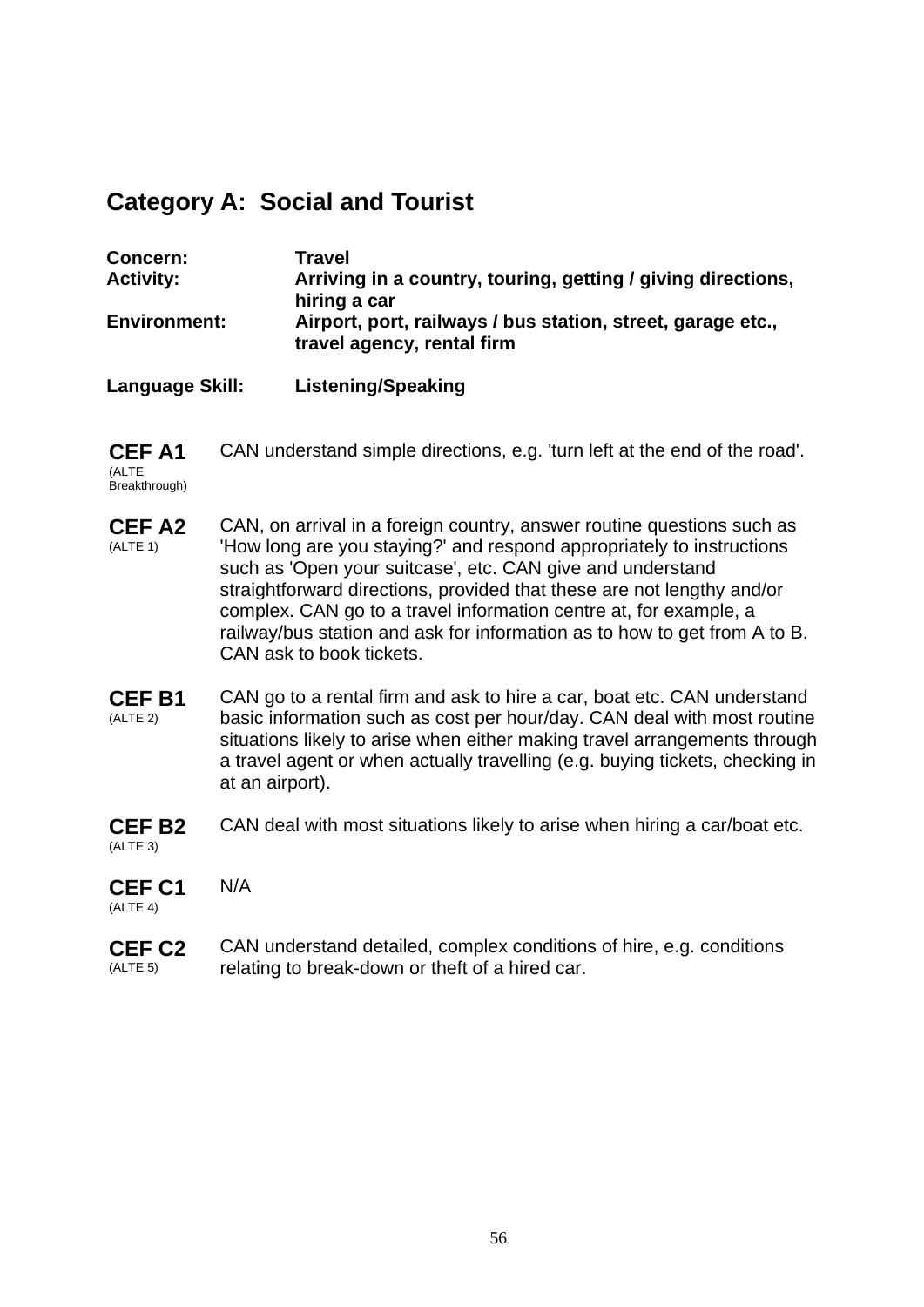| Concern:<br><b>Activity:</b><br><b>Environment:</b> |                                                                                                                                                                                                                                           | <b>Travel</b><br>Arriving in a country, touring, getting / giving directions,<br>hiring a car |  |
|-----------------------------------------------------|-------------------------------------------------------------------------------------------------------------------------------------------------------------------------------------------------------------------------------------------|-----------------------------------------------------------------------------------------------|--|
|                                                     |                                                                                                                                                                                                                                           | Airport, port, railways / bus station, street, garage etc.,<br>travel agency, rental firm     |  |
| <b>Language Skill:</b>                              |                                                                                                                                                                                                                                           | <b>Reading</b>                                                                                |  |
| <b>CEFA1</b><br>(ALTE<br>Breakthrough)              | N/A                                                                                                                                                                                                                                       |                                                                                               |  |
| <b>CEFA2</b><br>(ALTE 1)                            | CAN understand timetables, flight arrival and departure<br>screens, etc. CAN understand simple forms, for example<br>landing-cards, required for entry into a foreign country. CAN<br>understand information given in brochures and maps. |                                                                                               |  |
| CEF <sub>B1</sub><br>(ALTE 2)                       |                                                                                                                                                                                                                                           | CAN understand information given in guide books.                                              |  |
| CEF <sub>B2</sub><br>(ALTE 3)                       | CAN understand the main points of a car rental agreement.                                                                                                                                                                                 |                                                                                               |  |
| CEF <sub>C1</sub><br>(ALTE 4)                       | N/A                                                                                                                                                                                                                                       |                                                                                               |  |
| CEF <sub>C2</sub><br>(ALTE 5)                       | CAN understand a car rental agreement in detail.                                                                                                                                                                                          |                                                                                               |  |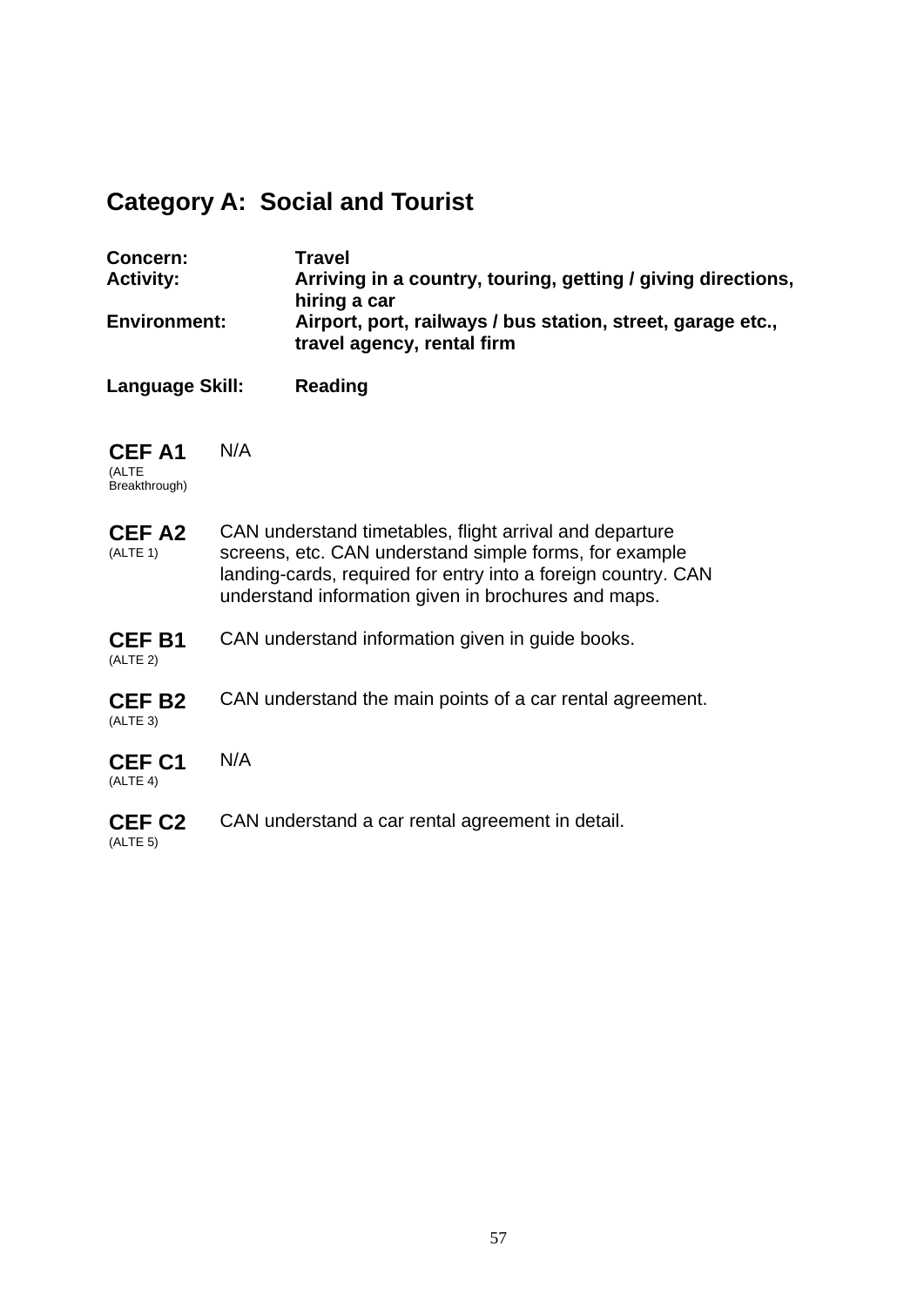| Concern:<br><b>Activity:</b><br><b>Environment:</b> |     | <b>Travel</b><br>Arriving in a country, touring, getting / giving directions,<br>hiring a car<br>Airport, port, railways / bus station, street, garage etc.,<br>travel agency, rental firm |
|-----------------------------------------------------|-----|--------------------------------------------------------------------------------------------------------------------------------------------------------------------------------------------|
| Language Skill:                                     |     | <b>Writing</b>                                                                                                                                                                             |
| <b>CEFA1</b><br>(ALTE<br>Breakthrough)              | N/A |                                                                                                                                                                                            |
| <b>CEFA2</b><br>(ALTE 1)                            | N/A |                                                                                                                                                                                            |
| <b>CEF B1</b><br>(ALTE 2)                           |     | CAN complete standard forms such as landing-cards<br>required when travelling.                                                                                                             |
| CEF B <sub>2</sub><br>(ALTE 3)                      | N/A |                                                                                                                                                                                            |
| <b>CEF C1</b><br>(ALTE 4)                           | N/A |                                                                                                                                                                                            |
| <b>CEF C2</b><br>(ALTE 5)                           | N/A |                                                                                                                                                                                            |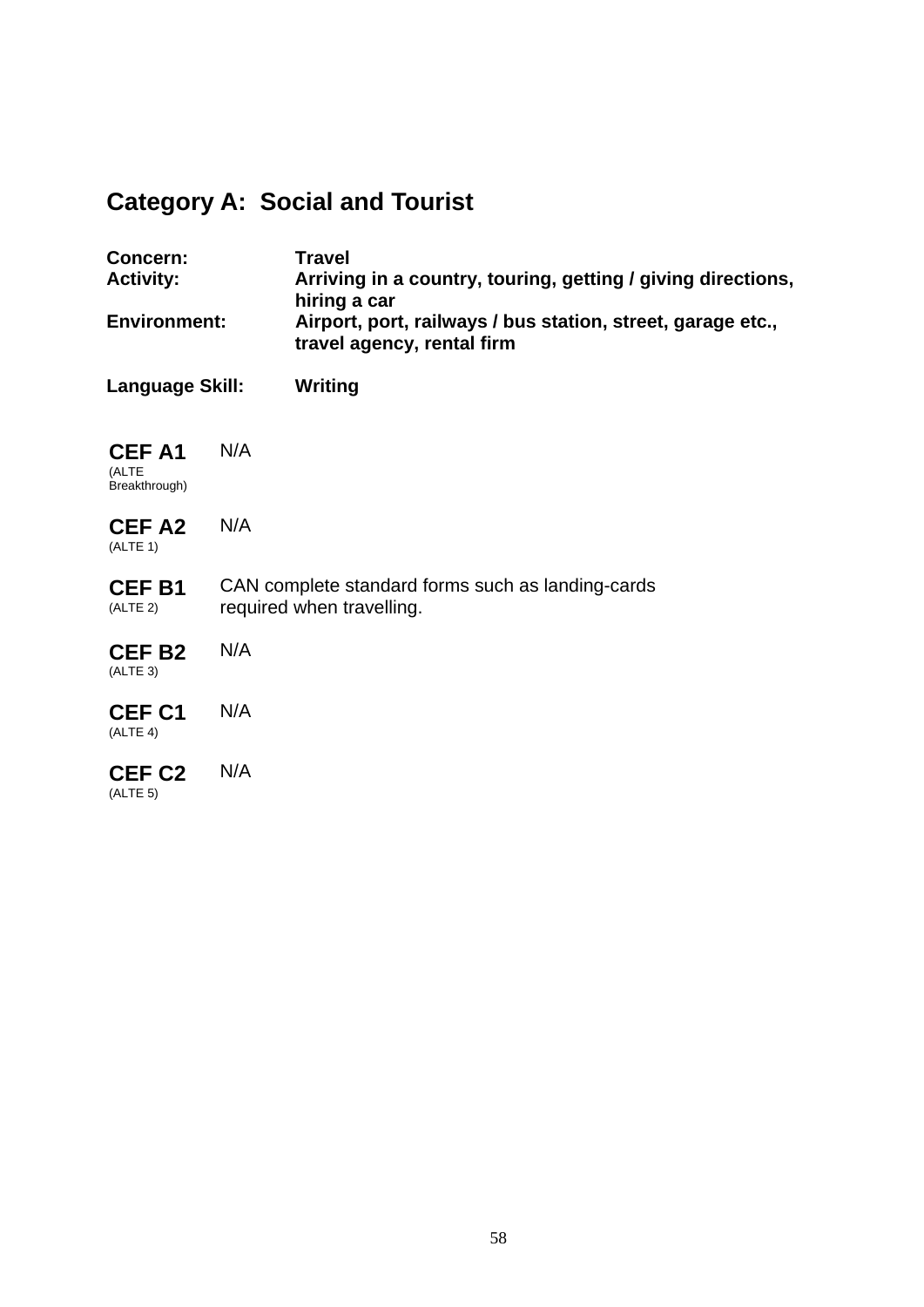| Concern:               | <b>Emergencies</b>                                                                  |
|------------------------|-------------------------------------------------------------------------------------|
| <b>Activity:</b>       | Dealing with emergency situations (accident, illness,<br>crime, car breakdown, etc) |
| <b>Environment:</b>    | Public places, private places, hospital, police station                             |
| <b>Language Skill:</b> | <b>Listening/Speaking</b>                                                           |

| <b>CEFA1</b>  | N/A |  |
|---------------|-----|--|
| (ALTE         |     |  |
| Breakthrough) |     |  |

| <b>CEFA2</b> | CAN call an emergency number, give location and ask for relevant      |
|--------------|-----------------------------------------------------------------------|
| (ALTE 1)     | service.                                                              |
| CEF DA       | CAN indicato naturo of problem and understand simple instructions are |

- **CEF B1**  CAN indicate nature of problem and understand simple instructions and (ALTE 2) questions.
- **CEF B2**  (ALTE 3) CAN give a report of an emergency incident, e.g. describe the circumstances of a theft to the police, give details of vehicle breakdown.
- **CEF C1**  N/A

(ALTE 4)

**CEF C2**  N/A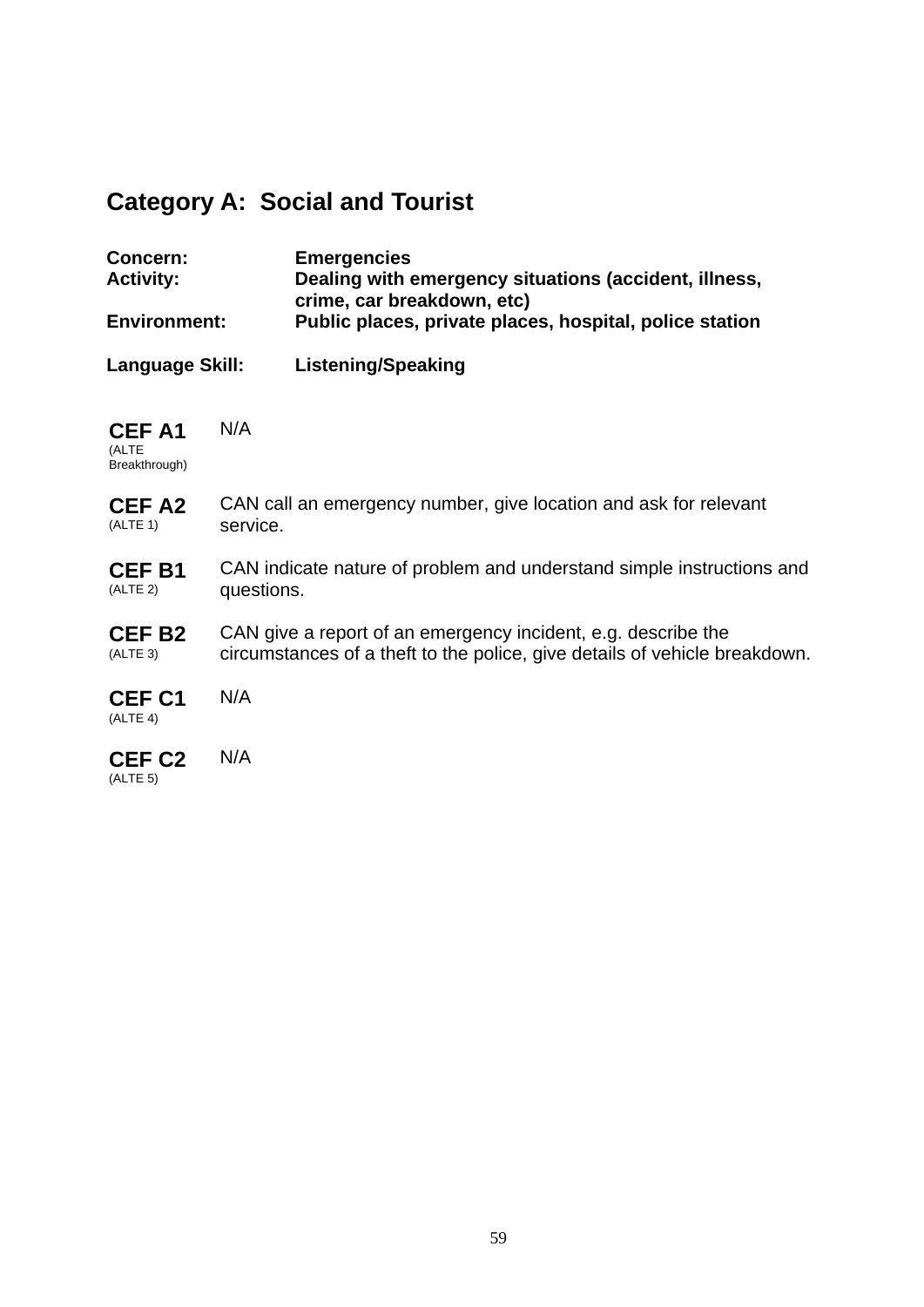| Concern:<br><b>Activity:</b>           |       | <b>Emergencies</b><br>Dealing with emergency situations (accident,<br>illness, crime, car breakdown, etc) |
|----------------------------------------|-------|-----------------------------------------------------------------------------------------------------------|
| <b>Environment:</b>                    |       | Public places, private places, hospital, police station                                                   |
| Language Skill:                        |       | <b>Reading</b>                                                                                            |
|                                        |       |                                                                                                           |
| <b>CEFA1</b><br>(ALTE<br>Breakthrough) | N/A   |                                                                                                           |
| <b>CEFA2</b><br>(ALTE 1)               | them. | CAN understand notices describing emergency services and how to call                                      |
| <b>CEFB1</b><br>(ALTE 2)               | N/A   |                                                                                                           |
| CEF B <sub>2</sub><br>(ALTE 3)         |       | CAN read, understand and give approval to a police statement.                                             |
| <b>CEF C1</b><br>(ALTE 4)              | N/A   |                                                                                                           |
| CEF <sub>C2</sub><br>(ALTE 5)          | N/A   |                                                                                                           |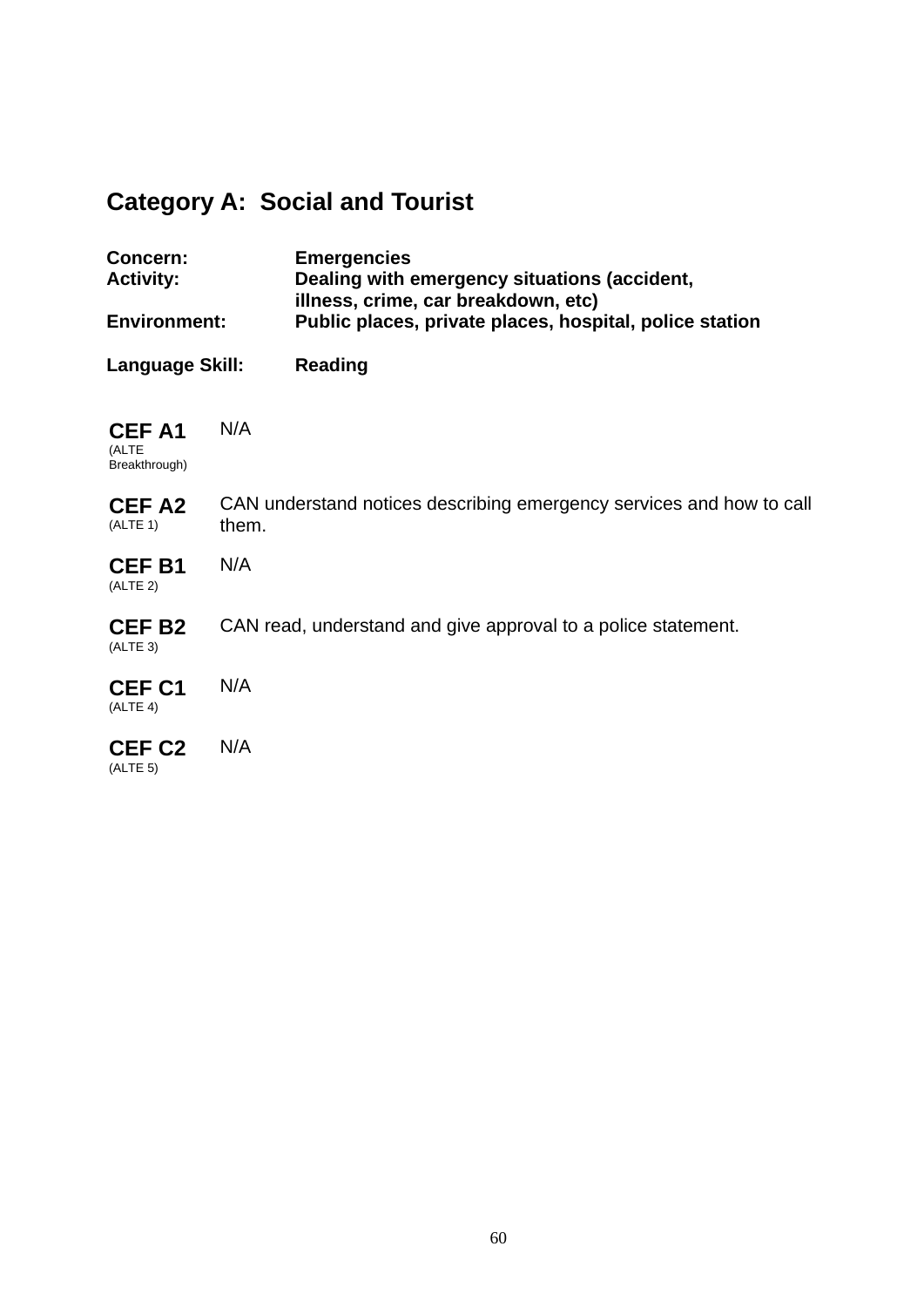| Concern:            | <b>Sightseeing</b>                                                                            |
|---------------------|-----------------------------------------------------------------------------------------------|
| <b>Activity:</b>    | Getting information, going on tours, showing people<br>round                                  |
| <b>Environment:</b> | Tourist office, travel agency, tourist sights, towns/cities/<br>schools/colleges/universities |
| Language Skill:     | <b>Listening/Speaking</b>                                                                     |

#### **CEF A1**  N/A

(ALTE Breakthrough)

**CEF A2**  (ALTE 1) CAN ask for and understand the required information from a tourist office, provided this is of a familiar, non-specialised nature. CAN understand the outline of simple information given on a guided tour in a predictable situation, for example 'This is Buckingham Palace, where the Queen lives'. CAN give simple explanations about familiar places.

#### **CEF B1**  (ALTE 2) CAN understand the general outline of a guided tour where the type of place visited (cathedral, art gallery etc.) is familiar. CAN answer questions of a routine nature and provide simple explanations.

- **CEF B2**  (ALTE 3) CAN understand most of what is said on most guided tours. CAN ask for clarification and further explanation, and is likely to understand the answer.
- **CEF C1**  (ALTE 4) CAN show visitors round and give a detailed description of a place.

| <b>CEF C2</b> | N/A |
|---------------|-----|
| (ALTE 5)      |     |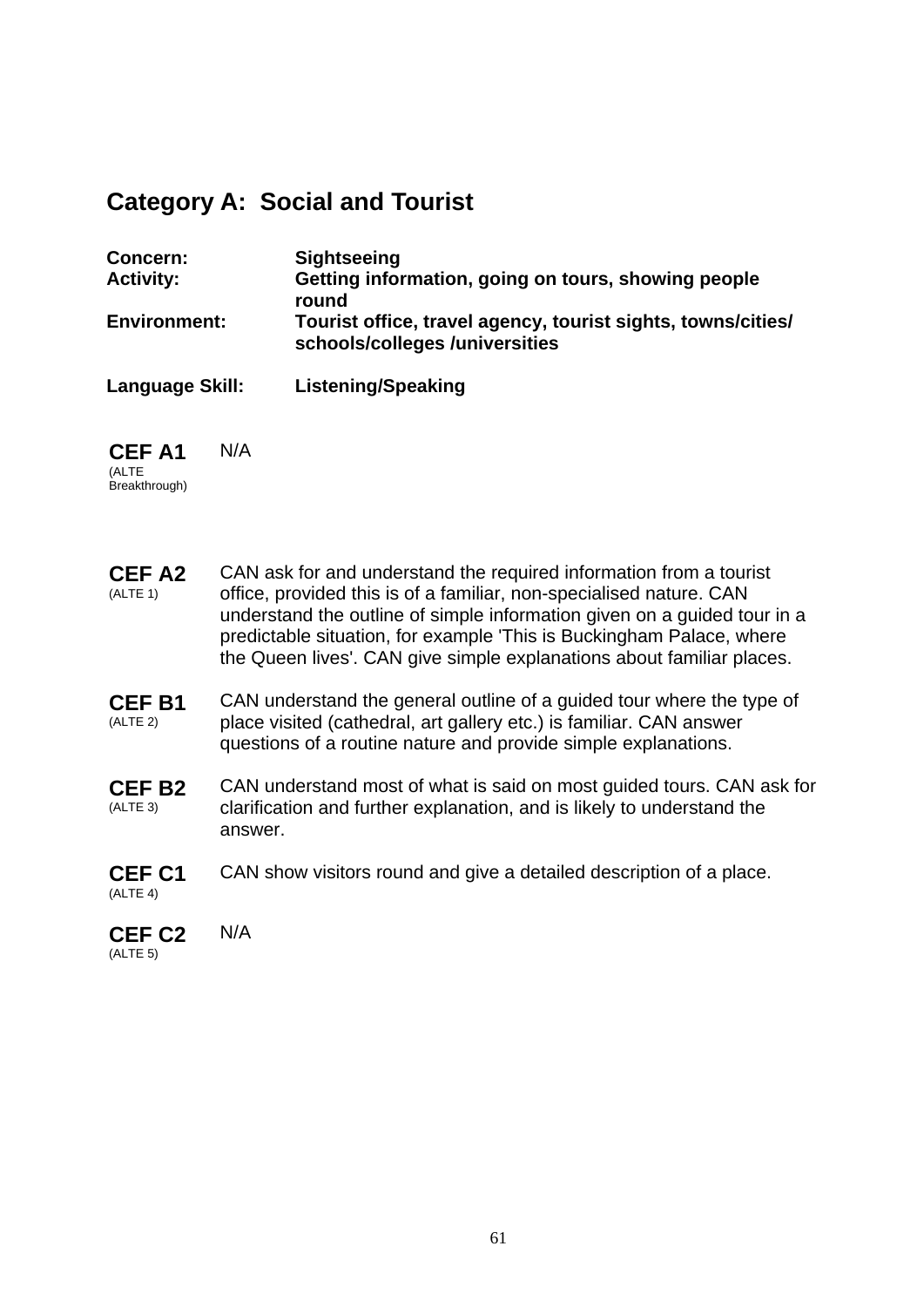| Concern:<br><b>Activity:</b><br><b>Environment:</b> |                                                                                                                                                                                                                   | <b>Sightseeing</b><br>Getting information, going on tours, showing people<br>round<br>Tourist office, travel agency, tourist sights, towns/cities/<br>schools/colleges/universities |  |
|-----------------------------------------------------|-------------------------------------------------------------------------------------------------------------------------------------------------------------------------------------------------------------------|-------------------------------------------------------------------------------------------------------------------------------------------------------------------------------------|--|
| Language Skill:                                     |                                                                                                                                                                                                                   | Reading                                                                                                                                                                             |  |
| <b>CEFA1</b><br>(ALTE<br>Breakthrough)              | CAN understand key points, such as dates, departure times and costs, in<br>a brochure or leaflet in a tourist information centre.                                                                                 |                                                                                                                                                                                     |  |
| <b>CEFA2</b><br>(ALTE 1)                            | CAN understand the main points of information given on posters. CAN<br>understand what the principal attractions of a city, area etc. are, as<br>described in a brochure or leaflet. CAN understand public signs. |                                                                                                                                                                                     |  |
| <b>CEF B1</b><br>(ALTE 2)                           |                                                                                                                                                                                                                   | CAN understand most tourist brochures, guidebooks etc. CAN read<br>descriptive notes on museum exhibits, and explanatory boards in<br>exhibitions.                                  |  |
| CEF <sub>B2</sub><br>(ALTE 3)                       | N/A                                                                                                                                                                                                               |                                                                                                                                                                                     |  |

**CEF C1**  (ALTE 4) N/A

N/A

**CEF C2**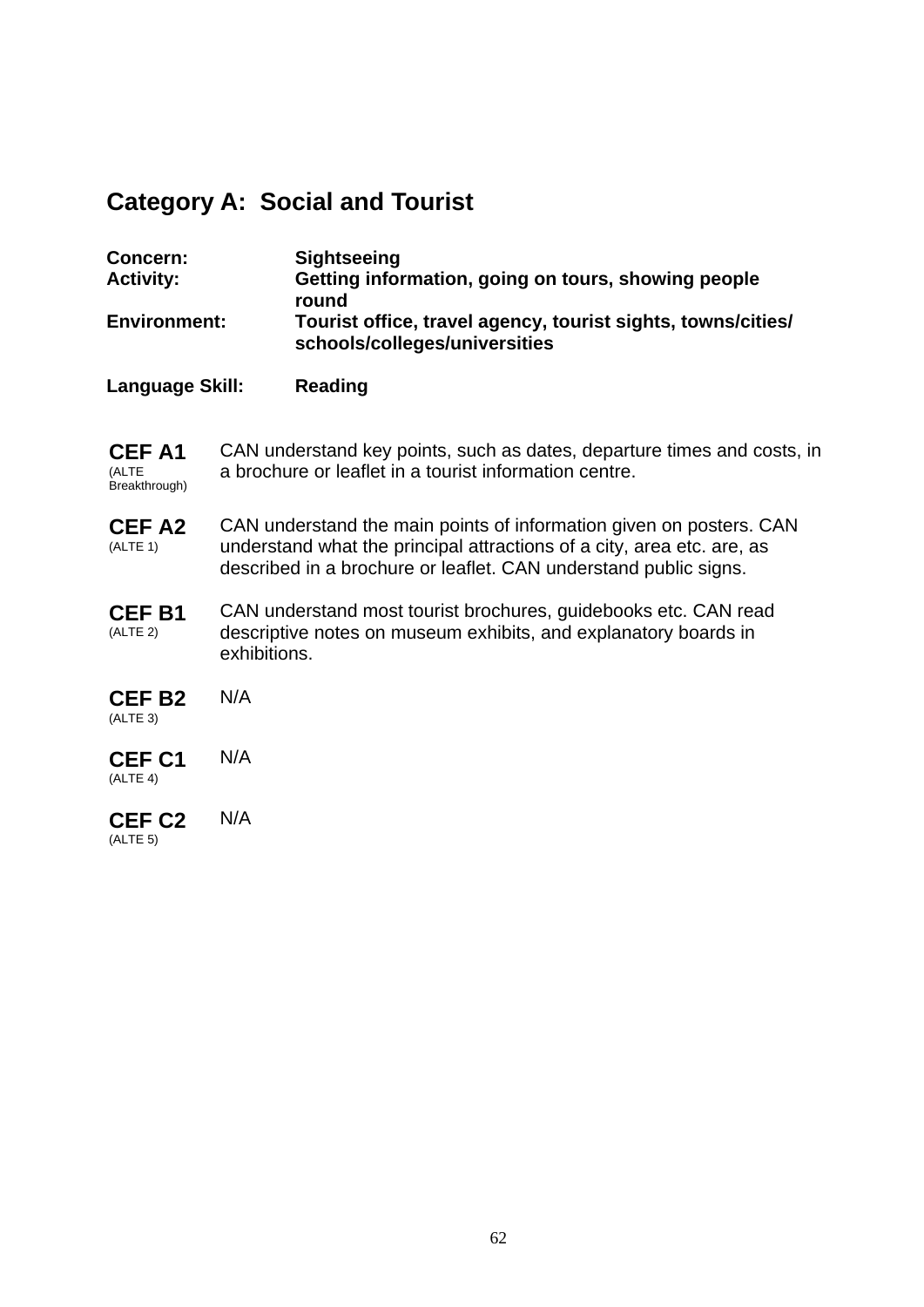| Concern:<br><b>Activity:</b><br><b>Environment:</b> | <b>Socialising</b><br>Casual meeting / getting on with people, entertaining<br>Discos, parties, schools, hotels, campsites, restaurants<br>etc., Home, away from home                                            |  |
|-----------------------------------------------------|------------------------------------------------------------------------------------------------------------------------------------------------------------------------------------------------------------------|--|
| Language Skill:                                     | <b>Listening/Speaking</b>                                                                                                                                                                                        |  |
| <b>CEFA1</b><br>(ALTE<br>Breakthrough)              | N/A                                                                                                                                                                                                              |  |
| <b>CEFA2</b><br>(ALTE 1)                            | CAN socialise casually, by taking part in routine, predictable<br>conversations e.g. at discos, in hotels etc.                                                                                                   |  |
| <b>CEFB1</b><br>(ALTE 2)                            | CAN participate in a conversation in a casual or semi-formal situation for<br>a short time.                                                                                                                      |  |
| CEF B <sub>2</sub><br>(ALTE 3)                      | CAN keep up a conversation on a fairly wide range of topics, e.g.<br>personal and professional experiences, events currently in the news.<br>CAN express opinions on abstract/cultural matters, and defend them. |  |
| <b>CEF C1</b><br>(ALTE 4)                           | CAN participate in casual conversations with appropriacy and good<br>understanding of humour, irony and implicit cultural references. CAN<br>pick up nuances of meaning/opinion.                                 |  |
| CEF <sub>C2</sub><br>(ALTE 5)                       | N/A                                                                                                                                                                                                              |  |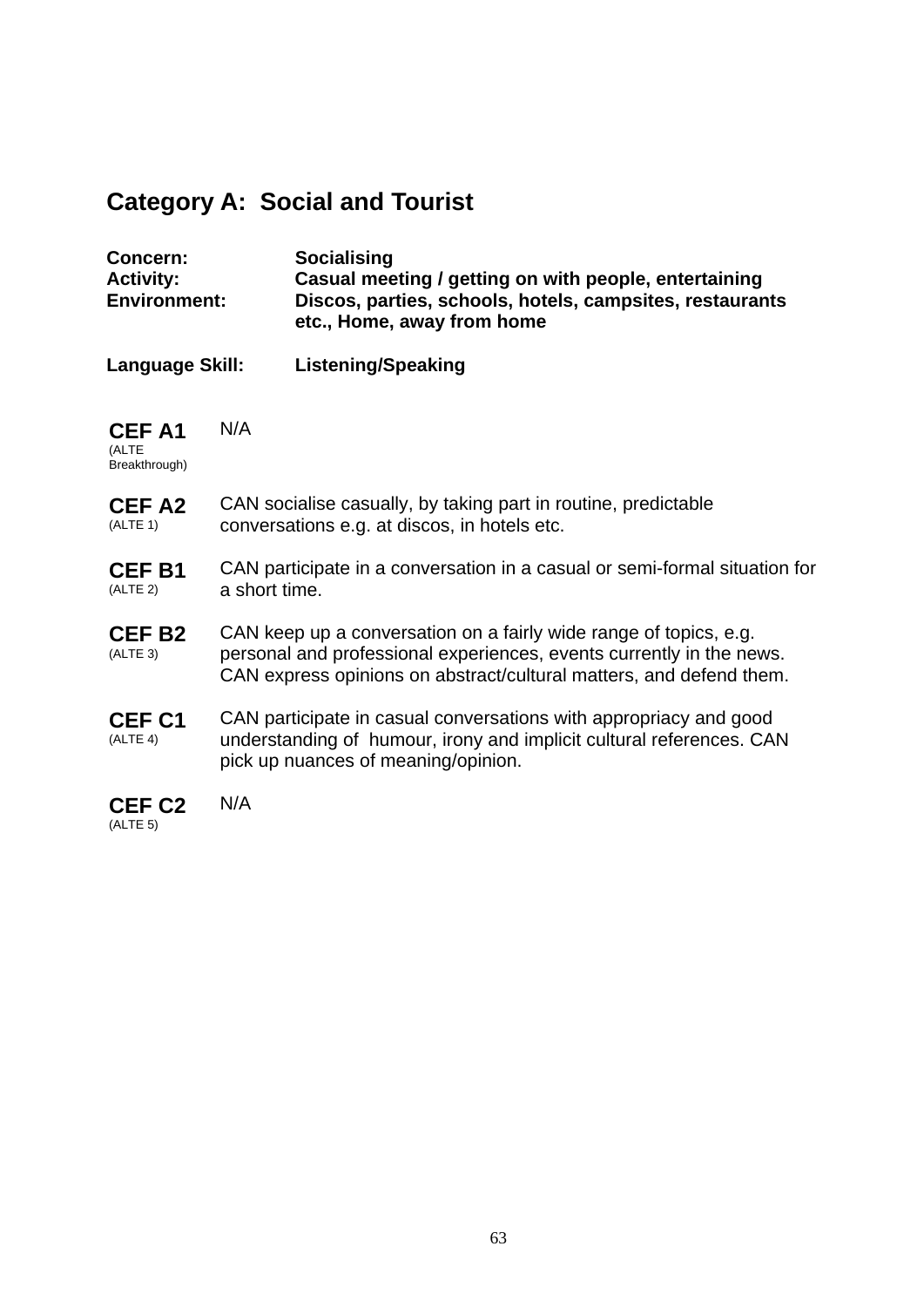| Concern:<br><b>Activity:</b>           |          | The media / cultural events<br>Watching TV, films, plays etc., listening to the radio,<br>reading newspapers, journals etc.<br>Home, car, cinema, theatre, son et lumière, etc.                                        |  |
|----------------------------------------|----------|------------------------------------------------------------------------------------------------------------------------------------------------------------------------------------------------------------------------|--|
| <b>Environment:</b>                    |          |                                                                                                                                                                                                                        |  |
| Language Skill:                        |          | Listening                                                                                                                                                                                                              |  |
| <b>CEFA1</b><br>(ALTE<br>Breakthrough) | N/A      |                                                                                                                                                                                                                        |  |
| <b>CEFA2</b><br>(ALTE 1)               | N/A      |                                                                                                                                                                                                                        |  |
| <b>CEFB1</b><br>(ALTE 2)               | element. | CAN follow the plot of a film or play where action clearly illustrates the<br>dialogue, for example a 'western'. CAN identify the main topic of, for<br>example, a news broadcast on TV where there is a strong visual |  |
| CEF B <sub>2</sub><br>(ALTE 3)         | film.    | CAN understand most of what is said in a TV or radio programme, or in a                                                                                                                                                |  |
| <b>CEF C1</b><br>(ALTE 4)              |          | CAN understand in detail an argument in a discussion programme.                                                                                                                                                        |  |
| CEF <sub>C2</sub><br>(ALTE 5)          | N/A      |                                                                                                                                                                                                                        |  |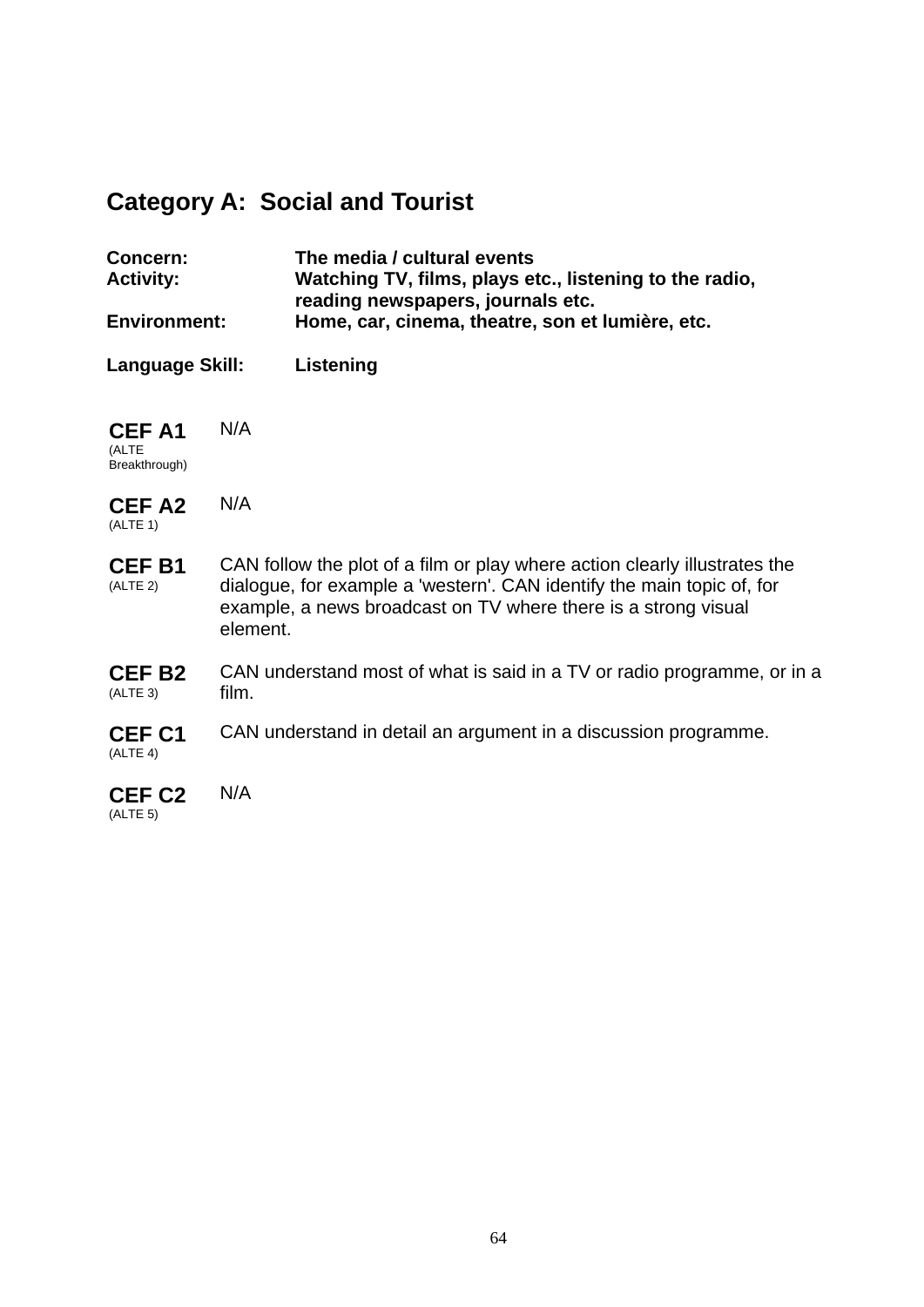| Concern:            | The media / cultural events                                                           |
|---------------------|---------------------------------------------------------------------------------------|
| <b>Activity:</b>    | Watching TV, films, plays etc., listening to the radio,                               |
| <b>Environment:</b> | reading newspapers, journals etc.<br>Home, car, cinema, theatre, son et lumière, etc. |
|                     |                                                                                       |

**Language Skill: Reading** 

| <b>CEFA1</b> | N/A |
|--------------|-----|
|--------------|-----|

(ALTE Breakthrough)

- **CEF A2**  (ALTE 1) CAN identify topics of TV programmes, etc., especially if helped by visual clues. CAN identify the sections of a newspaper. CAN understand the general meaning of a newspaper report of events, where the topic is known and there is a high level of predictability.
- **CEF B1**  CAN understand a factual article or report in a newspaper/magazine.

(ALTE 2)

- **CEF B2**  (ALTE 3) CAN understand opinions where these are simply expressed. CAN read the media for information quickly and with good understanding.
- **CEF C1**  (ALTE 4) CAN understand complex opinions/arguments as expressed in serious newspapers.
- **CEF C2**  N/A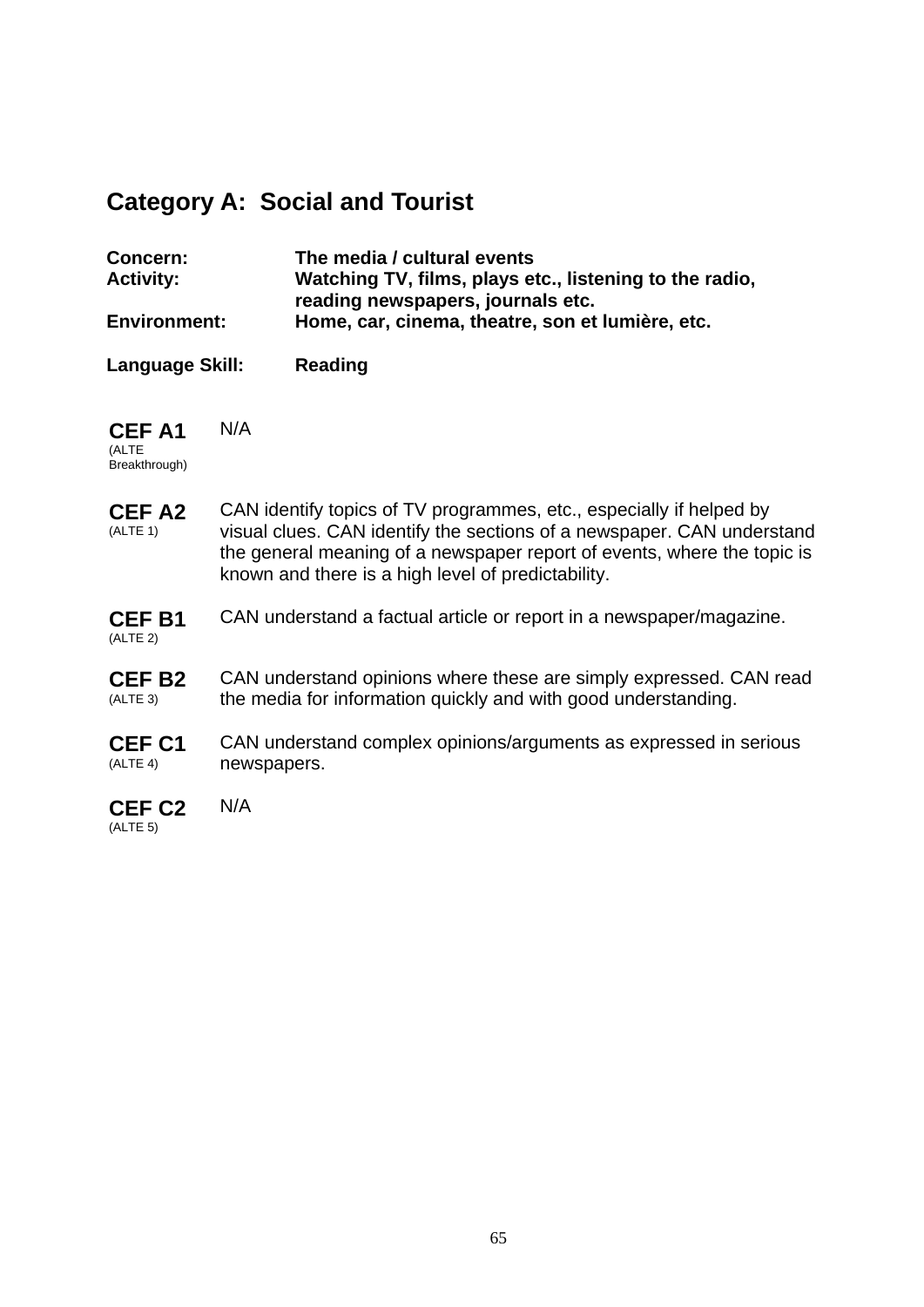| Concern:                               | Personal contacts (at a distance)                                                          |  |
|----------------------------------------|--------------------------------------------------------------------------------------------|--|
| <b>Activity:</b>                       | Reading and writing letters, postcards, etc                                                |  |
| <b>Environment:</b>                    | Home, away from home                                                                       |  |
| Language Skill:                        | <b>Listening/Speaking</b>                                                                  |  |
| <b>CEFA1</b><br>(ALTE<br>Breakthrough) | CAN understand simple phone messages, e.g. 'We're arriving tomorrow<br>at half past four'. |  |
| <b>CEFA2</b>                           | CAN understand a simple phone message and confirm details of the                           |  |
| (ALTE 1)                               | message.                                                                                   |  |
| CEF <sub>B1</sub>                      | CAN participate in a simple phone conversation with a known person on                      |  |
| (ALTE 2)                               | a predictable topic, e.g. travel arrangements.                                             |  |
| <b>CEF B2</b>                          | CAN participate in casual conversation over the phone with a known                         |  |
| (ALTE 3)                               | person on a variety of topics.                                                             |  |
| <b>CEF C1</b><br>(ALTE 4)              | N/A                                                                                        |  |
| CEF <sub>C2</sub><br>(ALTE 5)          | N/A                                                                                        |  |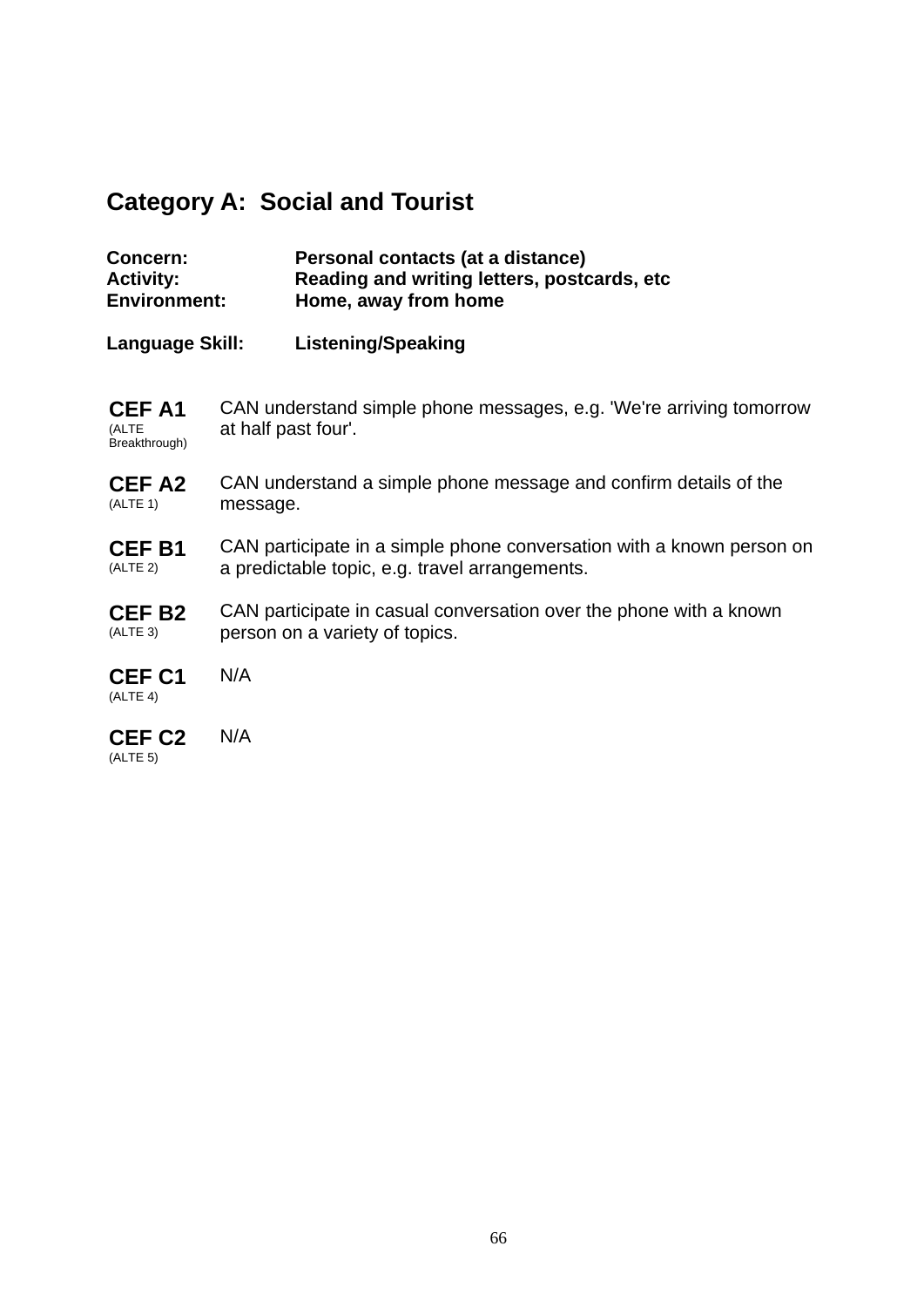| <b>Concern:</b><br><b>Activity:</b><br><b>Environment:</b> |                                                                                                                                                                                                             | Personal contacts (at a distance)<br>Reading and writing letters, postcards, etc.<br>Home, away from home                                  |
|------------------------------------------------------------|-------------------------------------------------------------------------------------------------------------------------------------------------------------------------------------------------------------|--------------------------------------------------------------------------------------------------------------------------------------------|
| <b>Language Skill:</b>                                     |                                                                                                                                                                                                             | <b>Reading</b>                                                                                                                             |
| <b>CEFA1</b><br>(ALTE<br>Breakthrough)                     |                                                                                                                                                                                                             | CAN understand simple information, for example, from a prospective<br>pen friend (e.g. 'My name is Anita. I'm 16 and I go to school at '). |
| <b>CEFA2</b><br>(ALTE 1)                                   | CAN understand a letter which describes people or events. CAN<br>understand ideas and opinions if they are stated simply. CAN<br>understand opinions simply expressed, for example 'I don't like football.' |                                                                                                                                            |
| CEF <sub>B1</sub><br>(ALTE 2)                              |                                                                                                                                                                                                             | CAN understand a letter expressing personal opinions.                                                                                      |
| CEF B <sub>2</sub><br>(ALTE 3)                             |                                                                                                                                                                                                             | CAN understand what is said in a personal letter, even where colloquial<br>language is used.                                               |
| CEF <sub>C1</sub><br>(ALTE 4)                              | N/A                                                                                                                                                                                                         |                                                                                                                                            |
| CEF <sub>C2</sub><br>(ALTE 5)                              | N/A                                                                                                                                                                                                         |                                                                                                                                            |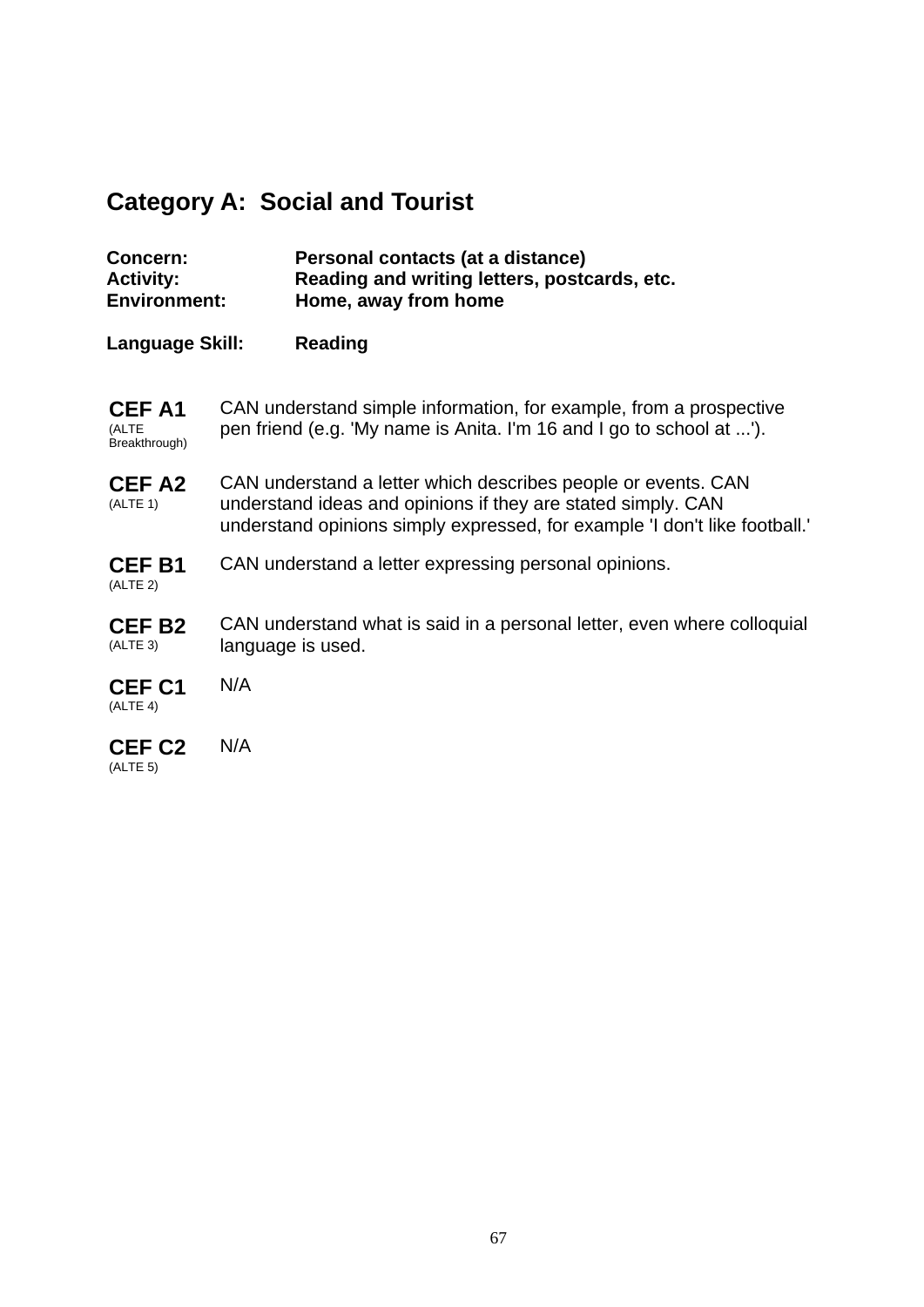| Concern:            | Personal contacts (at a distance)            |
|---------------------|----------------------------------------------|
| <b>Activity:</b>    | Reading and writing letters, postcards, etc. |
| <b>Environment:</b> | Home, away from home                         |

### **Language Skill: Writing**

| <b>CEFA1</b> | N/A |
|--------------|-----|
| (ALTE        |     |

Breakthrough)

**CEF A2**  (ALTE 1) CAN write simple letters of the 'Thank you' type. CAN convey personal information of a routine nature to, for example, a pen friend, and CAN express opinions of the 'I don't like..' type.

#### **CEF B1**  (ALTE 2) CAN write letters of a generally routine nature. CAN write simple letters relating facts and events.

**CEF B2**  (ALTE 3) CAN express opinions and give reasons. CAN write letters of thanks, sympathy and congratulations.

#### **CEF C1**   $\overline{A}$ CAN write letters on any subject with good expression and accuracy.

| (AL I E 4) |  |  |
|------------|--|--|
|            |  |  |

| <b>CEF C2</b> | N/A |
|---------------|-----|
|               |     |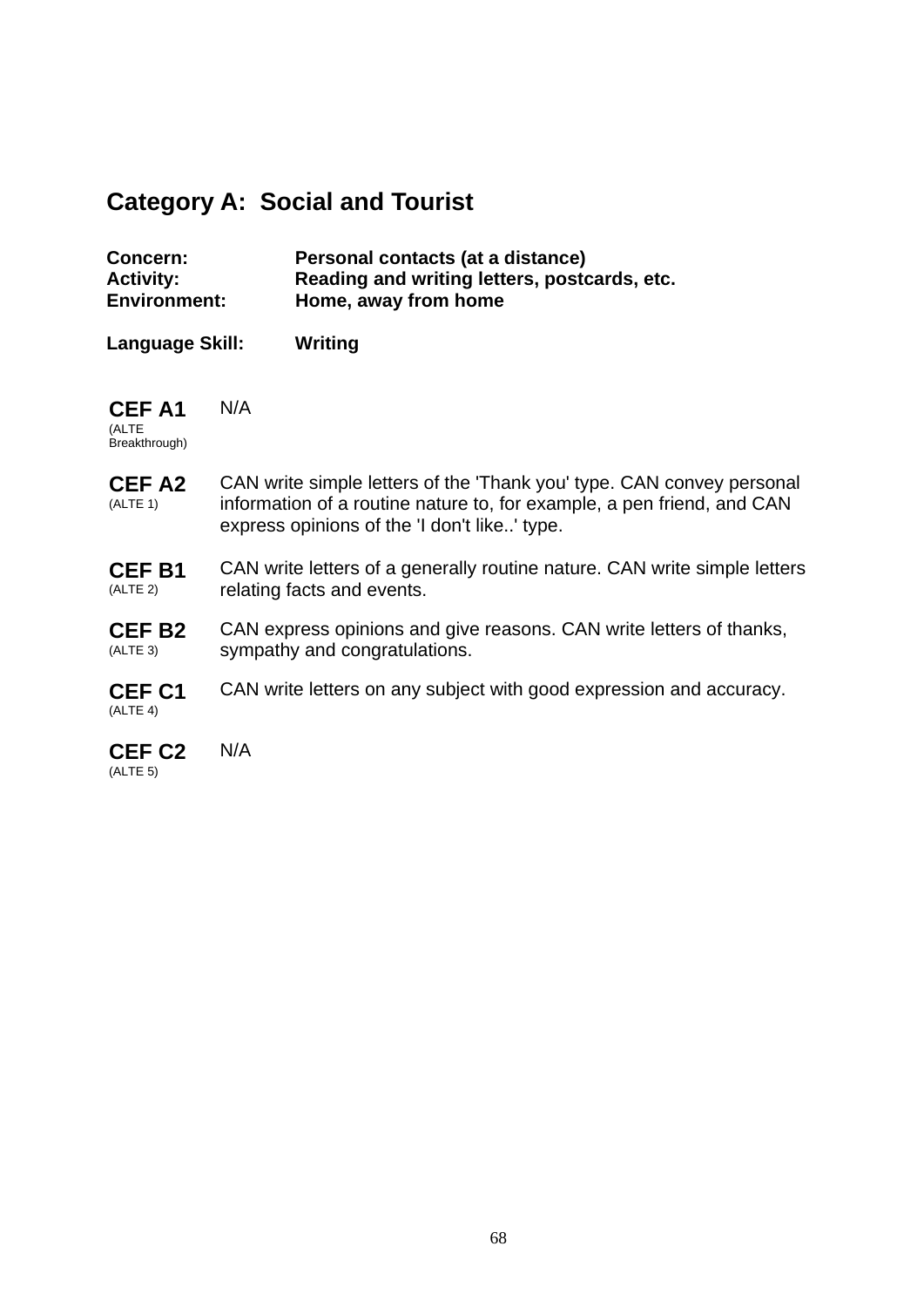| Concern:<br><b>Activity:</b><br><b>Environment:</b> | <b>Work-related services 1</b><br><b>Requesting work-related services</b><br>Workplace (office, factory, etc.)                                                                                                                                     |
|-----------------------------------------------------|----------------------------------------------------------------------------------------------------------------------------------------------------------------------------------------------------------------------------------------------------|
| <b>Language Skill:</b>                              | <b>Listening/Speaking</b>                                                                                                                                                                                                                          |
| <b>CEFA1</b><br>(ALTE<br>Breakthrough)              | CAN understand simple replies, for example 'Yes. We will deliver on<br>Friday.'                                                                                                                                                                    |
| <b>CEFA2</b><br>(ALTE 1)                            | CAN state simple requirements within own job area, for example 'I want<br>to order 25 of '. CAN exchange opinions on familiar, predictable<br>matters, for example, involving straightforward discussions of the 'This<br>is better because' type. |
| <b>CEFB1</b><br>(ALTE 2)                            | CAN state routine requirements within own area of work (e.g. asking for<br>typing to be done). CAN ask questions of a fact-finding nature, for<br>example establishing what is wrong with a machine, and understand<br>simple replies.             |
| CEF <sub>B2</sub><br>(ALTE 3)                       | CAN put her/his point across persuasively when talking, for example<br>about a familiar product.                                                                                                                                                   |
| <b>CEF C1</b><br>(ALTE 4)                           | CAN give detailed information and state detailed requirements within<br>familiar area of work. CAN argue his/her case effectively, justifying, if<br>necessary, a need for service and specifying needs precisely.                                 |
| CEF <sub>C2</sub><br>(ALTE 5)                       | CAN ask questions outside own immediate area of work (e.g. asking<br>for external legal or financial advice).                                                                                                                                      |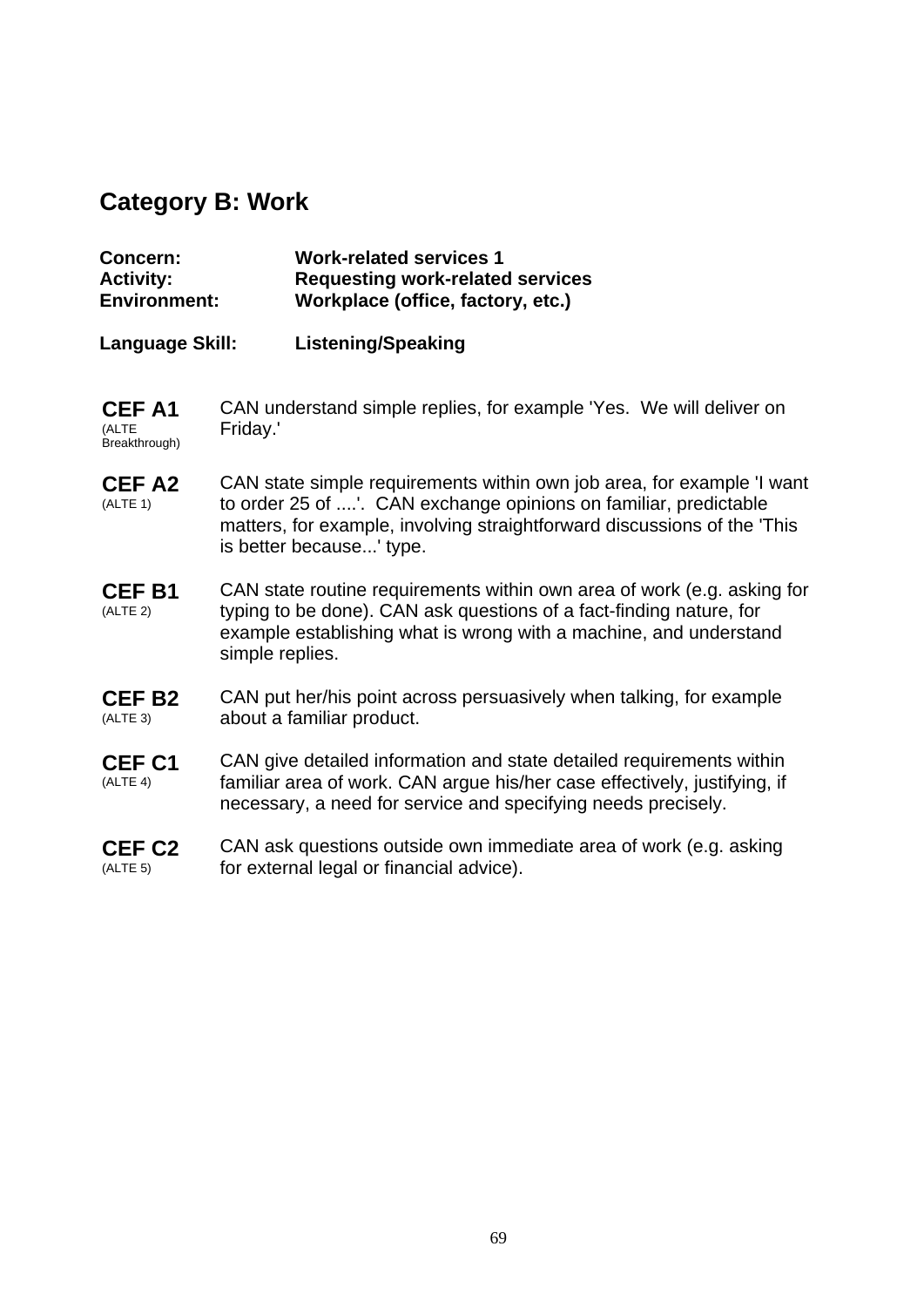| Concern:<br><b>Activity:</b><br><b>Environment:</b> | <b>Work-related services 1</b><br><b>Requesting work-related services</b><br>Workplace (office, factory, etc.)                                         |
|-----------------------------------------------------|--------------------------------------------------------------------------------------------------------------------------------------------------------|
| <b>Language Skill:</b>                              | <b>Writing</b>                                                                                                                                         |
| <b>CEFA1</b><br>(ALTE<br>Breakthrough)              | CAN write a simple routine request to a colleague, of the 'Can I have<br>20 x, please?' type.                                                          |
| <b>CEFA2</b><br>(ALTE 1)                            | CAN write a short, comprehensible note of request to a colleague or<br>known contact in another company.                                               |
| <b>CEF B1</b><br>(ALTE 2)                           | CAN write requests for goods, services, etc. on a range of routine<br>matters, but MAY need to get these checked.                                      |
| CEF <sub>B2</sub><br>(ALTE 3)                       | N/A                                                                                                                                                    |
| CEF <sub>C1</sub><br>(ALTE 4)                       | CAN deal with all routine requests for goods or services.                                                                                              |
| <b>CEF C2</b><br>(ALTE 5)                           | CAN handle a wide range of routine and non-routine situations in which<br>professional services are requested from colleagues or external<br>contacts. |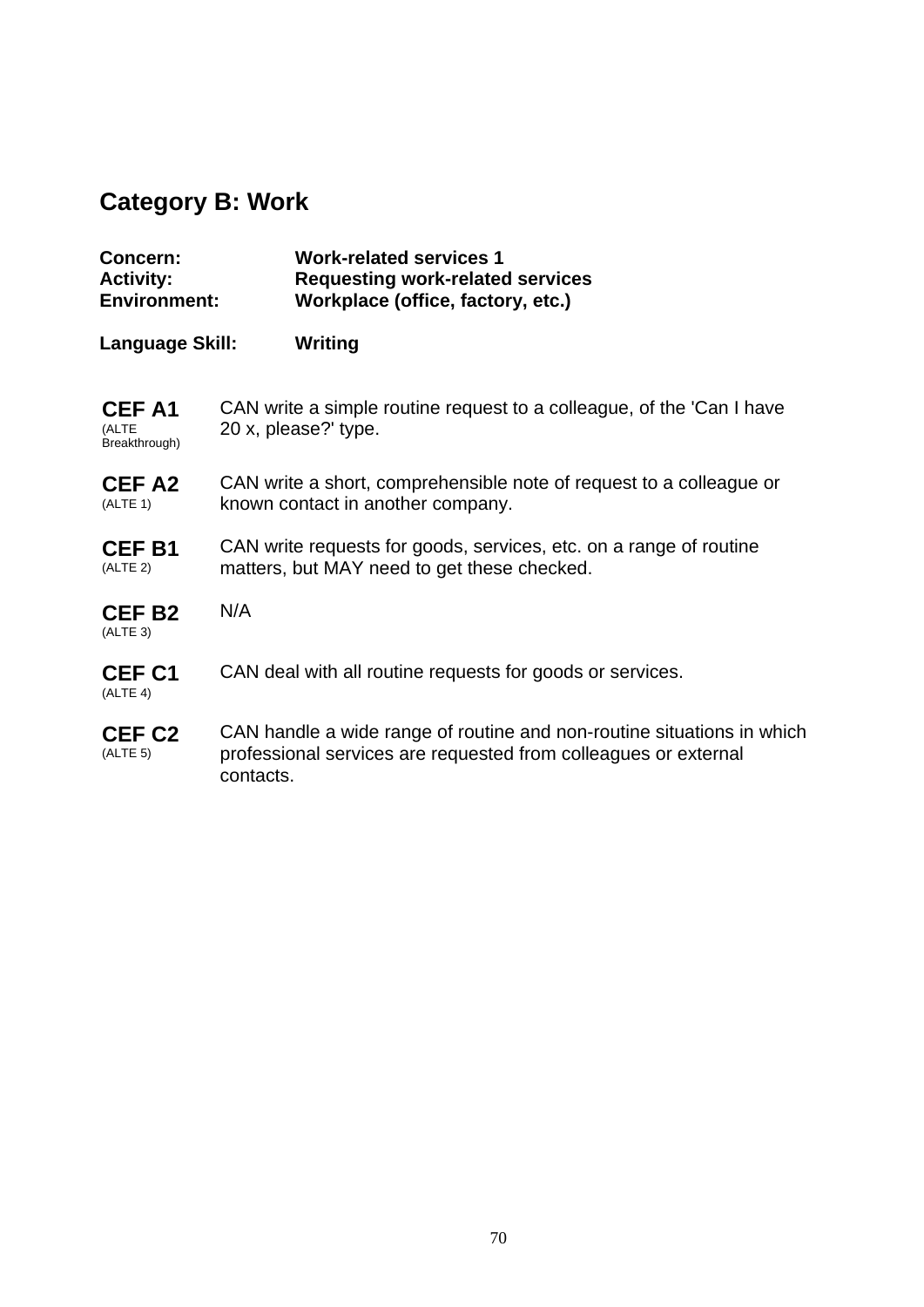| Concern:<br><b>Activity:</b><br><b>Environment:</b> | <b>Work-related services 2</b><br><b>Providing work-related services</b><br>Workplace (office, factory, etc.), Customer's home                                                                                                                                                                                                                                                                                                                                                                                                       |
|-----------------------------------------------------|--------------------------------------------------------------------------------------------------------------------------------------------------------------------------------------------------------------------------------------------------------------------------------------------------------------------------------------------------------------------------------------------------------------------------------------------------------------------------------------------------------------------------------------|
| Language Skill:                                     | <b>Listening/Speaking</b>                                                                                                                                                                                                                                                                                                                                                                                                                                                                                                            |
| <b>CEFA1</b><br>(ALTE<br>Breakthrough)              | N/A                                                                                                                                                                                                                                                                                                                                                                                                                                                                                                                                  |
| <b>CEFA2</b><br>(ALTE 1)                            | CAN understand simple instructions such as 'Send this letter to Ms X'.<br>CAN take and pass on simple messages of a routine kind, for example<br>'Fri. Mtg. 10 a.m. CAN offer some help to a client/customer, for example,<br>'I'll give you our new catalogue'.                                                                                                                                                                                                                                                                     |
| <b>CEFB1</b><br>(ALTE 2)                            | CAN greet a visitor and engage in a limited conversation for a short<br>period of time, for example enquiring about a visitor's journey, hotel etc.<br>CAN deal with predictable requests from a visitor, for example 'Can you<br>arrange a taxi for the airport?' CAN take a routine order, provided that<br>this is restricted to matters such as quantity, delivery date, etc. CAN offer<br>advice to clients within own job area on simple matters (e.g. 'This model<br>will give you better copies, but it is more expensive'). |
| <b>CEFB2</b><br>(ALTE 3)                            | CAN take dictation provided that the dictation is delivered clearly, at a<br>reasonable pace and the opportunity is given to check what has been<br>dictated. IS LIKELY to have to check some of the vocabulary dictated.<br>CAN take and pass on most messages that are likely to require attention<br>during a normal working day.                                                                                                                                                                                                 |
| <b>CEF C1</b><br>(ALTE 4)                           | CAN answer questions outside own immediate area of work. CAN<br>engage in an extended conversation with a visitor on matters within<br>her/his authority/competence. CAN give detailed information and deal<br>with most routine problems that are likely to arise.                                                                                                                                                                                                                                                                  |
| <b>CEF C2</b><br>(ALTE 5)                           | CAN advise on/handle complex, delicate or contentious issues, e.g. legal<br>or financial situations.                                                                                                                                                                                                                                                                                                                                                                                                                                 |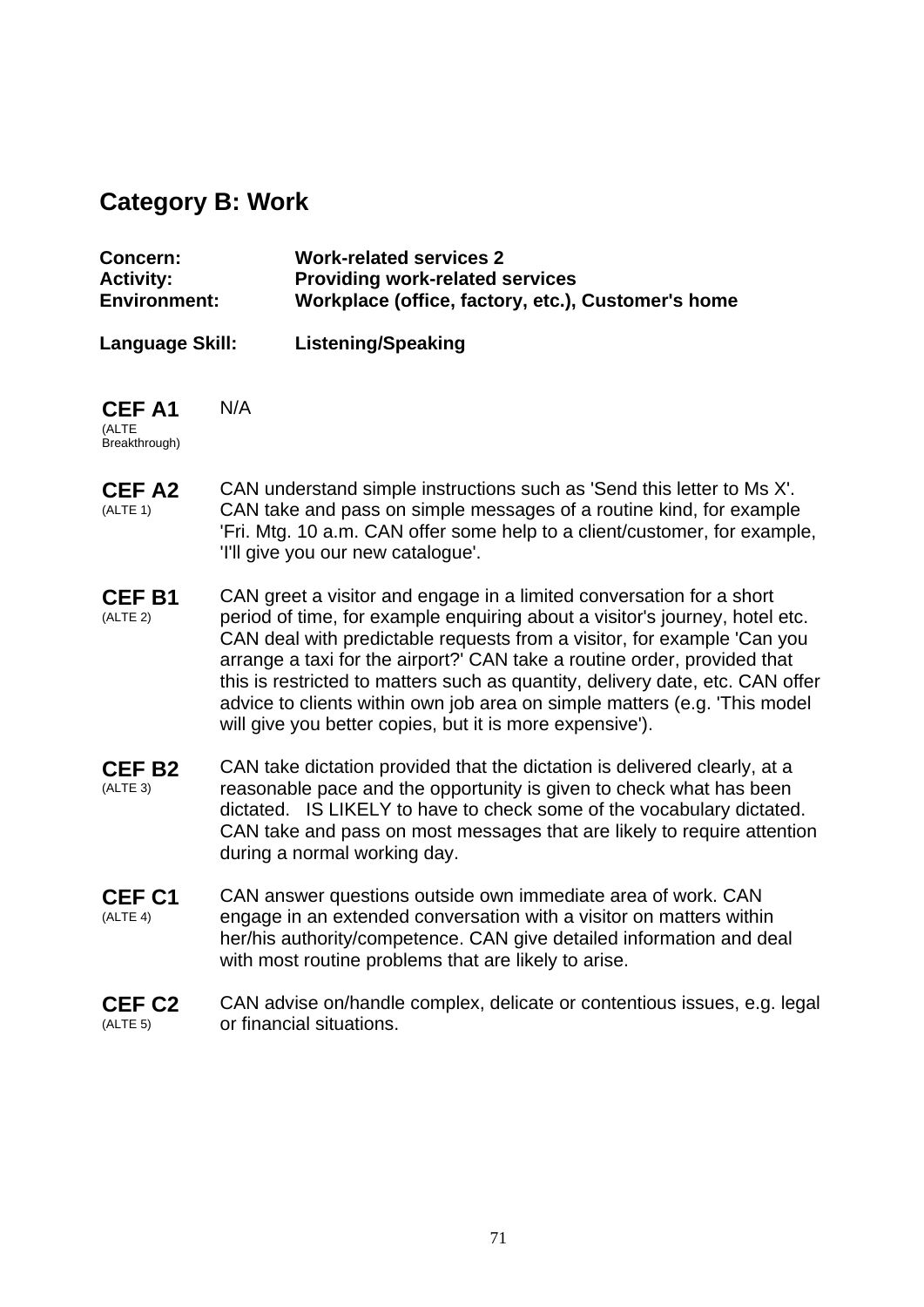| Concern:<br><b>Activity:</b><br><b>Environment:</b> | <b>Work-related services 2</b><br><b>Providing work-related services</b><br>Workplace (office, factory, etc.), Customer's home                                                                                                                                                                                            |
|-----------------------------------------------------|---------------------------------------------------------------------------------------------------------------------------------------------------------------------------------------------------------------------------------------------------------------------------------------------------------------------------|
| <b>Language Skill:</b>                              | <b>Writing</b>                                                                                                                                                                                                                                                                                                            |
| <b>CEFA1</b><br>(ALTE<br>Breakthrough)              | N/A                                                                                                                                                                                                                                                                                                                       |
| <b>CEFA2</b><br>(ALTE 1)                            | CAN make notes for his/her own purposes. CAN note down simple,<br>predictable instructions/requests, for example the quantity required by a<br>client, delivery date etc.                                                                                                                                                 |
| <b>CEFB1</b><br>(ALTE 2)                            | CAN record a routine order with little risk of inaccuracy, provided that the<br>opportunity is given to check the order against the client's wishes. CAN<br>make notes on routine matters, such as taking/placing orders. CAN<br>make notes for his/her own use on non-routine matters, such as a<br>customer's requests. |
| CEF <sub>B2</sub><br>(ALTE 3)                       | CAN make notes for her/his own purposes with little risk of substantial<br>inaccuracies, provided that the subject matter is familiar and predictable.<br>CAN make notes while a customer/client is talking.                                                                                                              |
| <b>CEF C1</b><br>(ALTE 4)                           | CAN take reasonably accurate notes during meetings.                                                                                                                                                                                                                                                                       |
| <b>CEF C2</b><br>(ALTE 5)                           | CAN make full and accurate notes on all routine meetings.                                                                                                                                                                                                                                                                 |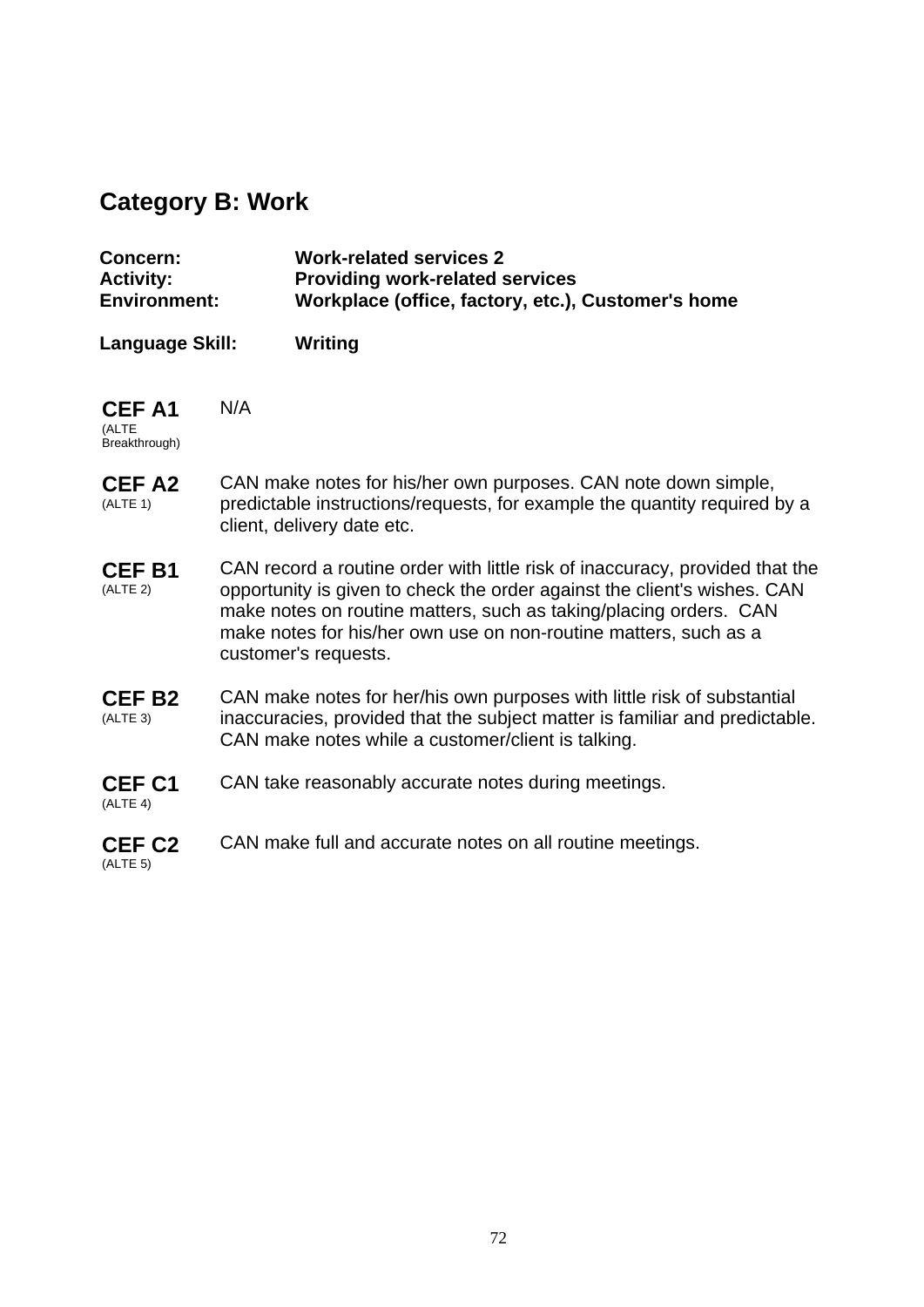| <b>Concern:</b><br><b>Activity:</b><br><b>Environment:</b> | <b>Meetings and seminars</b><br>Participating in meetings and seminars<br>Workplace (office, factory, etc.), Conference centre                                                                                                                                                                 |  |
|------------------------------------------------------------|------------------------------------------------------------------------------------------------------------------------------------------------------------------------------------------------------------------------------------------------------------------------------------------------|--|
| <b>Language Skill:</b>                                     | <b>Listening/Speaking</b>                                                                                                                                                                                                                                                                      |  |
| <b>CEFA1</b><br>(ALTE<br>Breakthrough)                     | N/A                                                                                                                                                                                                                                                                                            |  |
| <b>CEFA2</b><br>(ALTE 1)                                   | N/A                                                                                                                                                                                                                                                                                            |  |
| <b>CEFB1</b><br>(ALTE 2)                                   | CAN express opinions in simple terms, for example, 'I don't<br>agree', provided that the question/issue has been put clearly<br>and simply.                                                                                                                                                    |  |
| <b>CEFB2</b><br>(ALTE 3)                                   | CAN understand most of what takes place. CAN make a<br>limited contribution to meetings on practical matters, for<br>example problem-solving, where the level of language<br>employed is relatively simple. CAN express her/his own<br>opinion, and present arguments to a limited extent.     |  |
| <b>CEF C1</b><br>(ALTE 4)                                  | CAN contribute effectively to meetings and seminars within<br>own area of work. CAN follow discussion and argument with<br>only occasional need for clarification. MAY NOT always<br>know appropriate technical terms, but possesses good<br>compensation strategies to overcome inadequacies. |  |
| <b>CEF C2</b><br>(ALTE 5)                                  | CAN argue effectively for or against a case, and has<br>sufficient language to be able to talk about/discuss most<br>aspects of her/his work.                                                                                                                                                  |  |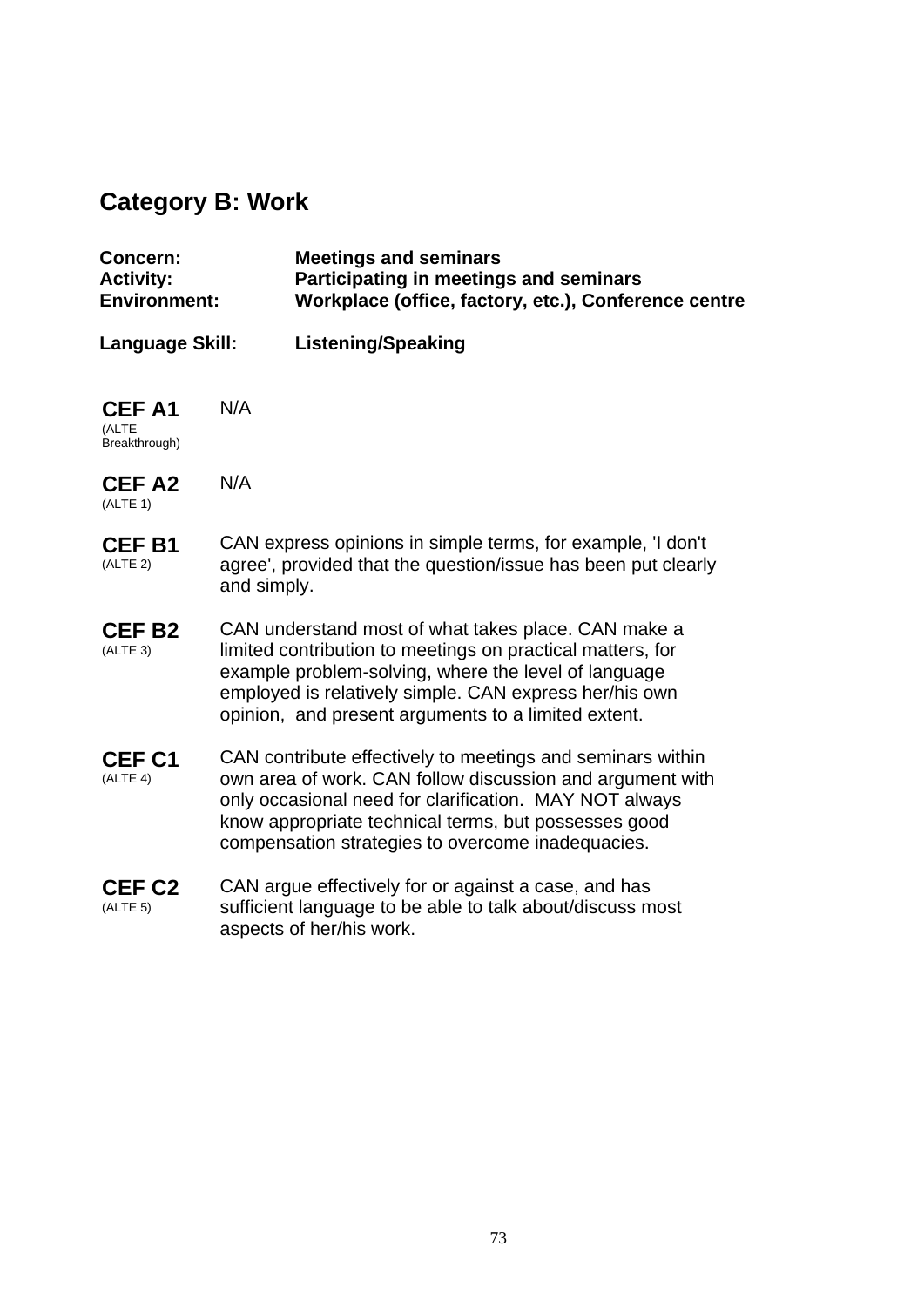| Concern:<br><b>Activity:</b><br><b>Environment:</b> | <b>Meetings and seminars</b><br>Participating in meetings and seminars<br>Workplace (office, factory, etc.), Conference centre |
|-----------------------------------------------------|--------------------------------------------------------------------------------------------------------------------------------|
| Language Skill:                                     | Writing                                                                                                                        |
| <b>CEFA1</b><br>(ALTE<br>Breakthrough)              | N/A                                                                                                                            |
| CEF <sub>A2</sub><br>(ALTE 1)                       | N/A                                                                                                                            |
| <b>CEFB1</b><br>(ALTE 2)                            | N/A                                                                                                                            |
| CEF B <sub>2</sub><br>(ALTE 3)                      | CAN make reasonably accurate notes at a meeting or seminar where the<br>subject matter is familiar and predictable.            |
| CEF <sub>C1</sub><br>(ALTE 4)                       | CAN make notes on unfamiliar matters.                                                                                          |
| CEF <sub>C2</sub><br>(ALTE 5)                       | CAN make full and accurate notes and continue to participate in a meeting<br>or seminar.                                       |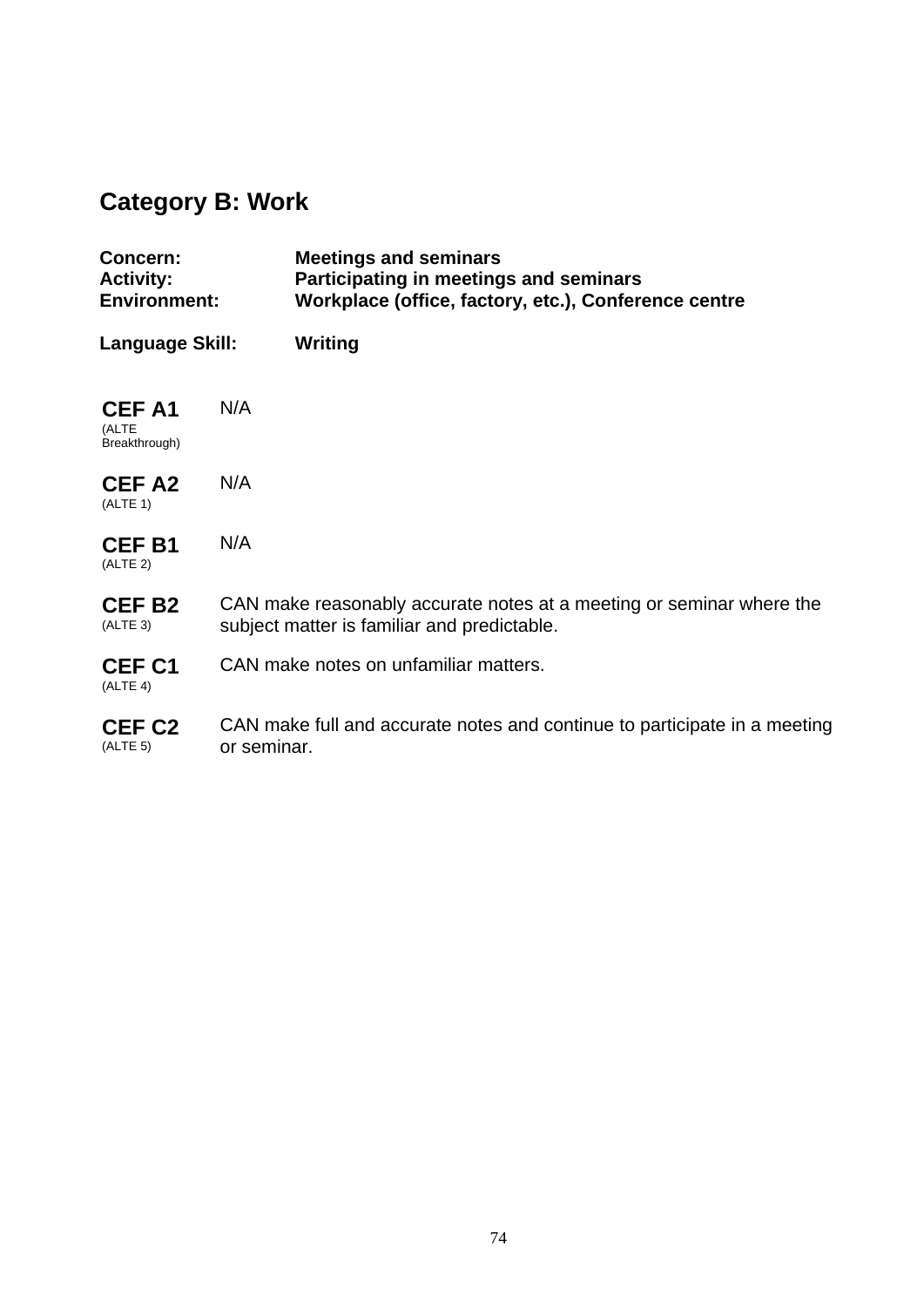| <b>Concern:</b><br><b>Activity:</b><br><b>Environment:</b> | <b>Formal presentations and demonstrations</b><br>Following and giving a presentation or demonstration<br>Conference centre, exhibition centre, factory, laboratory<br>etc.                                                                                                                                                                                  |  |
|------------------------------------------------------------|--------------------------------------------------------------------------------------------------------------------------------------------------------------------------------------------------------------------------------------------------------------------------------------------------------------------------------------------------------------|--|
| Language Skill:                                            | <b>Listening/Speaking</b>                                                                                                                                                                                                                                                                                                                                    |  |
| <b>CEFA1</b><br>(ALTE<br>Breakthrough)                     | N/A                                                                                                                                                                                                                                                                                                                                                          |  |
| <b>CEFA2</b><br>(ALTE 1)                                   | CAN understand the general meaning of a presentation<br>made at a conference if language is simple and backed up<br>by visuals or video.                                                                                                                                                                                                                     |  |
| <b>CEFB1</b><br>(ALTE 2)                                   | CAN follow a simple presentation/demonstration and<br>understand explanations with reference to a product or topic<br>within own area of expertise.                                                                                                                                                                                                          |  |
| <b>CEF B2</b><br>(ALTE 3)                                  | CAN follow a presentation/demonstration concerning a<br>physical object, e.g. a product. CAN ask for factual<br>information and understand the answer. CAN give a simple,<br>prepared presentation/demonstration on a familiar topic, for<br>example a product, and answer most questions of a factual<br>nature about it. CAN answer predictable questions. |  |
| CEF <sub>C1</sub><br>(ALTE 4)                              | CAN deal with unpredictable questions.                                                                                                                                                                                                                                                                                                                       |  |
| <b>CEF C2</b><br>(ALTE 5)                                  | CAN both follow and give a presentation, demonstration or<br>explanation of, for example, a product or system, dealing<br>with information of a complex nature.                                                                                                                                                                                              |  |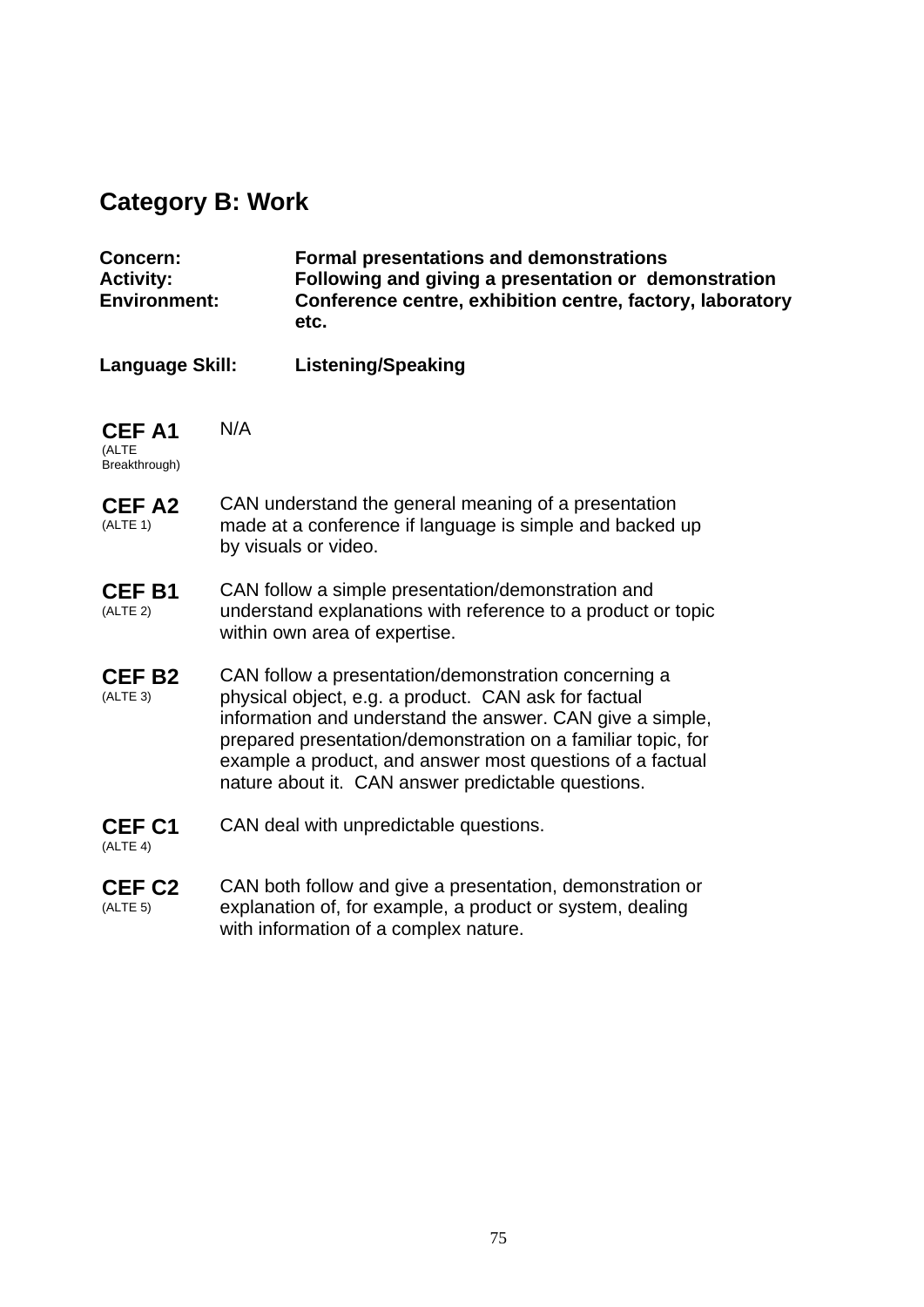| Concern:<br><b>Activity:</b><br><b>Environment:</b> | <b>Formal presentations and demonstrations</b><br>Following and giving a presentation or demonstration<br>Conference centre, exhibition centre, factory, laboratory<br>etc.                                                           |  |
|-----------------------------------------------------|---------------------------------------------------------------------------------------------------------------------------------------------------------------------------------------------------------------------------------------|--|
| Language Skill:                                     | Writing                                                                                                                                                                                                                               |  |
| <b>CEFA1</b><br>(ALTE<br>Breakthrough)              | N/A                                                                                                                                                                                                                                   |  |
| <b>CEFA2</b><br>(ALTE 1)                            | N/A                                                                                                                                                                                                                                   |  |
| <b>CEFB1</b><br>(ALTE 2)                            | N/A                                                                                                                                                                                                                                   |  |
| CEF B <sub>2</sub><br>(ALTE 3)                      | CAN make notes on unfamiliar matters, but IS LIKELY to<br>make notes which contain inaccuracies, particularly where<br>the presentation continues while note-taking takes place.<br>Such notes may not be comprehensible or complete. |  |
| CEF <sub>C1</sub><br>(ALTE 4)                       | CAN make notes on most matters likely to arise during a<br>presentation/demonstration within own area of expertise.                                                                                                                   |  |
| <b>CEF C2</b><br>(ALTE 5)                           | CAN make notes that are useful to both her/himself and to<br>colleagues, even where the subject matter is complex and/or<br>unfamiliar.                                                                                               |  |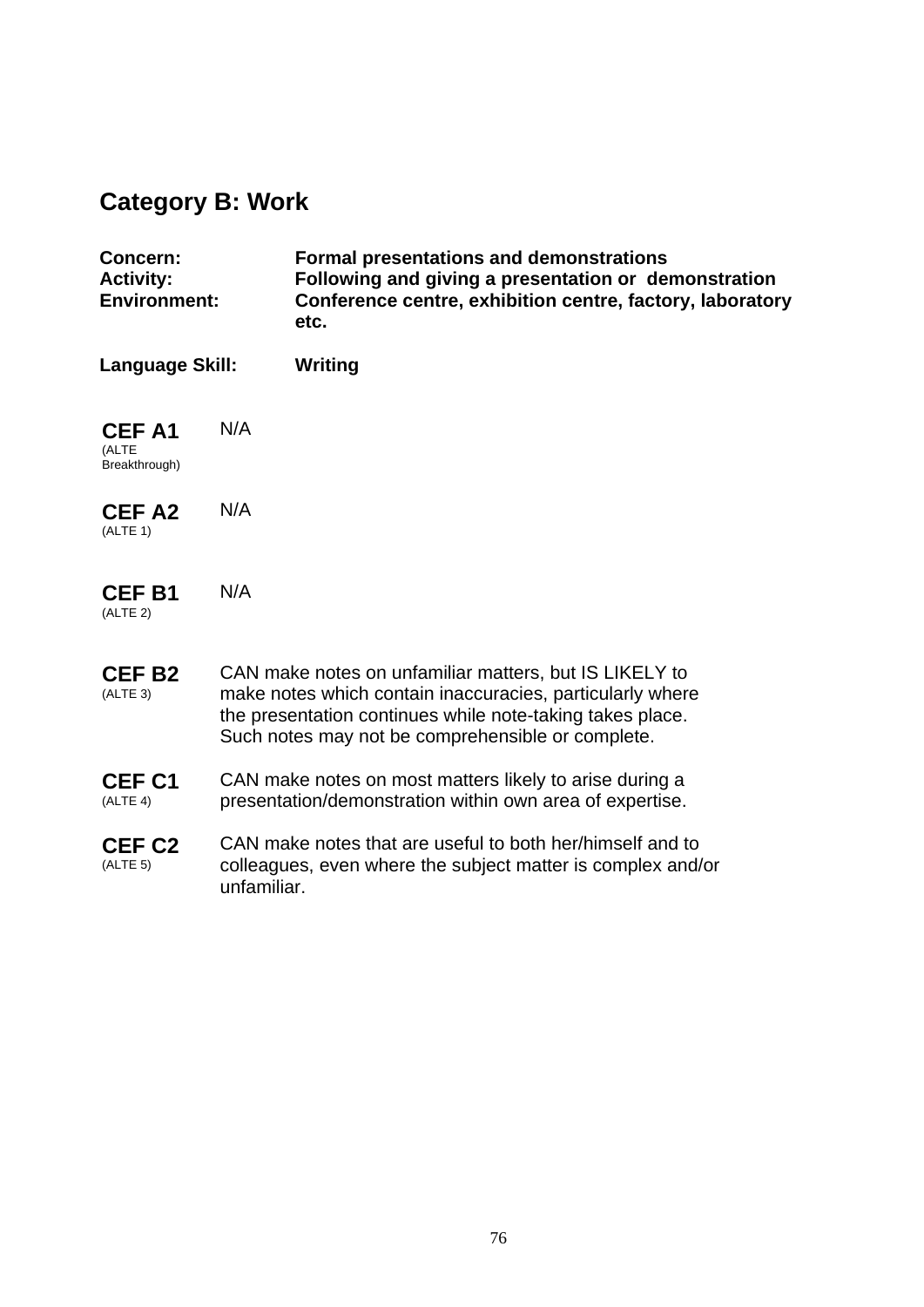| <b>Concern:</b><br><b>Activity:</b><br><b>Environment:</b> |                                                                                                                                  | <b>Correspondence</b><br>Understanding and writing faxes, letters, memos, e-mail,<br>etc.<br>Workplace (office, factory, etc.)                                                                                   |
|------------------------------------------------------------|----------------------------------------------------------------------------------------------------------------------------------|------------------------------------------------------------------------------------------------------------------------------------------------------------------------------------------------------------------|
| Language Skill:                                            |                                                                                                                                  | <b>Reading</b>                                                                                                                                                                                                   |
| <b>CEFA1</b><br>(ALTE<br>Breakthrough)                     | N/A                                                                                                                              |                                                                                                                                                                                                                  |
| <b>CEFA2</b><br>(ALTE 1)                                   | N/A                                                                                                                              |                                                                                                                                                                                                                  |
| <b>CEFB1</b><br>(ALTE 2)                                   |                                                                                                                                  | CAN understand and act on a standard letter, for example an order,<br>within own work area. CAN recognize and understand at least partially<br>the general meaning of a non-routine letter within own work area. |
| CEF B <sub>2</sub><br>(ALTE 3)                             | CAN deal with routine letters. CAN understand the general meaning of<br>non-routine letters, and understand most of the content. |                                                                                                                                                                                                                  |
| CEF <sub>C1</sub><br>(ALTE 4)                              |                                                                                                                                  | CAN understand correspondence expressed in non-standard language.                                                                                                                                                |
| <b>CEF C2</b><br>(ALTE 5)                                  |                                                                                                                                  | CAN understand correspondence, including letters etc. of a specialist<br>nature, for example those dealing with legal points, contracts and<br>similar specialist letters.                                       |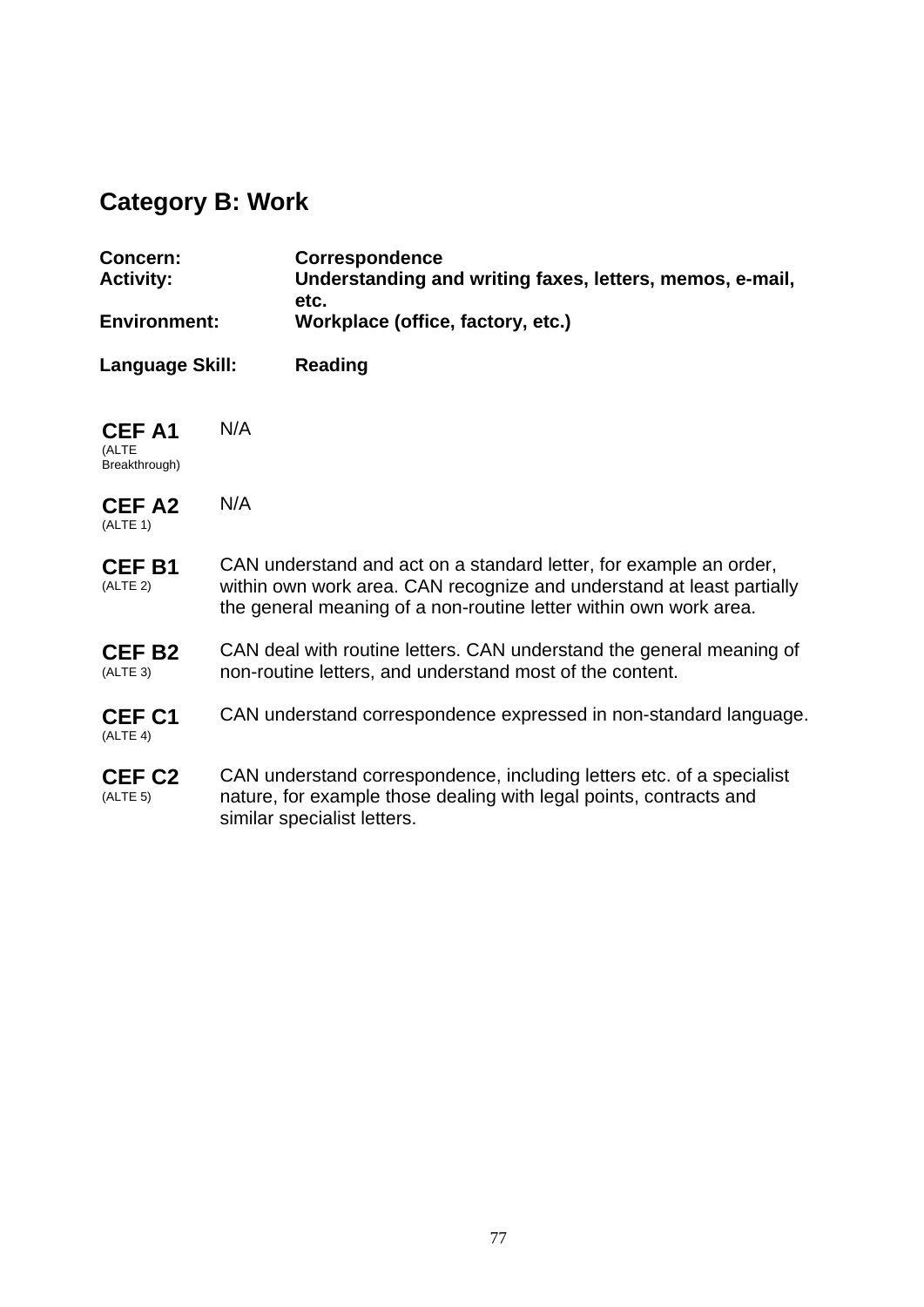| <b>Concern:</b><br><b>Activity:</b><br>etc<br><b>Environment:</b> | <b>Correspondence</b><br>Understanding and writing faxes, letters, memos, e-mail,<br>Workplace (office, factory, etc.)                                                                                                                                                       |
|-------------------------------------------------------------------|------------------------------------------------------------------------------------------------------------------------------------------------------------------------------------------------------------------------------------------------------------------------------|
| <b>Language Skill:</b>                                            | <b>Writing</b>                                                                                                                                                                                                                                                               |
| <b>CEFA1</b><br>(ALTE<br>Breakthrough)                            | N/A                                                                                                                                                                                                                                                                          |
| <b>CEFA2</b><br>(ALTE 1)                                          | CAN leave a simple message giving information on e.g. where he/she<br>has gone, what time he/she will be back.                                                                                                                                                               |
| <b>CEFB1</b><br>(ALTE 2)                                          | CAN write straightforward, routine letters of a factual nature, for<br>example a letter of enquiry; but her/his work will require to be checked.                                                                                                                             |
| CEF <sub>B2</sub><br>(ALTE 3)                                     | CAN write a non-routine letter where this is restricted to matters of fact.                                                                                                                                                                                                  |
| <b>CEF C1</b><br>(ALTE 4)                                         | CAN write most letters (s)he is likely to be asked to do; such errors as<br>occur will not prevent understanding of the message. (Letter types are,<br>for example: enquiry, request, application, complaint, apology, giving<br>advice, asking for and giving information). |
| CEF <sub>C2</sub><br>(ALTE 5)                                     | CAN write any type of letter necessary in the course of his/her work.                                                                                                                                                                                                        |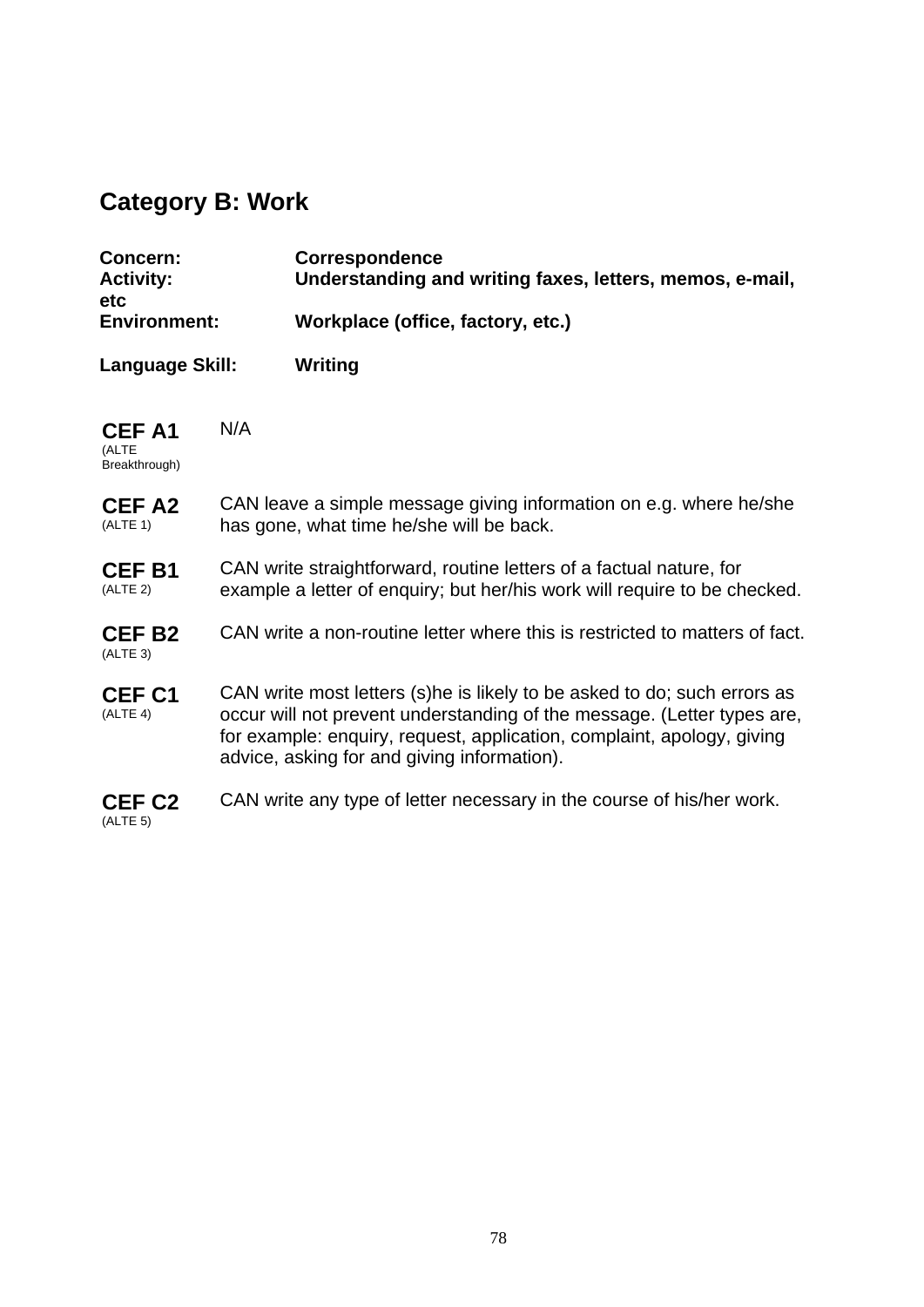| Concern:                               | Reports (of substantial length and formality)                                                                                                                               |
|----------------------------------------|-----------------------------------------------------------------------------------------------------------------------------------------------------------------------------|
| <b>Activity:</b>                       | <b>Understanding and writing reports</b>                                                                                                                                    |
| <b>Environment:</b>                    | Workplace (office, factory, etc.)                                                                                                                                           |
| Language Skill:                        | <b>Reading</b>                                                                                                                                                              |
| <b>CEFA1</b><br>(ALTE<br>Breakthrough) | N/A                                                                                                                                                                         |
| <b>CEFA2</b><br>(ALTE 1)               | CAN understand a short report on a familiar matter, provided that it is<br>clearly expressed in simple language, the contents are predictable, and<br>enough time is given. |
| <b>CEFB1</b>                           | CAN understand most short reports of a predictable nature that (s) he is                                                                                                    |
| (ALTE 2)                               | likely to meet, provided enough time is given.                                                                                                                              |
| CEF B <sub>2</sub>                     | CAN understand the general meaning of a report even if the topic is not                                                                                                     |
| (ALTE 3)                               | entirely predictable.                                                                                                                                                       |
| <b>CEF C1</b>                          | CAN, within a reasonably short time, understand most reports that                                                                                                           |
| (ALTE 4)                               | (s) he is likely to come across.                                                                                                                                            |
| <b>CEF C2</b>                          | CAN understand the reports that (s) he is likely to come across,                                                                                                            |
| (ALTE 5)                               | including the finer points, implications etc. of a complex report.                                                                                                          |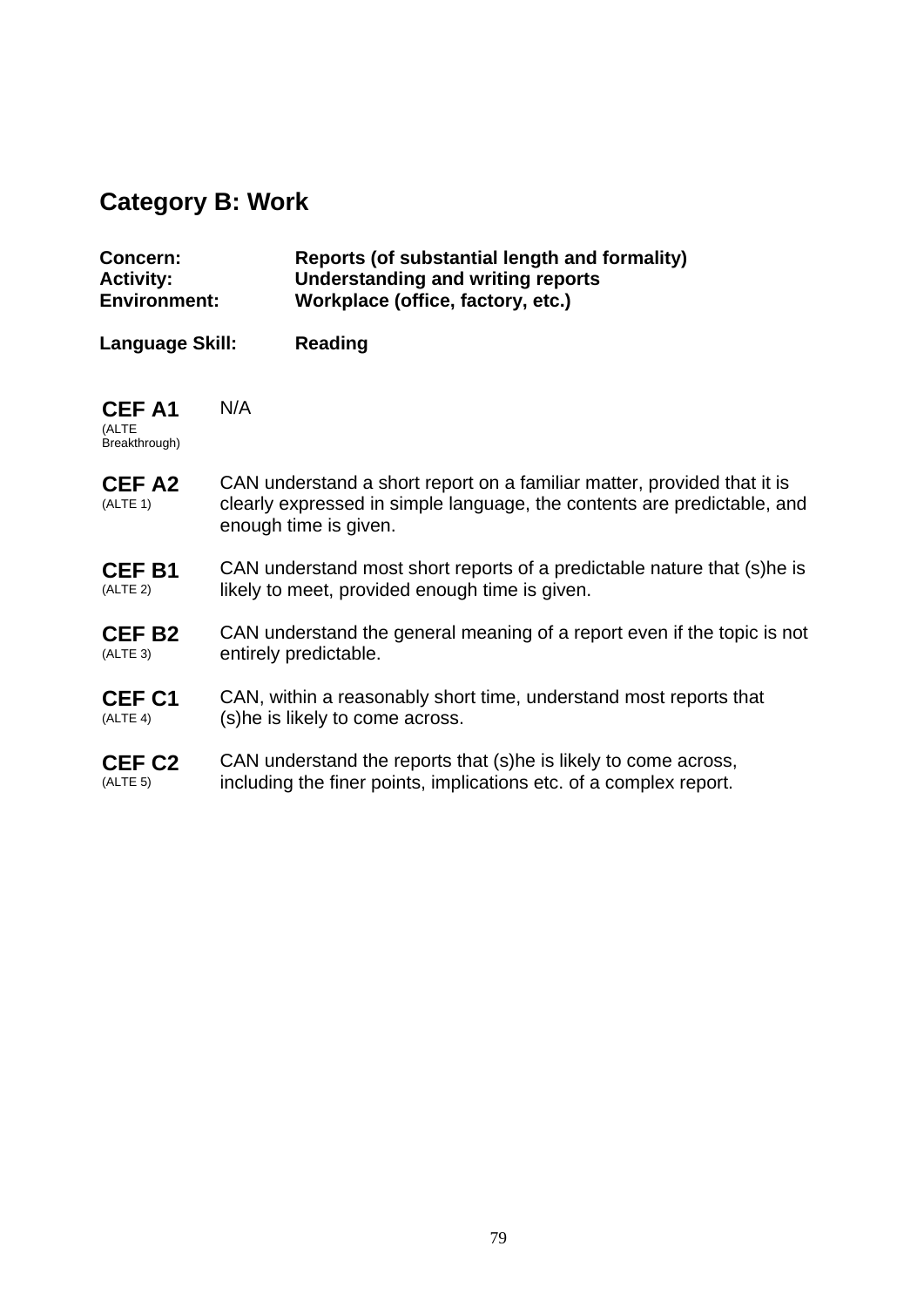| Concern:                               | Reports (of substantial length and formality)                          |  |
|----------------------------------------|------------------------------------------------------------------------|--|
| <b>Activity:</b>                       | <b>Understanding and writing reports</b>                               |  |
| <b>Environment:</b>                    | Workplace (office, factory, etc.)                                      |  |
| <b>Language Skill:</b>                 | <b>Writing</b>                                                         |  |
| <b>CEFA1</b><br>(ALTE<br>Breakthrough) | N/A                                                                    |  |
| CEF A2<br>(ALTE 1)                     | N/A                                                                    |  |
| <b>CEFB1</b><br>(ALTE 2)               | N/A                                                                    |  |
| CEF <sub>B2</sub>                      | CAN write a simple report of a factual nature and begin to evaluate,   |  |
| (ALTE 3)                               | advise etc.                                                            |  |
| CEF <sub>C1</sub>                      | CAN write a report that communicates the desired message. WILL         |  |
| (ALTE 4)                               | need more time to write the report than a native speaker would.        |  |
| CEF <sub>C2</sub>                      | CAN write quite lengthy reports with only the occasional, minor error, |  |
| (ALTE 5)                               | and without taking much longer than a native speaker.                  |  |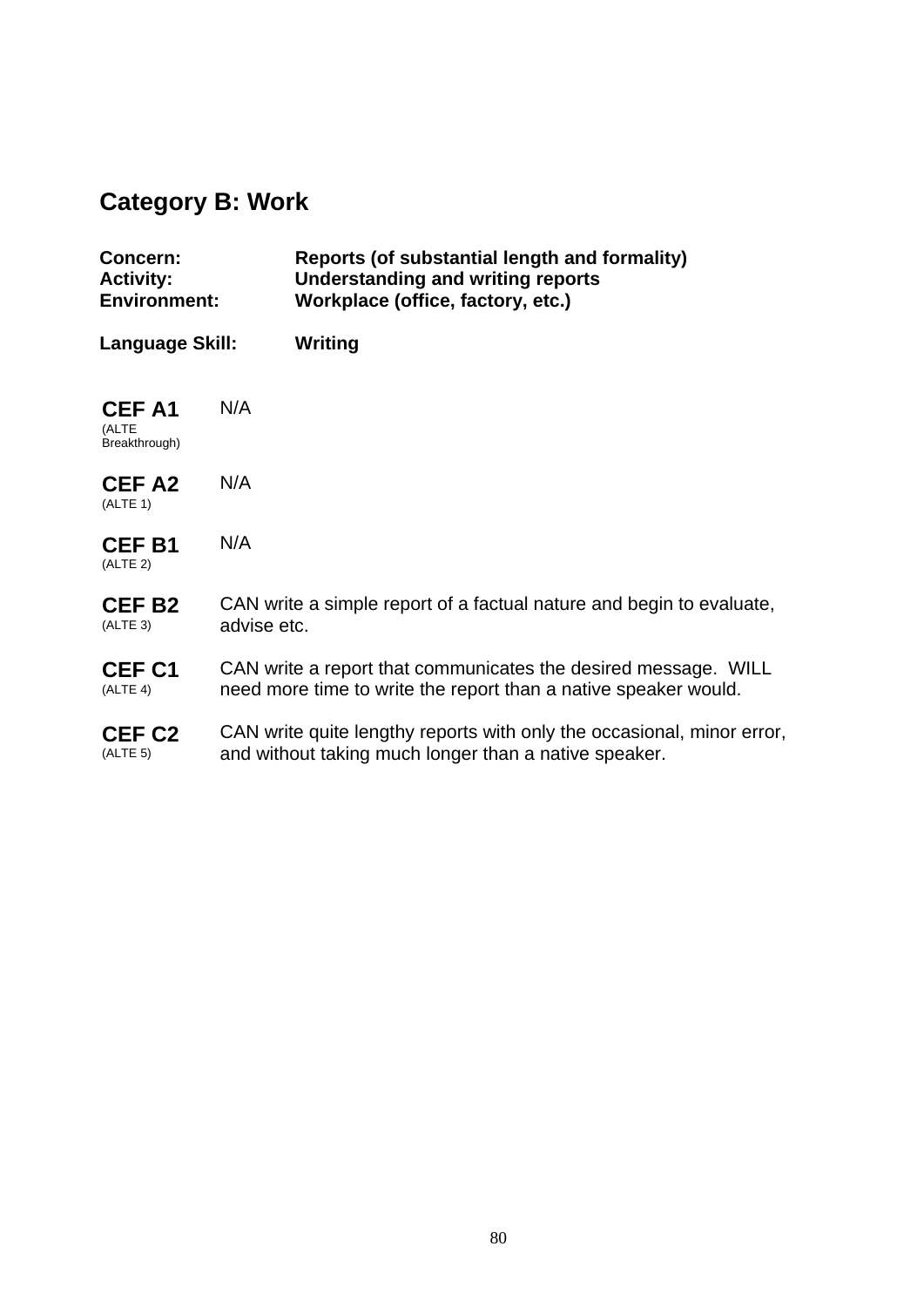| Concern:<br><b>Activity:</b>           | <b>Publicly available information</b><br>Getting relevant information from e.g. product literature,<br>professional and trade journals, advertisements etc.                                  |
|----------------------------------------|----------------------------------------------------------------------------------------------------------------------------------------------------------------------------------------------|
| <b>Environment:</b>                    | Workplace (office, factory, etc.), Home                                                                                                                                                      |
| <b>Language Skill:</b>                 | <b>Reading</b>                                                                                                                                                                               |
| <b>CEFA1</b><br>(ALTE<br>Breakthrough) | N/A                                                                                                                                                                                          |
| <b>CEFA2</b><br>(ALTE 1)               | CAN understand a short product description within own work area,<br>provided that this is expressed in simple language and does not<br>contain unpredictable detail.                         |
| <b>CEF B1</b><br>(ALTE 2)              | CAN understand basic, factual information within own work area, for<br>example from plans and diagrams. CAN understand the general<br>meaning of a theoretical article within own work area. |
| CEF <sub>B2</sub><br>(ALTE 3)          | CAN understand most factual product literature within own work area.                                                                                                                         |
| <b>CEF C1</b><br>(ALTE 4)              | CAN understand at least the general meaning of more complex articles<br>without serious misunderstanding.                                                                                    |
| CEF C <sub>2</sub><br>(ALTE 5)         | CAN understand most articles likely to be encountered during the<br>course of her/his work, including complex ideas expressed in complex<br>language.                                        |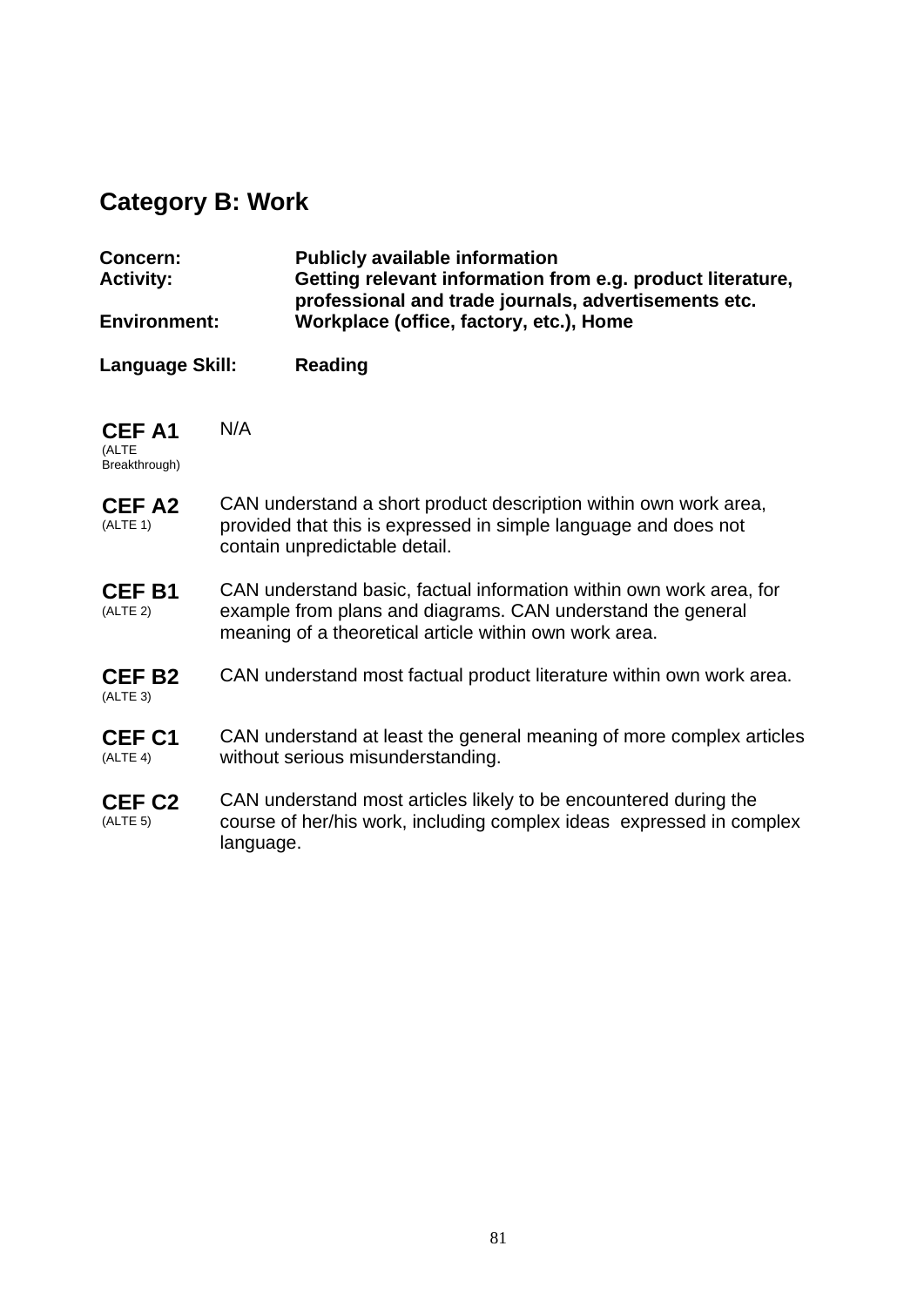| Concern:<br><b>Activity:</b><br><b>Environment:</b> | <b>Instructions and guidelines</b><br>Understanding notices (e.g. Safety), understanding and<br>writing instructions (e.g. in installation or maintenance<br>manuals)<br>Workplace (office, factory, etc.)                                                                     |
|-----------------------------------------------------|--------------------------------------------------------------------------------------------------------------------------------------------------------------------------------------------------------------------------------------------------------------------------------|
| Language Skill:                                     | <b>Reading</b>                                                                                                                                                                                                                                                                 |
| <b>CEFA1</b><br>(ALTE<br>Breakthrough)              | N/A                                                                                                                                                                                                                                                                            |
| <b>CEFA2</b><br>(ALTE 1)                            | CAN understand instructions, given some means of checking<br>understanding, as long as they are simple, brief and illustrated in some<br>way. CAN understand standard notices at work, for example safety<br>instructions, where these are expressed in the form of a command. |
| <b>CEFB1</b><br>(ALTE 2)                            | CAN understand instructions, for example in a manual, in the form of a<br>continuous text, provided that (s) he is familiar with the type of product,<br>equipment etc. being explained. CAN understand instructions,<br>procedures etc. within own job area.                  |
| CEF <sub>B2</sub><br>(ALTE 3)                       | CAN understand the intention of instructions etc. outside own<br>immediate job area.                                                                                                                                                                                           |
| CEF <sub>C1</sub><br>(ALTE 4)                       | CAN understand instructions giving detailed warnings, advice,<br>conditions etc.                                                                                                                                                                                               |
| CEF <sub>C2</sub><br>(ALTE 5)                       | N/A                                                                                                                                                                                                                                                                            |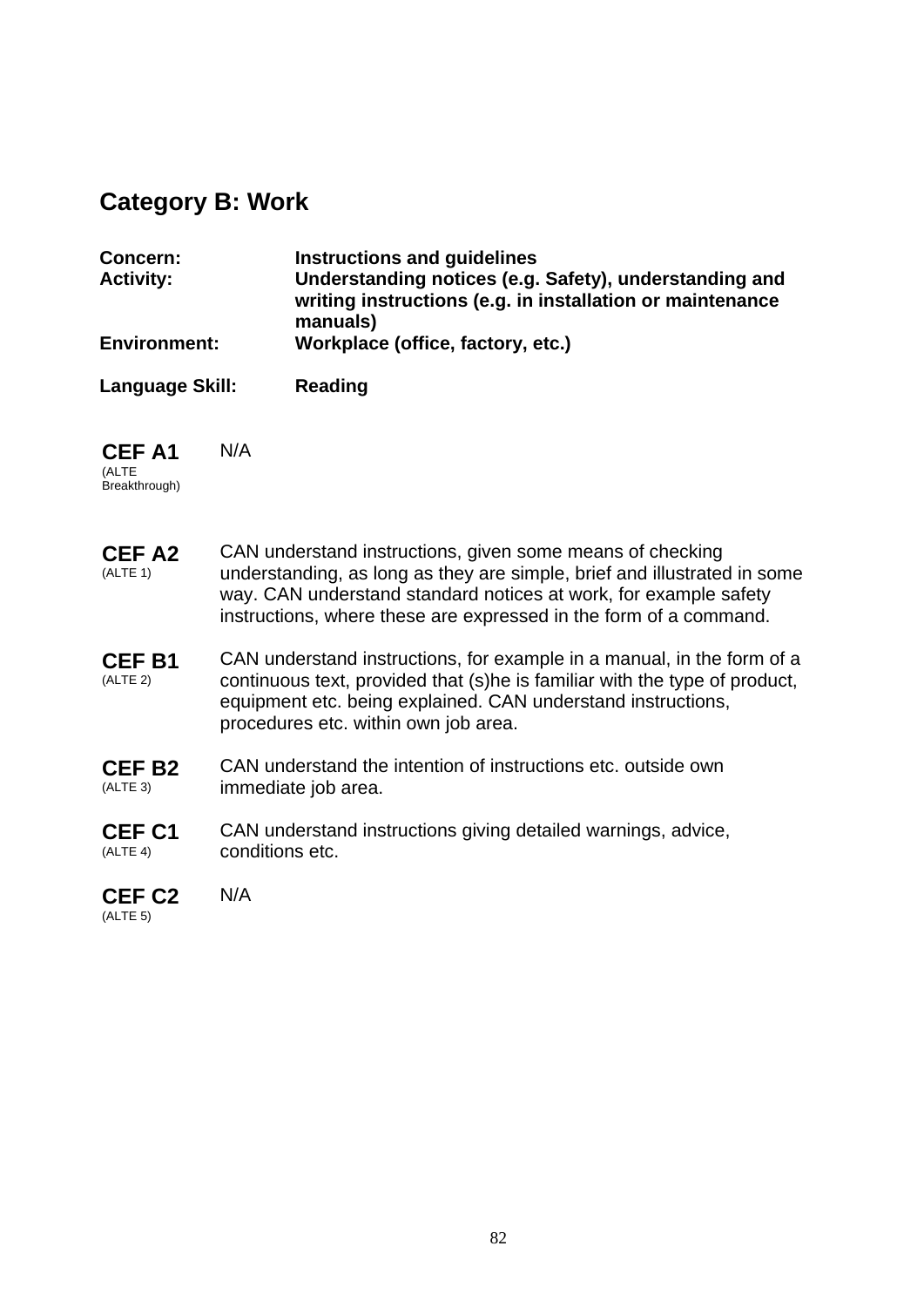| Concern:<br><b>Activity:</b>           | <b>Instructions and guidelines</b><br>Understanding notices (e.g. Safety), understanding and<br>writing instructions (e.g. in installation or maintenance<br>manuals)                |  |
|----------------------------------------|--------------------------------------------------------------------------------------------------------------------------------------------------------------------------------------|--|
| <b>Environment:</b>                    | Workplace (office, factory, etc.)                                                                                                                                                    |  |
| <b>Language Skill:</b>                 | <b>Writing</b>                                                                                                                                                                       |  |
| <b>CEFA1</b><br>(ALTE<br>Breakthrough) | N/A                                                                                                                                                                                  |  |
| <b>CEFA2</b><br>(ALTE 1)               | N/A                                                                                                                                                                                  |  |
| <b>CEFB1</b><br>(ALTE 2)               | N/A                                                                                                                                                                                  |  |
| CEF B <sub>2</sub><br>(ALTE 3)         | CAN write a continuous set of instructions, for example a section of an<br>operating manual, provided that they are simple and of limited length.<br>WILL need to have work checked. |  |
| CEF <sub>C1</sub><br>(ALTE 4)          | N/A                                                                                                                                                                                  |  |
| CEF C <sub>2</sub><br>(ALTE 5)         | CAN write a set of instructions with clarity and precision, addressing the<br>reader effectively.                                                                                    |  |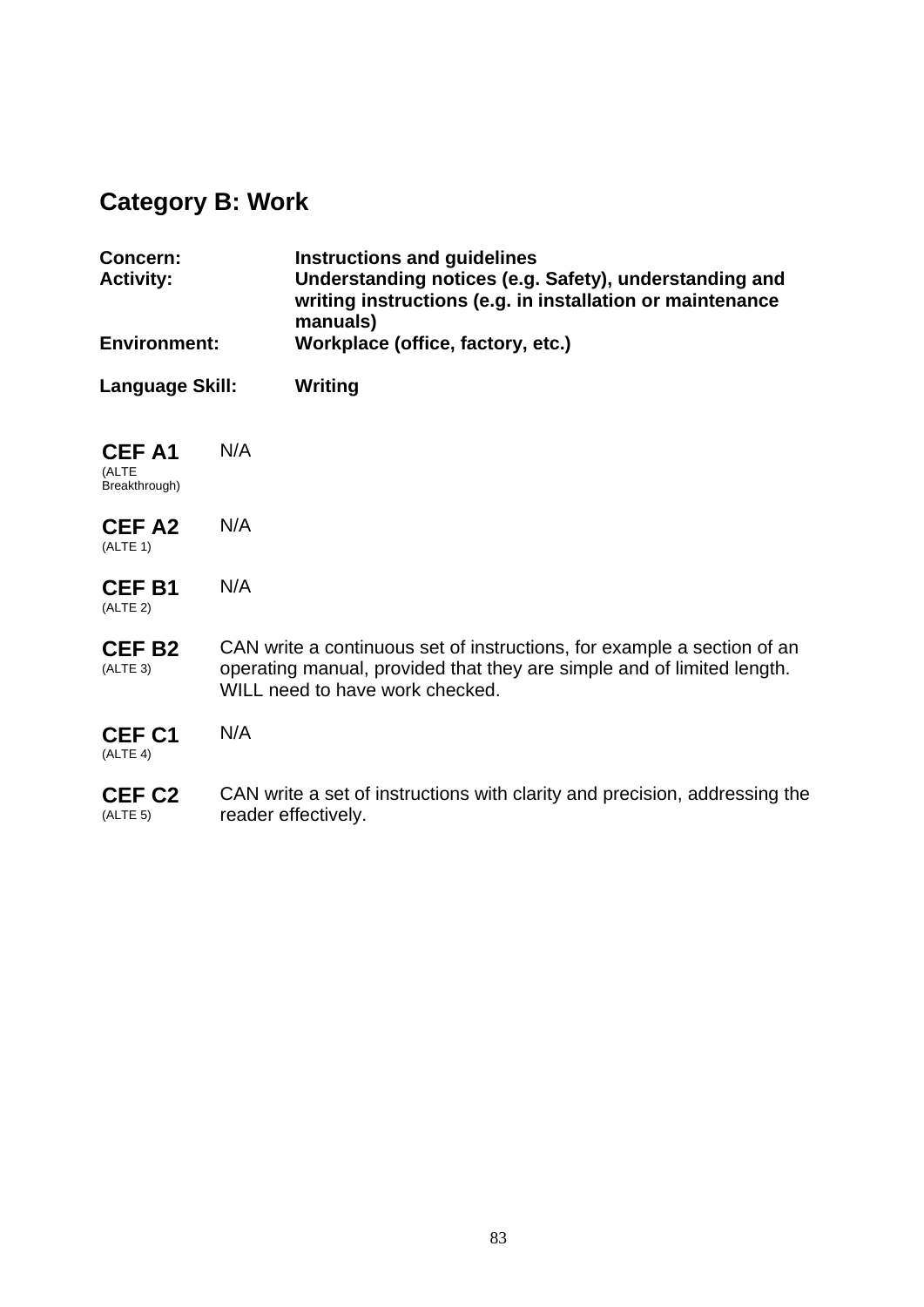| Concern:            | <b>Telephone</b>                                                                    |
|---------------------|-------------------------------------------------------------------------------------|
| <b>Activity:</b>    | Making outgoing calls, receiving incoming calls, taking<br>messages / writing notes |
| <b>Environment:</b> | Workplace (office, factory, etc.), Home, hotel room, etc.                           |
| Language Skill:     | <b>Listening/Speaking</b>                                                           |

| <b>CEFA1</b> | N/A |
|--------------|-----|
| (ALTE        |     |

Breakthrough)

- **CEF A2**  (ALTE 1) CAN receive simple messages. CAN make an outgoing call and pass on simple, prepared messages, for example 'Mr X's flight is late; he will arrive this afternoon'.
- **CEF B1**  (ALTE 2) CAN take more complex messages, provided that the caller dictates these clearly and sympathetically.
- **CEF B2**  (ALTE 3) CAN take or leave routine messages, ask for clarification or elaboration where these are not expressed clearly, with only occasional misunderstanding of facts.
- **CEF C1**  (ALTE 4) CAN use the telephone for most purposes.
- **CEF C2**  (ALTE 5) CAN use the telephone confidently, even if the line is bad or the caller has a non-standard accent.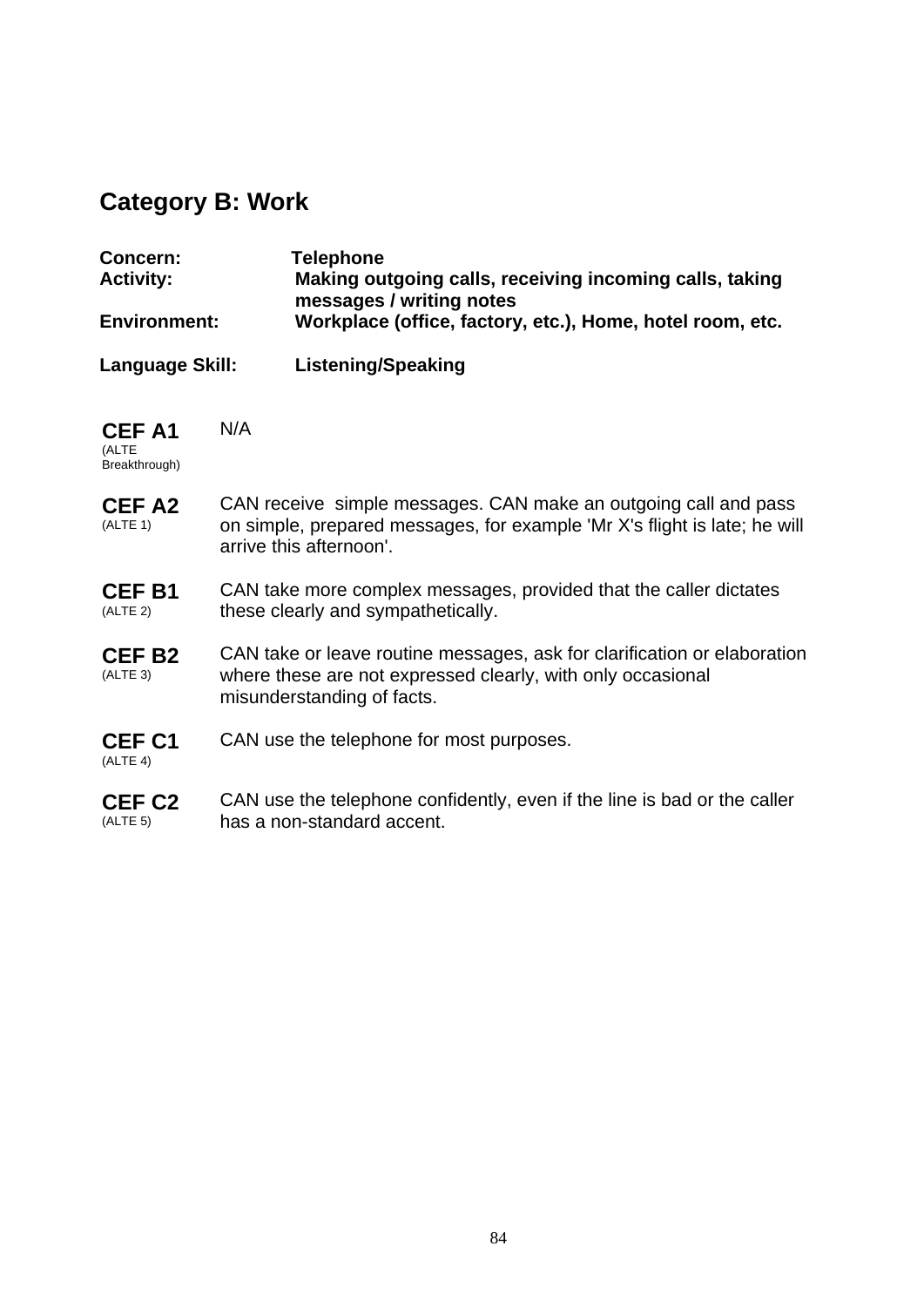| Concern:<br><b>Activity:</b><br><b>Environment:</b> | Lectures, talks, presentations and demonstrations 1<br>Following a lecture, talk, presentation or demonstration<br>Lecture hall, classroom, laboratory, etc.                                                                                                                                                                                           |
|-----------------------------------------------------|--------------------------------------------------------------------------------------------------------------------------------------------------------------------------------------------------------------------------------------------------------------------------------------------------------------------------------------------------------|
| Language Skill:                                     | <b>Listening/Speaking</b>                                                                                                                                                                                                                                                                                                                              |
| <b>CEFA1</b><br>(ALTE<br>Breakthrough)              | CAN ask very simple questions for information, such as 'What is this?'.<br>CAN understand 1 or 2 word answers.                                                                                                                                                                                                                                         |
| <b>CEFA2</b><br>(ALTE 1)                            | CAN follow a very simple presentation or demonstration, provided that it<br>is illustrated with concrete examples or diagrams, there is repetition and<br>the field is familiar. CAN understand some parts of a lecture, if the<br>speaker makes careful adjustments for non-native speakers.                                                          |
| <b>CEFB1</b><br>(ALTE 2)                            | CAN understand the general meaning of a lecture, demonstration or<br>presentation on a familiar or predictable topic, where message is clearly<br>expressed in simple language.                                                                                                                                                                        |
| CEF <sub>B2</sub><br>(ALTE 3)                       | CAN ask questions, for example for reasons, clarification etc.                                                                                                                                                                                                                                                                                         |
| <b>CEF C1</b><br>(ALTE 4)                           | CAN follow much of what is said in a lecture, presentation or<br>demonstration. CAN make decisions about what to note down and what<br>to omit as the lecture proceeds. CAN ask detailed questions.                                                                                                                                                    |
| CEF <sub>C2</sub><br>(ALTE 5)                       | CAN follow a lecture, presentation or demonstration with good<br>understanding CAN follow abstract argumentation, for example the<br>balancing of alternatives and the drawing of a conclusion. CAN make<br>appropriate inferences when links or implications are not made explicit.<br>CAN get the point of jokes or allusions with cultural content. |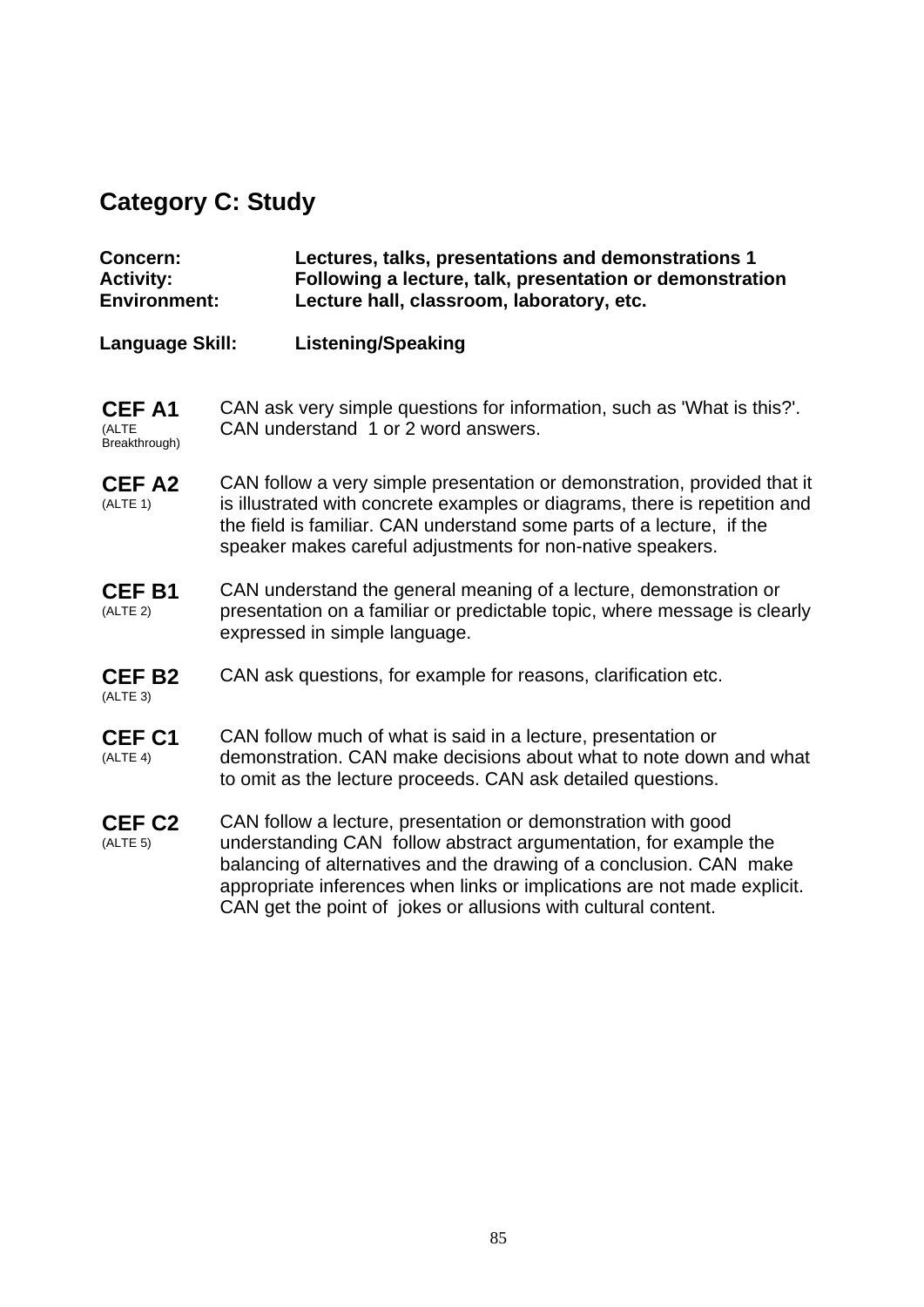| Concern:                               | Lectures, talks, presentations and demonstrations 1                    |
|----------------------------------------|------------------------------------------------------------------------|
| <b>Activity:</b>                       | Following a lecture, talk, presentation or demonstration               |
| <b>Environment:</b>                    | Lecture hall, classroom, laboratory, etc.                              |
| Language Skill:                        | Writing                                                                |
| <b>CEFA1</b><br>(ALTE<br>Breakthrough) | N/A                                                                    |
| <b>CEFA2</b><br>(ALTE 1)               | N/A                                                                    |
| <b>CEF B1</b>                          | CAN write down some information at a lecture, if this is more or less  |
| (ALTE 2)                               | dictated (for example further reading matter) or written on the board. |
| <b>CEF B2</b>                          | CAN begin to make notes in second/foreign language that will be of     |
| (ALTE 3)                               | some limited use for essay or revision purposes.                       |
| CEF <sub>C1</sub>                      | CAN make notes that will be of reasonable use for essay or revision    |
| (ALTE 4)                               | purposes.                                                              |
| <b>CEF C2</b>                          | CAN make accurate and complete notes during the course of a lecture,   |
| (ALTE 5)                               | which meet requirements.                                               |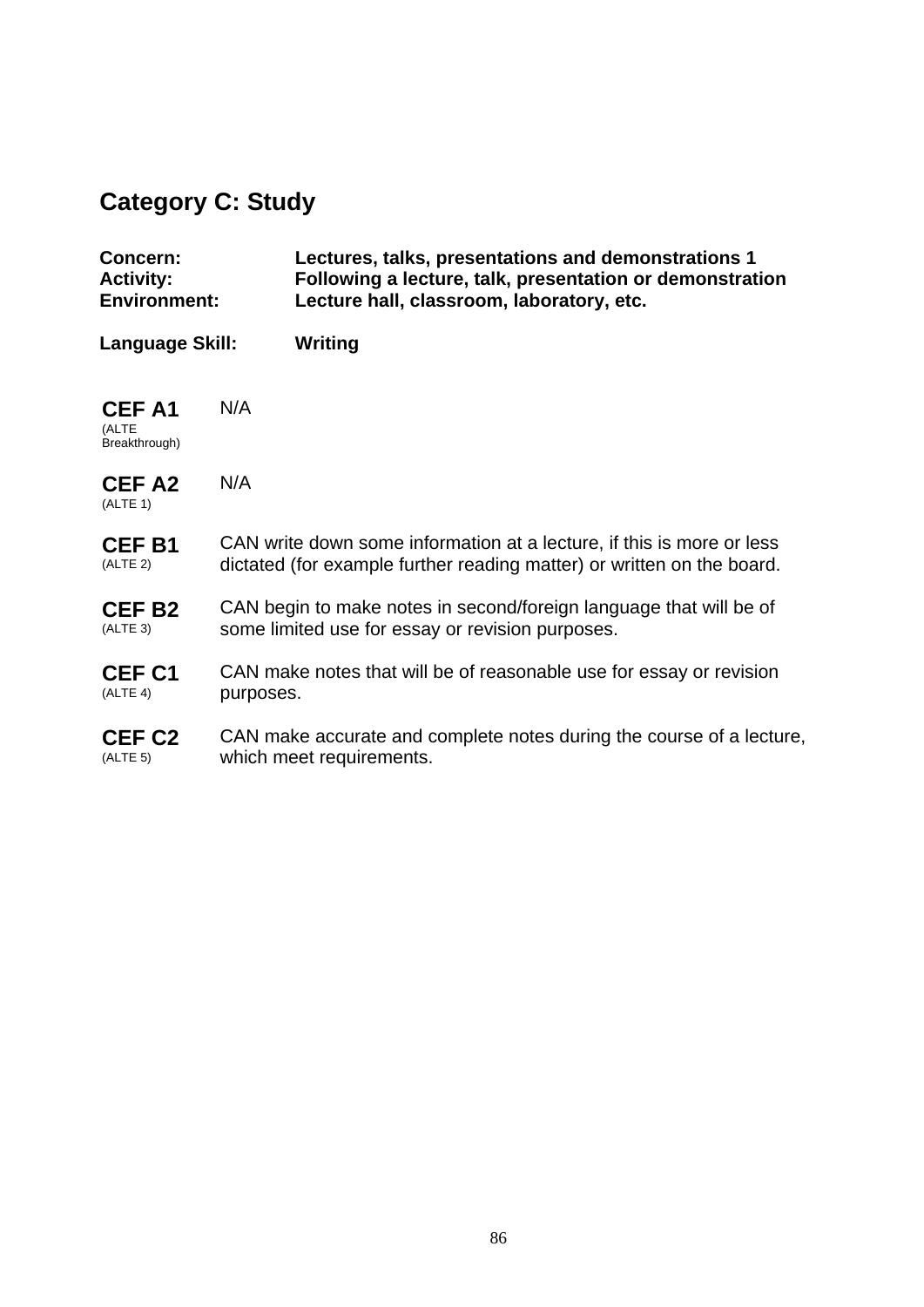| Concern:<br><b>Activity:</b><br><b>Environment:</b> |                 | Lectures, talks, presentations and demonstrations 2<br>Giving a lecture, talk, presentation or demonstration<br>Lecture hall, classroom, laboratory, etc. |  |
|-----------------------------------------------------|-----------------|-----------------------------------------------------------------------------------------------------------------------------------------------------------|--|
| Language Skill:                                     |                 | <b>Listening/Speaking</b>                                                                                                                                 |  |
| <b>CEFA1</b><br>(ALTE<br>Breakthrough)              | N/A             |                                                                                                                                                           |  |
| <b>CEFA2</b><br>(ALTE 1)                            |                 | CAN understand and answer simple predictable questions.                                                                                                   |  |
| <b>CEFB1</b><br>(ALTE 2)                            | topic.          | CAN give a short, simple presentation or demonstration on a familiar                                                                                      |  |
| CEF <sub>B2</sub><br>(ALTE 3)                       |                 | CAN give a clear presentation on a familiar topic, and CAN answer<br>predictable or factual questions.                                                    |  |
| CEF <sub>C1</sub><br>(ALTE 4)                       |                 | CAN rebut criticisms without causing offence.                                                                                                             |  |
| <b>CEF C2</b><br>(ALTE 5)                           | factual nature. | CAN give coherent explanations of a theoretical nature. CAN generally<br>handle questions confidently. CAN answer unpredictable questions of a            |  |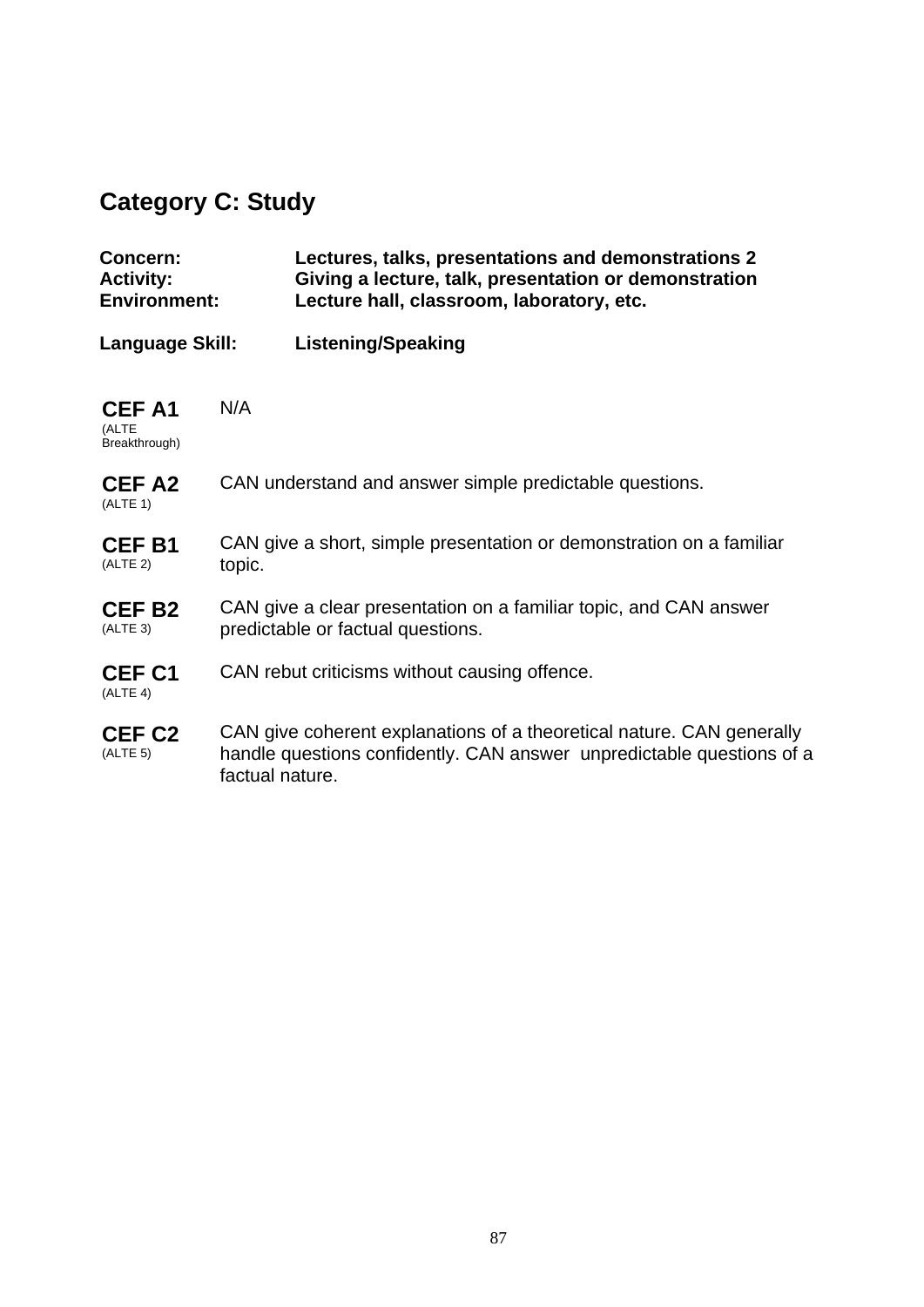| <b>Concern:</b><br><b>Activity:</b><br><b>Environment:</b> | <b>Seminars and tutorials</b><br><b>Participating in seminars and tutorials</b><br><b>Classroom, study</b>                                                                                                                                                                                                         |
|------------------------------------------------------------|--------------------------------------------------------------------------------------------------------------------------------------------------------------------------------------------------------------------------------------------------------------------------------------------------------------------|
| Language Skill:                                            | <b>Listening/Speaking</b>                                                                                                                                                                                                                                                                                          |
| <b>CEFA1</b><br>(ALTE<br>Breakthrough)                     | N/A                                                                                                                                                                                                                                                                                                                |
| <b>CEFA2</b><br>(ALTE 1)                                   | CAN ask simple questions and understand simple answers. CAN<br>express simple opinions using expressions such as 'I don't agree'.                                                                                                                                                                                  |
| <b>CEFB1</b><br>(ALTE 2)                                   | CAN take a limited part in a seminar or tutorial, provided that this is<br>conducted sympathetically, using simple language. CAN ask for<br>clarification, but this needs to be given sympathetically in order for it to<br>be understood.                                                                         |
| CEF <sub>B2</sub><br>(ALTE 3)                              | CAN present her/his own opinion, and justify opinions. CAN distinguish<br>main themes from irrelevancies and asides.                                                                                                                                                                                               |
| <b>CEF C1</b><br>(ALTE 4)                                  | CAN follow the development of a discussion during a seminar. CAN<br>follow up questions by probing for more detail. CAN reformulate<br>questions if misunderstood. CAN make critical remarks / express<br>disagreement without causing offence.                                                                    |
| <b>CEF C2</b><br>(ALTE 5)                                  | CAN take an active part in most kinds of seminars or tutorials. IS<br>LIKELY to understand cultural references. CAN deal with hostile<br>questioning confidently. CAN get and hold on to his/her turn to speak.<br>CAN rebut counter-arguments. CAN understand jokes, colloquial<br>asides and cultural allusions. |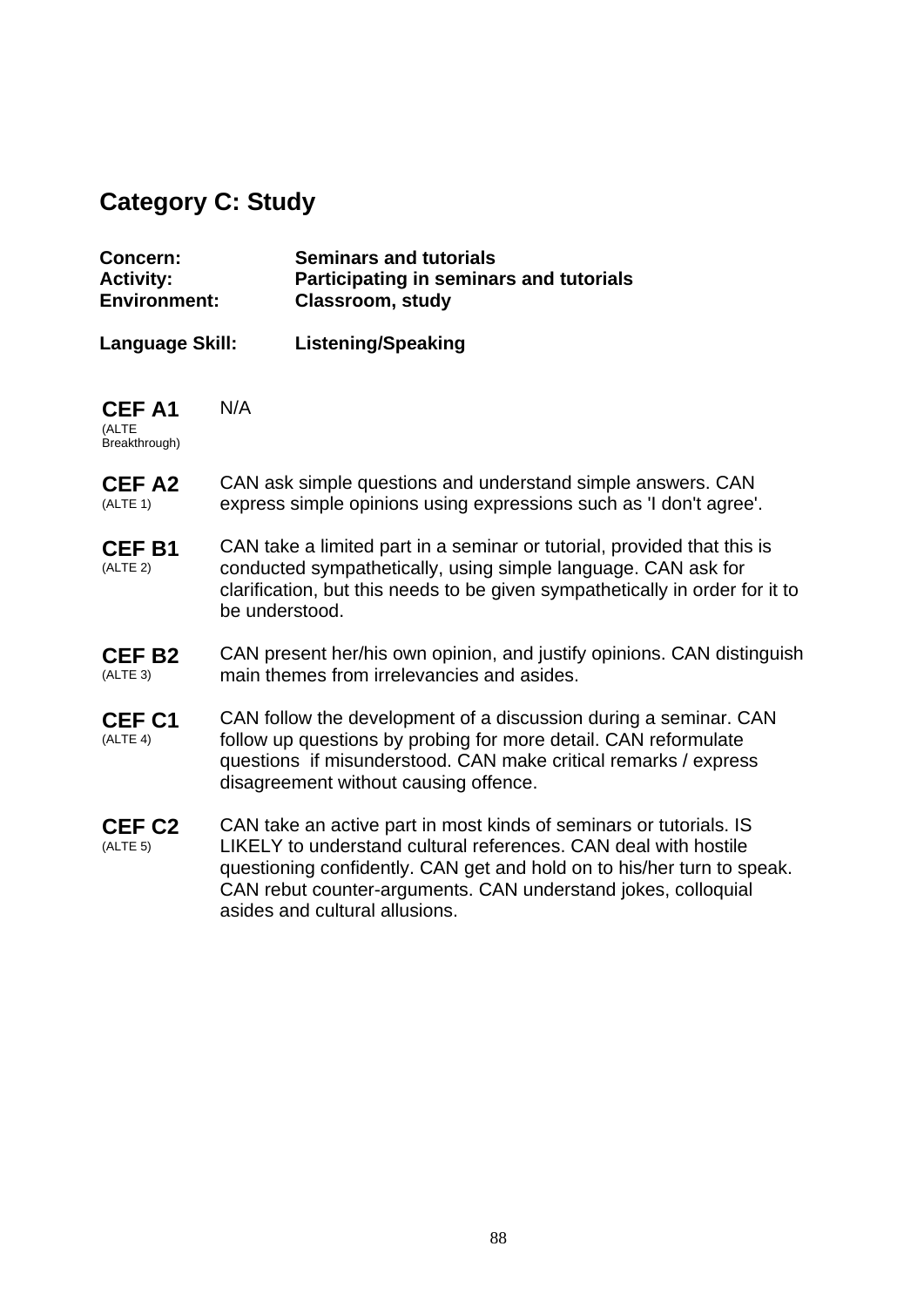| Concern:<br><b>Activity:</b><br><b>Environment:</b> | <b>Seminars and tutorials</b><br>Participating in seminars and tutorials<br><b>Classroom, study</b>                                                                                |
|-----------------------------------------------------|------------------------------------------------------------------------------------------------------------------------------------------------------------------------------------|
| Language Skill:                                     | <b>Writing</b>                                                                                                                                                                     |
| <b>CEFA1</b><br>(ALTE<br>Breakthrough)              | N/A                                                                                                                                                                                |
| <b>CEFA2</b><br>(ALTE 1)                            | CAN write down some information, provided that this is more or less<br>dictated (for example, further reading matter) and time is given for<br>writing.                            |
| <b>CEFB1</b><br>(ALTE 2)                            | N/A                                                                                                                                                                                |
| CEF B <sub>2</sub><br>(ALTE 3)                      | CAN make notes that will be of some limited use for essay or revision<br>purposes, but IS UNLIKELY to be able to take notes accurately unless<br>time is given to write them down. |
| <b>CEF C1</b><br>(ALTE 4)                           | CAN make notes that are of reasonable use for essay or revision<br>purposes.                                                                                                       |
| CEF <sub>C2</sub><br>(ALTE 5)                       | CAN make accurate and complete notes during the course of a seminar<br>or tutorial.                                                                                                |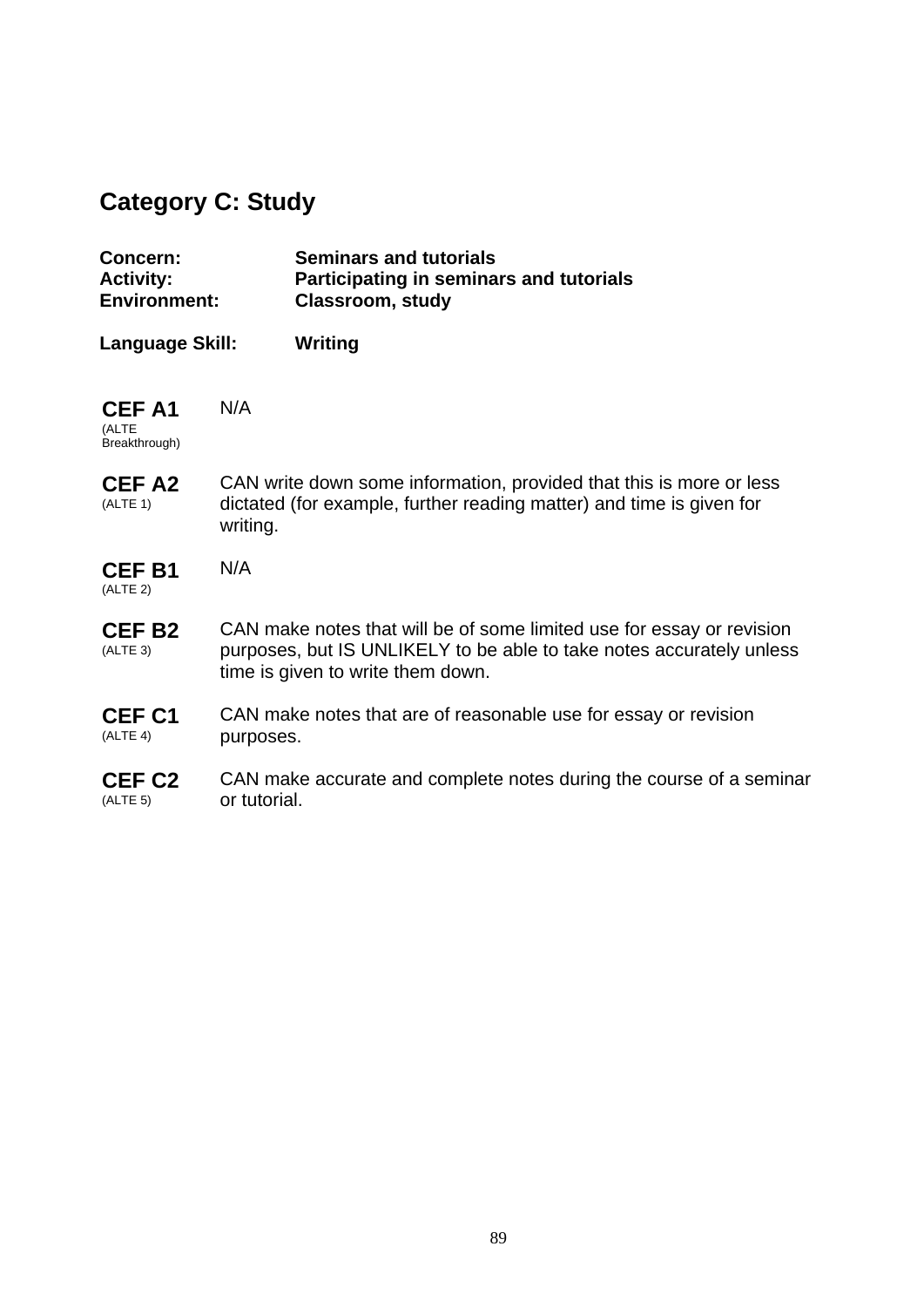| <b>Concern:</b><br><b>Activity:</b><br><b>Environment:</b> | Textbooks, articles, etc.<br><b>Gathering information</b><br>Study, library, etc.                                                                                                                                                                                    |
|------------------------------------------------------------|----------------------------------------------------------------------------------------------------------------------------------------------------------------------------------------------------------------------------------------------------------------------|
| <b>Language Skill:</b>                                     | <b>Reading</b>                                                                                                                                                                                                                                                       |
| <b>CEFA1</b><br>(ALTE<br>Breakthrough)                     | CAN understand the general meaning of a simplified textbook or article,<br>reading very slowly.                                                                                                                                                                      |
| <b>CEFA2</b><br>(ALTE 1)                                   | CAN understand simple textbooks, articles etc., understanding most<br>key points. CAN follow simple argumentation. CAN understand visuals<br>if they are predictable and if understanding depends on simple keys<br>that can be looked up in a dictionary.           |
| <b>CEFB1</b><br>(ALTE 2)                                   | CAN understand simple visuals on familiar topics, e.g. a weather map,<br>if not much explanatory text is involved. CAN understand, given<br>sufficient time, most information of a factual nature that (s)he is likely to<br>come across during the course of study. |
| <b>CEFB2</b><br>(ALTE 3)                                   | CAN understand most visuals that (s) he is likely to come across, but<br>MAY sometimes have difficulty with textual commentary.                                                                                                                                      |
| <b>CEF C1</b><br>(ALTE 4)                                  | CAN handle most textbooks, articles etc., within own area of expertise.<br>CAN scan texts for relevant information, and grasp main topic of text.                                                                                                                    |
| <b>CEF C2</b><br>(ALTE 5)                                  | CAN read quickly enough to cope with the demands of an academic<br>course. CAN understand abstract concepts and argumentation. CAN<br>scan texts for relevant information, and grasp main topic of text,<br>reading almost as quickly as a native speaker.           |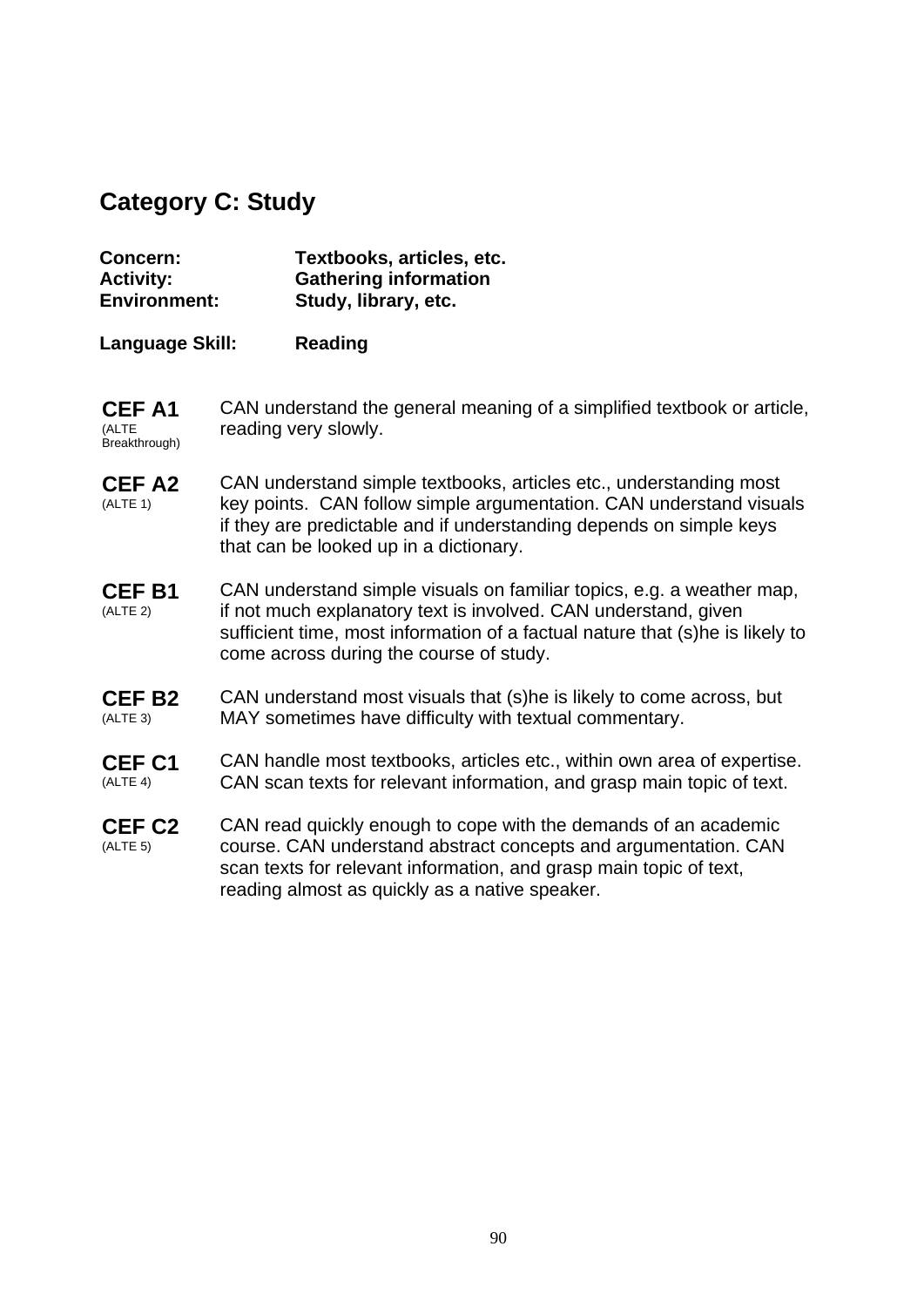| Concern:                               | Textbooks, articles, etc.                                                                                                                                                                             |
|----------------------------------------|-------------------------------------------------------------------------------------------------------------------------------------------------------------------------------------------------------|
| <b>Activity:</b>                       | <b>Gathering information</b>                                                                                                                                                                          |
| <b>Environment:</b>                    | Study, library, etc.                                                                                                                                                                                  |
| Language Skill:                        | Writing                                                                                                                                                                                               |
| <b>CEFA1</b><br>(ALTE<br>Breakthrough) | N/A                                                                                                                                                                                                   |
| <b>CEFA2</b><br>(ALTE 1)               | N/A                                                                                                                                                                                                   |
| CEF <sub>B1</sub>                      | CAN make notes from simple sources that will be of some limited use                                                                                                                                   |
| (ALTE 2)                               | for essay or revision purposes.                                                                                                                                                                       |
| CEF B <sub>2</sub>                     | CAN make simple notes that are of reasonable use for essay or                                                                                                                                         |
| (ALTE 3)                               | revision purposes, capturing most important points.                                                                                                                                                   |
| <b>CEF C1</b><br>(ALTE 4)              | CAN make useful notes from written sources, capturing abstract<br>concepts and relationships between ideas. CAN select the most salient<br>and relevant ideas and represent them clearly and briefly. |
| <b>CEF C2</b>                          | CAN paraphrase or summarize effectively. CAN make notes                                                                                                                                               |
| (ALTE 5)                               | selectively, abbreviating sentences successfully.                                                                                                                                                     |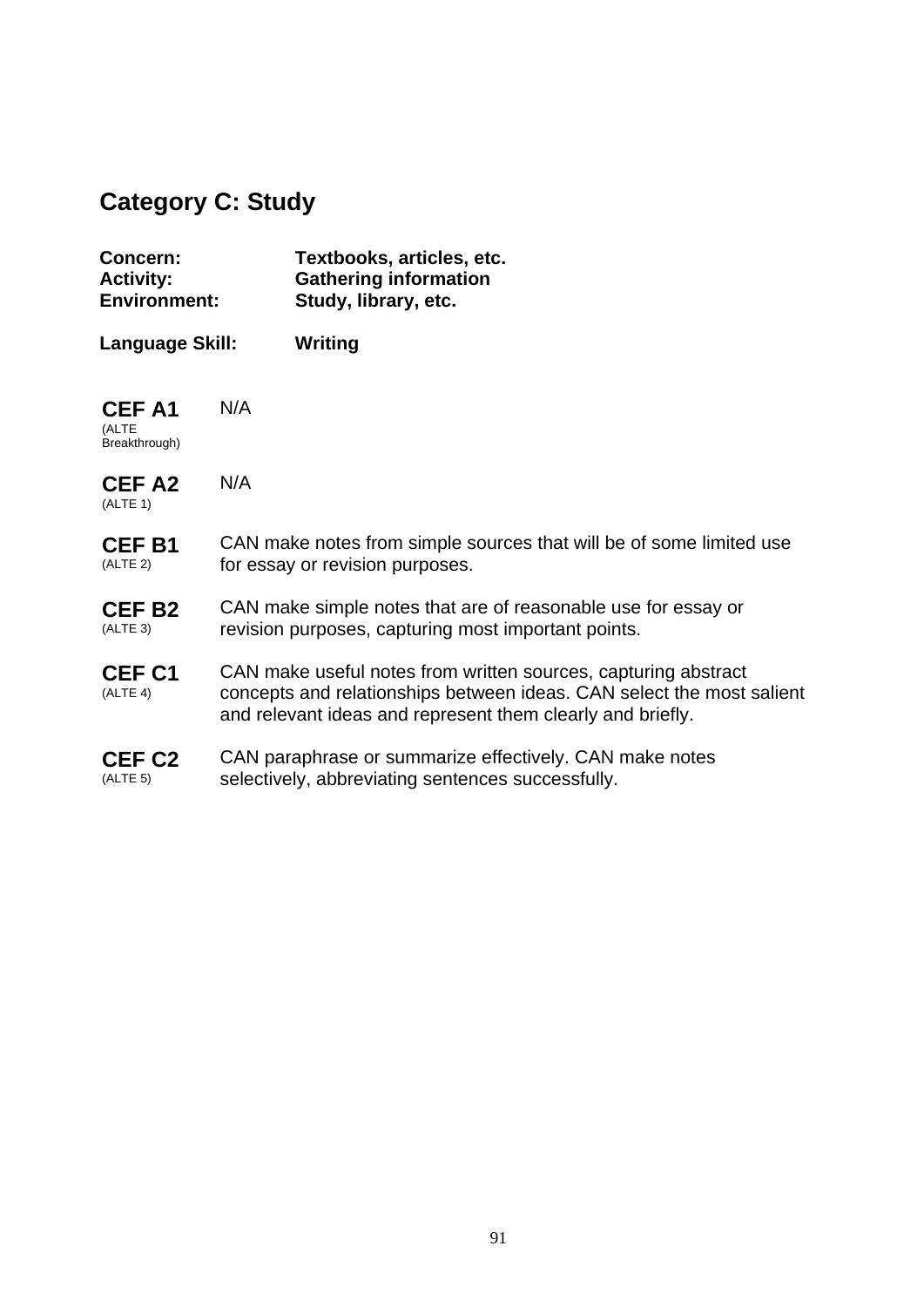| Concern:                               | <b>Essays</b>                                                                                                                                                                                                                                                                                                                                                                                                                                                                                                                                 |
|----------------------------------------|-----------------------------------------------------------------------------------------------------------------------------------------------------------------------------------------------------------------------------------------------------------------------------------------------------------------------------------------------------------------------------------------------------------------------------------------------------------------------------------------------------------------------------------------------|
| <b>Activity:</b>                       | <b>Writing essays</b>                                                                                                                                                                                                                                                                                                                                                                                                                                                                                                                         |
| <b>Environment:</b>                    | Study, library, examination room etc.                                                                                                                                                                                                                                                                                                                                                                                                                                                                                                         |
| <b>Language Skill:</b>                 | <b>Writing</b>                                                                                                                                                                                                                                                                                                                                                                                                                                                                                                                                |
| <b>CEFA1</b><br>(ALTE<br>Breakthrough) | N/A                                                                                                                                                                                                                                                                                                                                                                                                                                                                                                                                           |
| <b>CEFA2</b><br>(ALTE 1)               | N/A                                                                                                                                                                                                                                                                                                                                                                                                                                                                                                                                           |
| <b>CEFB1</b>                           | CAN write a simple narrative or description, for example, 'My last                                                                                                                                                                                                                                                                                                                                                                                                                                                                            |
| (ALTE 2)                               | holiday', with some inaccuracies in vocabulary and grammar.                                                                                                                                                                                                                                                                                                                                                                                                                                                                                   |
| CEF B <sub>2</sub>                     | CAN present arguments, using a limited range of expression                                                                                                                                                                                                                                                                                                                                                                                                                                                                                    |
| (ALTE 3)                               | (vocabulary, grammatical structures).                                                                                                                                                                                                                                                                                                                                                                                                                                                                                                         |
| <b>CEF C1</b>                          | CAN write an essay with only occasional difficulties for the reader,                                                                                                                                                                                                                                                                                                                                                                                                                                                                          |
| (ALTE 4)                               | whose message can be followed throughout.                                                                                                                                                                                                                                                                                                                                                                                                                                                                                                     |
| CEF C <sub>2</sub><br>(ALTE 5)         | CAN write an essay that shows an ability to communicate with few<br>difficulties for the reader. The essay shows a good organizational<br>structure, which enables the message to be followed without much<br>effort. CAN write with an understanding of the style and content<br>appropriate to the task. CAN produce text which is proof-read and laid<br>out in accordance with relevant conventions. CAN present and support<br>arguments well. IS UNLIKELY to make more than occasional errors of<br>grammar, vocabulary or punctuation. |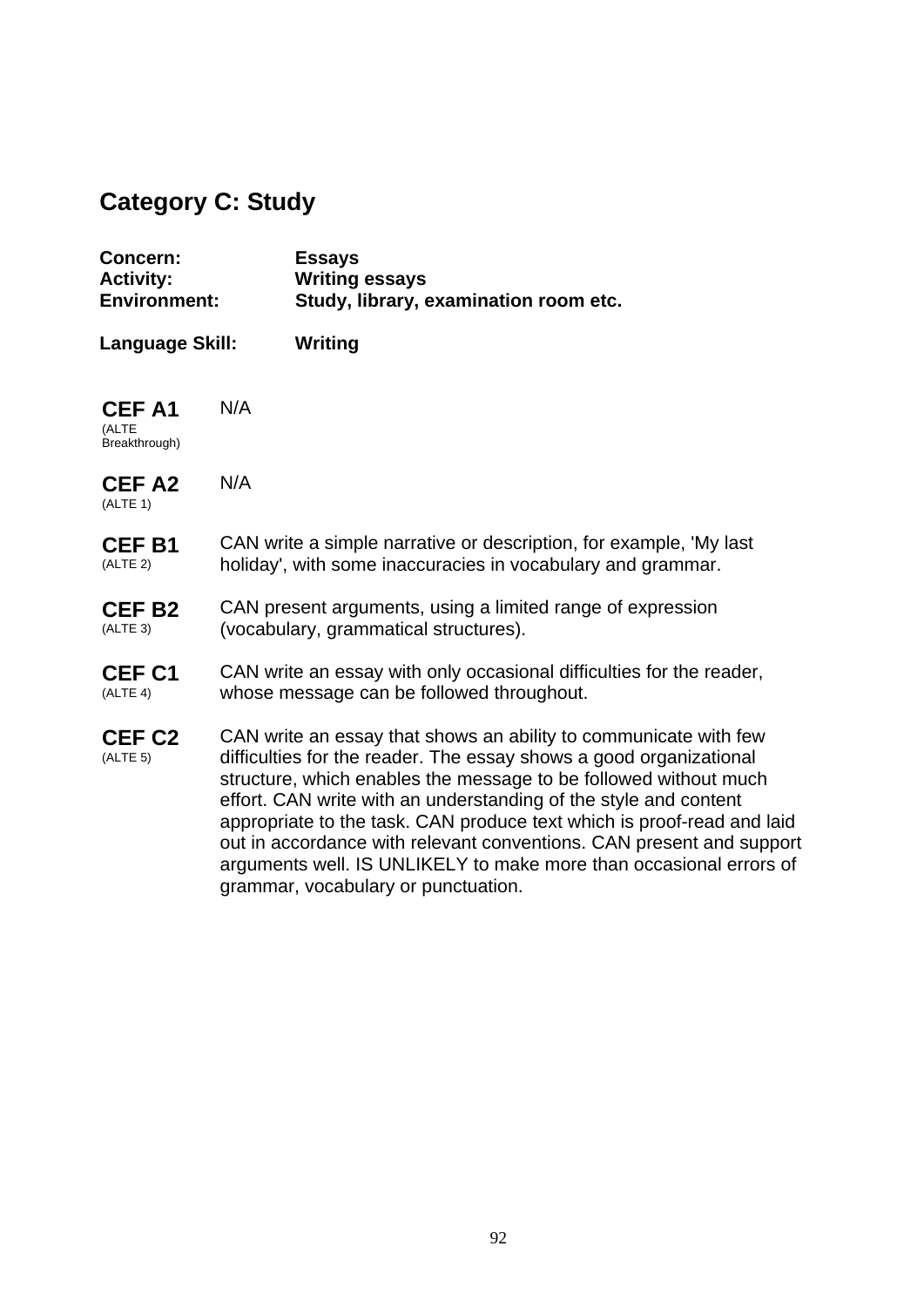| Concern:<br><b>Activity:</b><br><b>Environment:</b> | <b>Accounts</b><br>Writing up accounts (e.g. of an experiment)<br>Study, laboratory, etc.                                                                                                                                                                                                                                                                                   |
|-----------------------------------------------------|-----------------------------------------------------------------------------------------------------------------------------------------------------------------------------------------------------------------------------------------------------------------------------------------------------------------------------------------------------------------------------|
| Language Skill:                                     | Writing                                                                                                                                                                                                                                                                                                                                                                     |
| <b>CEFA1</b><br>(ALTE<br>Breakthrough)              | N/A                                                                                                                                                                                                                                                                                                                                                                         |
| <b>CEFA2</b><br>(ALTE 1)                            | N/A                                                                                                                                                                                                                                                                                                                                                                         |
| <b>CEFB1</b><br>(ALTE 2)                            | CAN write a simple account of an experiment (methods, materials).                                                                                                                                                                                                                                                                                                           |
| <b>CEF B2</b><br>(ALTE 3)                           | CAN write an account of an experiment and demonstrate basic<br>understanding of work done. CAN explain results in practical terms.                                                                                                                                                                                                                                          |
| CEF <sub>C1</sub><br>(ALTE 4)                       | CAN write an account of an experiment with only occasional errors,<br>and support conclusions adequately.                                                                                                                                                                                                                                                                   |
| <b>CEF C2</b><br>(ALTE 5)                           | CAN write a fully adequate account of an experiment, present a<br>theoretical background and draw conclusions. CAN use conventional<br>report structure. CAN display sensitivity to the conventions of<br>presentation and 'politeness' (impersonal style, appropriate use of<br>modality to reflect the degree of confidence with which the conclusions<br>are presented). |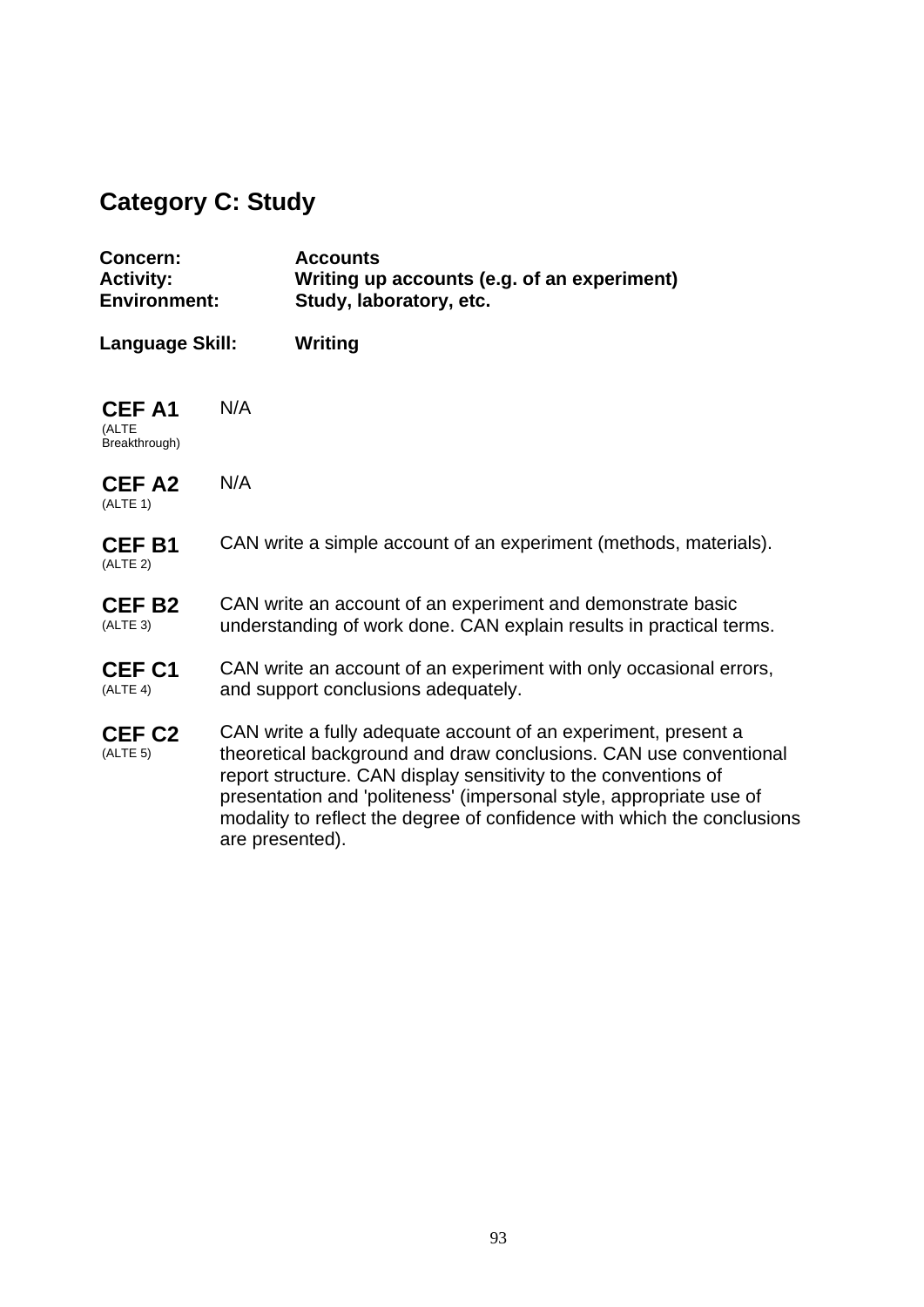| Concern:<br><b>Activity:</b><br><b>Environment:</b> | Reference skills<br>Accessing information (e.g. from a computer database,<br>library, dictionary, etc.)<br>Library, resource centre, etc.                                                                                                                                                   |  |
|-----------------------------------------------------|---------------------------------------------------------------------------------------------------------------------------------------------------------------------------------------------------------------------------------------------------------------------------------------------|--|
| Language Skill:                                     | <b>Reading</b>                                                                                                                                                                                                                                                                              |  |
| <b>CEFA1</b><br>(ALTE<br>Breakthrough)              | N/A                                                                                                                                                                                                                                                                                         |  |
| <b>CEFA2</b><br>(ALTE 1)                            | N/A                                                                                                                                                                                                                                                                                         |  |
| <b>CEFB1</b><br>(ALTE 2)                            | CAN assess whether a textbook or article is within the required topic<br>area. CAN understand basic instructions and messages on e.g.<br>computer library catalogues, with some help.                                                                                                       |  |
| CEF <sub>B2</sub><br>(ALTE 3)                       | CAN use a bilingual dictionary and establish the first language<br>equivalent of concrete words. CAN follow central ideas in abstracts.                                                                                                                                                     |  |
| CEF <sub>C1</sub><br>(ALTE 4)                       | CAN assess the relevance of most textbooks and articles within own<br>subject area of study. CAN scan articles, textbooks etc. in own or<br>related areas of study to form reliable judgements as to their relevance /<br>usefulness, at a moderate speed.                                  |  |
| CEF <sub>C2</sub><br>(ALTE 5)                       | CAN make full and effective use of dictionaries for productive and<br>receptive purposes. CAN interpret multiple entries and understand<br>cultural nuances. CAN assess appropriacy of source material quickly<br>and reliably. CAN access all sources of information quickly and reliably. |  |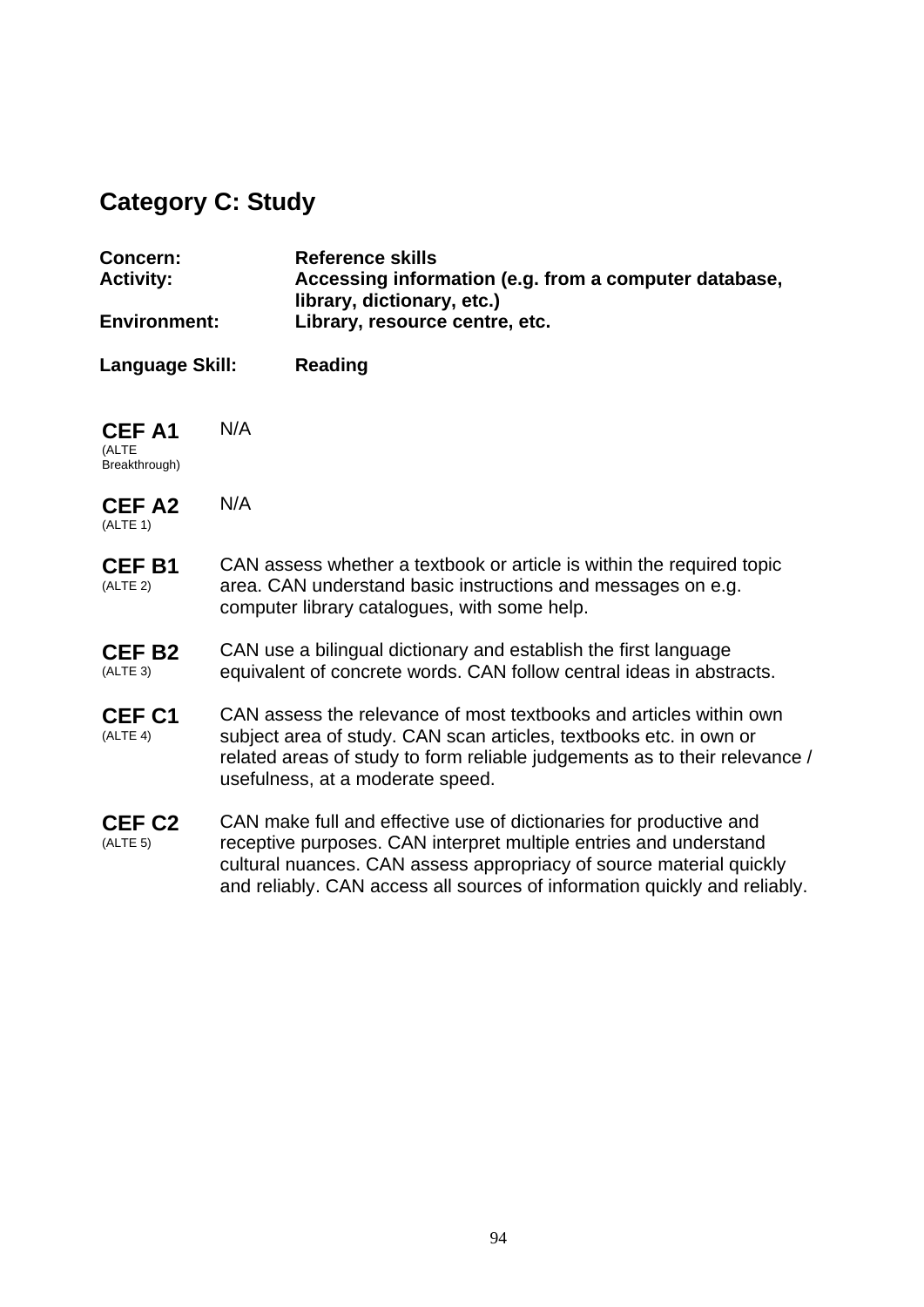| Concern:<br><b>Activity:</b>           | Reference skills<br>Accessing information (e.g. from a computer database,<br>library, dictionary, etc.)                                                  |
|----------------------------------------|----------------------------------------------------------------------------------------------------------------------------------------------------------|
| <b>Environment:</b>                    | Library, resource centre, etc.                                                                                                                           |
| Language Skill:                        | Writing                                                                                                                                                  |
| <b>CEFA1</b><br>(ALTE<br>Breakthrough) | N/A                                                                                                                                                      |
| <b>CEFA2</b><br>(ALTE 1)               | N/A                                                                                                                                                      |
| <b>CEFB1</b><br>(ALTE 2)               | CAN make simple notes from written sources.                                                                                                              |
| <b>CEF B2</b><br>(ALTE 3)              | CAN make notes from simple sources that will be of some limited use<br>for essay or revision purposes.                                                   |
| CEF <sub>C1</sub><br>(ALTE 4)          | CAN select the most salient and relevant ideas and represent them<br>clearly and briefly.                                                                |
| <b>CEF C2</b><br>(ALTE 5)              | CAN make useful notes from written sources, capturing abstract<br>concepts and relationships between ideas. CAN paraphrase and<br>summarize effectively. |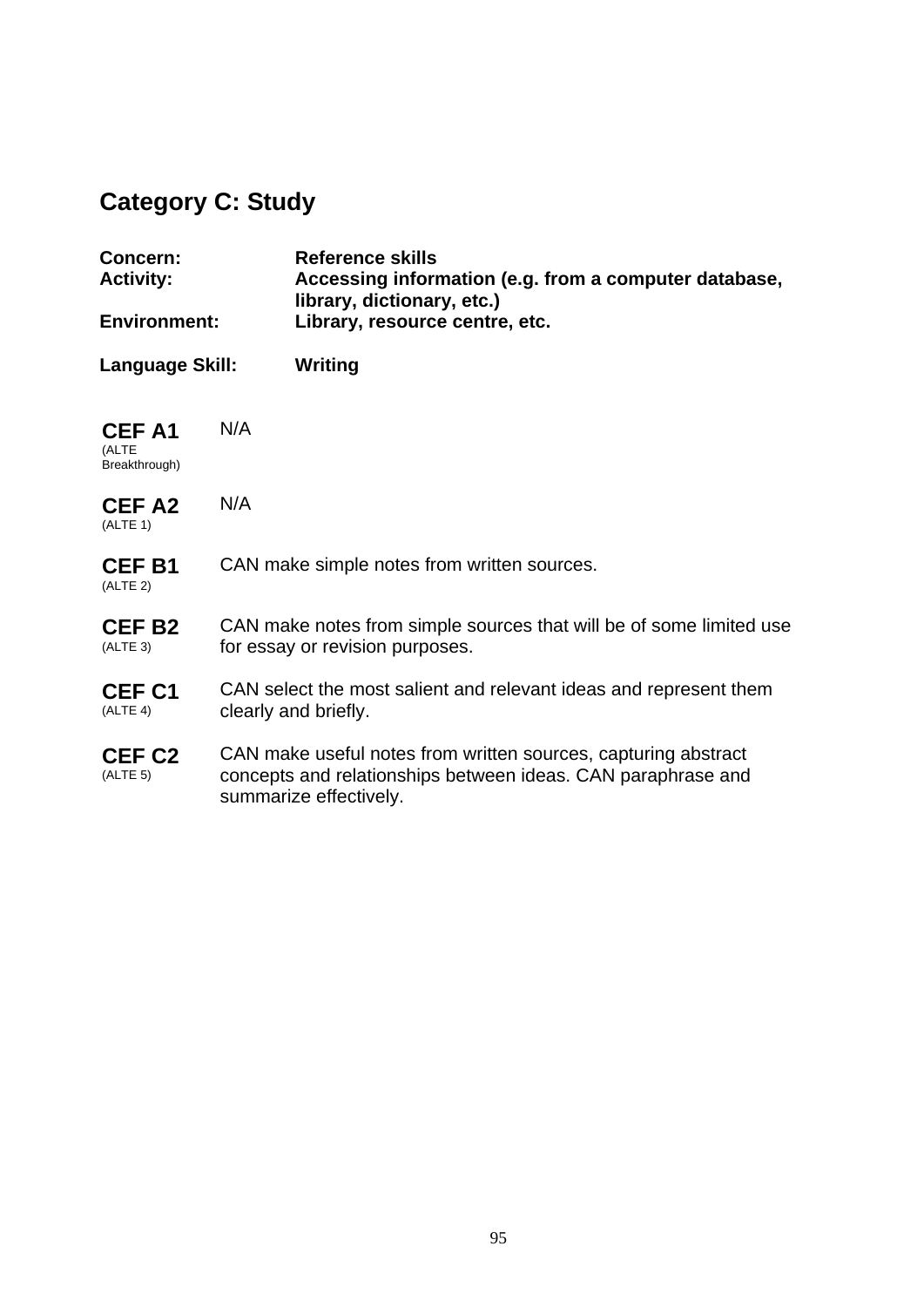| Concern:<br><b>Activity:</b><br><b>Environment:</b> | <b>Management of study</b><br>Making arrangements, e.g. with college staff on deadlines<br>for work to be handed in<br>Lecture hall, classroom, study, etc.                                        |  |  |
|-----------------------------------------------------|----------------------------------------------------------------------------------------------------------------------------------------------------------------------------------------------------|--|--|
| Language Skill:                                     | <b>Listening/Speaking</b>                                                                                                                                                                          |  |  |
| <b>CEFA1</b><br>(ALTE<br>Breakthrough)              | N/A                                                                                                                                                                                                |  |  |
| <b>CEFA2</b><br>(ALTE 1)                            | CAN understand basic instructions on class times, dates and room<br>numbers, and on assignments to be carried out. CAN check instructions<br>with teacher or lecturer by virtually repeating them. |  |  |
| <b>CEFB1</b><br>(ALTE 2)                            | CAN understand instructions on classes and assignments given by<br>teacher or lecturer.                                                                                                            |  |  |
| CEF B <sub>2</sub><br>(ALTE 3)                      | CAN check that all instructions are understood.                                                                                                                                                    |  |  |
| <b>CEF C1</b><br>(ALTE 4)                           | CAN make all necessary arrangements regarding practical<br>arrangements for study in or out of classroom with teachers, lecturers,<br>lab and library staff, etc.                                  |  |  |
| <b>CEF C2</b><br>(ALTE 5)                           | N/A                                                                                                                                                                                                |  |  |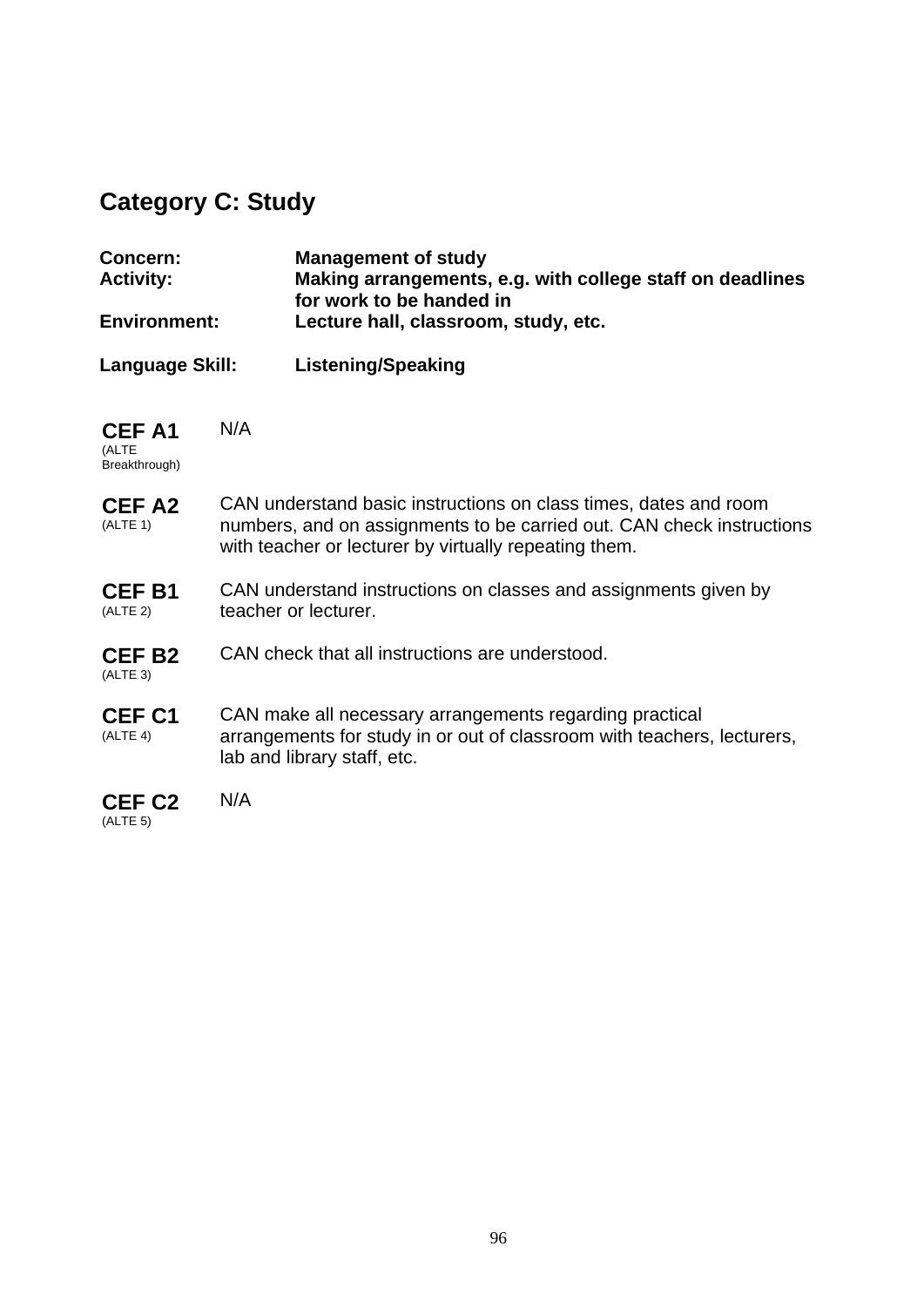| <b>Concern:</b><br><b>Activity:</b><br><b>Environment:</b> |                                                                                                                                                    | <b>Management of study</b><br>Making arrangements, e.g. with college staff on deadlines<br>for work to be handed in<br>Lecture hall, classroom, study, etc. |  |
|------------------------------------------------------------|----------------------------------------------------------------------------------------------------------------------------------------------------|-------------------------------------------------------------------------------------------------------------------------------------------------------------|--|
|                                                            |                                                                                                                                                    |                                                                                                                                                             |  |
|                                                            |                                                                                                                                                    |                                                                                                                                                             |  |
| <b>CEFA1</b><br>(ALTE<br>Breakthrough)                     | N/A                                                                                                                                                |                                                                                                                                                             |  |
| CEF <sub>A2</sub><br>(ALTE 1)                              | N/A                                                                                                                                                |                                                                                                                                                             |  |
| <b>CEF B1</b><br>(ALTE 2)                                  | CAN read basic details of arrangements such as lecture, class and<br>exam times, dates and room numbers from classroom boards or notice<br>boards. |                                                                                                                                                             |  |
| <b>CEF B2</b><br>(ALTE 3)                                  | CAN read all information related to practical arrangements for study<br>which teachers or lecturers are likely to write.                           |                                                                                                                                                             |  |
| CEF <sub>C1</sub><br>(ALTE 4)                              | N/A                                                                                                                                                |                                                                                                                                                             |  |
| CEF <sub>C2</sub><br>(ALTE 5)                              | N/A                                                                                                                                                |                                                                                                                                                             |  |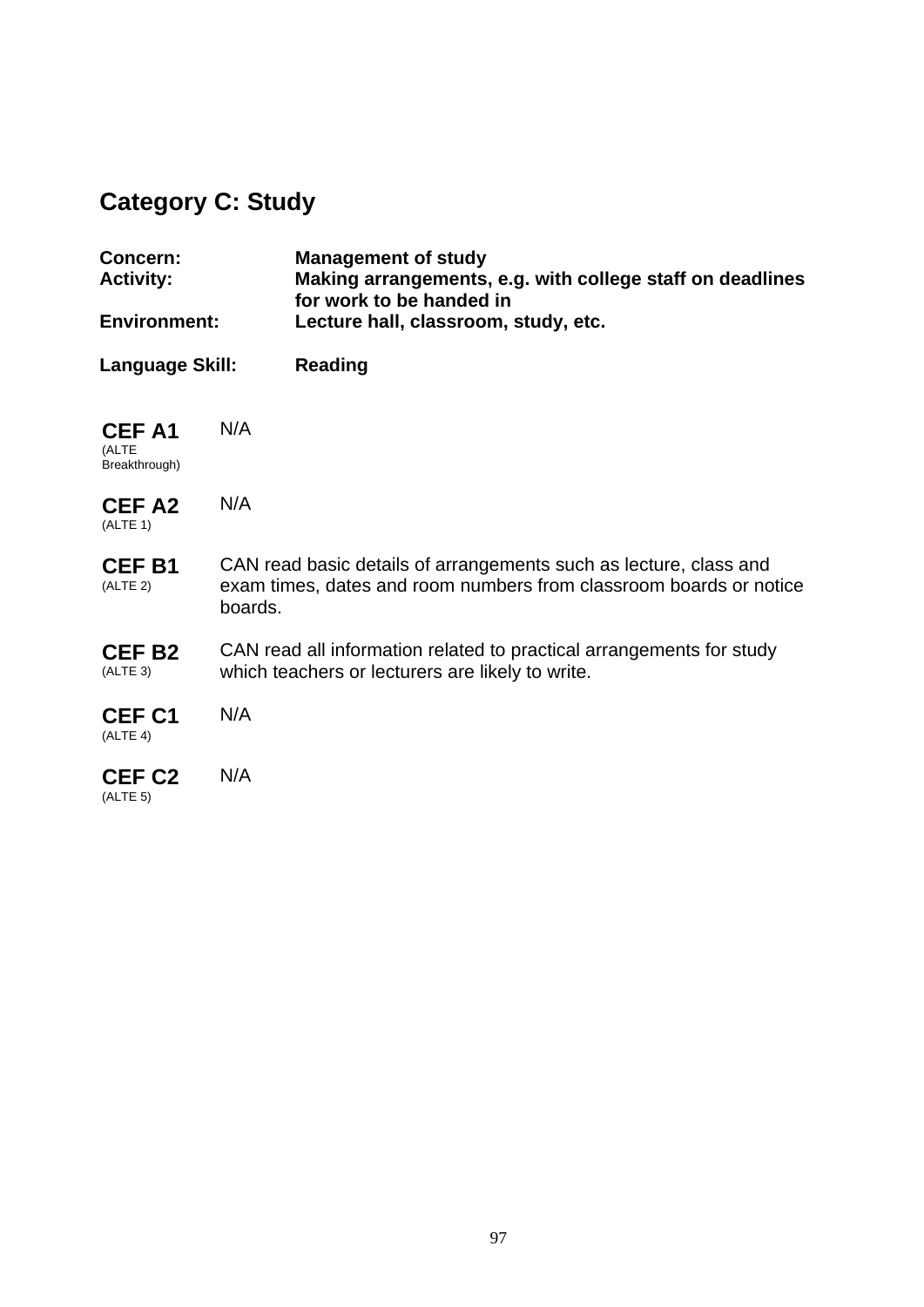| Concern:<br><b>Activity:</b><br><b>Environment:</b> |                                                                                                                                                                                                                                                    | <b>Management of study</b><br>Making arrangements, e.g. with college staff on deadlines<br>for work to be handed in<br>Lecture hall, classroom, study, etc. |  |
|-----------------------------------------------------|----------------------------------------------------------------------------------------------------------------------------------------------------------------------------------------------------------------------------------------------------|-------------------------------------------------------------------------------------------------------------------------------------------------------------|--|
| Language Skill:                                     |                                                                                                                                                                                                                                                    | <b>Writing</b>                                                                                                                                              |  |
| <b>CEFA1</b><br>(ALTE<br>Breakthrough)              | N/A                                                                                                                                                                                                                                                |                                                                                                                                                             |  |
| <b>CEFA2</b><br>(ALTE 1)                            | CAN copy times, dates and places from notices on classroom board or<br>notice board.                                                                                                                                                               |                                                                                                                                                             |  |
| <b>CEF B1</b><br>(ALTE 2)                           | CAN note down times, dates and places given by teachers and<br>lecturers.                                                                                                                                                                          |                                                                                                                                                             |  |
| CEF B <sub>2</sub><br>(ALTE 3)                      | CAN cope with writing down changes to arrangements given by<br>teachers and lecturers. CAN write down details of all standard<br>arrangements for assignments to be handed in, etc., as given verbally or<br>in notices by teachers and lecturers. |                                                                                                                                                             |  |
| CEF C1<br>(ALTE 4)                                  | N/A                                                                                                                                                                                                                                                |                                                                                                                                                             |  |
| CEF <sub>C2</sub><br>(ALTE 5)                       | N/A                                                                                                                                                                                                                                                |                                                                                                                                                             |  |